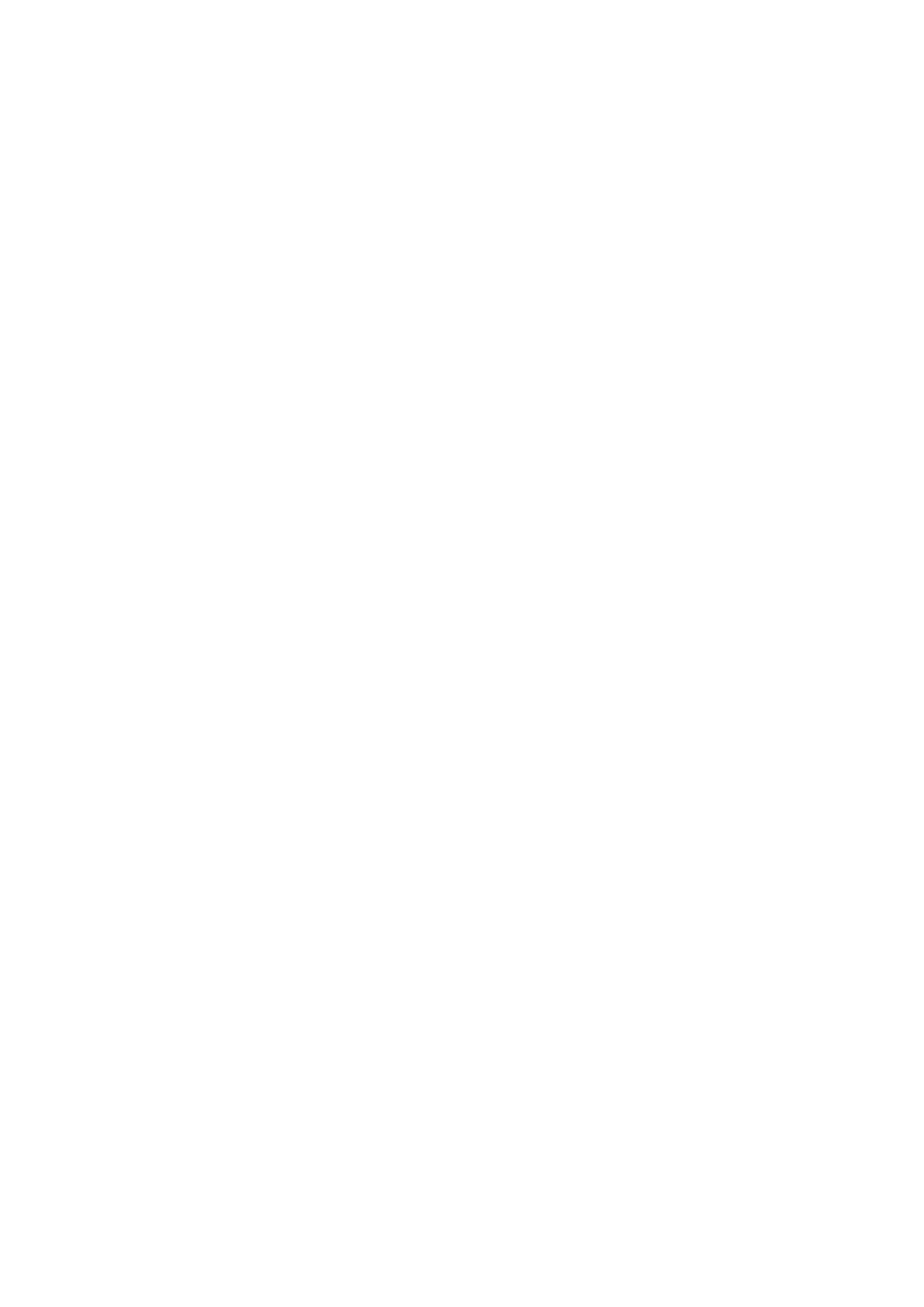

**Reprinted under the**  *Reprints Act 1984* **as at 6 March 2009**

Western Australia

# **Bail Act 1982**

**An Act to make better provision for bail in criminal proceedings.** 

Compare 01 Mar 2009 [06-i0-01] / 06 Mar 2009 [07-a0-03] page 1 Extract from www.slp.wa.gov.au, see that website for further information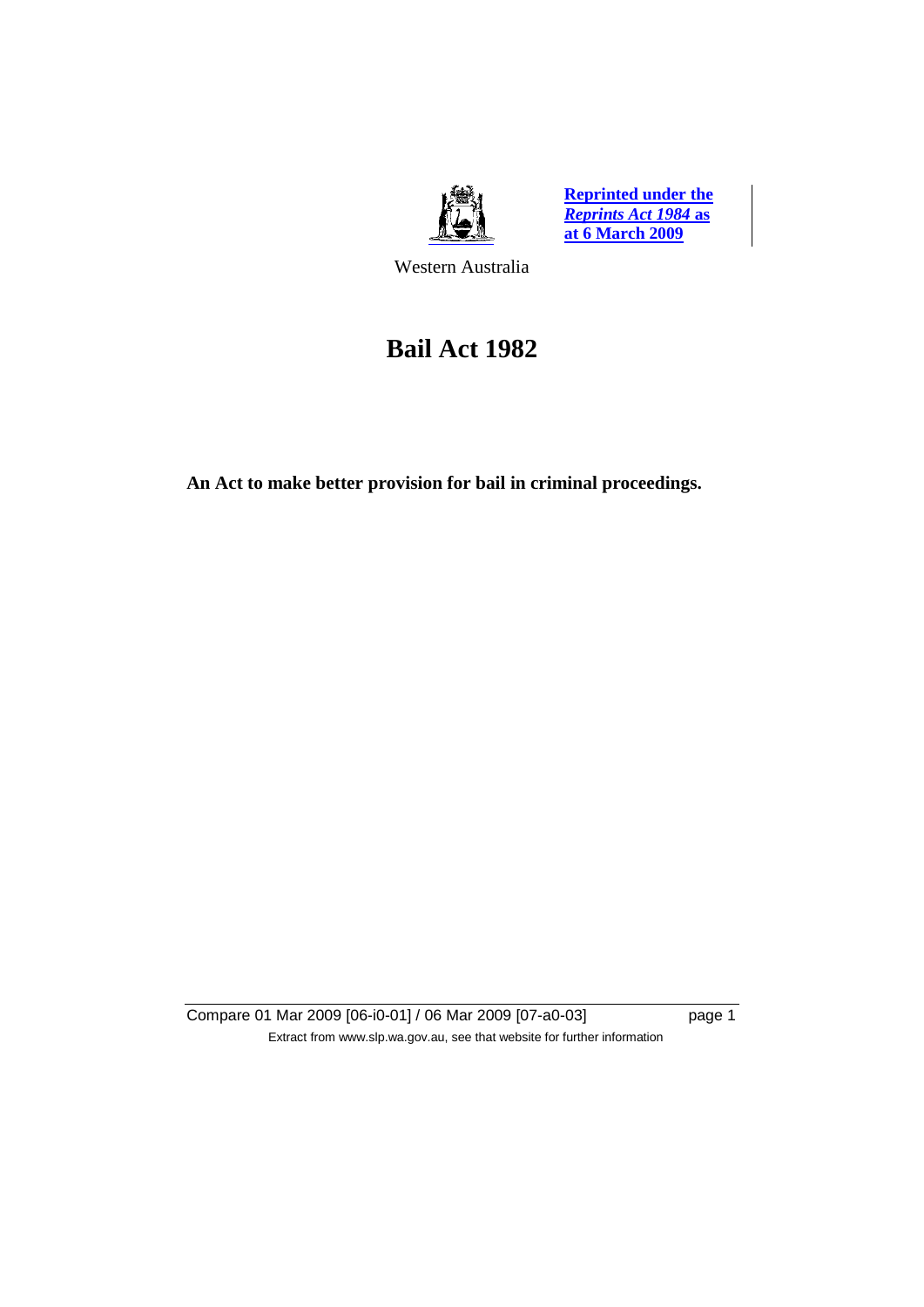## **Part I — Preliminary**

#### **1. Short title**

This Act may be cited as the *Bail Act* 1982<sup>1</sup>.

## **2. Commencement**

This Act shall come into operation on a day to be fixed by proclamation  $<sup>1</sup>$ .</sup>

## **3. Terms used in this Act**

(1) In this Act, unless a contrary intention appears —

*accused* includes —

- (a) a person charged with, convicted of, or found guilty of an offence;
- (b) a person whose conviction for an offence is stayed;
- (c) a person in respect of whom an appeal relating to an offence is pending;
- (d) a person in respect of whom a new trial for an offence has been ordered;

## *adjournment* —

- (a) means any order of a court by which proceedings for an offence are postponed or interrupted or are to be held at a different time or place before the same court; and
- (b) is deemed to include any order of a court, other than a committal to the Supreme Court or District Court, by which the venue of any proceedings for an offence is changed to another court or a court at another place whether by way of a remand, referral, or recommittal of the accused or otherwise;

*appeal* includes an application for leave to appeal;

*appropriate judicial officer* means —

page 2 Compare 01 Mar 2009 [06-i0-01] / 06 Mar 2009 [07-a0-03] Extract from www.slp.wa.gov.au, see that website for further information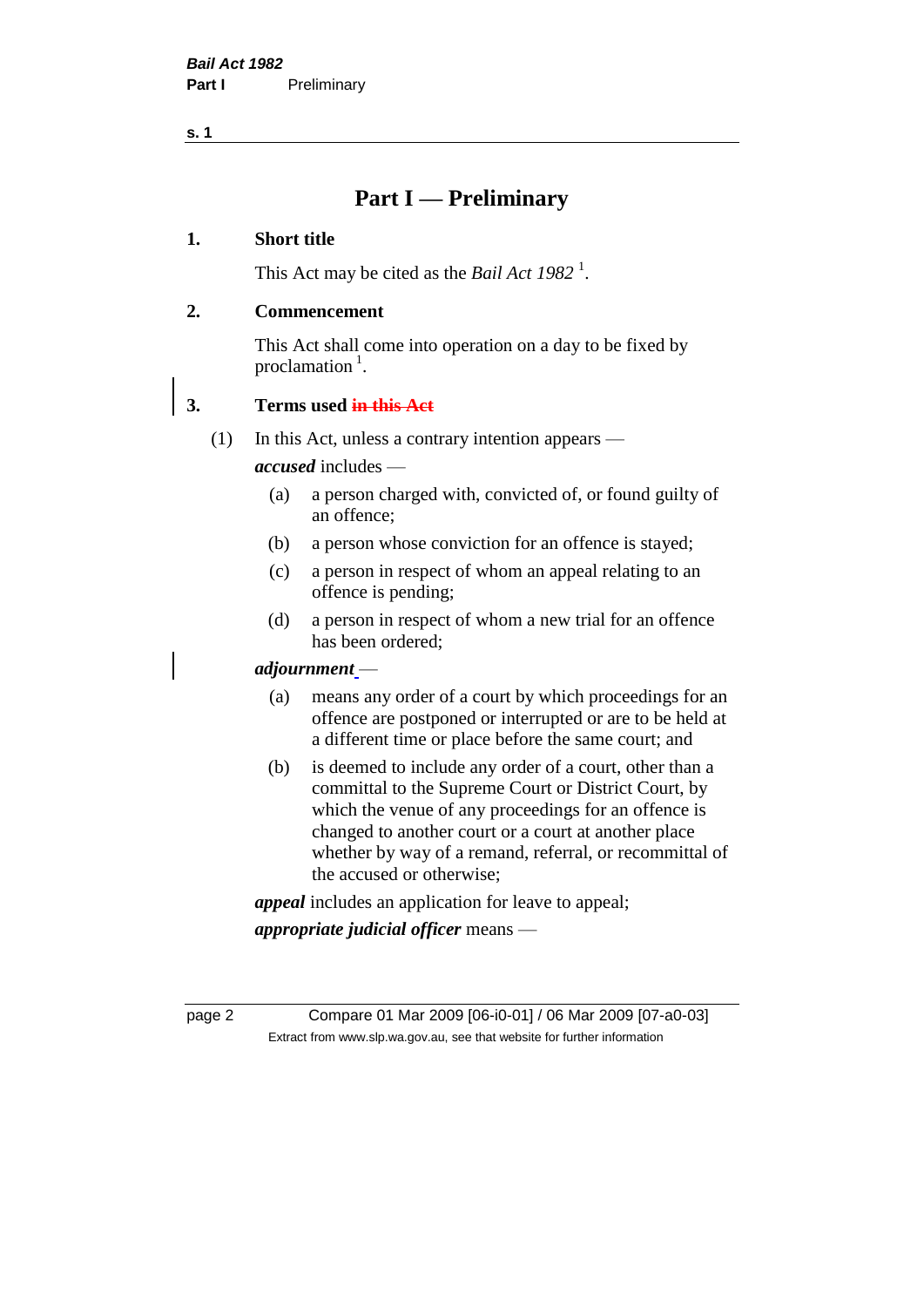- (a) subject to paragraphs (b), (c) and (d), a judicial officer who is empowered to exercise jurisdiction in the court before which the accused is required to appear pursuant to his bail undertaking; or
- (b) if the court is the Court of Appeal, a judge of appeal; or
- (c) except in section 49, a  $\frac{Jud\theta}{Jud\theta}$  of the Supreme Court or of the Children's Court, as the case may require, in any case where —
	- (i) under section 15 only a  $\frac{J_{\text{u}}}{J_{\text{u}}}$  and  $\frac{J_{\text{u}}}{J_{\text{u}}}$  and  $\frac{J_{\text{u}}}{J_{\text{u}}}$  and  $\frac{J_{\text{u}}}{J_{\text{u}}}$  and  $\frac{J_{\text{u}}}{J_{\text{u}}}$  and  $\frac{J_{\text{u}}}{J_{\text{u}}}$  and  $\frac{J_{\text{u}}}{J_{\text{u}}}$  and  $\frac{J_{\text{u}}}{J_{\text{u$ Supreme Court or of the Children's Court has power to grant bail; or
	- (ii) a judicial officer has exercised the power contained in section 31(2)(d),

for the appearance in question; or

(d) except in section 49, a  $\frac{1}{\text{Hedgei}}$  of the Supreme Court, of the District Court, or of the Children's Court, as the case may require, in any case where such a Judgejudge has granted bail under section 14 for the appearance in question;

*approved*, in relation to a form, means approved by the chief executive officer of the department of the Public Service principally assisting in the administration of this Act;

*as soon as is practicable* means as soon as is reasonably practicable;

*authorised community services officer* means any of the following persons —

- (a) the CEO (corrections) or a delegate of the CEO (corrections) under subsection (5);
- (b) a registrar of the Children's Court;
- (c) a superintendent of a detention centre under the *Young Offenders Act 1994*;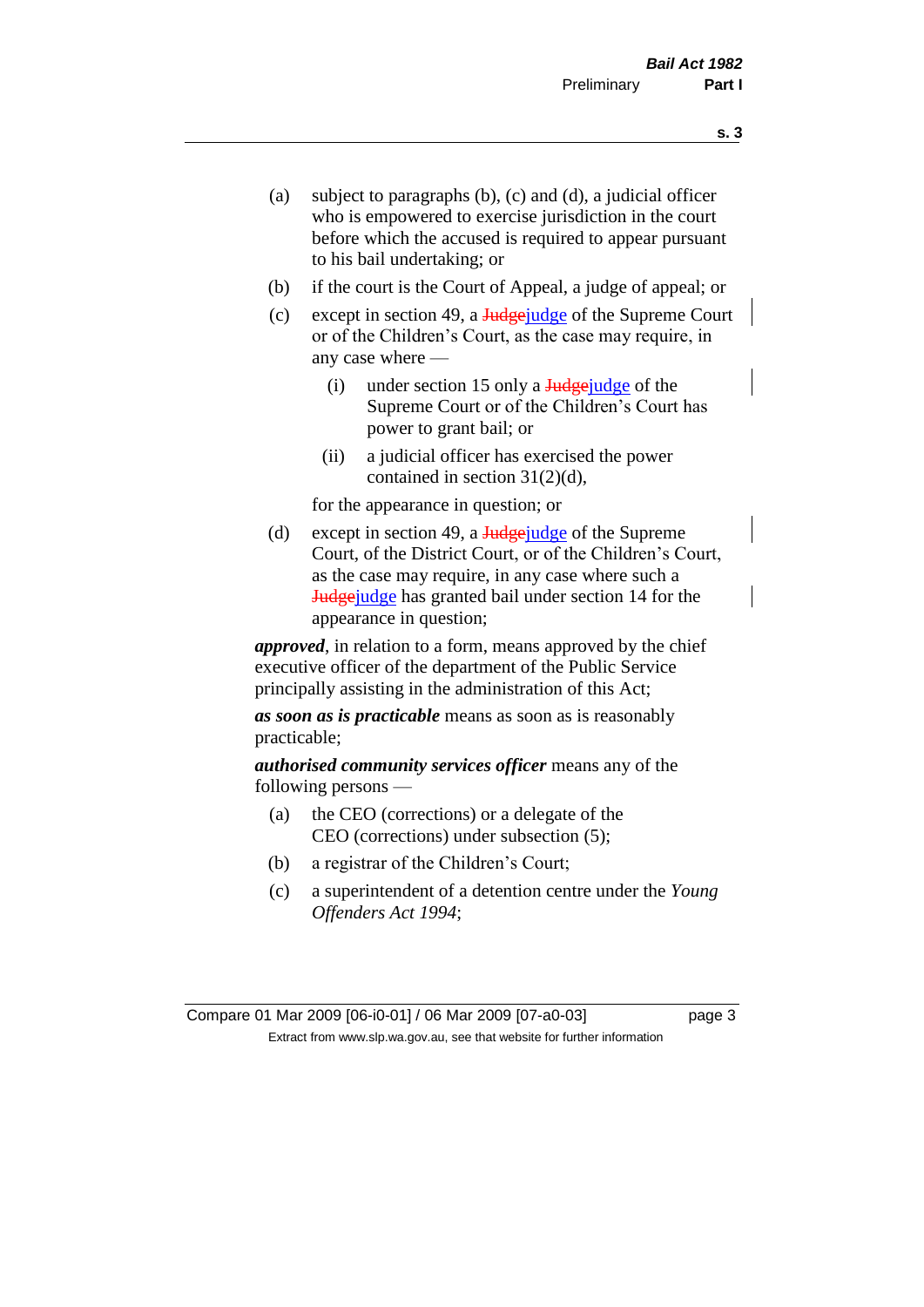(d) the officer for the time being in charge of any detention centre under the *Young Offenders Act 1994*;

*authorised officer* means an authorised police officer or an authorised community services officer;

*authorised police officer* means a police officer who holds the rank of sergeant, or a higher rank, or is for the time being in charge of a police station or lock-up;

*bail undertaking* means an undertaking described in section 28(2);

*CEO (corrections)* means the chief executive officer of the Public Sector agency principally assisting the Minister administering Part 8 of the *Sentence Administration Act 2003* in its administration;

*Chief Judge* means the Chief Judge of the District Court;

*Chief Justice* means the Chief Justice of Western Australia;

*child* has the same meaning as "young person" has in the *Young Offenders Act 1994*;

*community corrections officer* has the same meaning as in the *Sentence Administration Act 2003*;

*court* means each of the following —

- (a) the Magistrates Court;
- (b) the Children's Court;
- (c) the Coroner's Court of Western Australia;
- (d) the District Court;
- (e) the Supreme Court;
- (f) the Court of Appeal;

*court custody centre* has the meaning given in the *Court Security and Custodial Services Act 1999* section 3;

*Director of Public Prosecutions* means —

(a) the Director of Public Prosecutions for the State; or

**s. 3**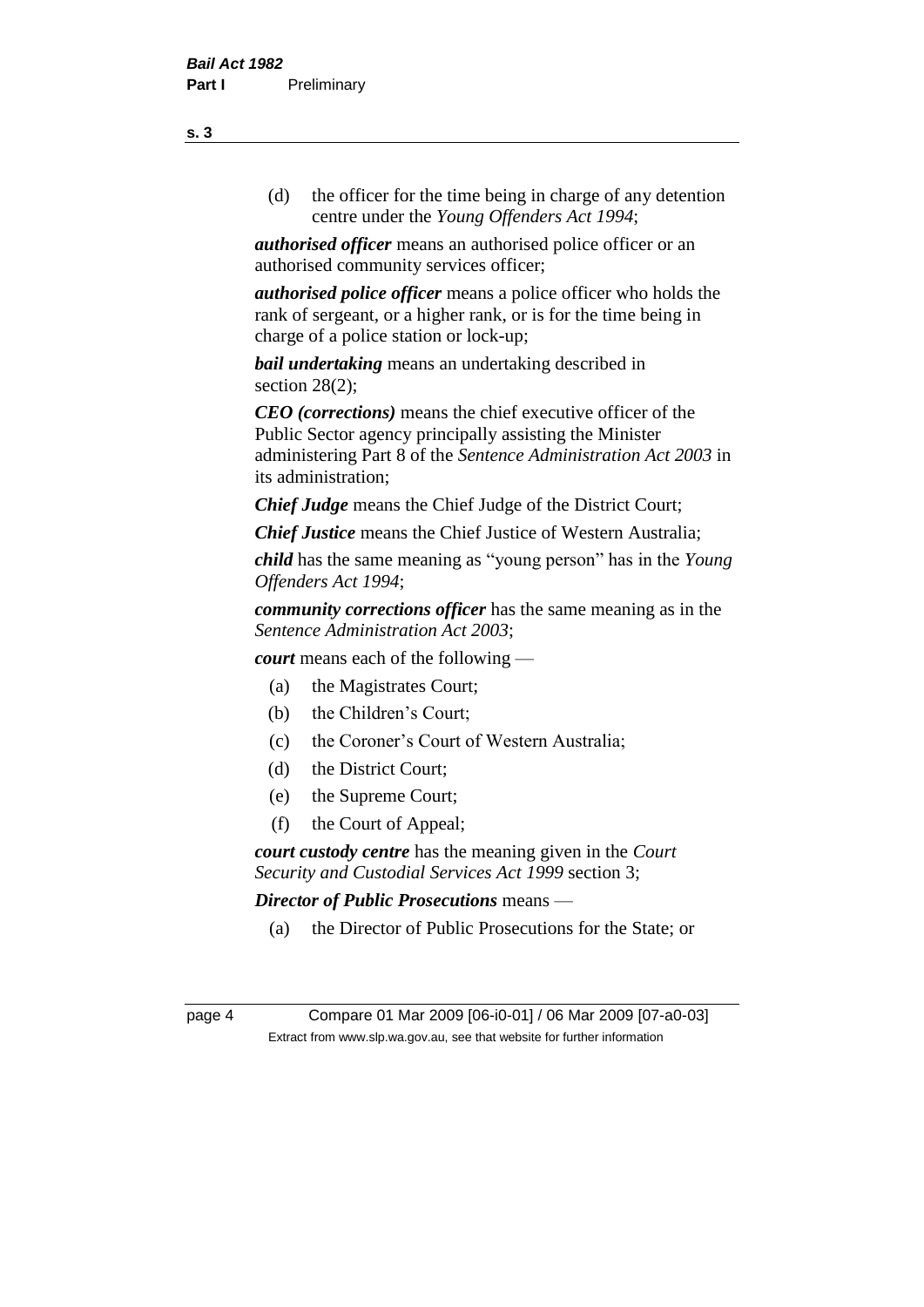(b) the officer in charge in the State of the Commonwealth Office of the Director of Public Prosecutions,

as the case requires;

*early release order* means an early release order made under the Sentence Administration Act 1995<sup>2</sup> or Sentence Administration *Act 2003*;

*electronic address* means a facsimile number, email address or other electronic address, as the case requires;

*electronic communication* means facsimile transmission, email or other form of electronic communication as defined in the *Electronic Transactions Act 2003* section 5;

*home detention condition* means a home detention condition imposed under clause 3 of Part D of Schedule 1;

*judge of appeal* has the meaning given in the *Supreme Court Act 1935* section 4(1);

*judicial officer* means any person empowered to exercise jurisdiction in a court whether or not he is sitting as a court, and includes a single justice and, where the context so requires, the Court of Appeal exercising jurisdiction under this Act;

*lock-up* includes a place prescribed as a lock-up for the purposes of the *Court Security and Custodial Services Act 1999*;

*offence* means any act, omission or conduct which renders the person doing the act, making the omission or engaging in the conduct liable to any punishment, and includes an alleged offence; but nothing in this definition shall limit the operation of subsection (4);

*police officer* means any member of the Police Force of Western Australia;

*prosecutor* includes —

- (a) in the case of an offence charged in a prosecution notice, the prosecutor;
- (b) in the case of an offence charged in an indictment, the State or the Commonwealth, as the case may be;

Compare 01 Mar 2009 [06-i0-01] / 06 Mar 2009 [07-a0-03] page 5 Extract from www.slp.wa.gov.au, see that website for further information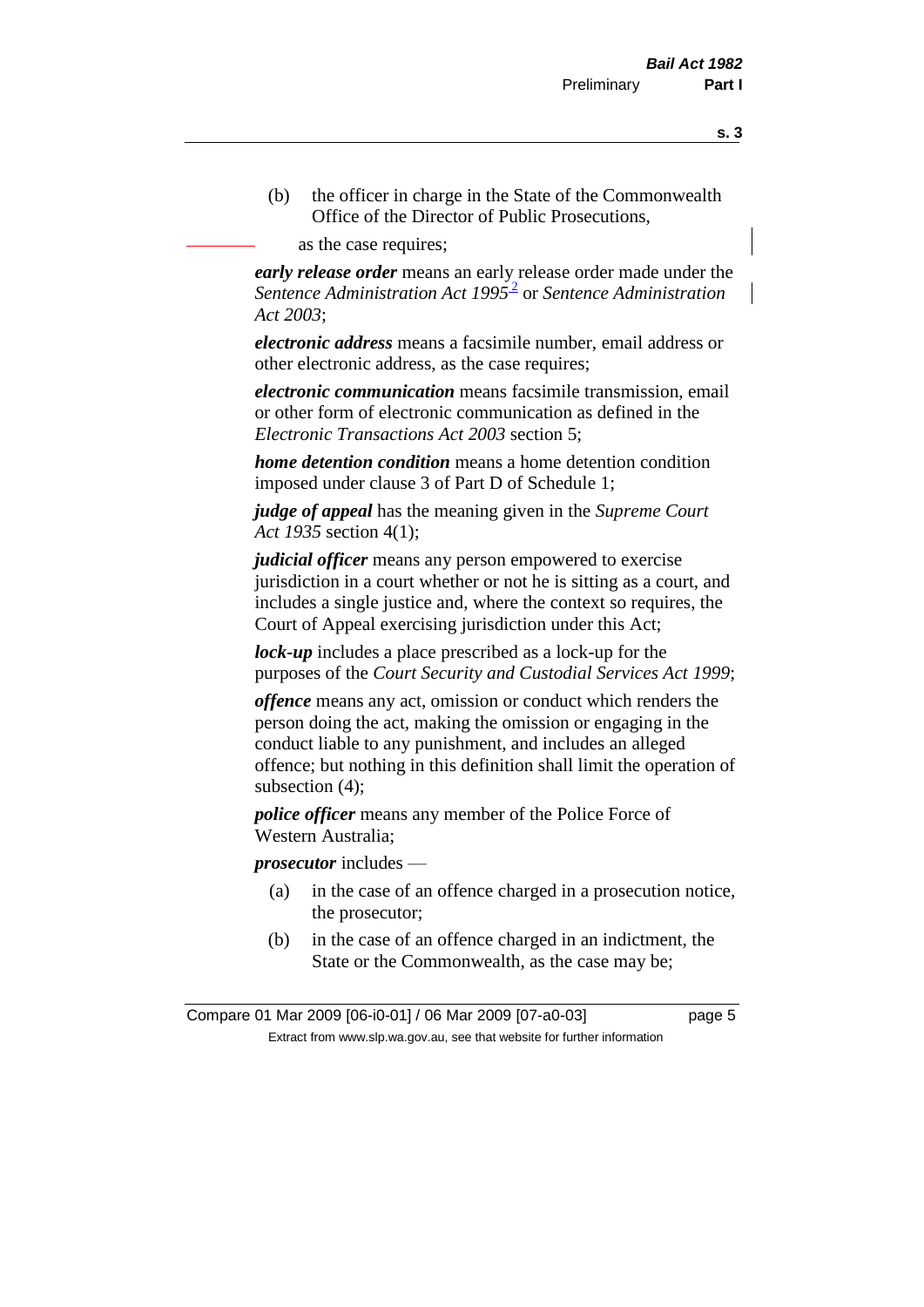*registrar* of a court means —

- (a) for a court other than the Coroner's Court of Western Australia, the principal registrar, a registrar or a deputy registrar of the court; or
- (b) for the Coroner's Court of Western Australia, a coroner's registrar as defined in the *Coroners Act 1996* section 3;

*serious offence* means —

- (a) an offence against section 51(2a); and
- (b) an offence described in Schedule 2;

*surety* and *surety undertaking* have the meanings assigned to them by section 35;

*surety approval officer* means a person who is authorised by section 36 to decide whether an applicant should be approved as a surety;

*surety* and *surety undertaking* have the meanings assigned to them by section 35;

*trial* means all proceedings for an offence between —

- (a) the time when the accused is called upon to plead to the prosecution notice or the indictment; and
- (b) the time when the accused is found not guilty or is sentenced.
- (2) A reference in this Act
	- (a) to a power to grant bail includes a reference to a power to refuse bail;
	- (b) to a grant of bail includes a reference to a grant of bail by the exercise of a power in section 31(2).
- (3) Where in this Act there is a reference to a requirement that an accused appear in court, the reference is to a requirement, unless a contrary intention appears, that the accused —
	- (a) surrender himself into the custody of the court or, in the case of a bail undertaking, of the court specified therein,

page 6 Compare 01 Mar 2009 [06-i0-01] / 06 Mar 2009 [07-a0-03] Extract from www.slp.wa.gov.au, see that website for further information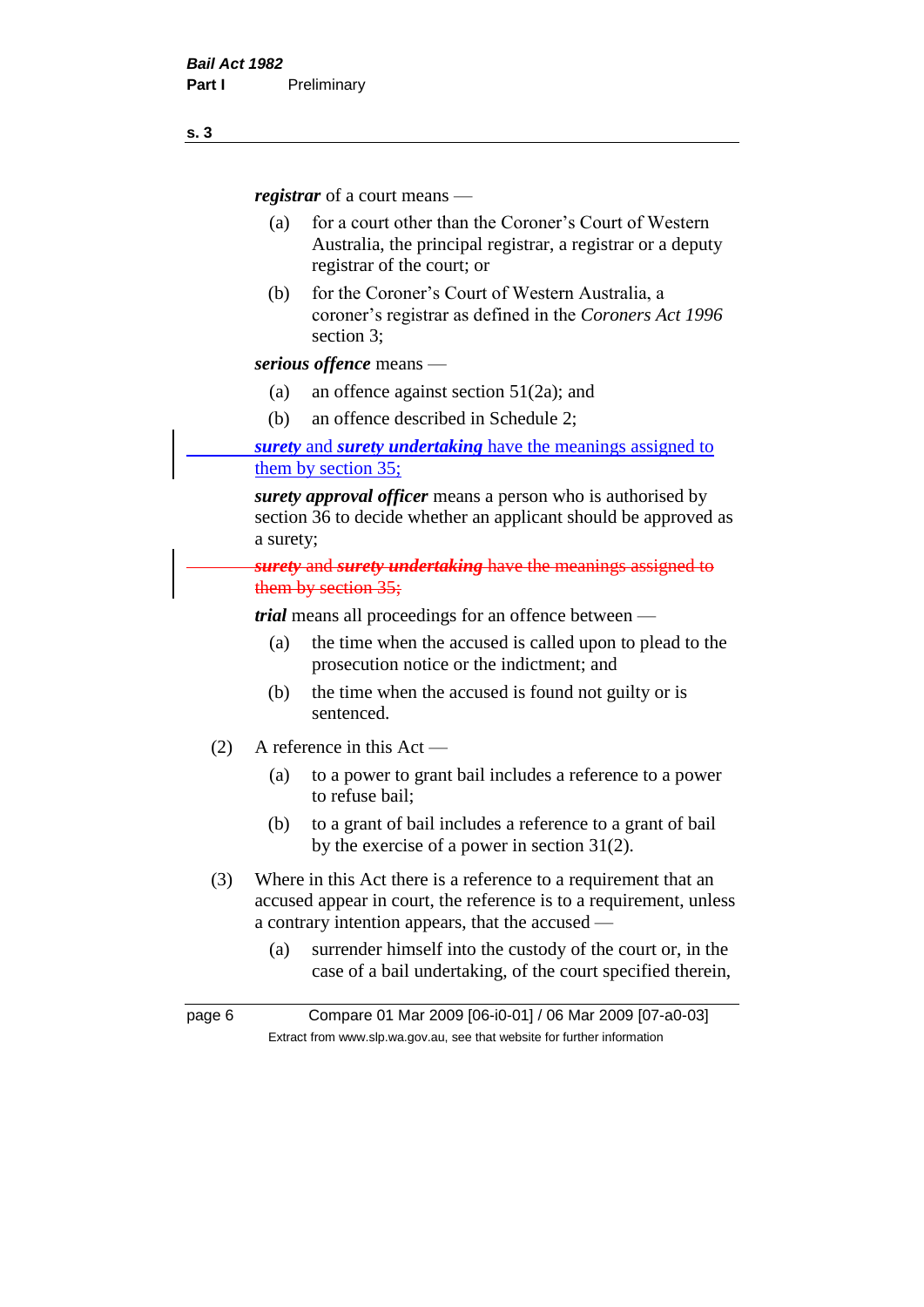or of such person as the court may direct, to be dealt with according to law;

- (b) submit himself to a search of his person and any property then in his possession (which is hereby authorised) and allow to be taken from him, to be dealt with according to the relevant law and procedures, anything so found; and
- (c) remain in custody until authorised to be released therefrom.
- (4) If a person is arrested under a warrant issued
	- (a) under section 50, 79, 84E or 129 of the *Sentencing Act 1995* in connection with a possible breach of a conditional release order, a sentence of suspended imprisonment or conditional suspended imprisonment, or a community order imposed under that Act; or
	- (b) under section 43 of the *Young Offenders Act 1994* in respect of an alleged breach of a youth community based order, an intensive youth supervision order or a conditional release order made under that Act,
	- then
		- (c) the person is to be taken as having been arrested and to be in custody awaiting an appearance in court for the offence for which the sentence was imposed;
		- (d) the first appearance in court after the arrest is to be taken, for the purposes of sections  $5(1)$  and  $8(1)$  and clause 1 of Part A and clause 7 of Part C of Schedule 1, to be the initial appearance for that offence; and
		- (e) the proceedings following the arrest are to be taken to be proceedings for that offence and to be a trial for the purpose of the definition in subsection (1) of "trial".
- (5) The CEO (corrections) may by writing signed by him delegate to any officer of the department of which he is the chief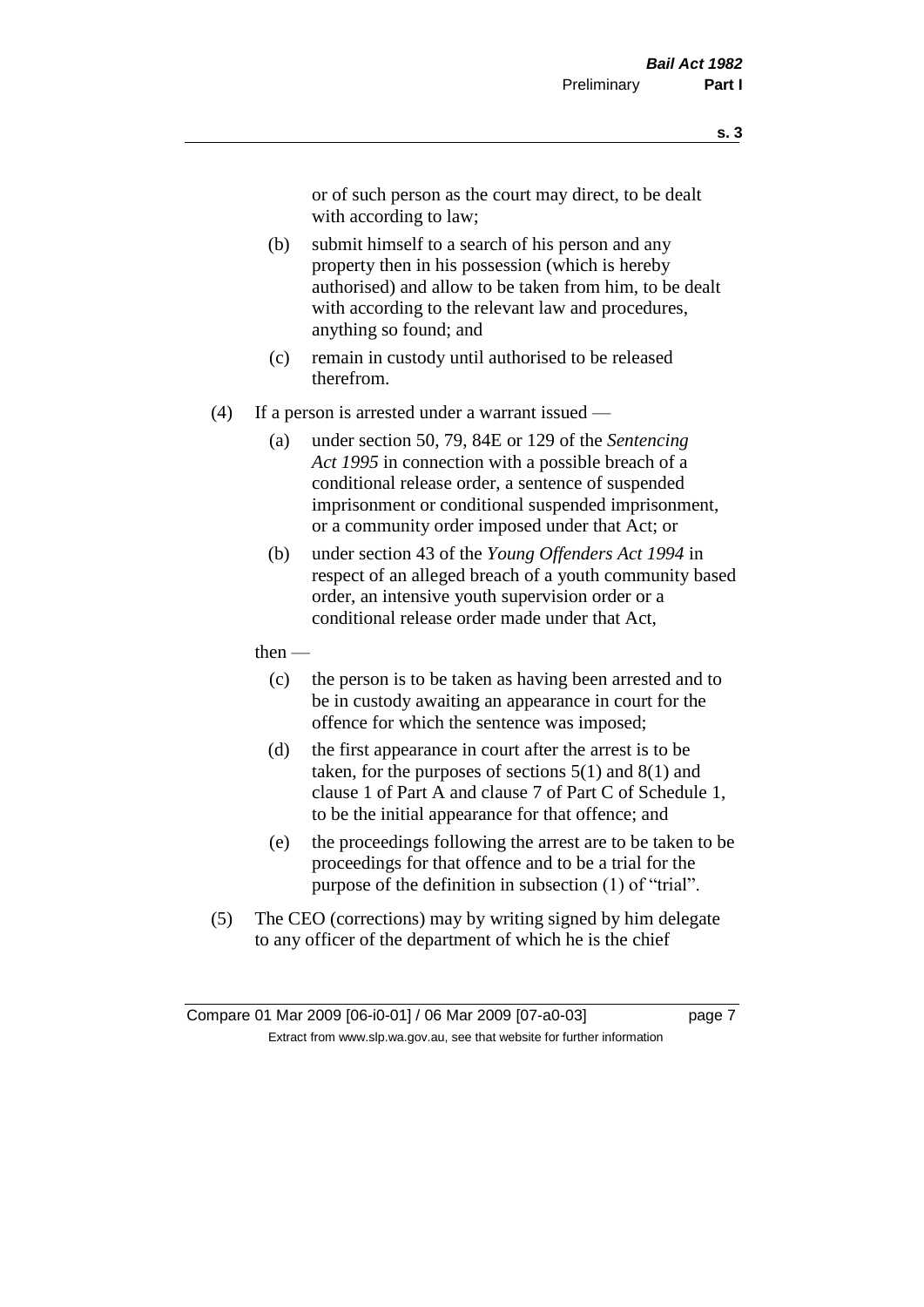#### **s. 3A**

executive officer any function he has under this Act as an authorised community services officer.

*[Section 3 amended by No. 74 of 1984 s. 3; No. 15 of 1988 s. 4; No. 49 of 1988 s. 78; No. 61 of 1990 s. 4; No. 31 of 1993 s. 6; No. 45 of 1993 s. 4 and 12; No. 78 of 1995 s. 7; No. 57 of 1997 s. 21(1); No. 54 of 1998 s. 4 and 14; No. 47 of 1999 s. 7; No. 50 of 2003 s. 29(3); No. 65 of 2003 s. 121(2); No. 27 of 2004 s. 13(2); No. 34 of 2004 s. 251; No. 45 of 2004 s. 28(4); No. 59 of 2004 s. 141; No. 84 of 2004 s. 11, 82 and 83(2); No. 65 of 2006 s. 51 and 53; No. 6 of 2008 s. 4 and 24(2).]* 

## **3A. Sending notices by electronic communication**

- (1) A reference in this Act, however expressed, to a notice being sent to a person (the *addressee*) by electronic communication is a reference to the notice being sent by electronic communication —
	- (a) to an electronic address provided by the addressee for the purpose of being served with the notice; and
	- (b) in an electronic format that enables it to be printed or otherwise generated by the addressee.
- (2) If a notice is sent in accordance with subsection (1), the notice is to be presumed, unless the contrary is shown, to have been received at the time when, in the ordinary course of events, the electronic communication would have entered the information system, as defined in the *Electronic Transactions Act 2003* section 5, of the addressee.

*[Section 3A inserted by No. 6 of 2008 s. 5.]*

## **4. Application of this Act**

The operation of this Act extends to any appearance in a court for an offence —

(a) except to the extent that in this Act, or in the law creating the offence or applicable thereto, express

page 8 Compare 01 Mar 2009 [06-i0-01] / 06 Mar 2009 [07-a0-03] Extract from www.slp.wa.gov.au, see that website for further information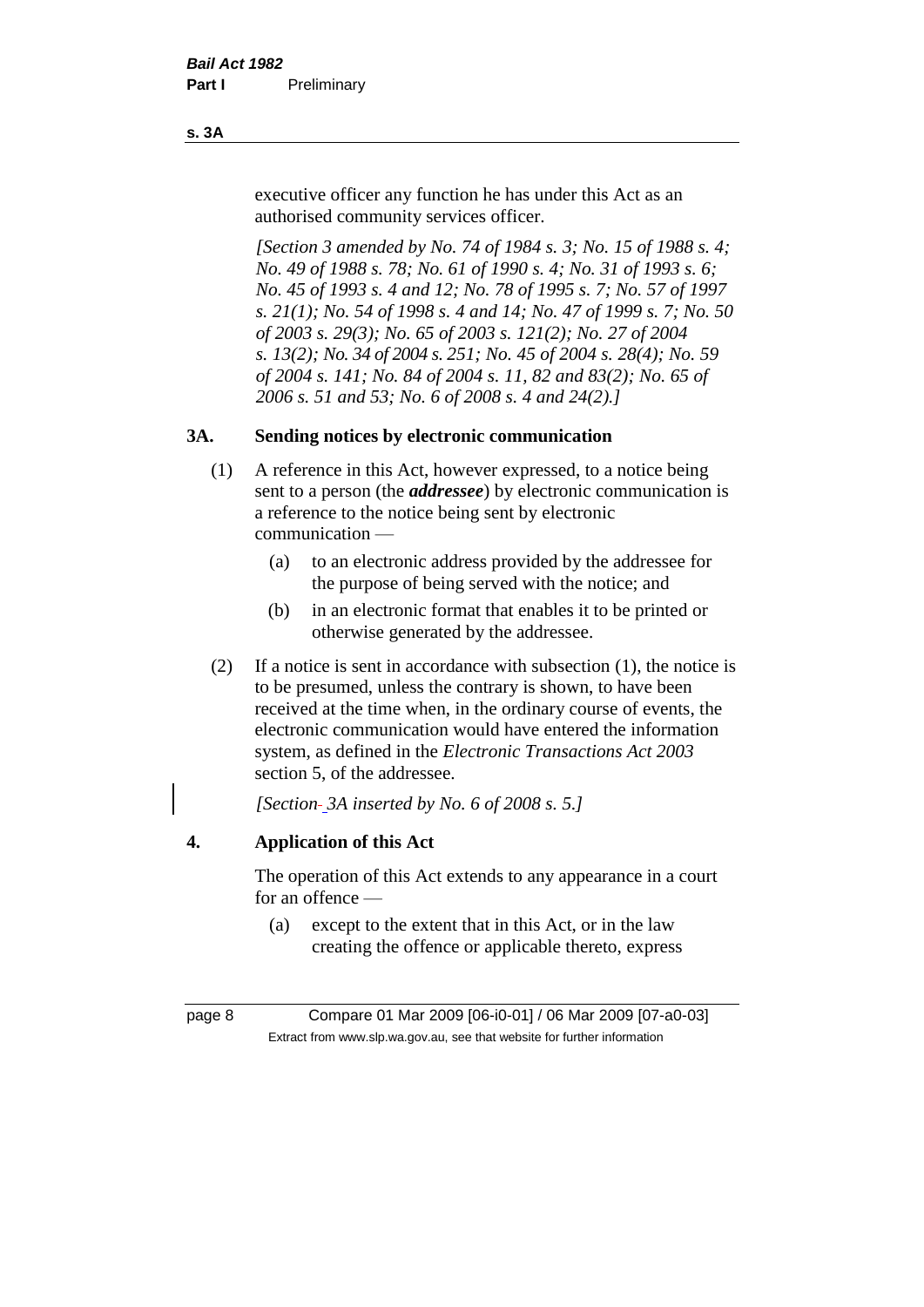provision is made excluding or limiting the operation of this Act in respect of that appearance;

- (b) whether or not that law contains a reference to the granting of bail;
- (c) however any reference in that law to the granting of bail may be expressed; and
- (d) as if any reference therein to the taking of a recognizance were to a requirement that, except where bail is dispensed with under this Act, the accused enter into a bail undertaking.

*[Section 4 amended by No. 84 of 2004 s. 82.]*

#### **4A. Detention and bail where accused appears in response to summons or court hearing notice**

- $(1)$  Where
	- (a) an accused has appeared in court for an offence pursuant to a summons or court hearing notice issued under the *Criminal Procedure Act 2004*; and
	- (b) a judicial officer adjourns the proceedings,

the accused is not to be detained in custody to further appear before the court for that offence unless the judicial officer so orders.

- (2) If an order is made under subsection (1), the duty described in section 7(1) applies.
- (3) On any appearance in court by the accused a judicial officer to whom section 7(1) applies may revoke an order made under subsection  $(1)$ .

*[Section 4A inserted by No. 6 of 2008 s. 6(1).]*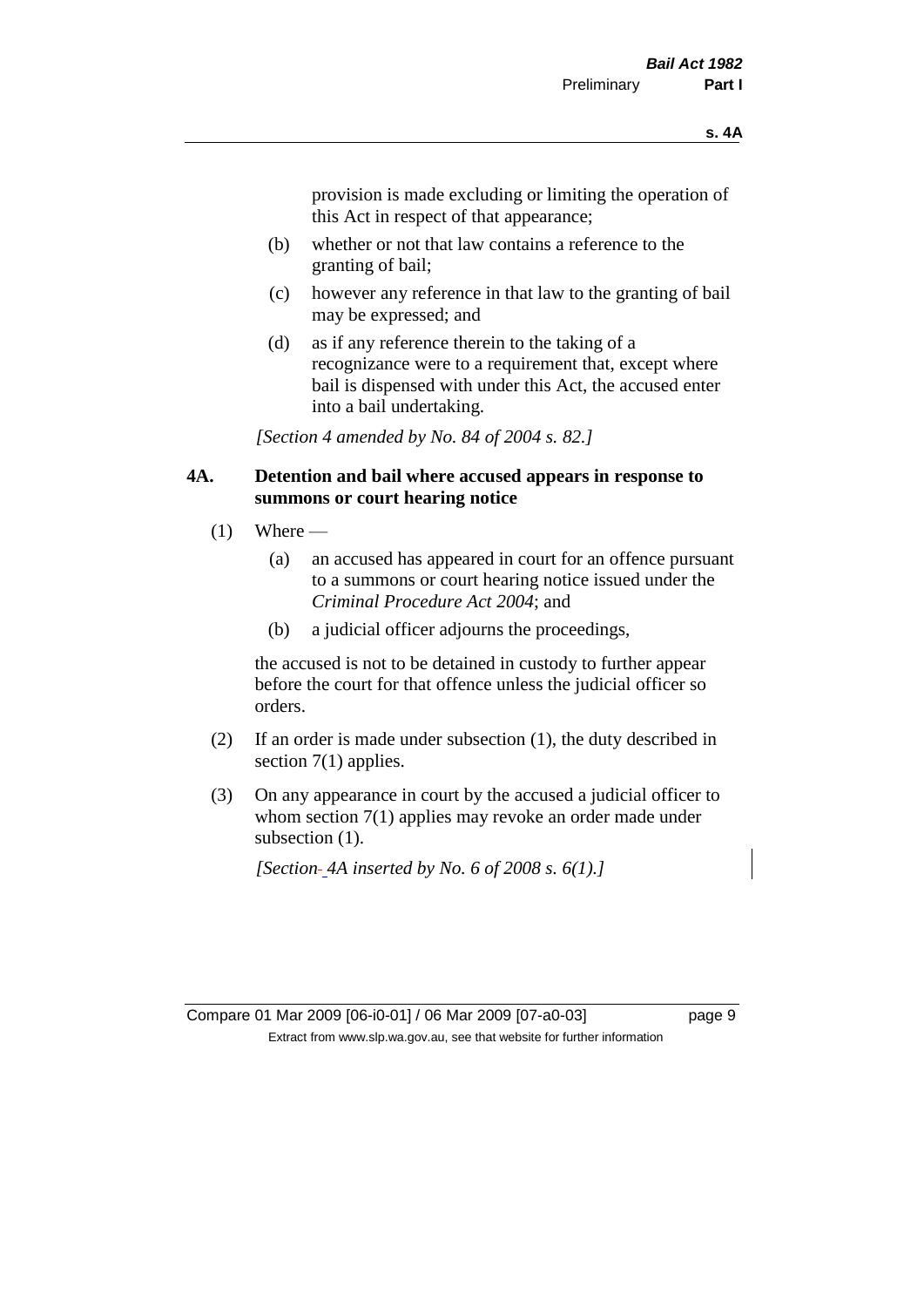## **Part II — Rights of accused in relation to bail**

*[Heading amended by No. 84 of 2004 s. 82.]* 

## **5. Right of accused to have bail considered under this Act**

- (1) An accused who is in custody for an offence awaiting his initial appearance in court therefor is entitled —
	- (a) subject to sections 9, 10, 12 and 16(2), to have his case for bail for that appearance considered under and in accordance with this Act as soon as is practicable;
	- (b) if his case is not so considered, or if he is refused bail or is not released on bail, to be brought before a court as soon as is practicable.
- (2) An accused who is in custody awaiting any appearance in court for an offence, other than an initial appearance, is entitled, subject to sections 7B, 7C, 7E, 9 and 10, to have his case for bail for that appearance considered under and in accordance with this Act.

*[Section 5 amended by No. 74 of 1984 s. 4; No. 84 of 2004 s. 82; No. 6 of 2008 s. 7.]* 

## **6. Duty on arresting officer and others to consider bail**

- (1) This section applies to a police officer or other person (the *arrester*) who —
	- (a) charges a person who is under arrest (the *accused*) with an offence; and
	- (b) does not release the accused unconditionally under section 142 of the *Criminal Investigation Act 2006*,

or who arrests a person under a warrant.

- (2) This section is subject to  $-$ 
	- (a) the exercise of the power conferred by section 9; and

page 10 Compare 01 Mar 2009 [06-i0-01] / 06 Mar 2009 [07-a0-03] Extract from www.slp.wa.gov.au, see that website for further information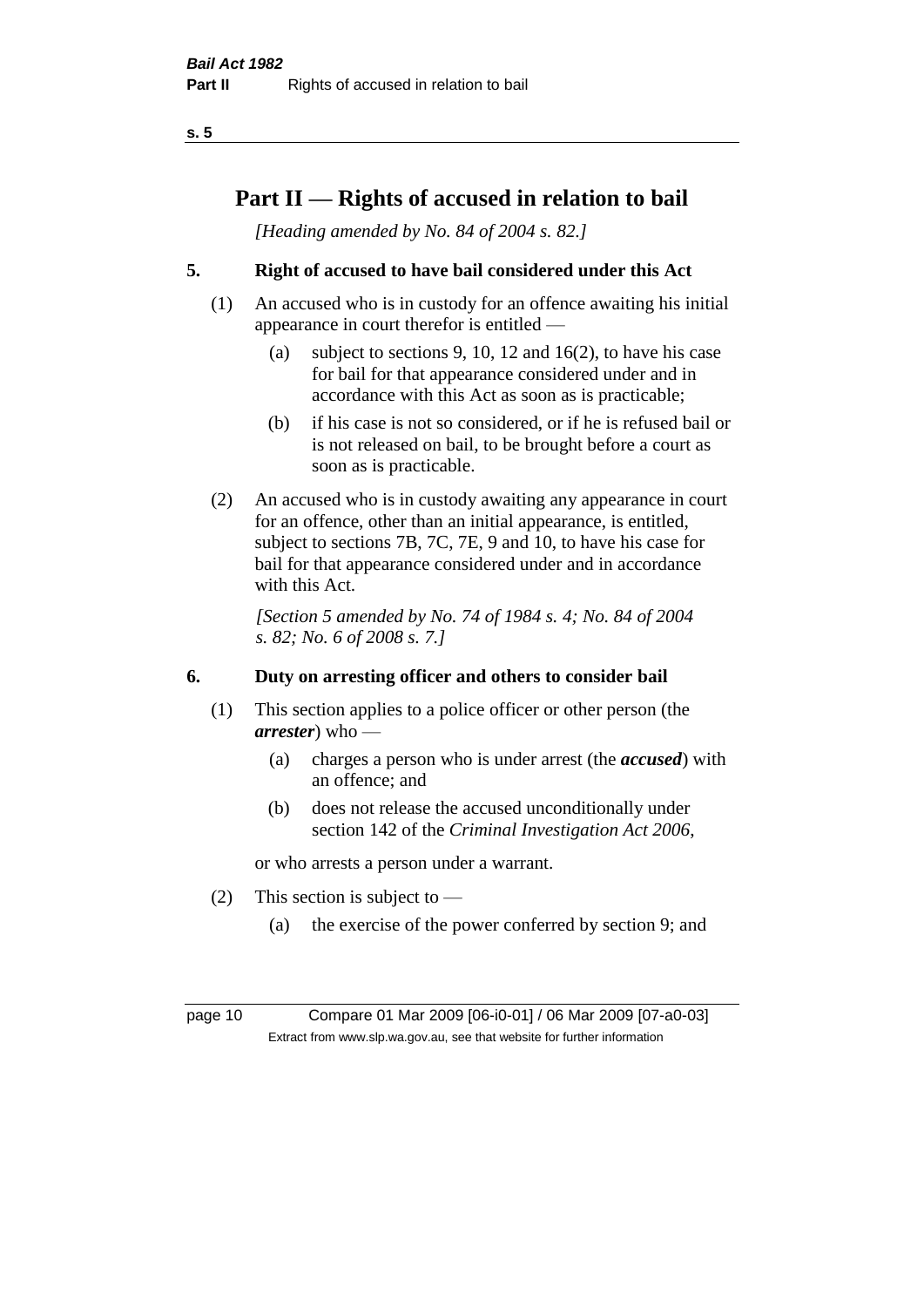- **s. 6**
- (b) sections 10, 12 and 16 and clause 3A of Part C of Schedule 1.
- (3) The duties in this section shall be performed whether or not an application for bail is made by or on behalf of the accused.
- (4) As soon as is practicable after the accused is charged, or arrested under a warrant, as the case may be, the arrester shall either —
	- (a) bring the accused or cause the accused to be brought before a court; or
	- (b) perform the other duties of the arrester under this section.
- (5) If the arrester has power to grant the accused bail, the arrester shall consider the accused's case for bail.
- (6) If the arrester does not have power to grant the accused bail, the arrester shall, unless subsection (8), (9) or (10) applies, bring or cause the accused to be brought before an authorised police officer or a justice or, in the case of a child, any authorised officer or a justice, who shall consider the accused's case for bail as soon as is practicable.
- (7) Even if the arrester has power to grant the accused bail, the arrester may, instead of complying with subsection (5), comply with subsection  $(6)$  as if the arrester did not.
- (8) If under section 15 only a judge of the Supreme Court or a judge of the Children's Court has power to grant the accused bail, the arrester shall bring the accused or cause the accused to be brought before a judge of the Supreme Court or a judge of the Children's Court, as the case requires, who shall consider the accused's case for bail as soon as is practicable.
- (9) If under section 16 only a justice has power to grant the accused bail, the arrester shall bring the accused or cause the accused to be brought before a justice, who shall consider the accused's case for bail as soon as is practicable.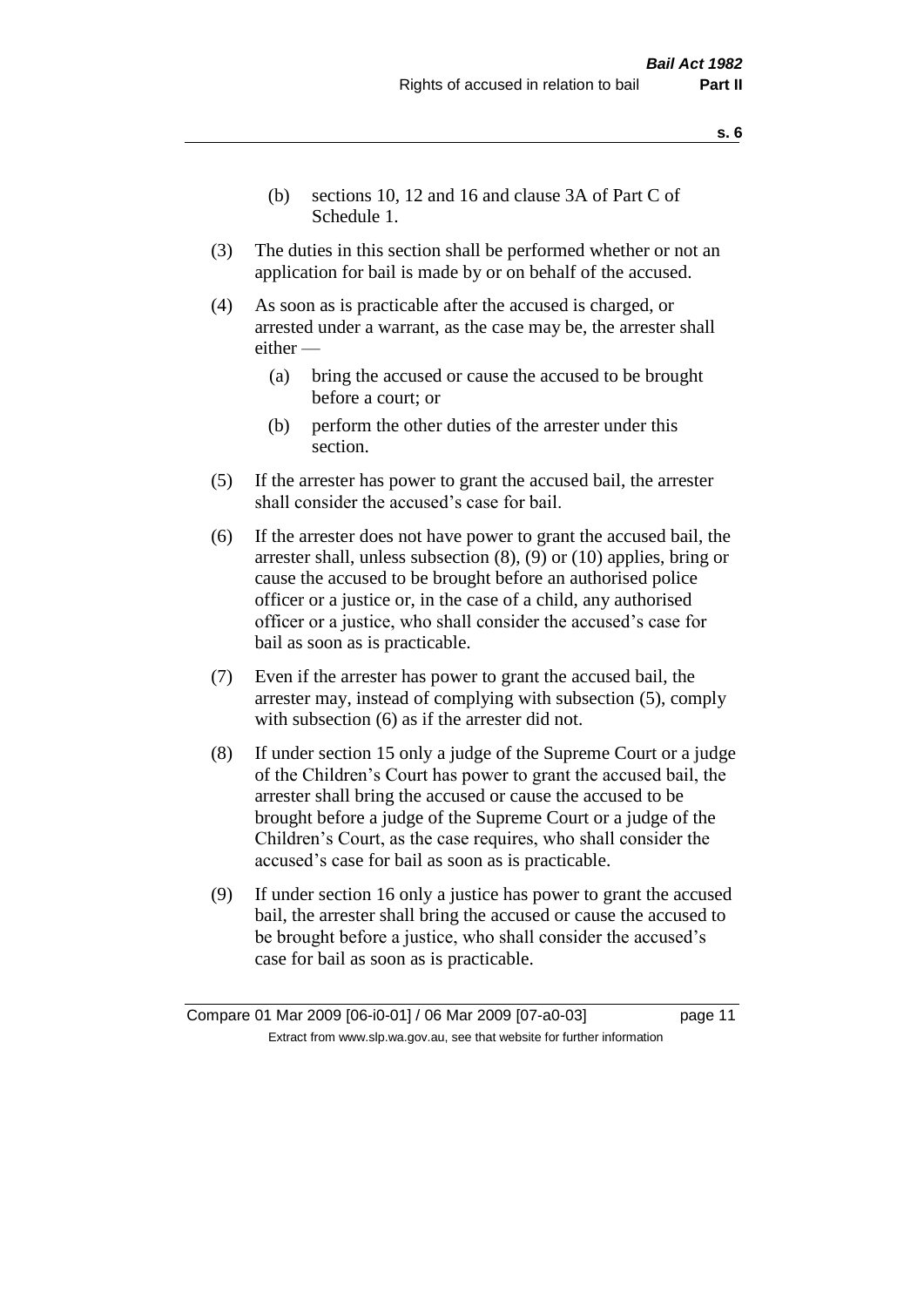#### **s. 6A**

(10) If section 16A applies, the arrester shall bring the accused or cause the accused to be brought before a court or judge referred to in section 16A(1), who shall consider the accused's case for bail as soon as is practicable.

*[Section 6 inserted by No. 59 of 2006 s. 4(1).]* 

#### **6A. Whether custody justified to be considered in certain cases**

(1) In this section —

*accused* means an accused who is under arrest, other than pursuant to a warrant;

*released* means released from custody without being required to enter into, or without having entered into, a bail undertaking;

*serious offence* means an indictable offence the penalty specified by a written law for which is or includes imprisonment for 5 years or more or life;

*summary court* means the Magistrates Court or the Children's Court.

- (2) An authorised officer or justice who is considering an accused's case for bail for an initial appearance in a summary court on a charge of an indictable offence that is not a serious offence may order that the accused be served with a summons under the *Criminal Procedure Act 2004*, and released, in respect of the charge unless satisfied —
	- (a) that there are reasonable grounds to suspect the accused would not obey the summons if served with it; or
	- (b) that not releasing the accused is justified under subsection (4) or for any other reason.
- (3) An authorised officer or justice who is considering an accused's case for bail for an initial appearance in a summary court on a charge of a simple offence must order that the accused be served with a court hearing notice under the *Criminal Procedure Act 2004*, and released, in respect of the charge unless satisfied —

page 12 Compare 01 Mar 2009 [06-i0-01] / 06 Mar 2009 [07-a0-03] Extract from www.slp.wa.gov.au, see that website for further information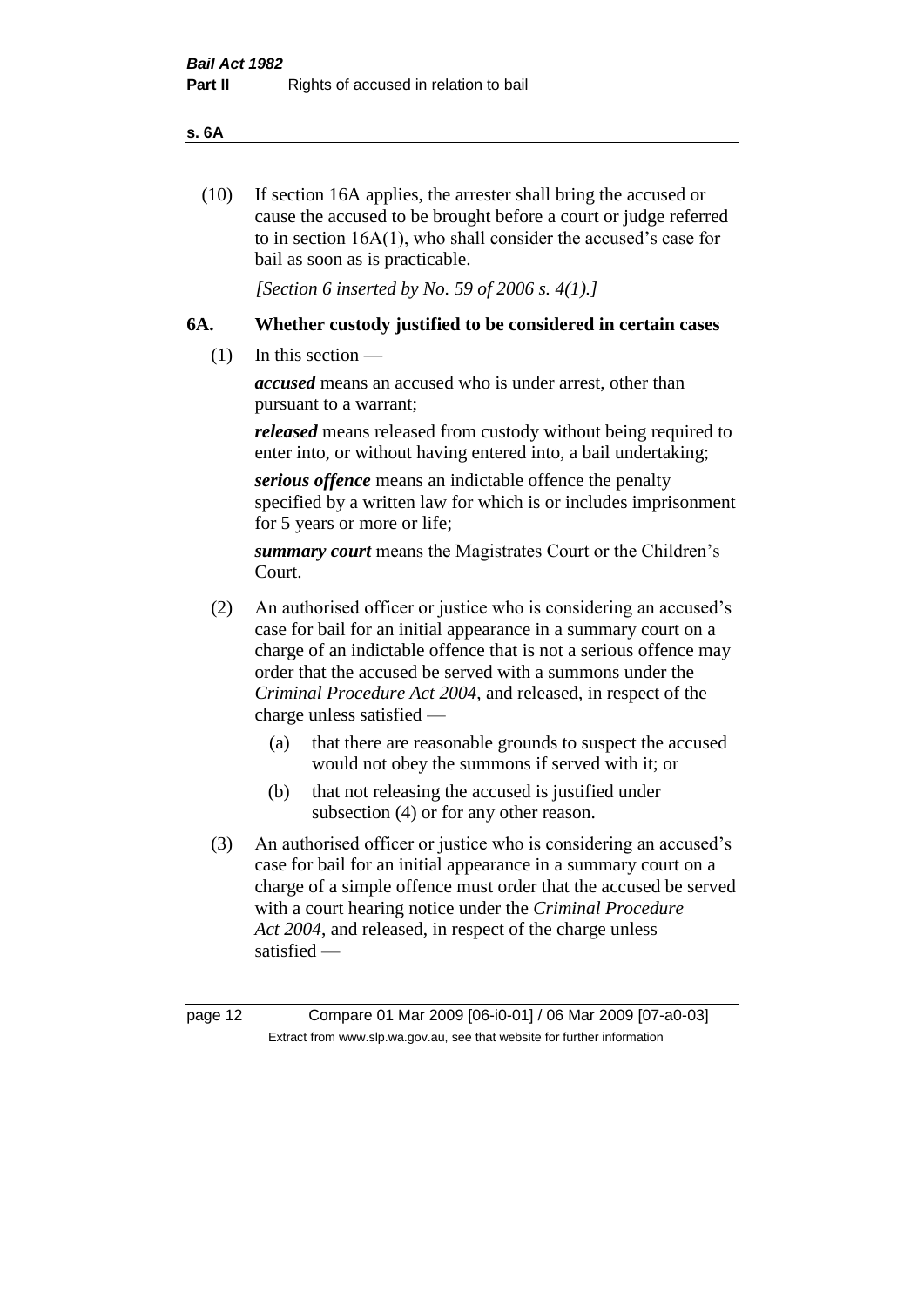- (a) that the presence of the accused when the charge is dealt with is likely to be necessary for any reason or for sentencing purposes; or
- (b) that not releasing the accused is justified under subsection (4) or for any other reason.
- (4) Not releasing an accused is justified if there are reasonable grounds to suspect that if the accused were released —
	- (a) the accused
		- (i) would commit an offence;
		- (ii) would continue or repeat an offence with which he or she is charged;
		- (iii) would endanger another person's safety or property; or
		- (iv) would interfere with witnesses or otherwise obstruct the course of justice, whether in relation to the accused or any other person;
		- or
	- (b) the accused's safety would be endangered.
- (5) This section does not affect the operation of section 28 or 30 of the *Criminal Procedure Act 2004*.

*[Section 6A inserted by No. 59 of 2006 s. 5.]* 

#### **7. Duty imposed on judicial officers in respect of unconvicted accused**

(1) Upon and following an accused's initial appearance in court for an offence every judicial officer who may thereafter order his detention or continued detention in custody before conviction for the offence is under a duty, unless section 7B, 7C or 7E applies, to consider the accused's case for bail, whether or not an application for bail is made by the accused or on his behalf.

*[(2)-()-(4) repealeddeleted]*

**s. 7**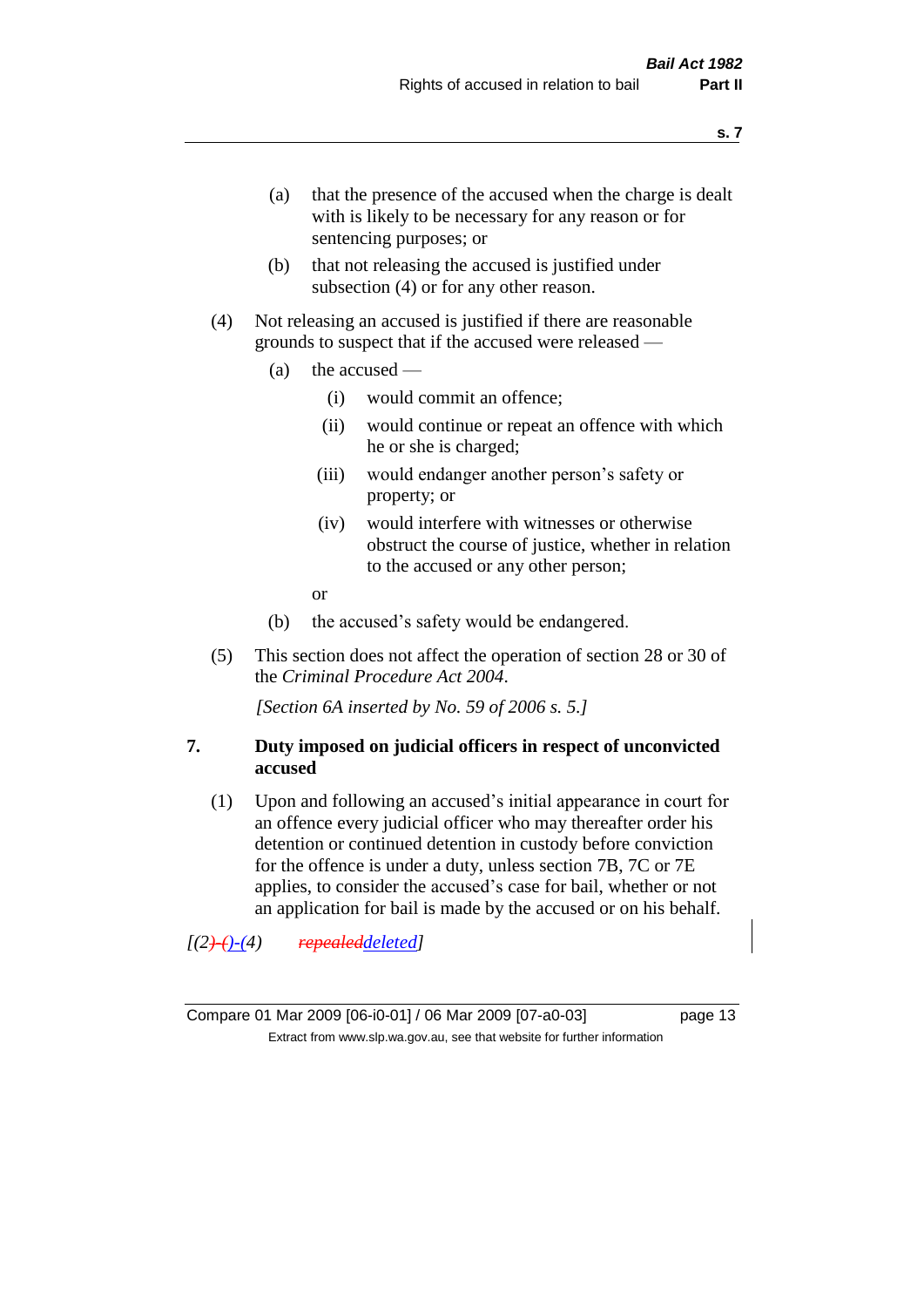#### **s. 7A**

(5) The operation of this section is subject to the exercise of the powers conferred by sections 7A and 9 and to the provisions of sections 10, 12 and 16(2) and clause 3A of Part C of Schedule 1.

*[Section 7 amended by No. 74 of 1984 s. 5; No. 49 of 1988 s. 80; No. 45 of 1993 s. 6; No. 84 of 2004 s. 82; No. 59 of 2006 s. 4(2); No. 6 of 2008 s. 8.]* 

#### **7A. Bail may be dispensed with by court**

- (1) A judicial officer referred to in section 7(1) may, instead of discharging the duty imposed by that subsection, dispense with the requirement for bail for an appearance in court for an offence by an accused if the judicial officer —
	- (a) has jurisdiction to do so under section 13A(1); and
	- (b) may properly do so under section 13A(2).
- (2) Where the requirement for bail is dispensed with under this section, the accused has a right to be at liberty until the accused is required to appear before a court for the offence, but subject  $\mathrm{to}$  —
	- (a) section 59A; and
	- (b) any requirement that the accused be in custody for some other offence or reason.

*[Section 7A inserted by No. 6 of 2008 s. 9(1).]*

#### **7B. Special provision for adult accused in murder cases**

#### $(1)$  In this section —

*Judgejudge* means a Judgejudge of the Supreme Court.

- (2) This section applies where
	- (a) an accused is in custody for an offence of murder so that under section 15 only a Judgejudge has power to grant bail; and
	- (b) the accused is not a child.

page 14 Compare 01 Mar 2009 [06-i0-01] / 06 Mar 2009 [07-a0-03] Extract from www.slp.wa.gov.au, see that website for further information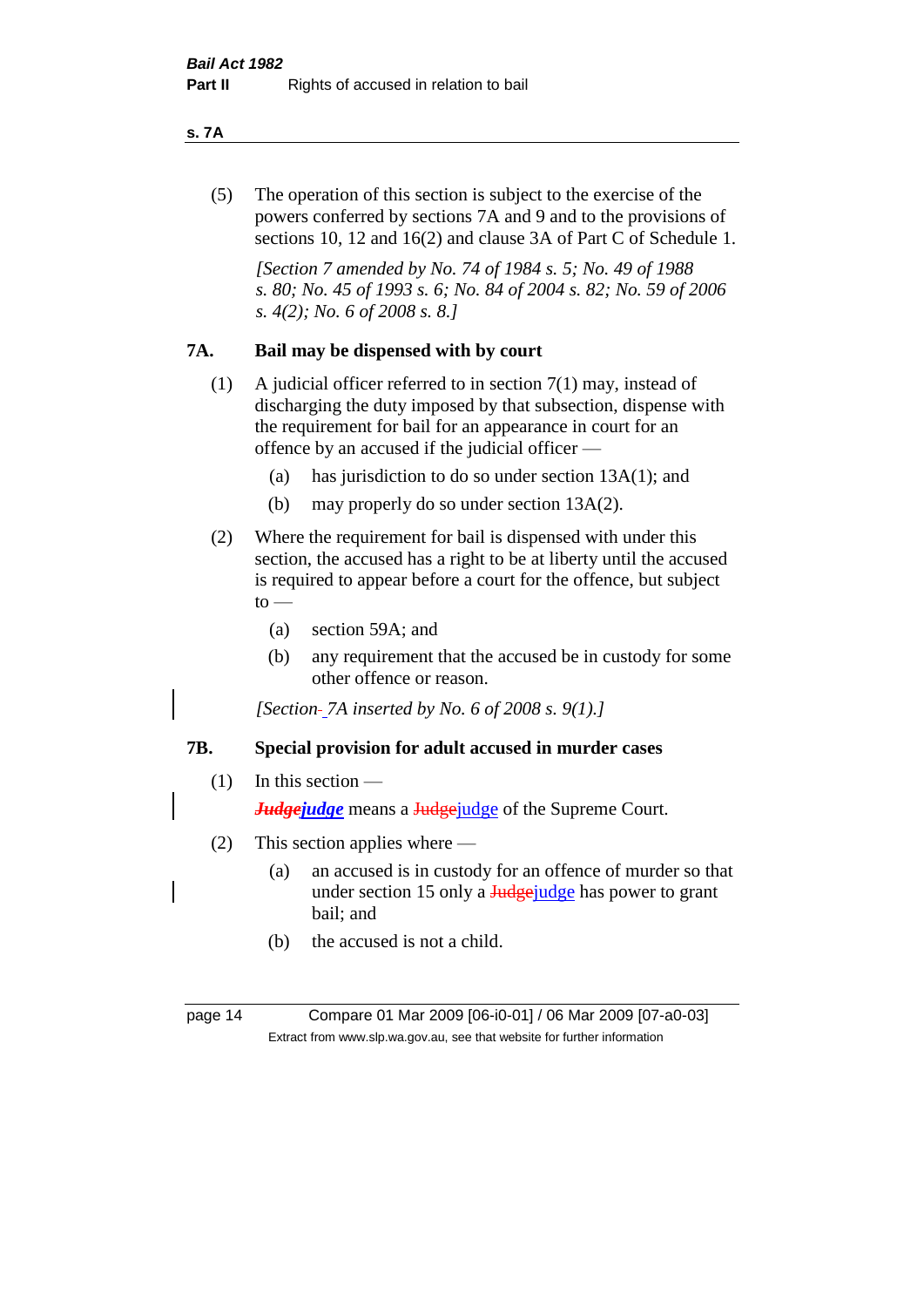- (3) Where this section applies the accused, or a person on the accused's behalf, may make an application to a Judge-judge for bail at any time before conviction for the offence.
- (4) Upon an accused's initial appearance in court for an offence of murder, the judicial officer who may order the accused's detention in custody is under a duty to inform the accused of the right conferred by subsection (3).
- $(5)$  Where
	- (a) an accused's case for bail has been considered by a Judgejudge on an application under subsection (3); and
	- (b) bail has been refused,

the accused's case for bail shall not be considered on any subsequent occasion in the same case when the accused's continued detention may be ordered unless subsection (6) applies.

- (6) The accused's case for bail shall again be considered by a **Judge** if the accused, or a person on the accused's behalf, applies to a  $\frac{Jud\theta}{Jud\theta}$  and satisfies the  $\frac{Jud\theta}{Jud\theta}$  that —
	- (a) new facts have been discovered, new circumstances have arisen or the circumstances have changed since bail was refused; or
	- (b) the accused failed to adequately present the accused's case for bail on the previous occasion.
- $(7)$  Where
	- (a) an accused's case for bail has been considered by a Judgejudge on an application under subsection (3); and
	- (b) bail has been granted,

on any subsequent appearance in the same case a judicial officer may order, notwithstanding section 15, that bail is to continue on the same terms and conditions.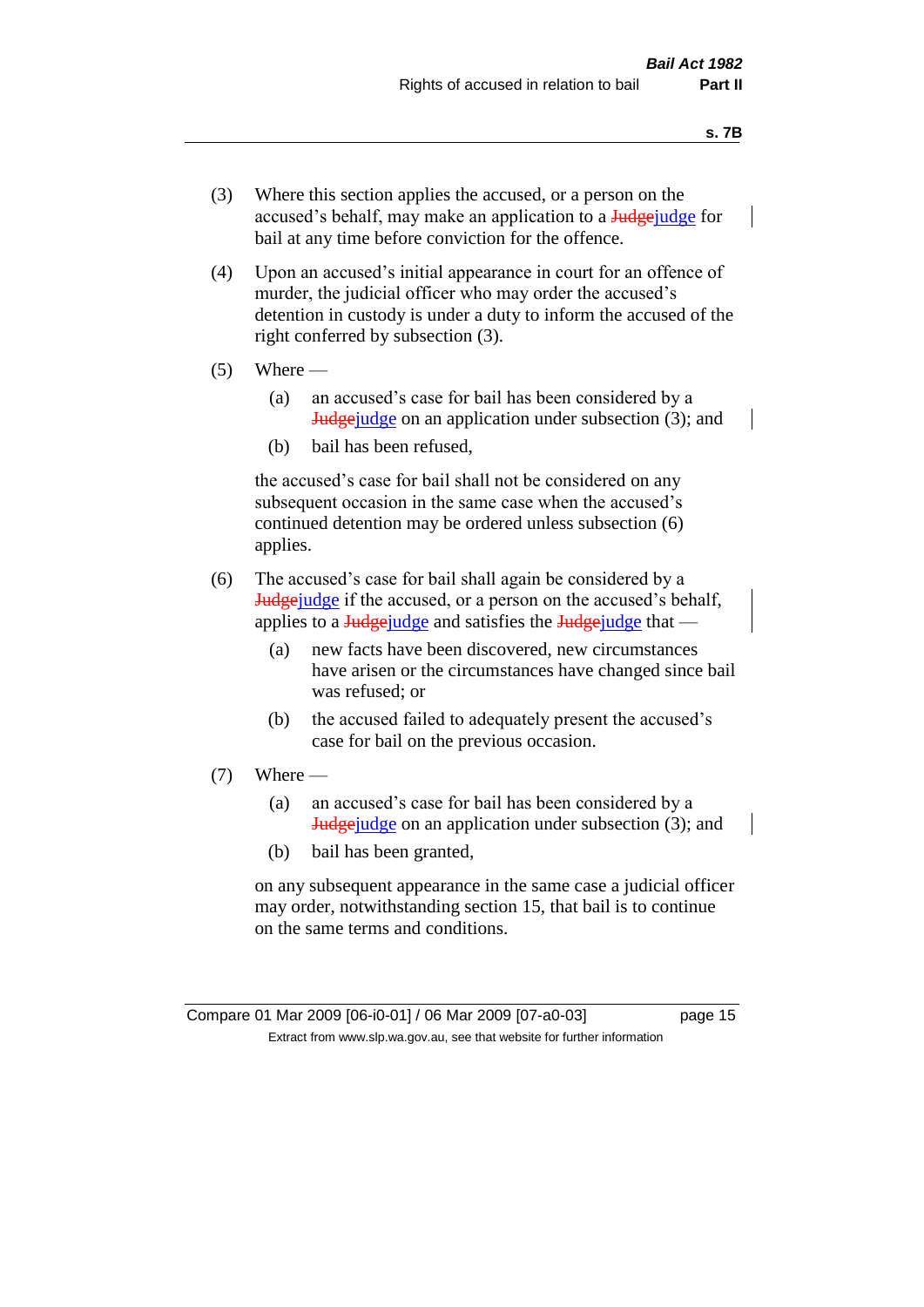#### **s. 7C**

(8) The accused is to be taken before a  $\frac{J_{\text{u}}}{J_{\text{u}}}\right)$  for the purposes of an application under this section only if the Judgeorders.

*[Section 7B inserted by No. 6 of 2008 s. 9(1); amended by No. 29 of 2008 s. 24(2) and (3).]*

#### **7C. Special provision for child accused in murder cases**

- (1) This section applies where a child accused is in custody for an offence of murder so that under section 15 only a Judgejudge of the Children's Court has power to grant bail.
- (2) Where this section applies, the judicial officer referred to in section  $7(1)$  other than a Judgejudge of the Children's Court, shall, whether or not an application for bail is made by the accused or on the accused's behalf, cause the accused to be taken as soon as is practicable before a Judgejudge of the Children's Court for the purpose of having the accused's case for bail considered by the **Judge** judge.

#### (3) Notwithstanding subsection (2), where —

- (a) the duty described in that subsection has been discharged once in relation to a child accused's case for bail; and
- (b) bail has on that occasion been refused by a  $\frac{J_{\text{u}}}{J_{\text{u}}}{\text{u}}$ of the Children's Court,

the accused's case for bail need not be considered on any subsequent occasion in the same case when the accused's continued detention may be ordered unless subsection (4) applies.

- (4) On a subsequent occasion the accused may apply to the judicial officer who may order the accused's continued detention for a reconsideration of the accused's case for bail on the ground  $that -$ 
	- (a) new facts have been discovered, new circumstances have arisen or the circumstances have changed since bail

page 16 Compare 01 Mar 2009 [06-i0-01] / 06 Mar 2009 [07-a0-03] Extract from www.slp.wa.gov.au, see that website for further information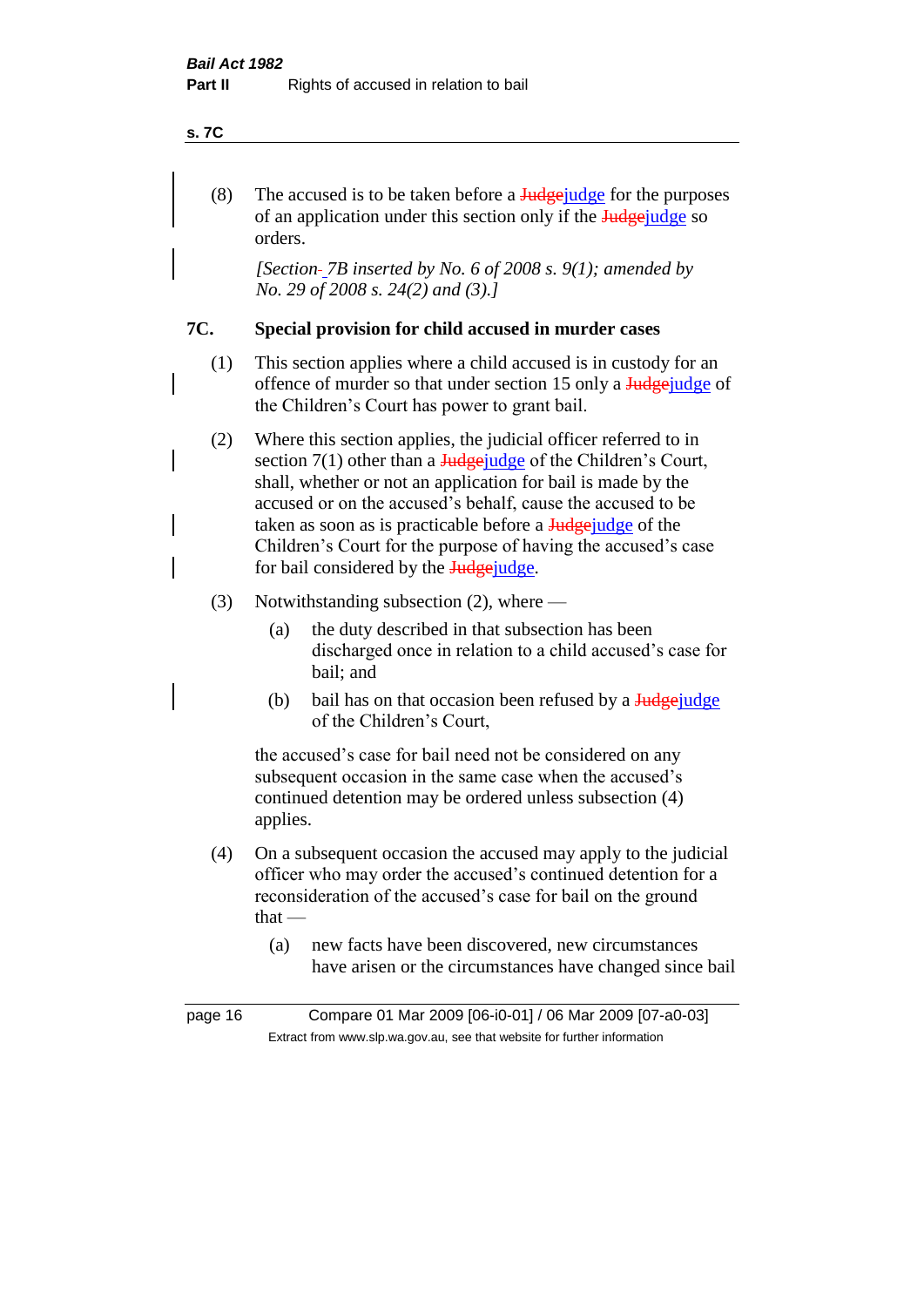was refused on the occasion mentioned in subsection (3); or

- (b) the accused failed to adequately present the accused's case for bail on that occasion.
- (5) If the judicial officer is satisfied as to one or more of those grounds the judicial officer shall cause the accused to be taken as soon as is practicable before a Judgejudge of the Children's Court for the purpose of having the accused's case for bail considered by the Judgejudge.

*[Section 7C inserted by No. 6 of 2008 s. 9(1); amended by No. 29 of 2008 s. 24(4).]*

#### **7D. Previous decision may be adopted**

- (1) Notwithstanding section 7(1), after
	- (a) the duty described in that subsection has been discharged once in relation to an accused's case for bail; or
	- (b) a Judge judge of the Children's Court has considered the case under section 15,

it is sufficient on any subsequent consideration of bail in the same case for a judicial officer, including a **Judge** judge of the Children's Court acting under section 15, to make inquiry of the accused in terms of subsection (2).

- (2) The inquiry to be so made is  $-$ 
	- (a) whether any new fact has been discovered or new circumstance has arisen, or whether the circumstances have changed, since bail was previously granted or refused; and
	- (b) whether the accused considers that the accused failed to adequately present the accused's case for bail on a previous occasion.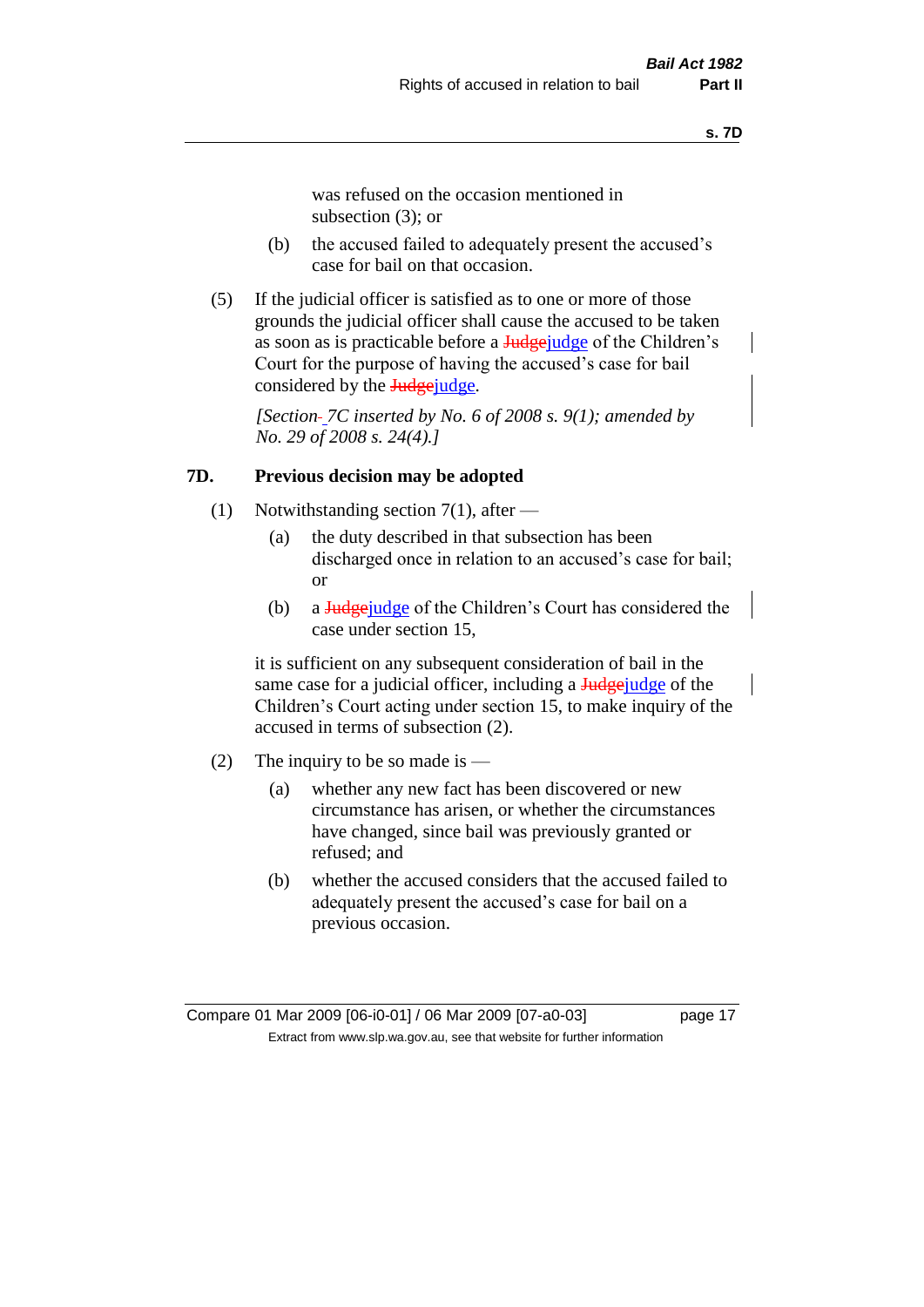**s. 7E**

(3) Unless the judicial officer is satisfied that there is any reason of the kind mentioned in subsection (2) for not doing so, the judicial officer may adopt the decision previously made in the case, but with power to make such variations of the terms and conditions of bail as the judicial officer thinks fit.

*[Section 7D inserted by No. 6 of 2008 s. 9(1).]*

## **7E. Bail during trial**

- $(1)$  Where
	- (a) an accused has been refused bail for the accused's appearance for trial for an offence; and
	- (b) the trial extends beyond one day,

a judicial officer referred to in section 7(1) need not comply with that subsection unless the accused, or a person on the accused's behalf, applies for bail.

(2) In subsection  $(1)$  —

**"***trial*<sup>"</sup> means that part of proceedings for an offence when evidence is being received by the court in respect of the offence and also extends to any time when —

- (a) legal argument is being heard; or
- (b) a judicial officer or a jury is deliberating.

*[Section 7E inserted by No. 6 of 2008 s. 9(1).]*

## **7F. Bail for appeal from courts of summary jurisdiction**

- (1) If a person is in custody and an appeal has been commenced under the *Criminal Appeals Act 2004* Part 2 in connection with the decision by virtue of which the person is in custody, the person may apply for bail —
	- (a) if the appeal is to be heard and determined by the Court of Appeal or if an application has been made to the Court of Appeal for leave to appeal to the Court of Appeal — to a judge of appeal; or

page 18 Compare 01 Mar 2009 [06-i0-01] / 06 Mar 2009 [07-a0-03] Extract from www.slp.wa.gov.au, see that website for further information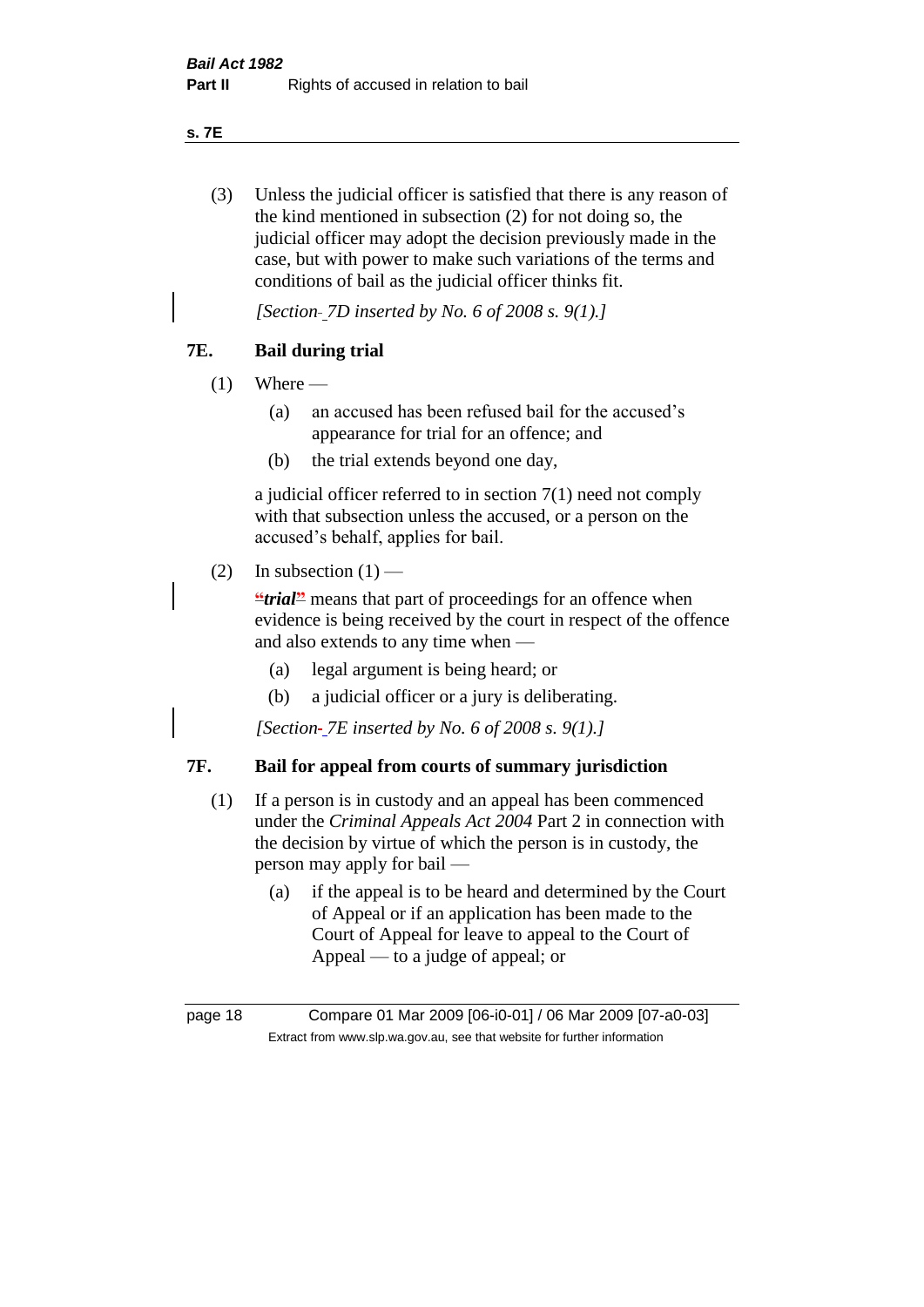- **s. 8**
- (b) in any other case to a  $\frac{Jud\pi}{Jud\pi}$  of the Supreme Court.
- (2) Bail shall not be granted to an applicant for bail under subsection (1) unless —
	- (a) the applicant has given notice of the application for bail  $to -$ 
		- (i) the Director of Public Prosecutions; or
		- (ii) the State Solicitor,
		- as the case may require; and
	- (b) that official has been given an opportunity to be heard on the application.

*[Section 7F inserted by No. 6 of 2008 s. 9(1).]*

## **8. Accused to be given information and approved forms**

- (1) Subject to subsection (4), a judicial officer or authorised officer who is called upon to consider an accused's case for bail, on the first occasion when it arises in relation to an offence or group of offences for which an accused is required to appear, shall ensure that the accused is, or has been, given —
	- (a) such information in writing as to the effect of this Act as is prescribed for the purposes of this paragraph;
	- (b) an approved form for completion, designed to disclose to the judicial officer or authorised officer all information relevant to the decision; and
	- (c) where the accused is unable or insufficiently able, to read, speak or write English, such assistance as he may reasonably require in order to have communicated to him the information mentioned in paragraph (a) and complete the form referred to in paragraph (b).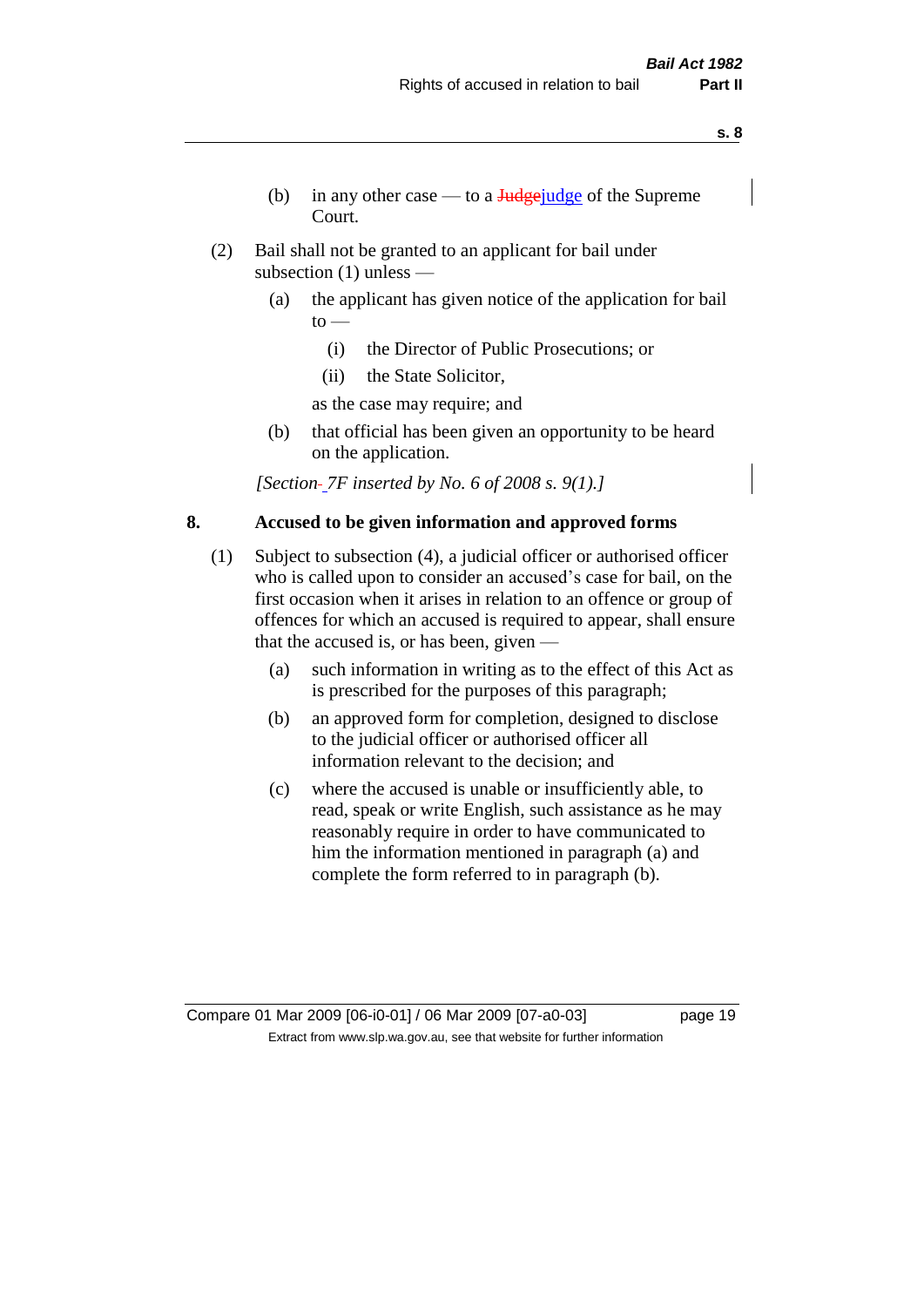- (2) After an accused case for bail has been considered once, a judicial officer or authorised officer on any subsequent consideration of bail in the same case shall —
	- (a) comply with subsection  $(1)(a)$ ; and
	- (b) either comply with subsection  $(1)(b)$  or obtain the form previously completed for the purposes of that paragraph, if any, and ensure that —
		- (i) the form is revised in order to show any changes which he is informed have occurred since it was completed; and
		- (ii) any assistance, of the kind referred to in subsection  $(1)(c)$  is given to the accused for the purpose of completing or revising the form, as the case may be.
- (3) Nothing in this section shall be read as limiting section 23.
- (3a) Notwithstanding subsection  $(1)(a)$  or  $(2)(a)$  a judicial officer or authorised officer need not comply with that paragraph if it appears to him that the accused's case for bail is such that bail is likely to be granted to him in accordance with this Act; but if it subsequently appears to him that bail will not be granted or that the accused is dissatisfied with any condition imposed on the grant of bail he shall then comply with that paragraph.
- (4) Notwithstanding subsection (1)(b) or (2)(b), a judicial officer or an authorised officer may dispense with completion or revision of the form referred to in those paragraphs if it appears to him that —
	- (a) the accused's case for bail is such that bail is likely to be granted to him in accordance with this Act; and
	- (b) the information in the possession of the judicial officer or authorised officer is sufficient for his consideration of the case.
- (5) Where a person has applied for bail for an appeal as mentioned in section 7F(1), this section applies as if the consideration of

page 20 Compare 01 Mar 2009 [06-i0-01] / 06 Mar 2009 [07-a0-03] Extract from www.slp.wa.gov.au, see that website for further information

#### **s. 8**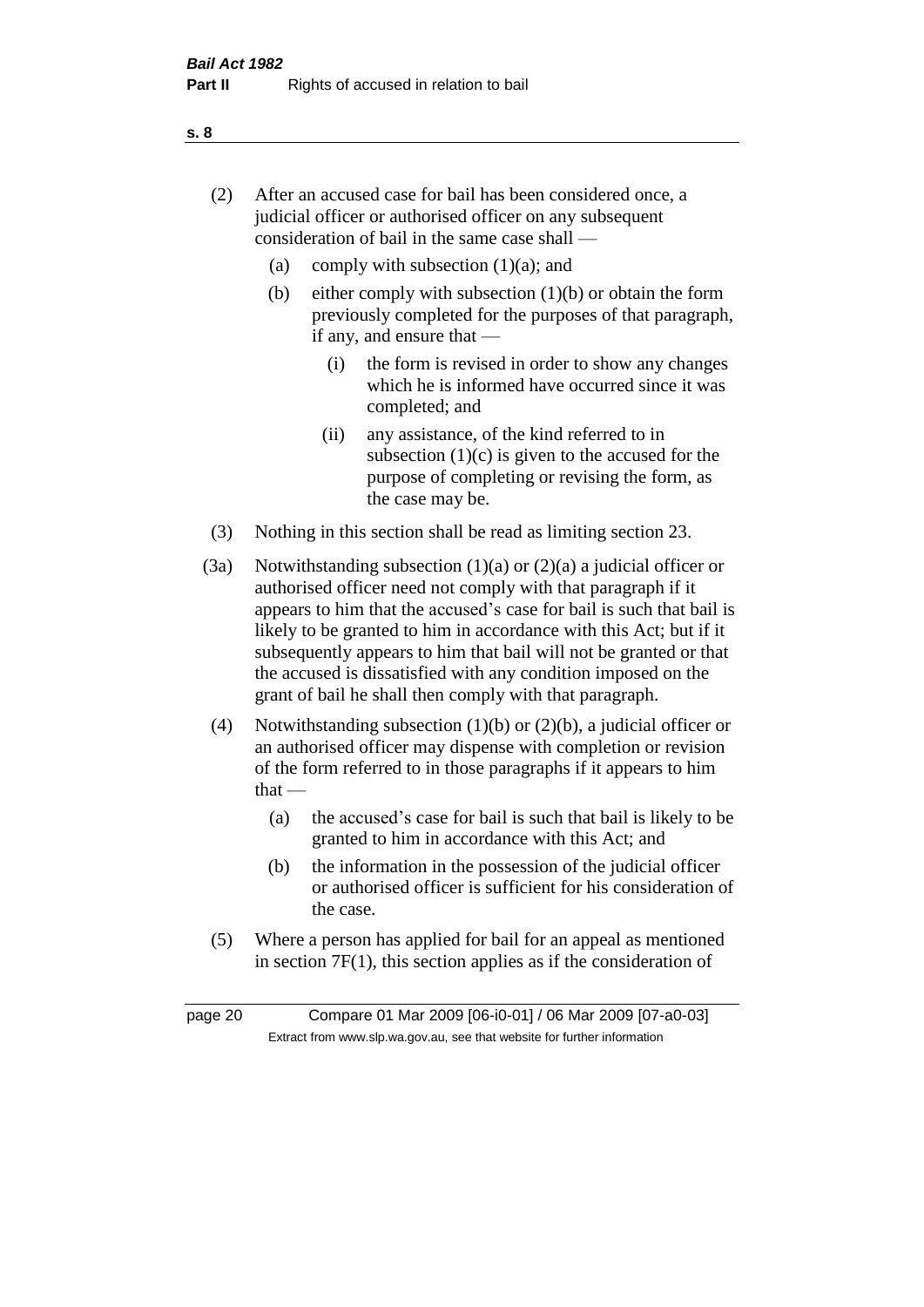bail for the appeal were a first consideration of bail for an offence.

*[Section 8 amended by No. 74 of 1984 s. 6; No. 15 of 1988 s. 6; No. 33 of 1989 s. 18; No. 84 of 2004 s. 82; No. 6 of 2008 s. 9(2) and 43(1).]* 

### **9. Bail decision may be deferred until further information obtained**

(1) Subject to section 26(2) of the *Young Offenders Act 1994*, a judicial officer or authorised officer who is called upon to consider a case for bail may defer consideration of the case for a period not exceeding 30 days if he thinks it is necessary —

- (a) to obtain more information for the purpose of making a decision in accordance with this Act; or
- (b) to take any step authorised by section  $24(1)$  or  $24A(1)$  $or - (2)$ .
- (2) Nothing in this section shall be taken to limit the right of an accused to be brought before a court as soon as is practicable if he is not released on bail.

*[Section 9 amended by No. 57 of 1997 s. 21(2); No. 84 of 2004 s. 82; No. 6 of 2008 s. 10(1).]*

## **10. Sections 5, 6 and 7 do not apply where accused imprisoned for other cause**

Notwithstanding sections 5, 6 and 7, the rights conferred on an accused and the duties imposed on police officers, authorised officers and judicial officers by those sections in respect of an appearance in court for an offence do not arise where —

- (a) the accused is in custody for some other offence or reason (including the non-payment of a sum of money); and
- (b) the police officer, authorised officer or judicial officer is satisfied that the accused is likely to remain in custody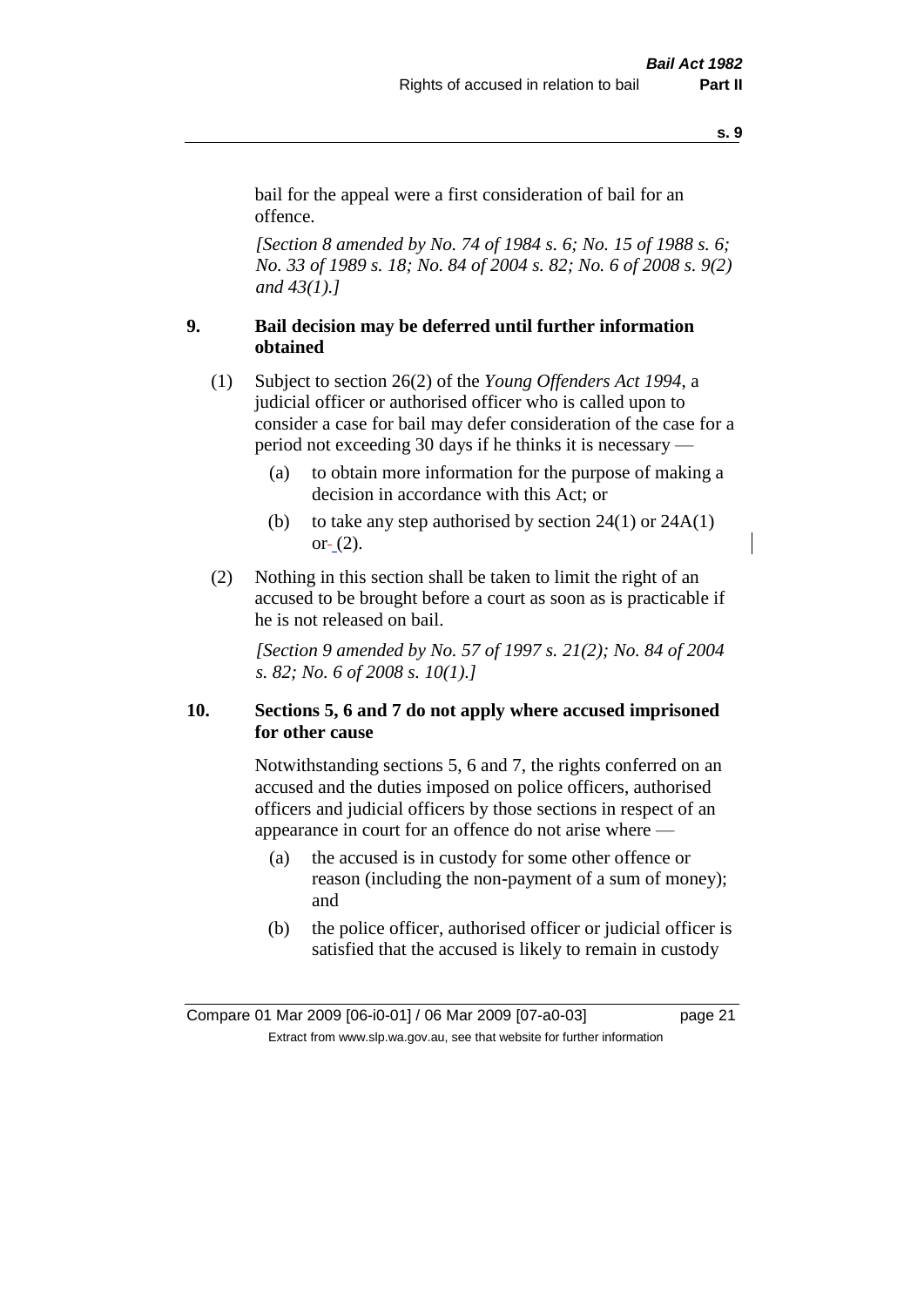for that other offence or reason until or beyond the time for the appearance for the first-mentioned offence.

*[Section 10 amended by No. 84 of 2004 s. 82.]*

## **11. Rights following grant of bail**

- $(1)$  When
	- (a) bail has been granted to an accused for an appearance in court;
	- (b) all conditions which are to be complied with before the release of the accused have been complied with; and
	- (c) he has entered into a bail undertaking for that appearance or his bail undertaking is deemed to be amended under section 31(3),

the accused has a right to be at liberty until he is required to appear, or to next appear, before a court, but subject to —

- (d) any requirement that he be in custody for some other reason;
- (e) the exercise of the powers in sections 14(3), 17A, 46, 50F, 54 and 55; and
- (f) the limitation mentioned in section 12.
- (2) Where the accused is in custody in a lock-up, court custody centre or prison, the right conferred by subsection (1) is also subject to the person in charge of the lock-up, court custody centre or prison either —
	- (a) signing a certificate under subsection (3); or
	- (b) receiving notice that a certificate has been signed by another person under that subsection.
- (3) After an accused becomes entitled to be at liberty as provided in subsection (1), a person referred to in section 29 may sign a certificate to that effect in the prescribed form.

page 22 Compare 01 Mar 2009 [06-i0-01] / 06 Mar 2009 [07-a0-03] Extract from www.slp.wa.gov.au, see that website for further information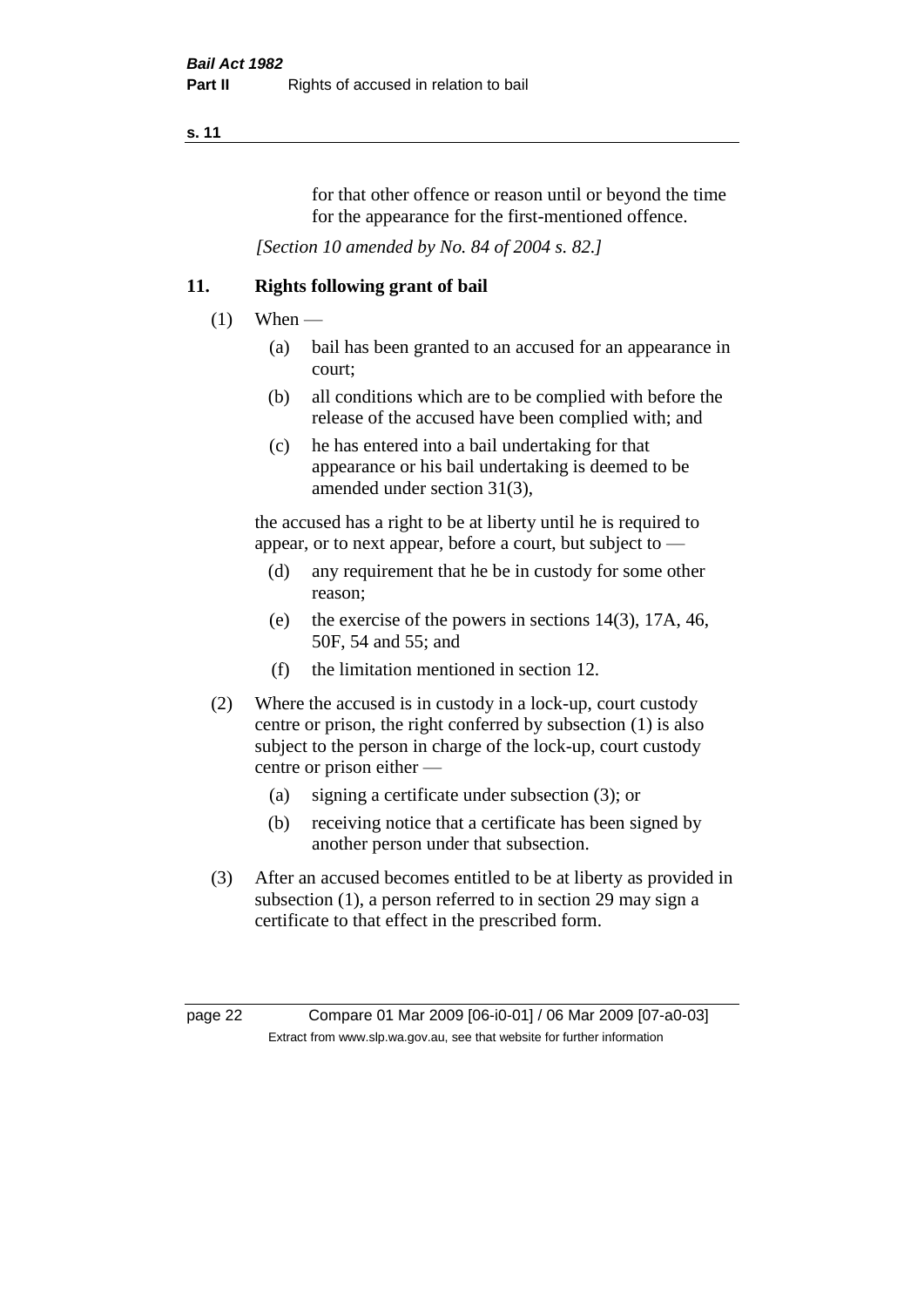- (4) The person in charge of a lock-up, court custody centre or prison in which the accused is in custody shall release the accused from custody as soon as is practicable after —
	- (a) the person in charge signs the certificate; or
	- (b) if the certificate is signed by a person other than the person in charge, the person in charge receives notice as described in subsection (2)(b).

*[Section 11 amended by No. 74 of 1984 s. 7; No. 15 of 1988 s. 7; No. 49 of 1988 s. 81; No. 45 of 1993 s. 7; No. 47 of 1999 s. 8; No. 59 of 2004 s. 141; No. 84 of 2004 s. 82; No. 6 of 2008 s. 11(1) and (2).]* 

#### **12. Further limitation on rights in sections 5s. 7A(2) and 11**

The right of an accused to have his case for bail considered as soon as is practicable, his right to be at liberty as mentioned in sections 7A(2) and 11(1), and the corresponding duties created by this Part, are limited so far as is reasonably necessary for the exercise or performance by a person of any statutory power or function vested in him which requires or permits the continued custody of the accused, including the exercise of the powers set out in Part 12 of the *Criminal Investigation Act 2006* and Parts 6 and 7 of the *Criminal Investigation (Identifying People) Act 2002*.

*[Section 12 amended by No. 6 of 2002 s. 96; No. 84 of 2004 s. 82; No. 59 of 2006 s. 6; No. 6 of 2008 s. 12.]*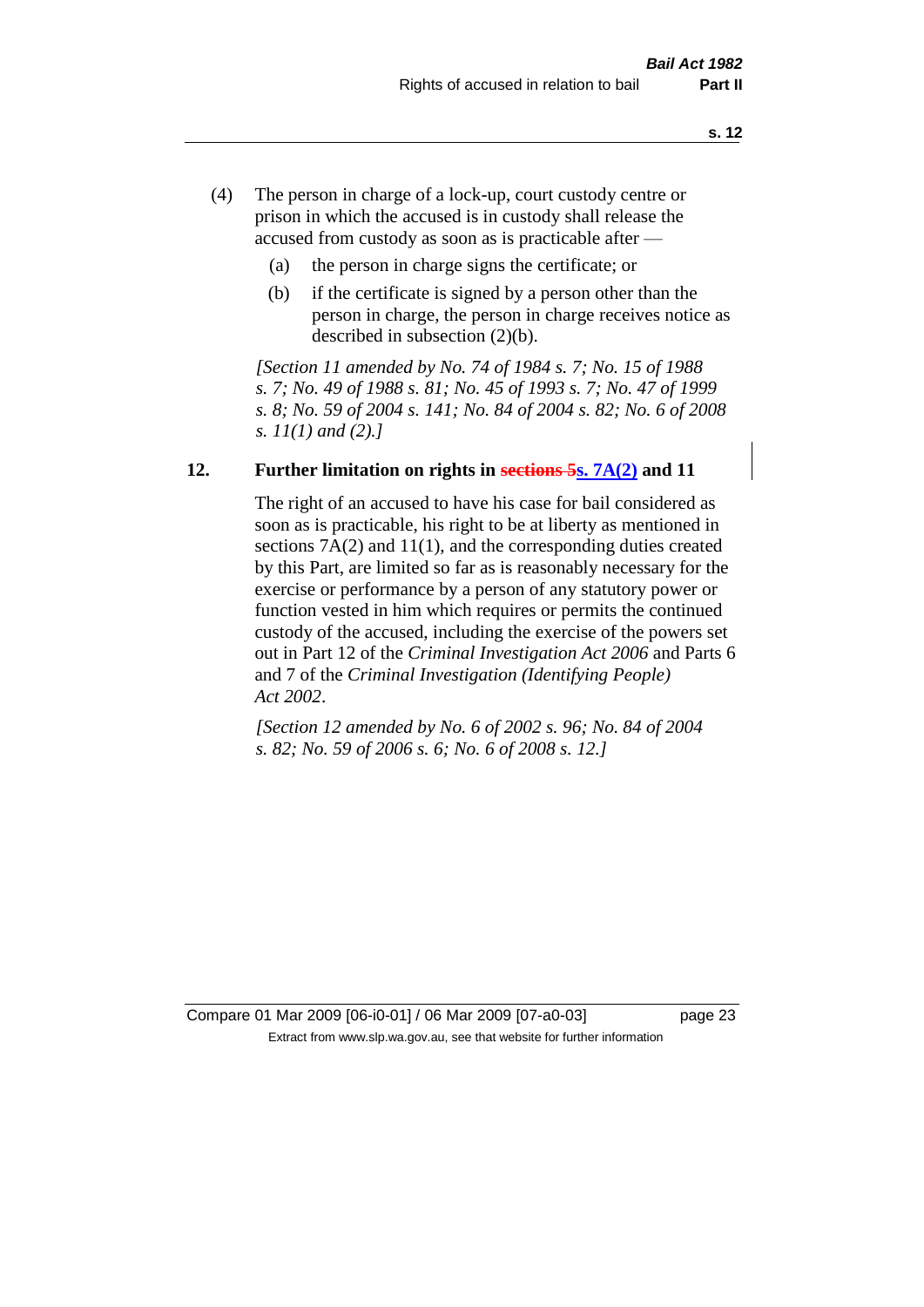## **Part III — Jurisdiction relating to bail**

*[Heading inserted by No. 6 of 2008 s. 13.]*

## **13. Jurisdiction to grant bail**

- (1) Jurisdiction to grant bail for any appearance described in the first column of Part A of Schedule 1 is vested in the judicial officer or authorised officer specified in the second column of that Part opposite thereto and shall be exercised subject to and in accordance with this Part and the further provisions in Parts B, C and D of Schedule 1.
- (2) A home detention condition shall not be imposed as a condition of bail except by a judicial officer.

*[Section 13 amended by No. 61 of 1990 s. 5; No. 45 of 1993 s. 12.]* 

## **13A. Jurisdiction to dispense with bail and how jurisdiction to be exercised**

- (1) Jurisdiction to dispense with the requirement for bail under section 7A for any appearance described in the first column of Schedule 1 Part A clause 2 or 3 is vested, subject to Schedule 1 Part B, in the judicial officer specified in the second column of that clause opposite that description, but Schedule 1 Part-A clause 7 does not apply for the purposes of this subsection.
- (2) The jurisdiction referred to in subsection (1) is exercisable  $only$ —
	- (a) in respect of an appearance in court before conviction for an offence; and
	- (b) if it appears to the judicial officer that bail would be granted in accordance with Schedule 1 Part C clause 1 or 2 but that in the circumstances the completion of bail papers is an unnecessary imposition.
- (3) Where a judicial officer dispenses with the requirement for bail for an appearance by an accused the registrar of the court shall,

page 24 Compare 01 Mar 2009 [06-i0-01] / 06 Mar 2009 [07-a0-03] Extract from www.slp.wa.gov.au, see that website for further information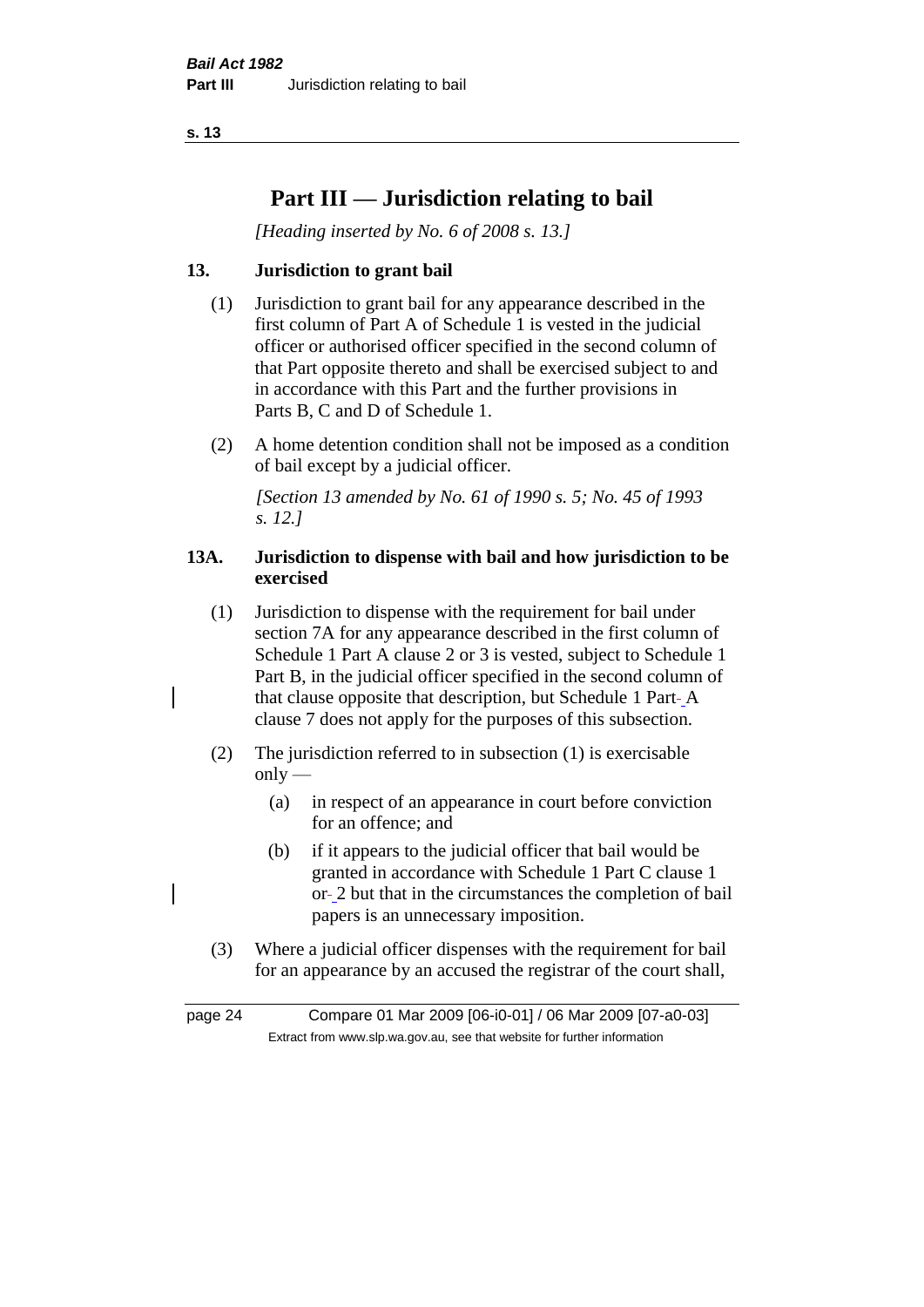in accordance with section 13B, give written notice to the accused of the time and place for the appearance.

*[Section 13A inserted by No. 6 of 2008 s. 14.]*

## **13B. Giving and proof of notices under sections. 13A(3)**

- (1) A written notice to an accused under section  $13A(3)$  shall be
	- (a) given to the accused personally; or
	- (b) sent to the accused
		- (i) by post to the accused's address appearing in the records of the court; or
		- (ii) in urgent cases or with the accused's consent, by electronic communication.
- (2) A person who gives or sends a notice in accordance with subsection (1) shall endorse on a file copy of the notice a certificate showing —
	- (a) that the person has done so; and
	- (b) the time of doing so.
- (3) If a notice is sent by post under subsection  $(1)(b)(i)$ , the notice is to be presumed, unless the contrary is shown, to have been received at the time when, in the ordinary course of events, it would have been delivered.
- (4) In any proceedings
	- (a) a document purporting to be a copy of a notice referred to in subsection (1) is evidence of the terms of the notice; and
	- (b) an endorsement on a copy of a notice referred to in subsection (2) purporting to be a certificate referred to in that subsection is evidence of the matters appearing in the certificate without proof of the signature of the person who made the endorsement.

*[Section 13B inserted by No. 6 of 2008 s. 14.]*

Compare 01 Mar 2009 [06-i0-01] / 06 Mar 2009 [07-a0-03] page 25 Extract from www.slp.wa.gov.au, see that website for further information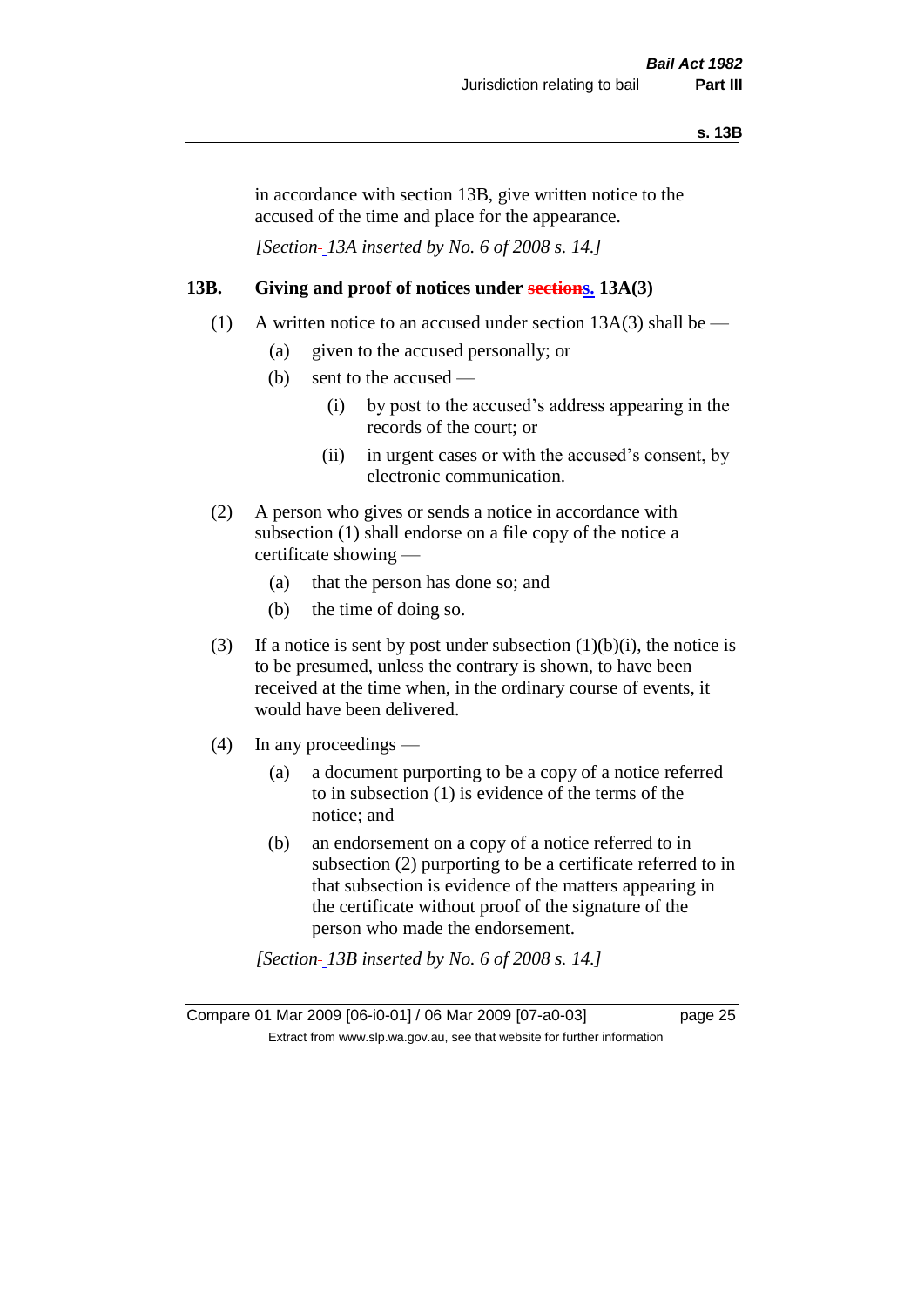## **14. Extent of Judge'sjudge's jurisdiction**

- (1) A judge may, in accordance with this  $Act -$ 
	- (a) exercise a power to grant bail which is conferred upon any other judicial officer or any authorised officer by this Act; and
	- (b) revoke or vary any bail previously granted by any other such officer; and
	- (c) under section 7A dispense with the requirement for bail or revoke an existing dispensation.

(2) Subject to subsection (2a), the jurisdiction of a judge under subsection (1) in respect of an appearance by an accused may be invoked by application made by either the prosecutor or the accused, and whether or not any other judicial officer has —

- (a) previously granted, refused or dispensed with bail; or
- (b) exercised any power conferred on him by section 55,

in respect of that appearance.

(2a) After the jurisdiction under subsection (1) has been invoked once by an accused in relation to an offence or group of offences for which he is required to appear, it may not be further invoked by that accused in relation to that offence or group of offences unless the accused satisfies a judge that —

- (a) new facts have been discovered, new circumstances have arisen or the circumstances have changed since the occasion when the jurisdiction was invoked; or
- (b) he failed to adequately present his case for bail on that occasion.
- (3) Where under subsection (1) a judge
	- (a) revokes the bail of an accused who is at liberty, he may order that the accused be returned to custody to await the appearance for which the bail was granted;

page 26 Compare 01 Mar 2009 [06-i0-01] / 06 Mar 2009 [07-a0-03] Extract from www.slp.wa.gov.au, see that website for further information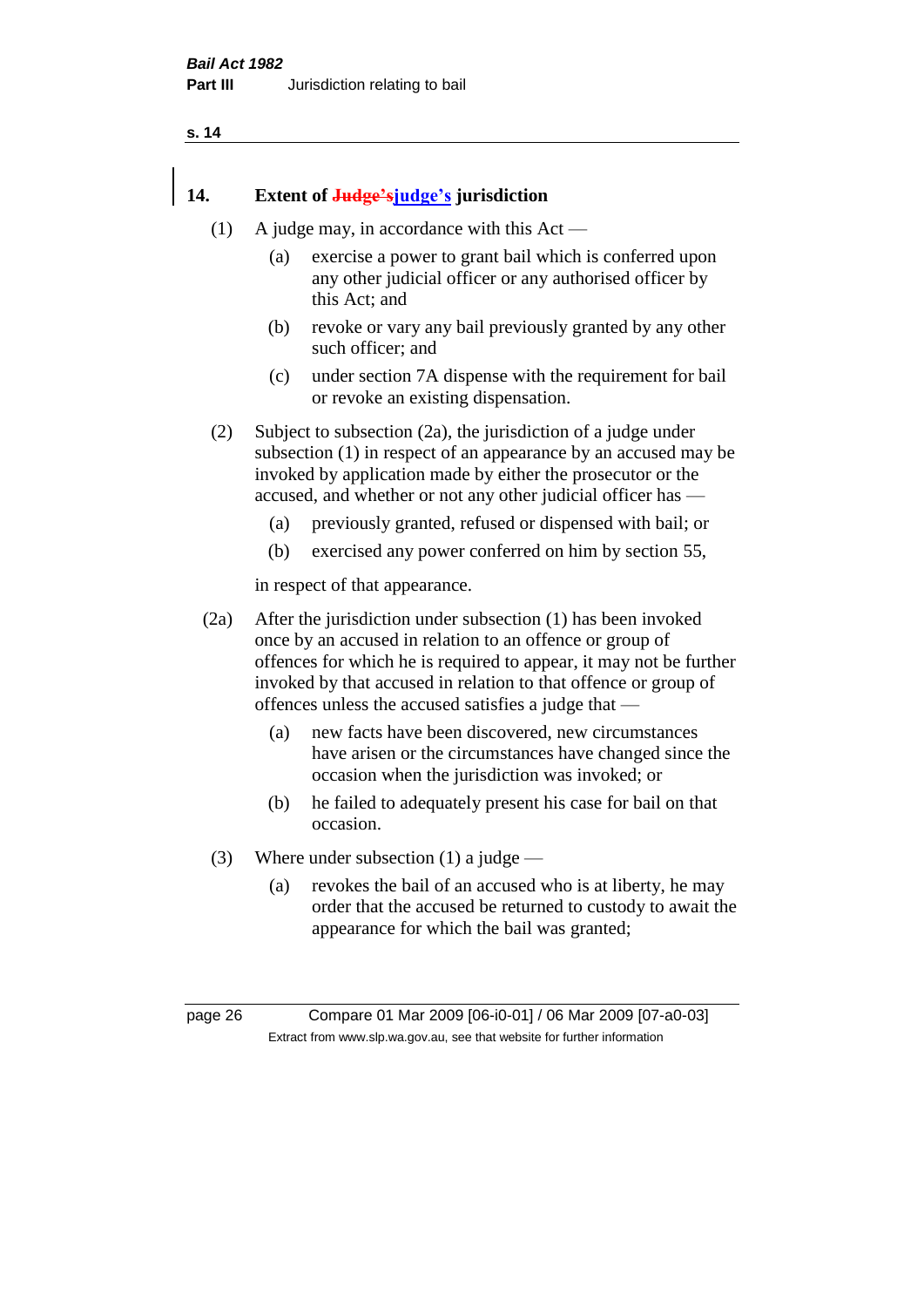(b) varies the bail of such an accused, he may order that the accused be returned to custody until he becomes entitled to be at liberty pursuant to section 11,

and the judge may issue any warrant which may be necessary to carry such an order into effect.

- $(4)$  In this section
	- (a) references to a  $\frac{\text{Judge} \cdot \text{Judge}}{\text{Judge} \cdot \text{Jilde}}$  are references
		- (i) in the case of a child charged with an offence before the Children's Court, to a Judgejudge of that Court; and
		- (ii) in the case of an accused committed for trial or sentence to the District Court, to a Judgefudge of that Court; and
		- (iii) in any other case, to a  $Judgejudeq$  of the Supreme Court;
		- and
	- (b) references to any other judicial officer
		- (i) in relation to the exercise of powers under this section by a **Judge** judge, are references to any judicial officer whose jurisdiction is inferior to that of the Judgejudge; but
		- (ii) in relation to the exercise of powers under this section by a **Judge** judge of the Supreme Court, do not include a Judgejudge of the Children's Court or a **Judge** judge of the District Court.

#### *[(5) deleted]*

*[Section 14 amended by No. 74 of 1984 s. 8; No. 49 of 1988 s. 82; No. 84 of 2004 s. 82; No. 6 of 2008 s. 15(1)-()-(4).]* 

## **15. Exclusive jurisdiction of Supreme Court judge in murder cases**

Compare 01 Mar 2009 [06-i0-01] / 06 Mar 2009 [07-a0-03] page 27 Extract from www.slp.wa.gov.au, see that website for further information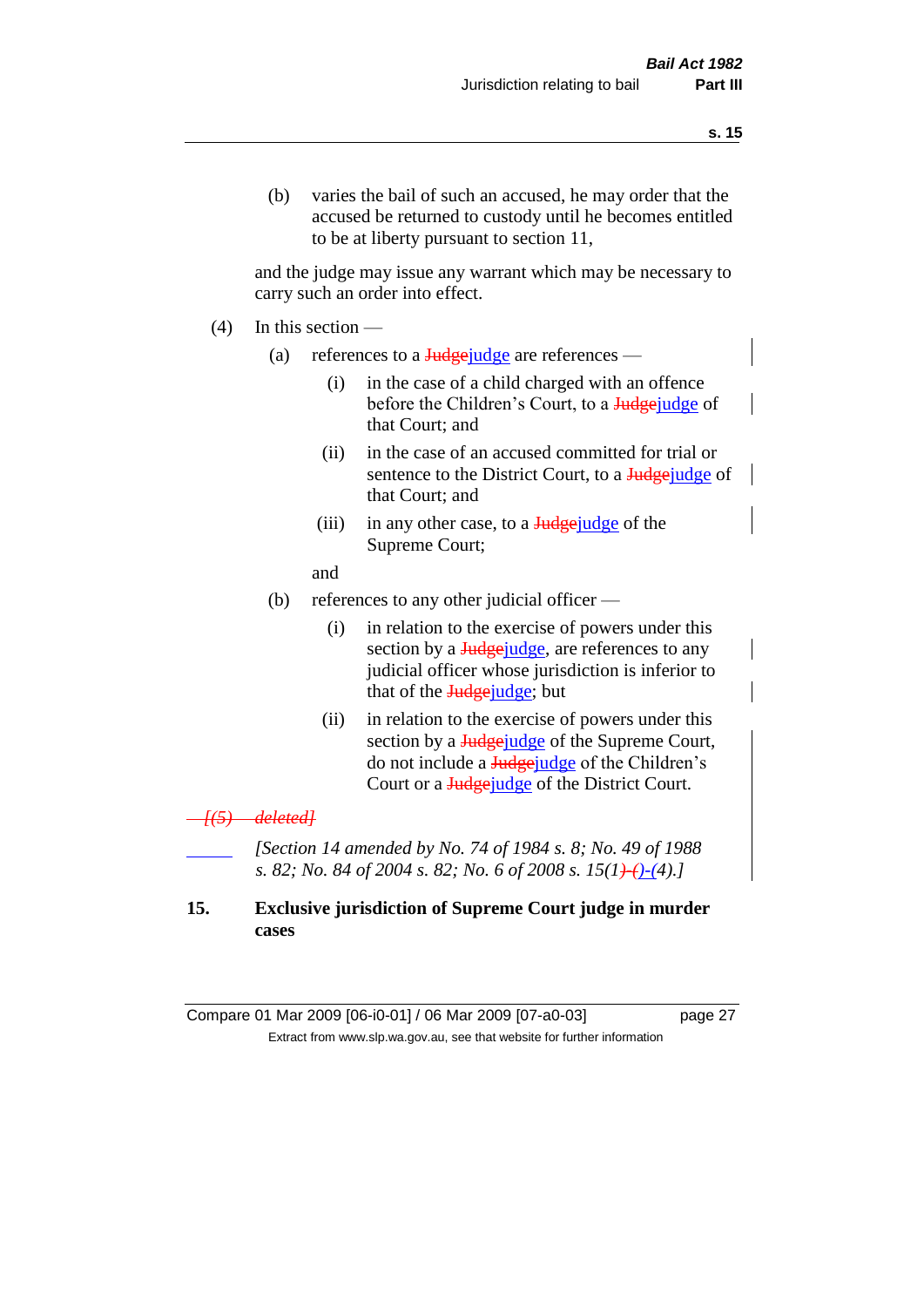**s. 15A**

- (1) Where an accused is in custody for murder, the power to grant bail shall be exercised only by a judge of the Supreme Court, or in the case of an accused who is a child by a judge of the Children's Court, except —
	- (a) where section  $31(2)(d)$  applies; or
	- (b) to the extent that the Court of Appeal exercises its powers under Part A of Schedule 1.
- *[(2) repealeddeleted]*

*[Section 15 amended by No. 52 of 1984 s. 35; No. 74 of 1984 s. 9; No. 49 of 1988 s. 83; No. 70 of 1988 s. 45; No. 45 of 1993 s. 12; No. 45 of 2004 s. 28(4); No. 84 of 2004 s. 82; No. 29 of 2008 s. 24(5).]* 

## **15A. Appeal from decision of Judgejudge**

(1) In this section —

*bail decision* means a decision —

- (a) to grant or refuse bail; or
- (b) to vary or revoke bail; or
- (c) to dispense with the requirement for bail; or
- (d) to impose any condition on a grant of bail,

and includes a decision under section 55 or 59A(4).

- (2) The prosecutor or the accused may appeal to the Court of Appeal against a bail decision of —
	- (a) a Judge judge of the Children's Court; or
	- (b) a Judge judge of the District Court; or
	- (c) a Judgejudge of the Supreme Court.
- (3) The leave of the Court of Appeal is required for each ground of appeal in an appeal under this section.

page 28 Compare 01 Mar 2009 [06-i0-01] / 06 Mar 2009 [07-a0-03] Extract from www.slp.wa.gov.au, see that website for further information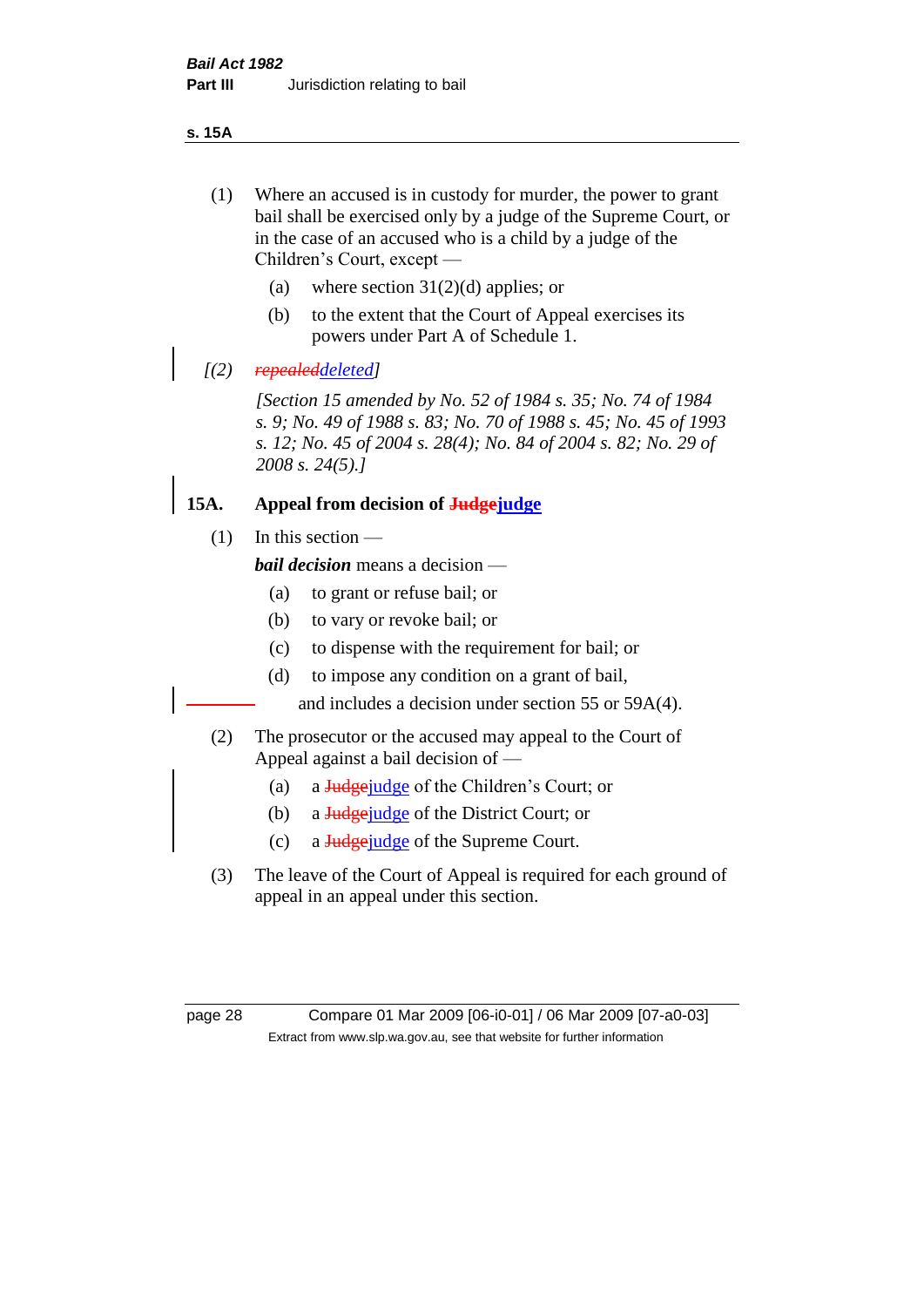- (4) The *Criminal Appeals Act 2004* section 27(2), (3) and (4) apply, with necessary modifications, as if an appeal under this section were an appeal under Part 3 of that Act.
- (5) An appeal under this section shall be commenced and conducted in accordance with this section, section 15B and rules of court made by the Supreme Court.
- (6) An appeal under this section shall be commenced by lodging with the Court of Appeal an application for leave to appeal that sets out the grounds of the appeal.
- (7) An appeal under this section cannot be commenced later than 21 days after the date of the bail decision unless the Court of Appeal orders otherwise.
- (8) An accused who is a party to an appeal under this section and who is in custody is entitled to be present at the hearing of the appeal if the accused so requests, and any official responsible for that custody who is informed of such a request shall do what is necessary to give effect to it.
- (9) For the purposes of giving effect to a request referred to in subsection (8), arrangements may be made for the accused to appear before the Court of Appeal by means of a video link or an audio link in accordance with section 66B, unless the Court of Appeal has ordered that the accused appear before it in person.

*[Section 15A inserted by No. 6 of 2008 s. 16(1).]*

#### **15B. Determination of appeal under sections. 15A and related provisions**

- (1) The Court of Appeal has jurisdiction to hear and determine an appeal under section 15A.
- (2) The Court of Appeal shall determine an appeal on the material and evidence that was before the **Judge**judge whose decision is the subject of the appeal.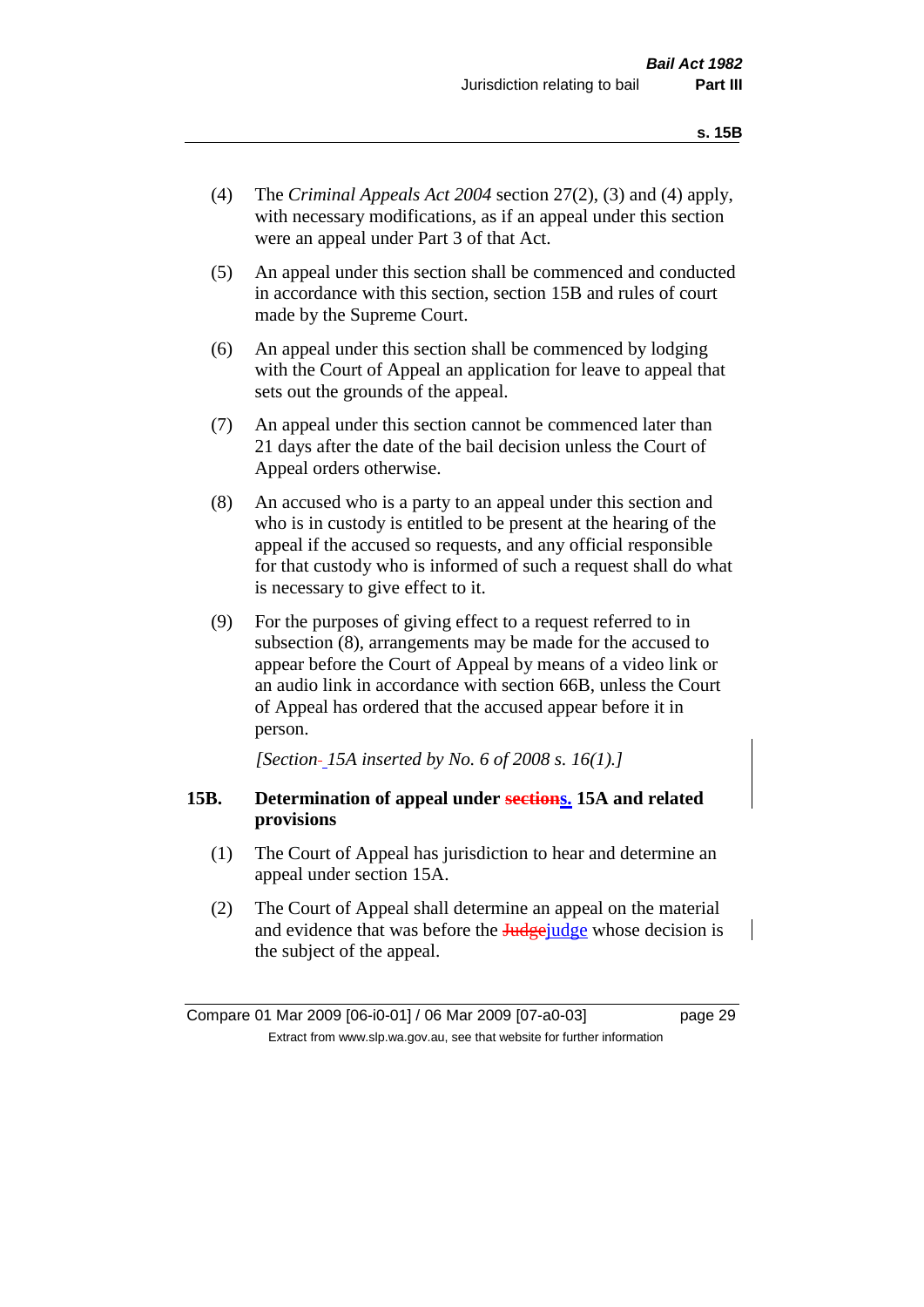(3) Any decision of the Court of Appeal in relation to bail shall be made in accordance with the relevant provisions of sections 13A and 17 and Schedule 1.

- (4) Where in determining an appeal the Court of Appeal revokes the bail of an accused who is at liberty, it may order that the accused be returned to custody to await the appearance for which the bail was granted.
- (5) Where in determining an appeal the Court of Appeal varies the bail of an accused who is at liberty, it may order that the accused be returned to custody until the accused becomes entitled to be again at liberty pursuant to section 11.
- (6) A judge of appeal may issue any warrant that may be necessary to carry into effect an order under subsection (4) or (5).

*[Section 15B inserted by No. 6 of 2008 s. 16(1).]*

## **16. Bail of person arrested on warrant**

- (1) Subject to sections 14 and 15 where the arrest of an accused for an offence is made pursuant to a warrant he shall not be granted bail before he is brought before a court or judicial officer as commanded by the warrant, except by a justice acting in terms of section 6(9).
- (2) Notwithstanding subsection (1) or any other provision of this Act, an accused who has been arrested pursuant to a warrant —
	- (a) issued under section 59B; or
	- (b) issued under the *Criminal Procedure Act 2004* for an offence against section  $51(1)$  or  $(2)$ ,

shall not have a right to have his case for bail considered, and shall not be granted bail, before he is brought before the court as commanded by the warrant.

*[Section 16 amended by No. 59 of 2004 s. 141; No. 84 of 2004 s. 11 and 82; No. 59 of 2006 s. 4(3); No. 6 of 2008 s. 36(2).]*

page 30 Compare 01 Mar 2009 [06-i0-01] / 06 Mar 2009 [07-a0-03] Extract from www.slp.wa.gov.au, see that website for further information

**s. 16**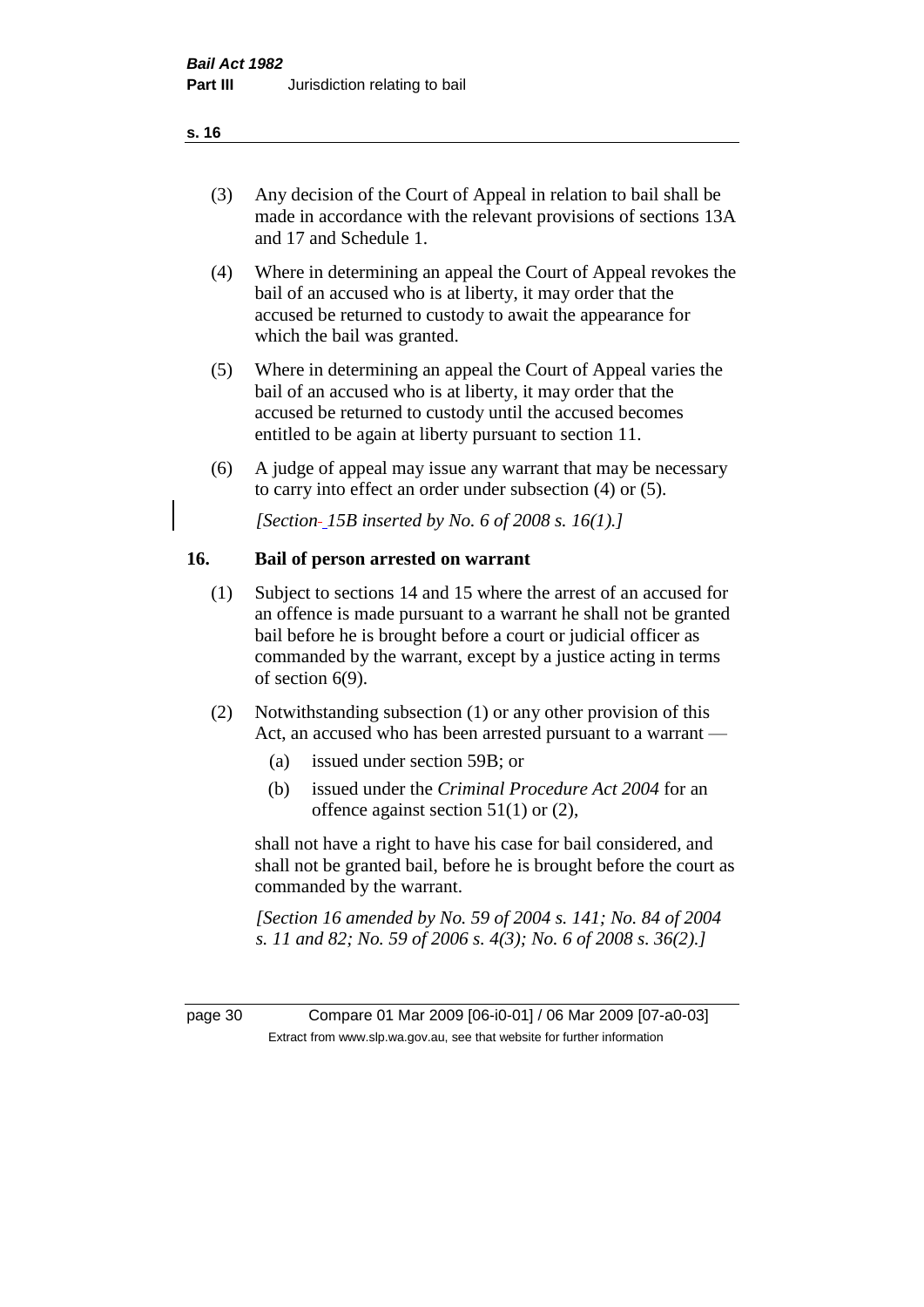### **16A. Restrictions on powers of authorised officers and justices in certain cases**

- (1) Where this section applies to a person who has been arrested for an offence jurisdiction does not arise under section 13 until the person is brought before —
	- (a) a court constituted by or so as to include a magistrate; or
	- (b) where section 15 applies, a judge of the Supreme Court or a judge of the Children's Court as the case may require.
- (2) This section applies where
	- (a) a person has been arrested in an urban area for a serious offence; and
	- (b) the serious offence is alleged to have been committed while the accused was —
		- (i) on bail for; or
		- (ii) at liberty under an early release order made in respect of,

another serious offence.

- (3) This section also applies where a person has been arrested in an urban area for an offence against section 61(1) of the *Restraining Orders Act 1997* (which creates offences for breaches of violence restraining orders).
- (4) In this section —

*urban area* means —

- (a) the metropolitan region as defined in the *Planning and Development Act 2005* and any prescribed area that adjoins that region; and
- (b) any other prescribed area of the State, being the whole or part of, or an area adjoining, a local government district under the *Local Government Act 1995* that is designated under that Act as a city or a town.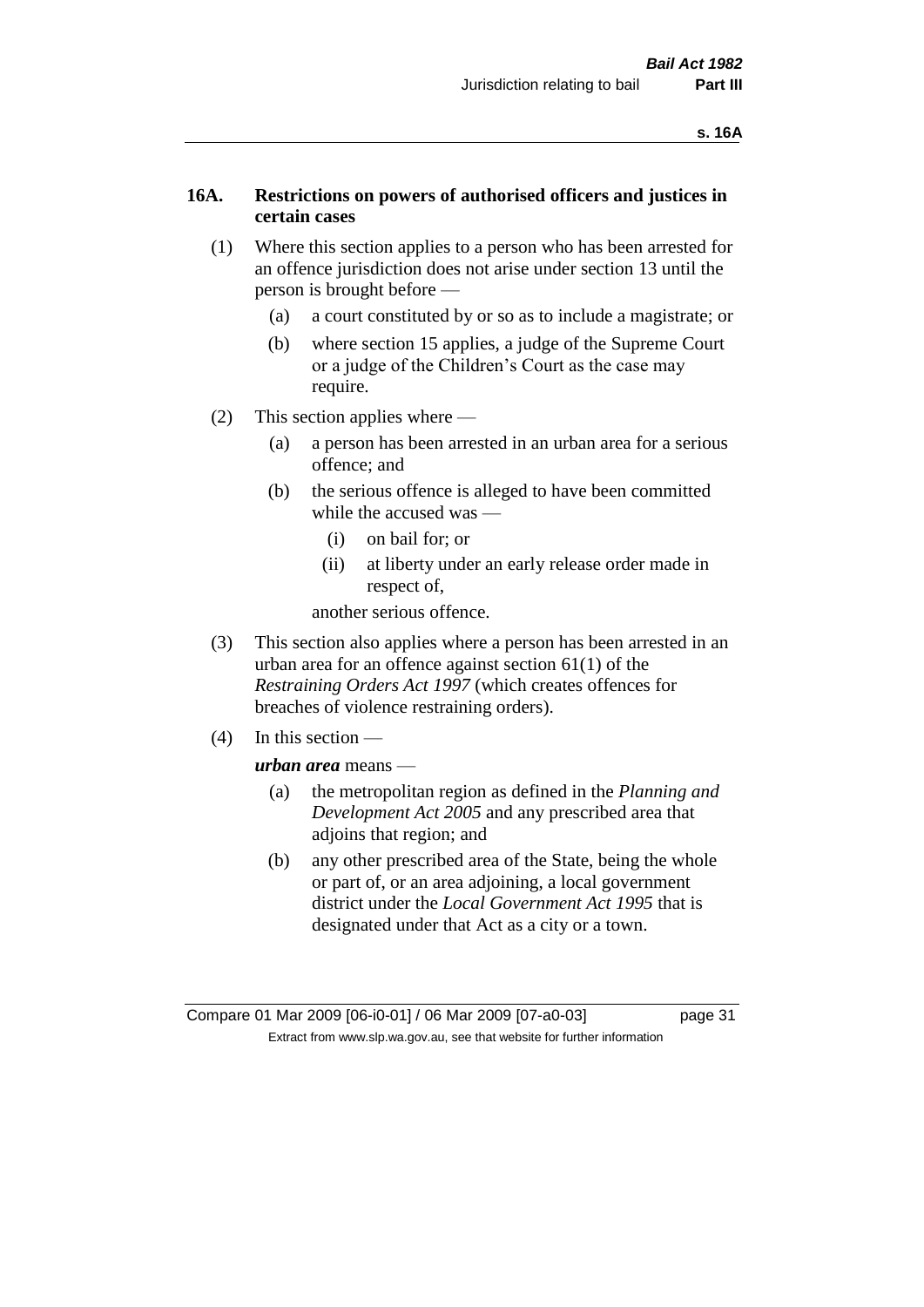*[Section 16A inserted by No. 54 of 1998 s. 6(1); amended by No. 38 of 2004 s. 59; No. 84 of 2004 s. 82; No. 38 of 2005 s. 15.]*

## **17. Conditions which may be imposed**

- (1) A judicial officer or authorised officer may impose conditions on a grant of bail only to the extent that he is authorised to do so by clause 2(3)(c) of Part C and Part D of Schedule 1.
- (2) Conditions imposed on a grant of bail shall not be any more onerous on the accused than the judicial officer or authorised officer considers is required in the public interest having regard to the nature of the offence for which the accused is in custody and the circumstances of the accused.

*[Section 17 amended by No. 45 of 1993 s. 8 and 12; No. 84 of 2004 s. 82.]* 

#### **17A. Further provisions as to responsible person's undertaking (Schedule 1 Part C clause 2)**

- (1) Where this section applies, an authorised police officer may
	- (a) cancel an undertaking of the kind described in clause 2(3)(c) of Part C of Schedule 1;
	- (b) approve of another person as a responsible person within the meaning in that clause; and
	- (c) detain the accused or order his detention until the person so approved enters into an undertaking of the kind mentioned in paragraph (a).
- (2) Subsection (1) applies where
	- (a) a person has entered into an undertaking referred to in paragraph (a) of that subsection;
	- (b) a judicial officer when granting bail ordered that the person may under this section be released from the undertaking by an authorised police officer; and
	- (c) the person wishes to be so released.

page 32 Compare 01 Mar 2009 [06-i0-01] / 06 Mar 2009 [07-a0-03] Extract from www.slp.wa.gov.au, see that website for further information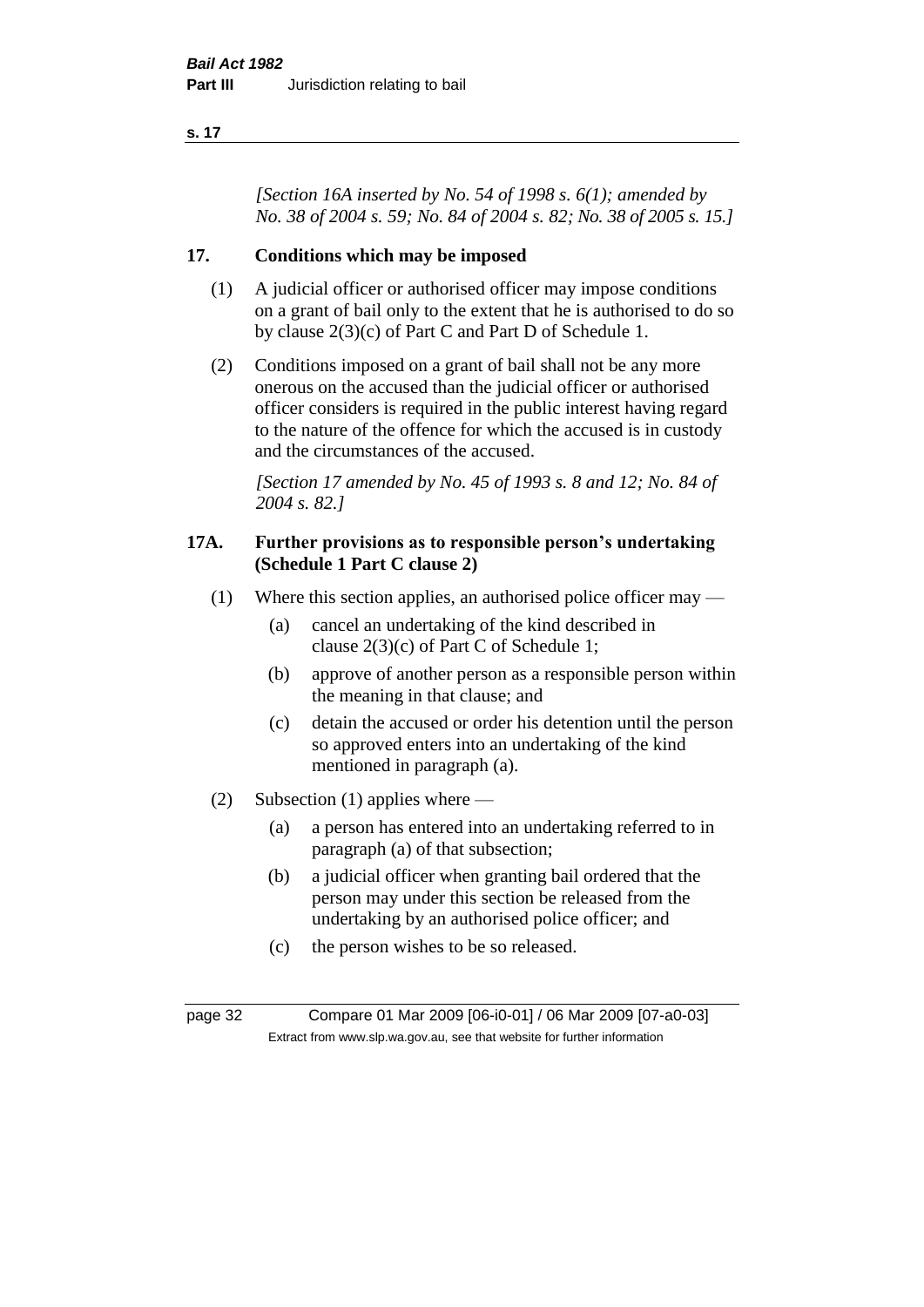- (3) A police officer may, for the purpose of the exercise of the powers in subsection (1), take into custody a child accused who has been released on bail.
- (4) If the police officer is not an authorised police officer he shall, as soon as is practicable, bring the accused before an authorised police officer for the purpose referred to in subsection (3).
- (5) After an undertaking has been entered into as mentioned in subsection  $(1)(c)$ , the accused, subject to this Act, has a right to be at liberty until he is required to appear before a court.

*[Section 17A inserted by No. 45 of 1993 s. 9; amended by No. 84 of 2004 s. 82.]* 

*[18-19. RepealedDeleted by No. 59 of 2006 s. 7(1).]*

Compare 01 Mar 2009 [06-i0-01] / 06 Mar 2009 [07-a0-03] page 33 Extract from www.slp.wa.gov.au, see that website for further information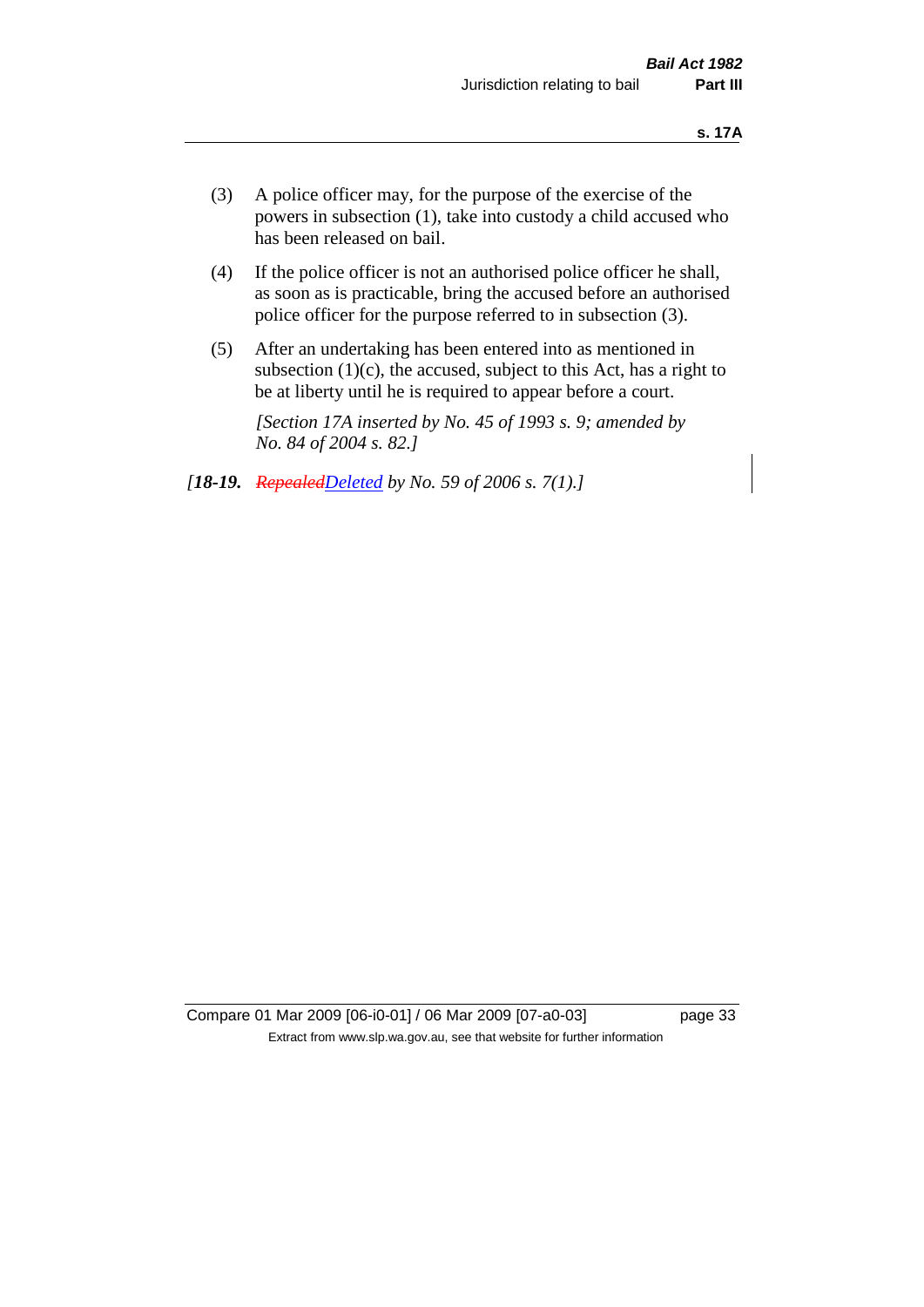## **Part IV — Hearing of case for bail, parties, and evidence**

## **20. Power to consider bail** *in camera* **and to prohibit publication**

- (1) On the consideration by a judicial officer of a case for bail of an accused who is charged with an offence triable by jury, the judicial officer may, to avoid prejudice to either party, exercise the powers described in subsection (2), but shall only exercise the power in paragraph (b) thereof if he considers that the exercise of the power in paragraph (a) is not, on its own, likely to be sufficient to avoid prejudice.
- (2) The powers referred to in subsection (1) are to order
	- (a) that no report, or summary, of any statement, or of any specified statement, made or furnished at the hearing shall be published by any means;
	- (b) that the bail application be heard *in camera*.
- (3) Where an order is made under subsection (2)(a), no report, or summary, of any statement referred to in that paragraph shall be published by any means —
	- (a) if the offence is one that may be tried on indictment, before a court decides that it is to be tried on indictment;
	- (b) if the accused is discharged from further proceedings upon the prosecution notice or indictment brought against him for the offence, before he is so discharged; or
	- (c) if the accused is tried on indictment for the offence, before the trial is ended.
- (4) A person who, except with lawful excuse, fails to comply with an order made under this section commits an offence.

Penalty: \$1 000.

*[Section 20 amended by No. 50 of 2003 s. 37(2); No. 4 of 2004 s. 58; No. 84 of 2004 s. 11 and 82.]*

page 34 Compare 01 Mar 2009 [06-i0-01] / 06 Mar 2009 [07-a0-03] Extract from www.slp.wa.gov.au, see that website for further information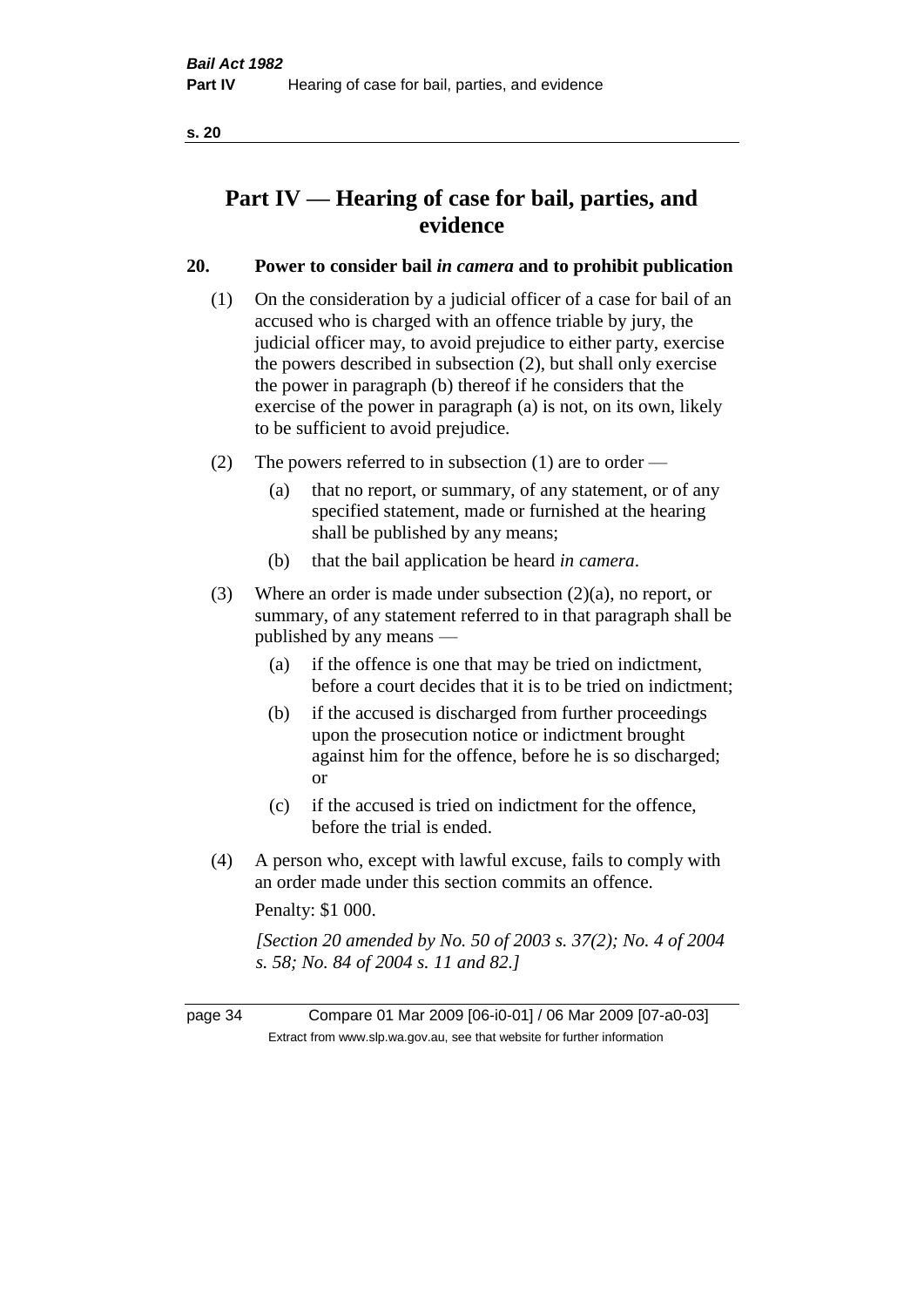## **21. Parties**

- (1) The parties to proceedings on a case for bail are the prosecutor and the accused and, subject to subsection (2), no other person shall be a party to, or be represented at, the proceedings.
- (2) Nothing in subsection (1) affects the right of
	- (a) the Attorney General to apply for leave, or be an appellant, under Part 2 of the *Criminal Appeals Act 2004*; or
	- (b) the Director of Public Prosecutions or the State Solicitor to receive notice and be heard under section 7F(2); or
	- (c) an officer referred to in section 33 of the *Children's Court of Western Australia Act 1988* to be present at and participate in proceedings concerning a child under that section.

*[Section 21 amended by No. 15 of 1988 s. 9; No. 49 of 1988 s. 84; No. 33 of 1989 s. 18; No. 31 of 1993 s. 7; No. 65 of 2003 s. 88(3); No. 59 of 2004 s. 141; No. 84 of 2004 s. 11 and 82; No. 6 of 2008 s. 9(3).]* 

#### **22. Evidence**

A judicial officer or authorised person may in considering any case for bail receive and take into account such information as he thinks fit whether or not the same would normally be admissible in a court of law.

#### **23. Accused not bound to supply information**

An accused is not obliged to complete, or furnish information for, the form referred to in section  $8(1)(b)$ , or for any revision thereof, or to furnish any information, whether on oath or otherwise, for the purpose of having his case for bail considered.

*[Section 23 amended by No. 84 of 2004 s. 82; No. 6 of 2008 s. 43(2).]* 

Compare 01 Mar 2009 [06-i0-01] / 06 Mar 2009 [07-a0-03] page 35 Extract from www.slp.wa.gov.au, see that website for further information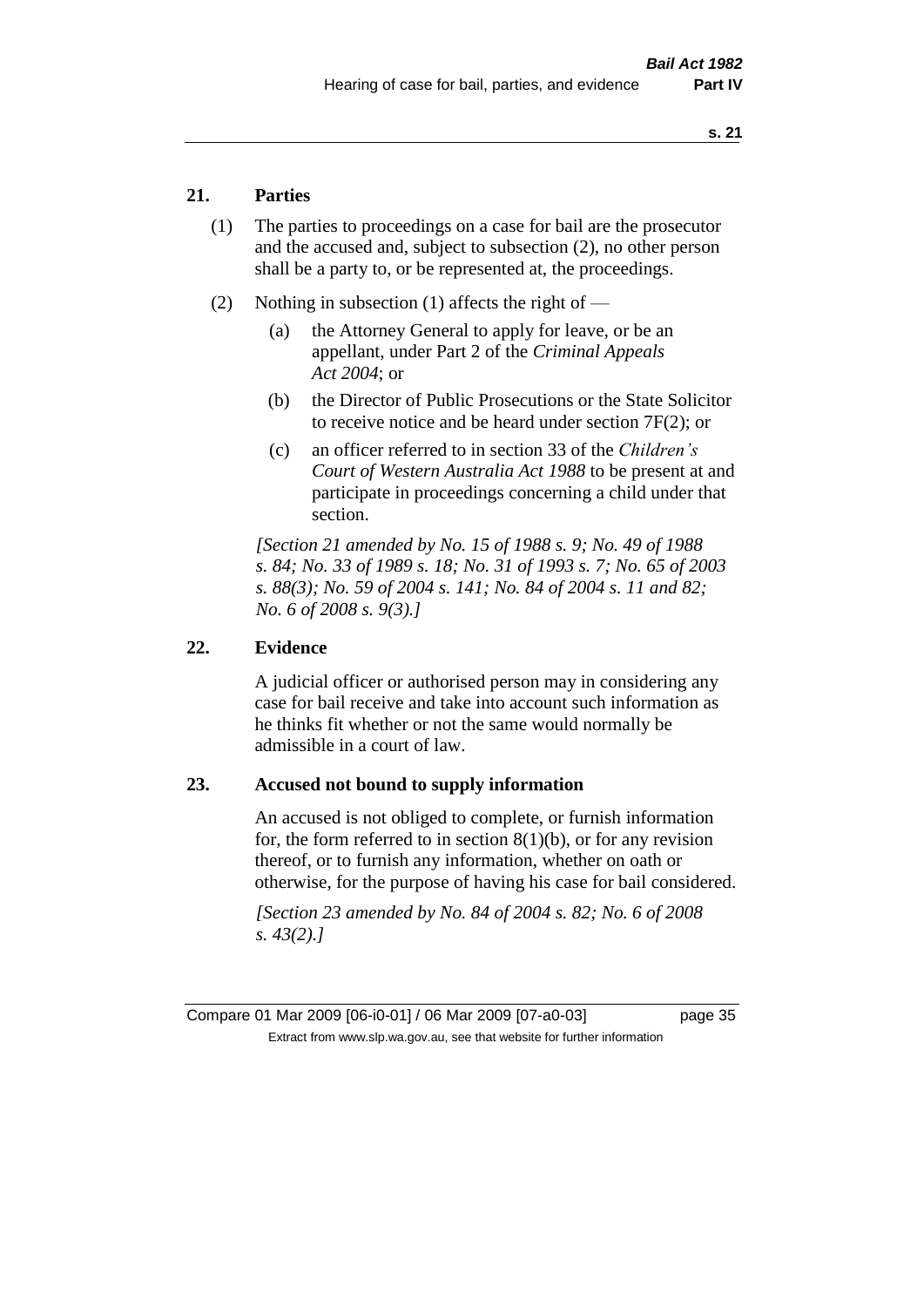## **24. Information may be referred to police officer for verification or for report**

- (1) A judicial officer or authorised officer who is called upon to consider a case for bail may —
	- (a) request that any information placed before the judicial officer or authorised officer by the accused for the purposes of the case be verified by a police officer, and to that end may refer to a police officer the form mentioned in section 8(1)(b), after it has been completed or revised;
	- (b) request that a report on any matter mentioned in Part C of Schedule 1, so far as it applies to an accused whose case is being or to be considered, be made by a police officer.
- (2) Where a reference or request is made under subsection (1) a police officer shall, as soon as is practicable —
	- (a) make a report to the judicial officer or the authorised officer accordingly; and
	- (b) furnish a copy of the report to the accused or his solicitor or counsel.

*[Section 24 inserted by No. 61 of 1990 s. 6; amended by No. 45 of 1993 s. 12; No. 84 of 2004 s. 82; No. 6 of 2008 s. 43(2).]* 

## **24A. Information may be referred to community corrections officer for verification or for report**

- (1) A judicial officer who is called upon to consider a case for bail may refer to a community corrections officer any matter referred to in section 24(1) and may request a community corrections officer to do any matter referred to in that section.
- (2) A judicial officer who is called upon to consider a case for bail and who desires to impose a home detention condition as a condition on a grant of bail, shall request that a report be made

page 36 Compare 01 Mar 2009 [06-i0-01] / 06 Mar 2009 [07-a0-03] Extract from www.slp.wa.gov.au, see that website for further information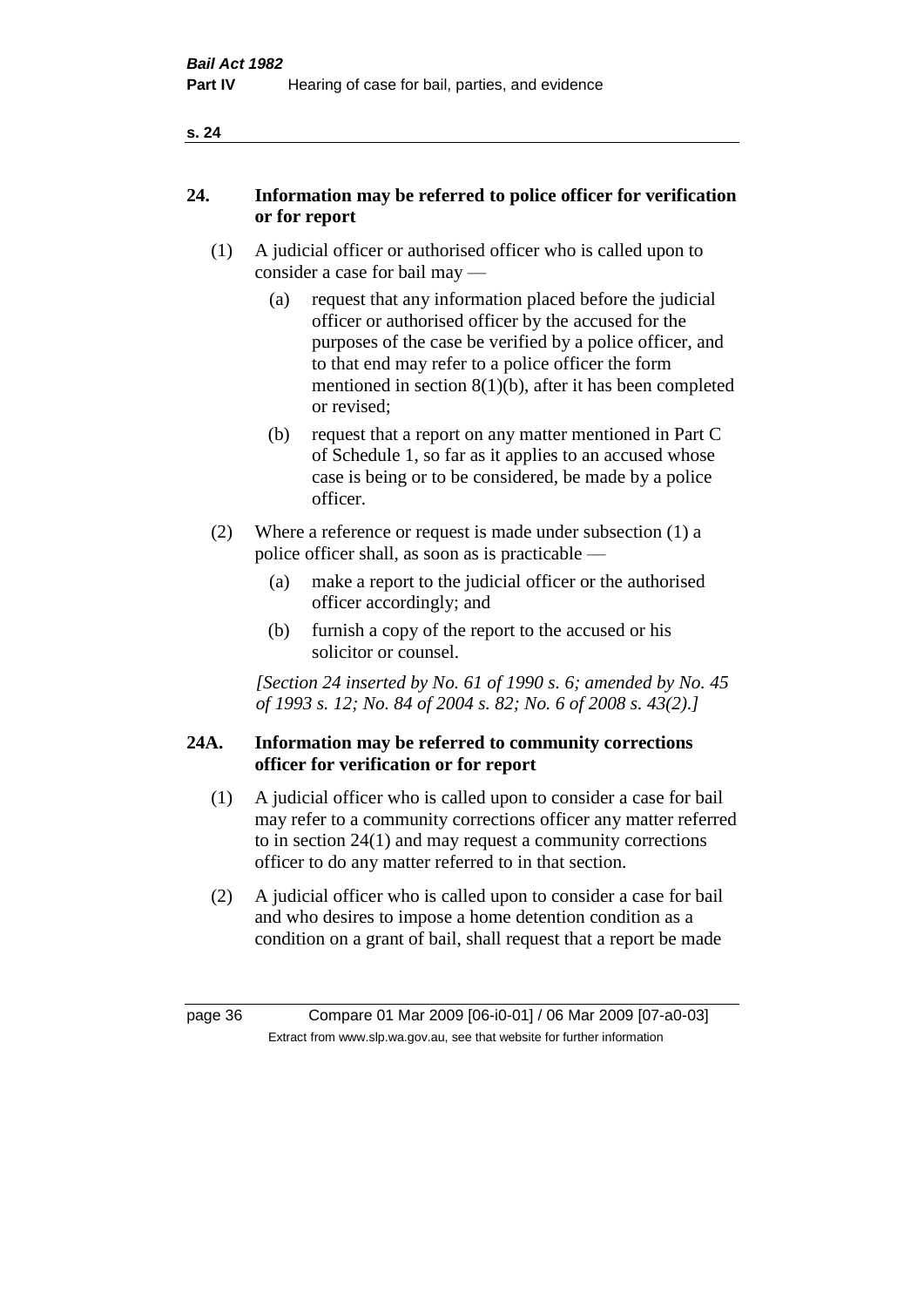by a community corrections officer about the suitability of the accused to be subject to a home detention condition.

- (3) Where a reference or a request is made under subsection (1) or a report is requested under subsection (2) a community corrections officer shall, as soon as is practicable, make a report to the judicial officer and, at the discretion of the judicial officer, copies may be made available to the prosecution or to the accused or his solicitor or counsel.
- (4) Where a community corrections officer makes a report that an accused is suitable to be subject to a home detention condition, the officer shall annex to the report and provide to the accused or his solicitor or counsel, a list of those conditions in rules made under section 50L that may be applied to the accused by the CEO (corrections) while the accused is subject to the home detention condition.

*[Section 24A inserted by No. 61 of 1990 s. 7; amended by No. 31 of 1993 s. 9; No. 84 of 2004 s. 82; No. 65 of 2006 s. 53.]* 

## **25. Protection of accused as to information given for bail purposes**

A statement made by an accused to a judicial officer or authorised officer for the purpose of a decision whether bail should be granted to him for any appearance in court for an offence shall not be admissible in evidence against him at his trial for that offence.

*[Section 25 amended by No. 84 of 2004 s. 82.]* 

## **26. Record of decision and reasons**

- (1) A bail record form shall be completed by an authorised officer or a justice if he —
	- (a) refuses to grant bail to an accused; or
	- (b) grants bail to an accused in the circumstances referred to in clause 3 of Part B of Schedule 1; or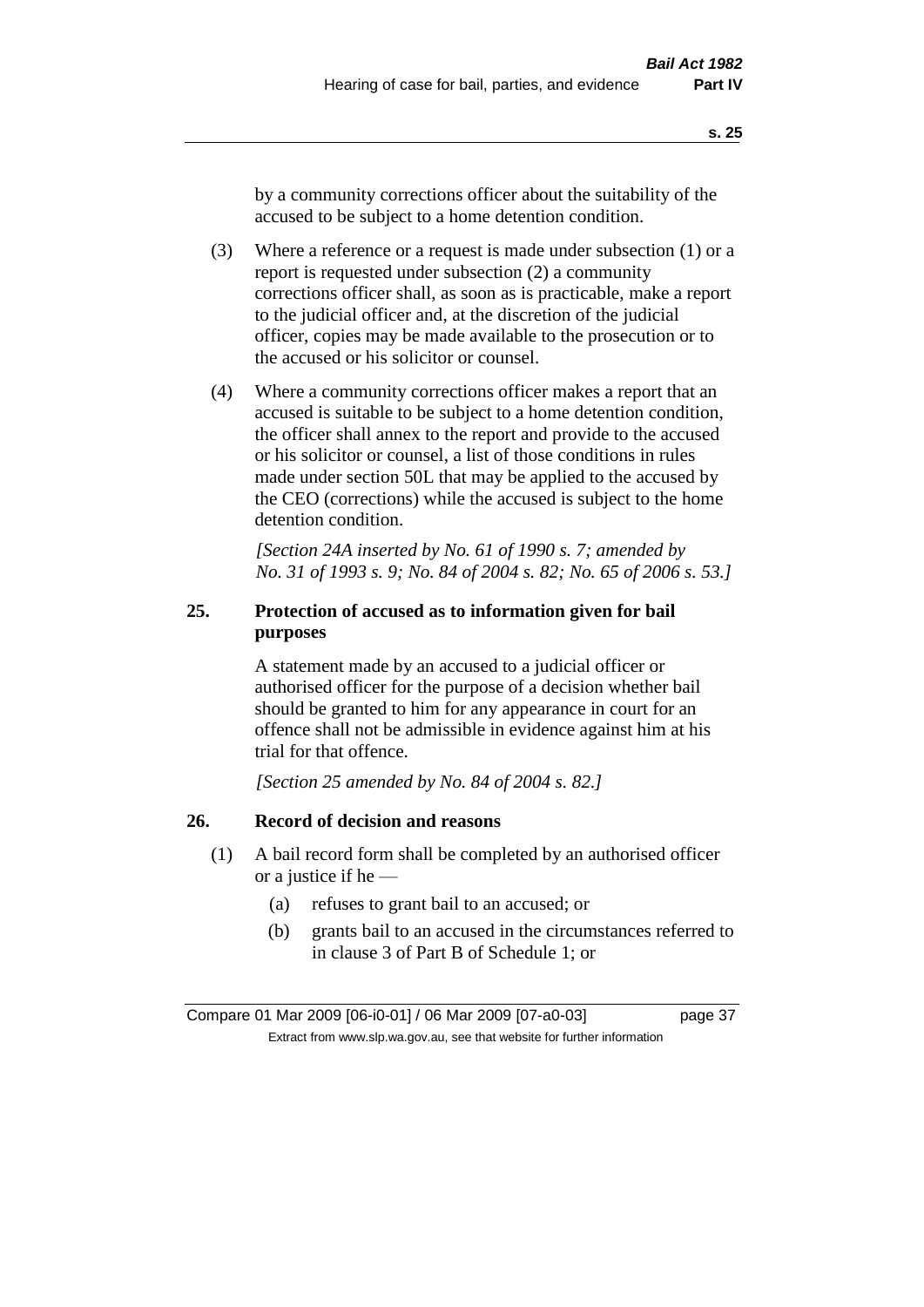| (ba) | grants bail to an accused for a serious offence to which |
|------|----------------------------------------------------------|
|      | Schedule 1 Part C clause 3A applies; or                  |

- (c) imposes any condition on a grant of bail and it appears to him that the accused is dissatisfied with the condition.
- (2) Where a judicial officer, other than a justice
	- (a) refuses to grant bail to an accused; or
	- (aa) grants bail to an accused for a serious offence to which Schedule 1 Part C clause 3A applies; or
	- (b) imposes any condition on a grant of bail and it appears to him that the accused is dissatisfied with the condition,

a record of the decision and of the reasons therefor shall be made.

- (3) The accused, the prosecutor or an intending prosecutor shall be entitled, upon request, to be furnished with a copy of the bail record form or, where subsection (2) applies, of the record made.
- (4) For the purposes of this section
	- (a) references to a justice do not include a magistrate or a judge of the District Court or the Supreme Court or the Children's Court who is a justice; and
	- (b) a bail record form is an approved form designed to contain a summary of the matters relevant to the decision as to the bail of an accused, including those matters set out in Part C of Schedule 1, the decision made, and the reasons for the decision.

*[Section 26 inserted by No. 15 of 1988 s. 10; amended by No. 49 of 1988 s. 85; No. 45 of 1993 s. 12; No. 59 of 2004 s. 141; No. 84 of 2004 s. 82; No. 6 of 2008 s. 17 and 43(1).]* 

## **27. Transmission of relevant papers to court**

(1) An authorised officer and a judicial officer who consider an accused's case for bail for an appearance for an offence and a

page 38 Compare 01 Mar 2009 [06-i0-01] / 06 Mar 2009 [07-a0-03] Extract from www.slp.wa.gov.au, see that website for further information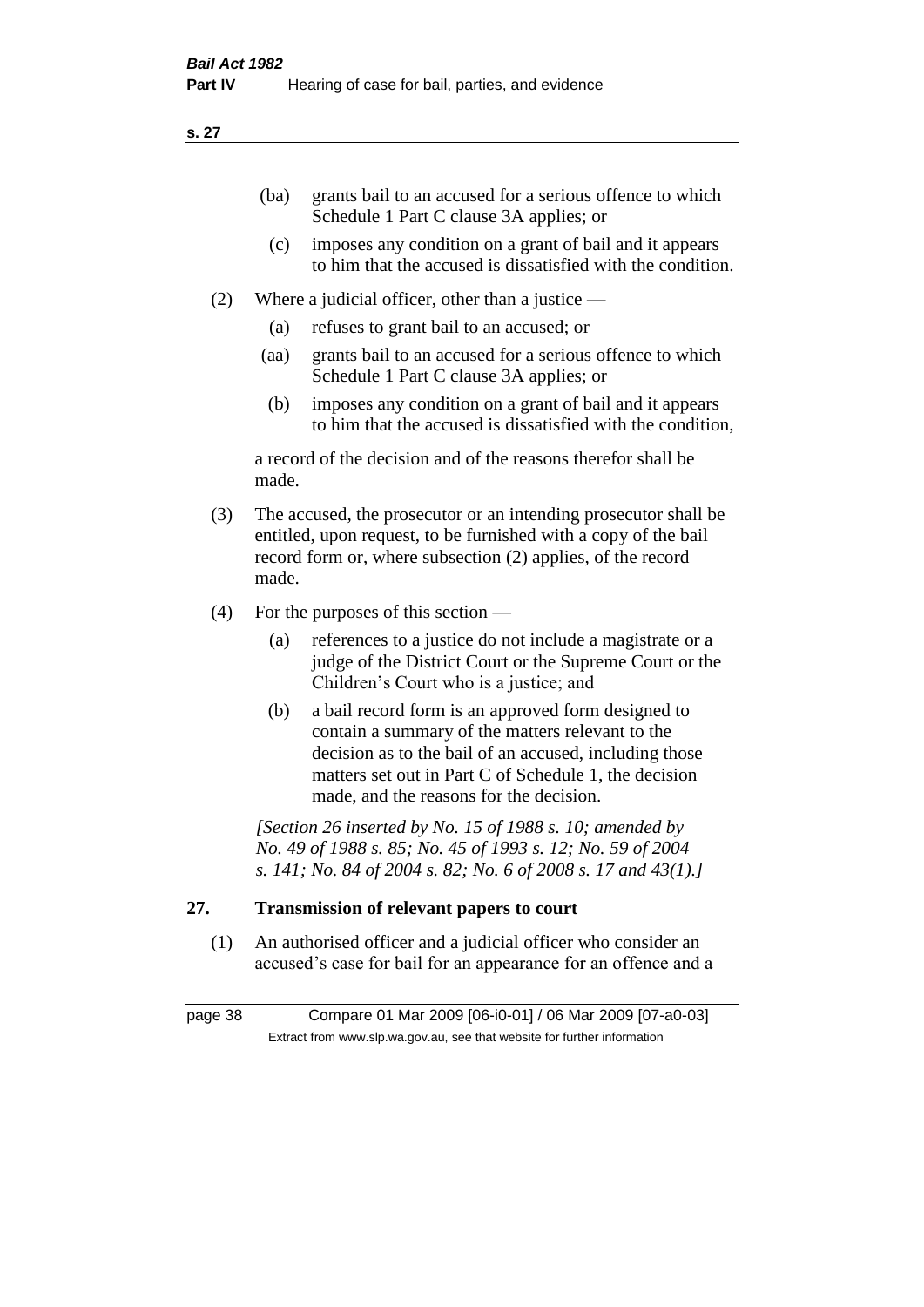person before whom a bail undertaking or a surety undertaking is entered into shall ensure that the relevant papers are sent as soon as is practicable, to the court before which the accused is required to appear.

(2) In subsection (1) *the relevant papers* in relation to any particular officer or person means such papers as are prescribed to be sent by that officer or person.

*[Section 27 amended by No. 84 of 2004 s. 82; No. 59 of 2006 s. 7(2).]* 

## **27A. Transmission of papers to CEO (corrections)**

A judicial officer who grants bail subject to a home detention condition shall ensure that a copy of the bail record form and of the bail undertaking are sent as soon as is practicable to the CEO (corrections).

*[Section 27A inserted by No. 61 of 1990 s. 8; amended by No. 31 of 1993 s. 9; No. 65 of 2006 s. 53.]* 

Compare 01 Mar 2009 [06-i0-01] / 06 Mar 2009 [07-a0-03] page 39 Extract from www.slp.wa.gov.au, see that website for further information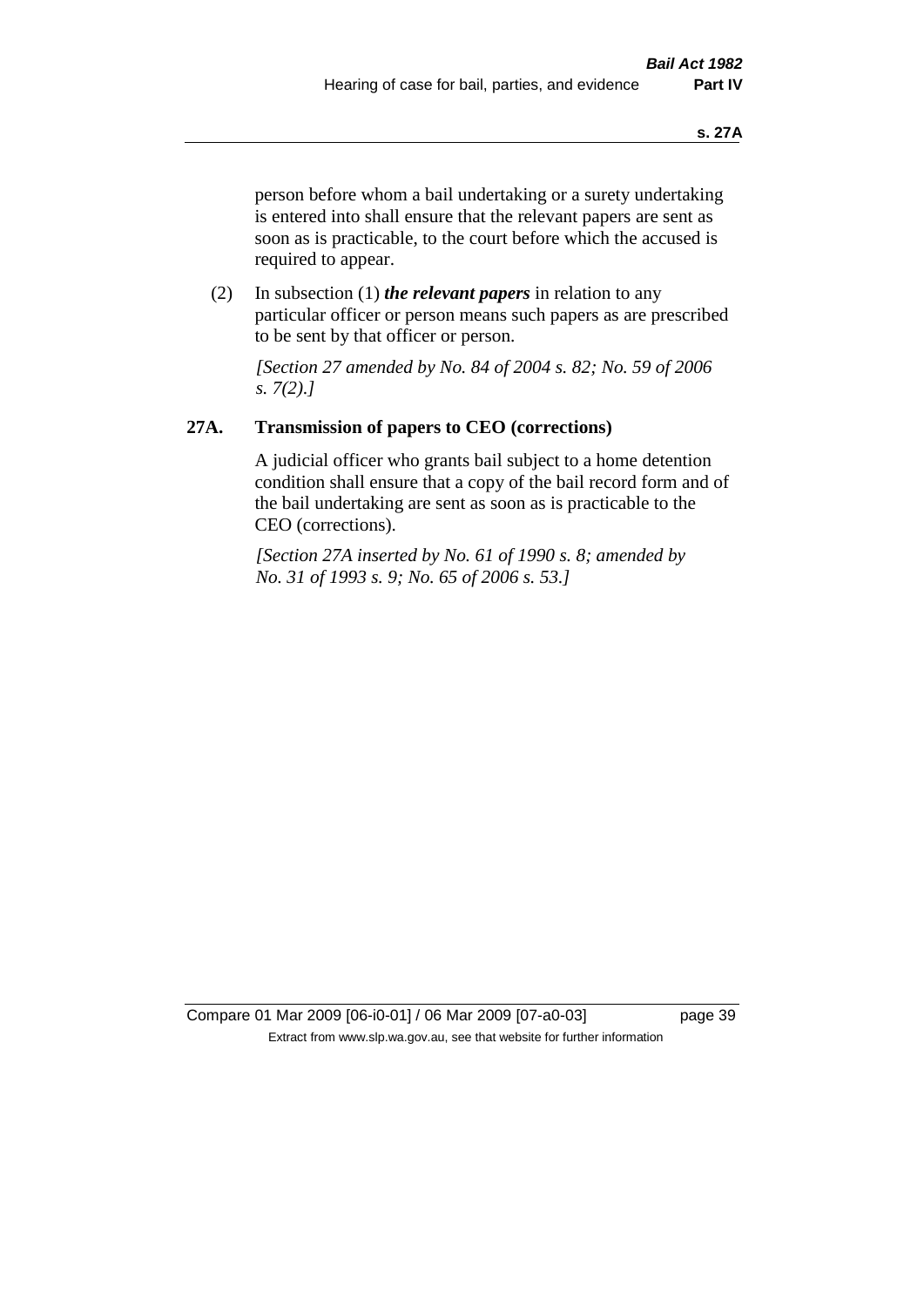# **Part V — Bail undertakings**

## **28. Bail undertaking**

- (1) A person shall not be released on bail for an appearance in court unless he has entered into a bail undertaking for that appearance or is deemed to have done so under section 31(3).
- (2) A bail undertaking is an undertaking in writing by an accused in the prescribed form —
	- (a) that he will appear at a time and place specified, or deemed by section 31(3) to be specified, in the undertaking; and
	- (b) that if the accused fails to appear at that time and place the accused will, as soon as is practicable, appear at the court at which the accused was required to appear, when that court is sitting; and
	- (c) that he will comply with such conditions as may be imposed on him under clause 2 of Part D of Schedule 1; and
	- (d) that he will comply with any home detention condition which may be imposed as a condition on a grant of bail to him pursuant to clause 3 of Part D of Schedule 1,

and containing any agreement as to forfeiture of money by the accused which may be required pursuant to clause 1 of that Part.

- (3) A bail undertaking for any appearance may be entered into in respect of more than one offence.
- (4) The undertakings mentioned in subsection  $(2)(a)$  and  $(b)$  are, subject to section 34, enforceable under sections 51, 57 and 58.

*[Section 28 amended by No. 61 of 1990 s. 9; No. 45 of 1993 s. 12; No. 59 of 2004 s. 141; No. 84 of 2004 s. 82; No. 6 of 2008 s. 18(1).]* 

page 40 Compare 01 Mar 2009 [06-i0-01] / 06 Mar 2009 [07-a0-03] Extract from www.slp.wa.gov.au, see that website for further information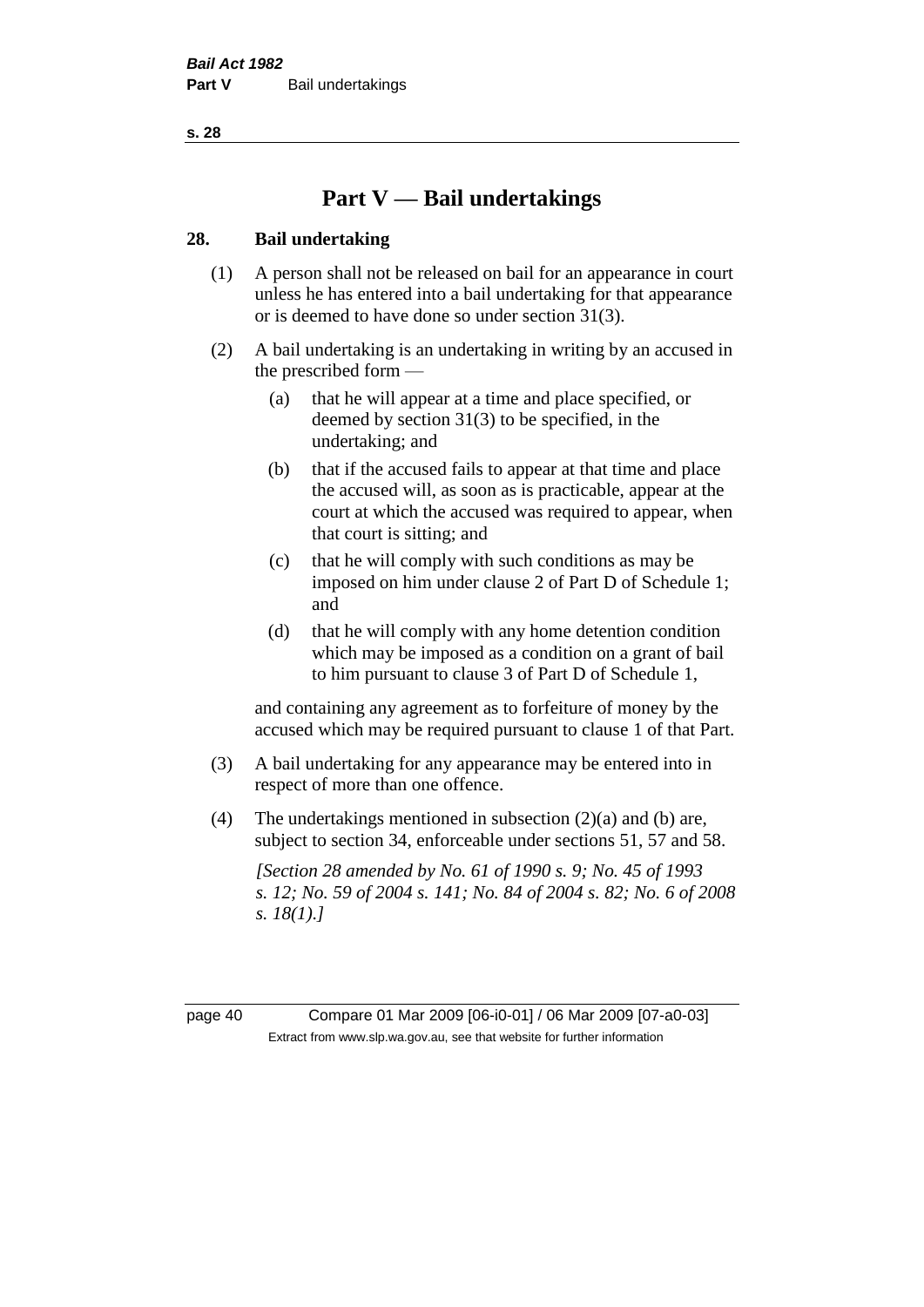### **29. Before whom bail undertaking may be entered into**

A bail undertaking need not be entered into before the judicial officer or authorised officer who granted bail but may be entered into before any of the following persons —

- (a) a judicial officer;
- (b) a registrar of a court, other than a deputy registrar of the Magistrates Court or the Children's Court;
- (c) an authorised police officer;
- (d) an associate of a  $\frac{J_{\text{u}}}{J_{\text{u}}}\text{diag}$  of the Supreme Court, the District Court or the Children's Court;
- (e) where the accused is in a lock-up or prison, any person for the time being in charge of the lock-up or prison;
- (f) where the accused is in a court custody centre, any person for the time being in charge of the centre who is approved for the purposes of this paragraph by the chief executive officer of the department of the Public Service principally assisting in the administration of the *Court Security and Custodial Services Act 1999*;
- (g) where the accused is a child, any authorised community services officer.

#### *[(h), (i) deleted]*

*[Section 29 amended by No. 15 of 1988 s. 11; No. 49 of 1988 s. 86; No. 2 of 1996 s. 61; No. 59 of 2004 s. 141; No. 84 of 2004 s. 82; No. 6 of 2008 s. 19.]* 

#### **30. Duties of person before whom bail undertaking is entered into**

- (1) The person before whom a bail undertaking is to be entered into by an accused shall before it is entered into —
	- $(a)$  either
		- (i) read it to the accused; or
		- (ii) be informed by the accused that the accused has read it; or

Compare 01 Mar 2009 [06-i0-01] / 06 Mar 2009 [07-a0-03] page 41 Extract from www.slp.wa.gov.au, see that website for further information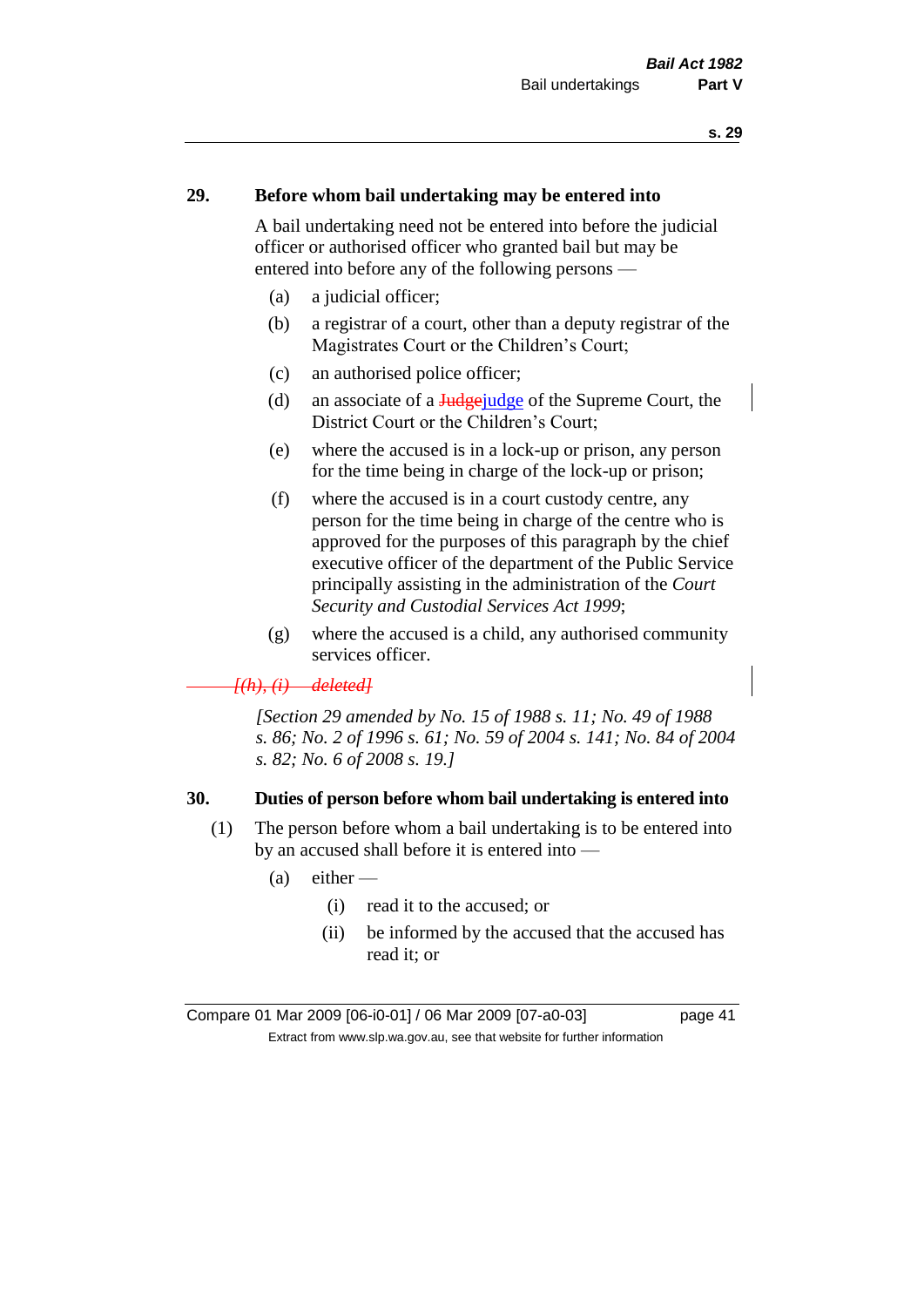# (iii) if necessary, have it translated to the accused; and

- (b) ensure that all conditions which are to be complied with before the release of the accused have been complied with.
- (2) The person before whom a bail undertaking is entered into by an accused shall give to him, or cause to be given to him —
	- (a) a copy of the bail undertaking as duly completed; and
	- (b) a notice in writing in the approved form showing
		- (i) his obligations pursuant to the undertaking; and
		- (ii) the consequences of his failure to comply with them.
- (3) The person before whom a bail undertaking is entered into by an accused shall enquire of the accused whether he requires the notice referred to in subsection (2)(b) to be read or translated to him and shall take such steps as are necessary to comply with any such requirement of the accused.

*[Section 30 inserted by No. 15 of 1988 s. 12; amended by No. 84 of 2004 s. 82; No. 6 of 2008 s. 20 and 43(3).]* 

## **31. Different time and place for appearance may be substituted**

- (1) A different time or a different time and place may be substituted in accordance with this section for the time and place for appearance specified, or deemed by this section to be specified, in a bail undertaking.
- (2) A different time, or a different time and place, for the appearance by the accused may be substituted as mentioned in subsection  $(1)$  —
	- (a) upon an adjournment of proceedings at which the accused is present, by the judicial officer, if he has power to grant bail for that appearance, fixing a time and

page 42 Compare 01 Mar 2009 [06-i0-01] / 06 Mar 2009 [07-a0-03] Extract from www.slp.wa.gov.au, see that website for further information

**s. 31**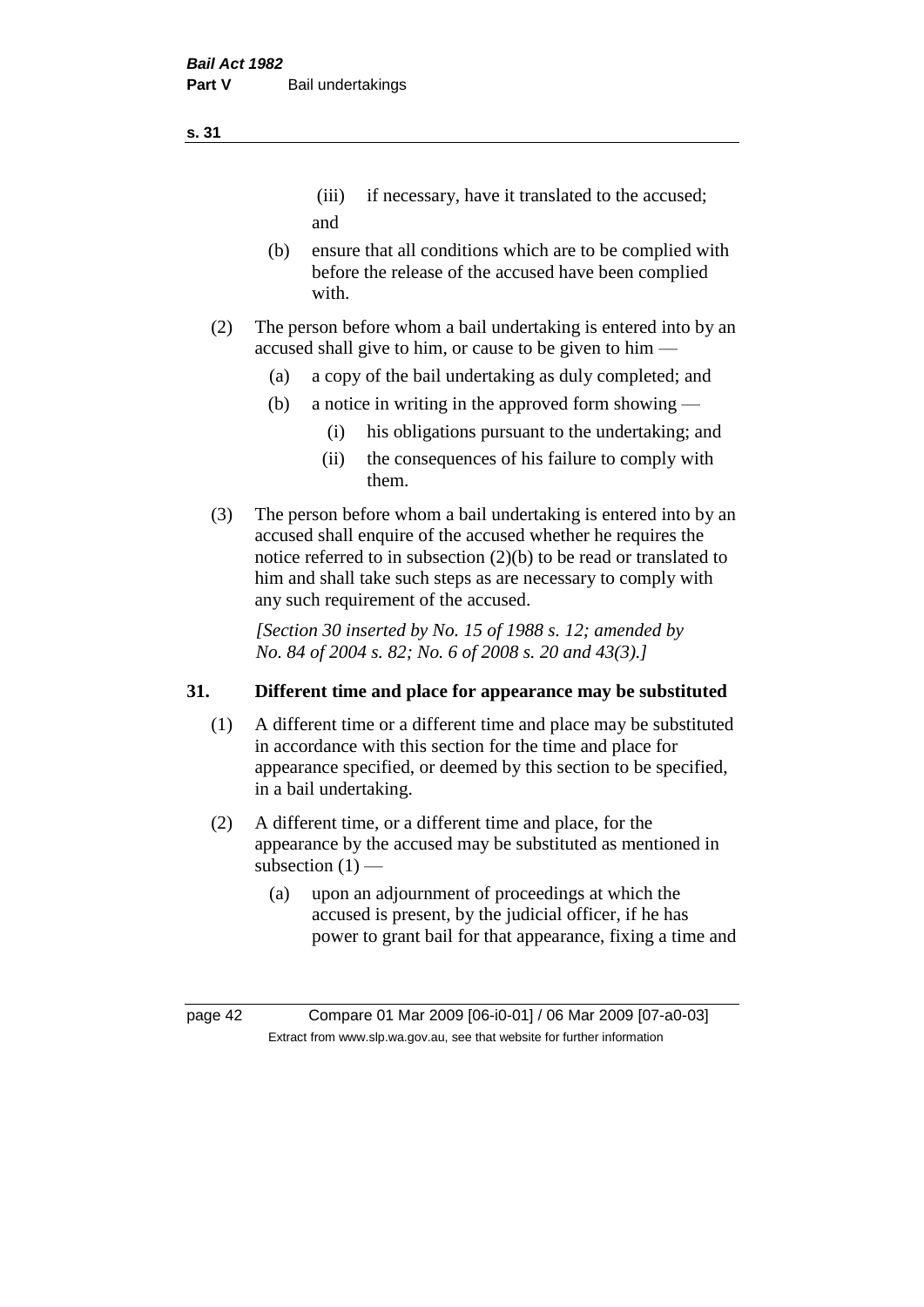place for the resumed proceedings and notifying the accused orally thereof;

- (b) upon an adjournment of proceedings from which the accused is absent for reasonable cause, by the judicial officer, if he has power to grant bail for that appearance, fixing a time and place for the resumed proceedings and directing the registrar of the court to cause written notice of the time and place to be given to the accused;
- $(c)$  where
	- (i) a judge of the Supreme Court or a judge of the Children's Court has granted bail to an accused under section 15; and
	- (ii) a judicial officer, other than such a judge, has committed the accused to the Supreme Court,

by a judge of the Supreme Court or a Judge-judge of the Children's Court, as the case may require, notifying the accused orally, or directing the registrar of the court to cause written notice to be given to the accused of the time or time and place for the proceedings;

- $(d)$  where
	- (i) a judge of the Supreme Court or a judge of the Children's Court has granted bail to an accused under section 15;
	- *[(ii) deleted]*
	- (iii) the judicial officer is satisfied that there has been no material change in the facts or circumstances which applied on the grant of bail,

by the judicial officer notifying the accused orally, or directing the registrar of the court to cause written notice to be given to the accused, of the time or time and place for the resumed proceedings;

(e) upon a committal to the Supreme Court or District Court, by a judicial officer, if he has power to grant bail for that appearance, fixing a specified day in a specified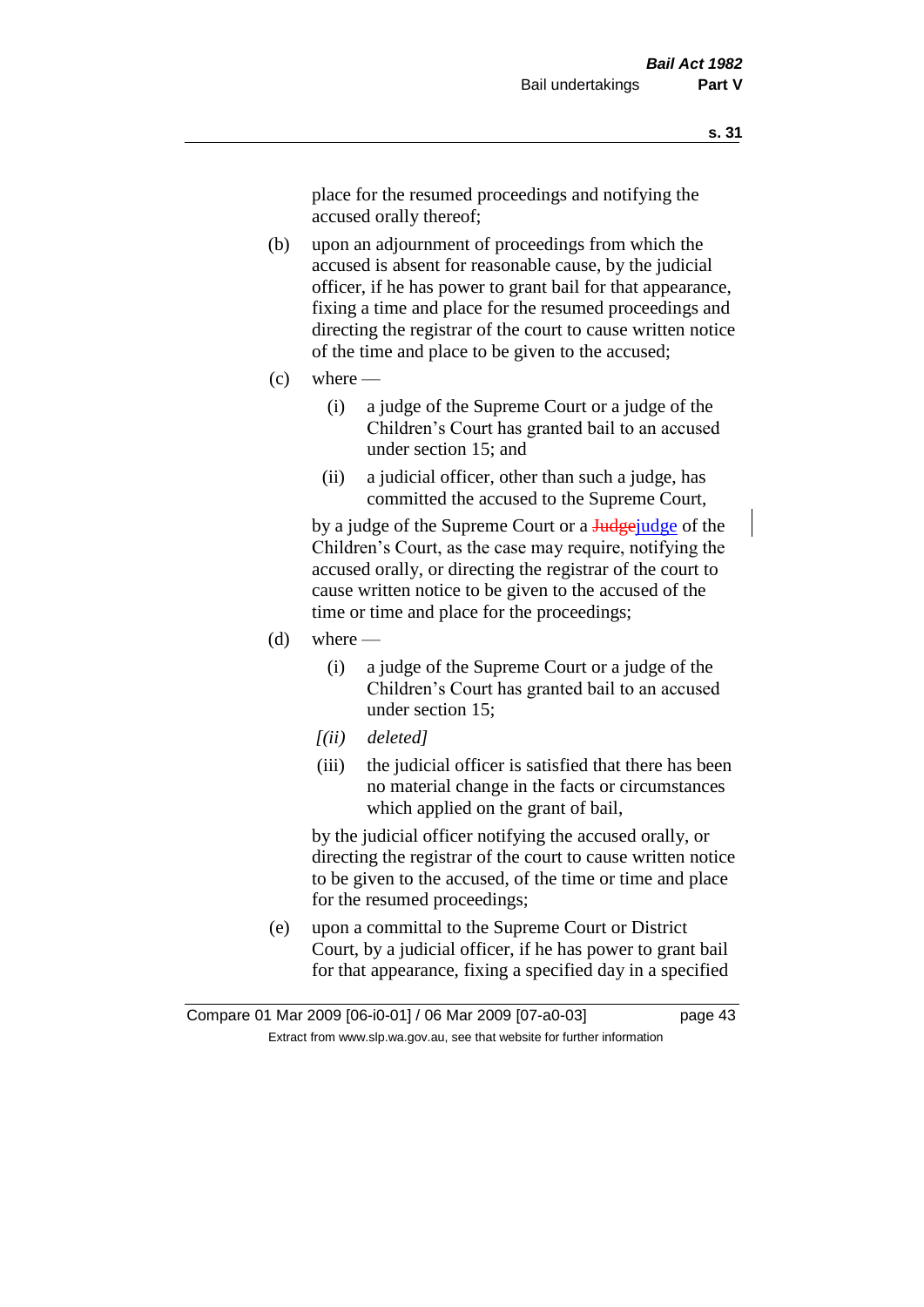sitting or session of that court and directing the registrar of the court to cause written notice of the day to be given to the accused;

- (f) where an accused has been committed for trial in the Supreme Court or the District Court in a specified sitting or session thereof or on a specified day in a specified sitting or session thereof, by an officer of the court, or a person authorised under subsection (5), fixing a time for the trial in that sitting or session and causing written notice of the time to be given to the accused;
- (g) if the parties agree to a different time or a different time and place for the proceedings, by an officer of the court giving written notice thereof to the accused.
- (3) Where a different time or a different time and place is notified to an accused pursuant to subsection (2) the bail undertaking shall be deemed to be amended to specify that time or that time and place for appearance, and the terms and conditions thereof shall continue to apply as so amended as if the accused had entered into the bail undertaking in that form.
- (4) Where the power in subsection (2)(b) is exercised upon an adjournment of proceedings the right of the accused to be at liberty under section 11(1) does not lapse by reason only that there is an interval between the adjournment of the proceedings and the time when he is notified of the time and place for the resumed proceedings.
- (5) The Chief Justice, in respect of committals to the Supreme Court, and the Chief Judge, in respect of committals to the District Court, may authorise a person or persons, by name or office, to perform the functions referred to in subsection (2)(f).

*[Section 31 amended by No. 15 of 1988 s. 13; No. 49 of 1988 s. 87; No. 27 of 2002 s. 21; No. 59 of 2004 s. 141; No. 84 of 2004 s. 82; No. 6 of 2008 s. 21(1) and (2).]* 

page 44 Compare 01 Mar 2009 [06-i0-01] / 06 Mar 2009 [07-a0-03] Extract from www.slp.wa.gov.au, see that website for further information

**s. 31**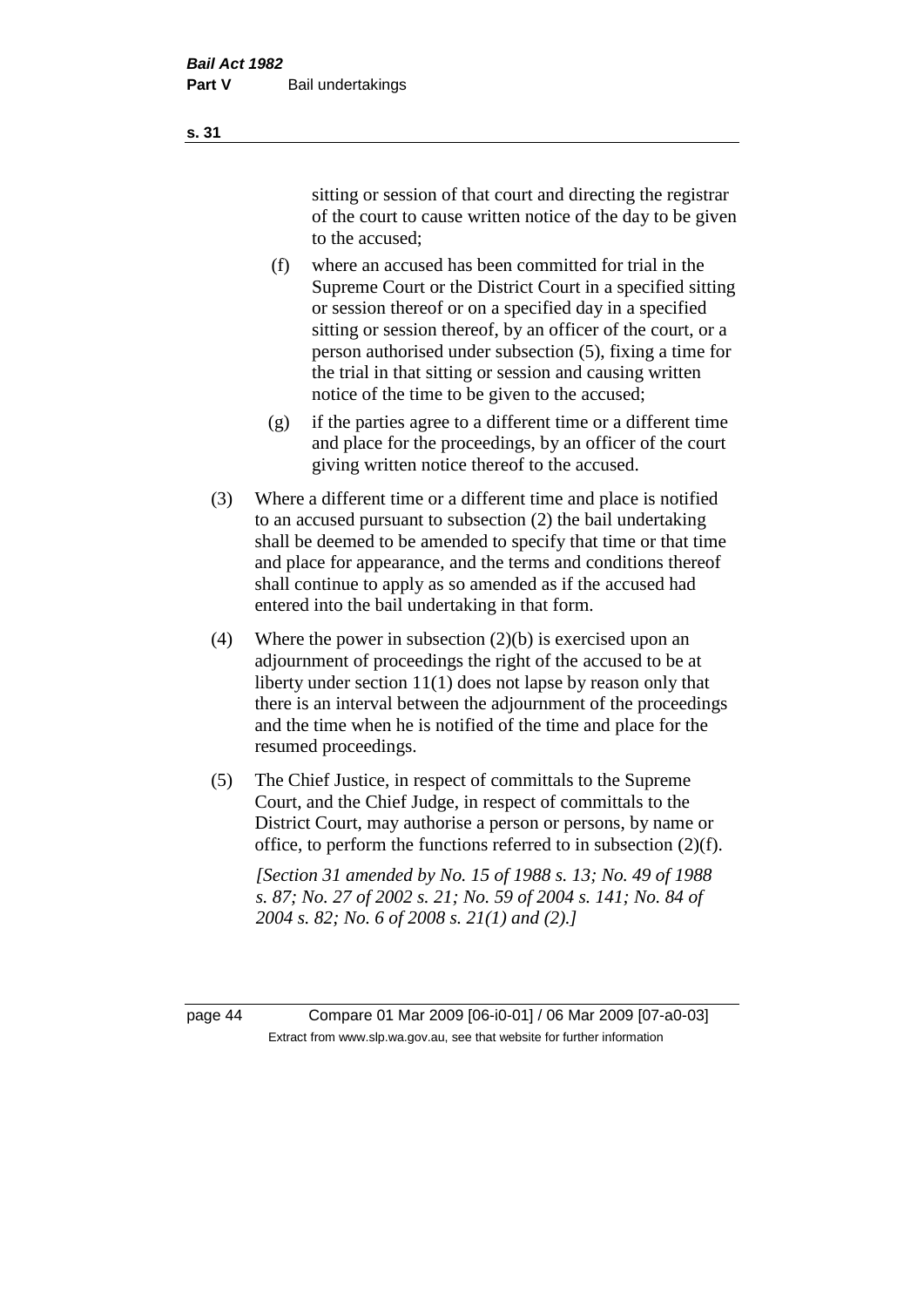## **31A. Amendment of conditions during trial**

(1) In this section —

*amendment* means an addition, variation or cancellation under subsection (2);

*trial* means that part of proceedings for an offence when evidence is being received by the court in respect of the offence and also extends to any time when —

- (a) legal argument is being heard; or
- (b) a judicial officer or a jury is deliberating.

#### $(2)$  Where —

- (a) an accused has been granted bail for the accused's appearance for trial for an offence; and
- (b) the trial extends beyond one day,

a judicial officer who grants bail for the next appearance by exercising the power in section  $31(2)(a)$  may also do one or more of the following —

- (c) add any condition to the extent that is authorised by clause 2 or 3 of Part D of Schedule 1;
- (d) vary a condition to that extent;
- (e) cancel a condition.
- (3) A judicial officer who adds, varies or cancels a condition under subsection (2) shall cause an officer of the court —
	- (a) to endorse the amendment on the accused's copy of the bail undertaking or, if that copy is not available for endorsement, to give written notice of the amendment to the accused; and
	- (b) to endorse on a file copy of the undertaking a certificate as to the amendment and the action taken under paragraph (a).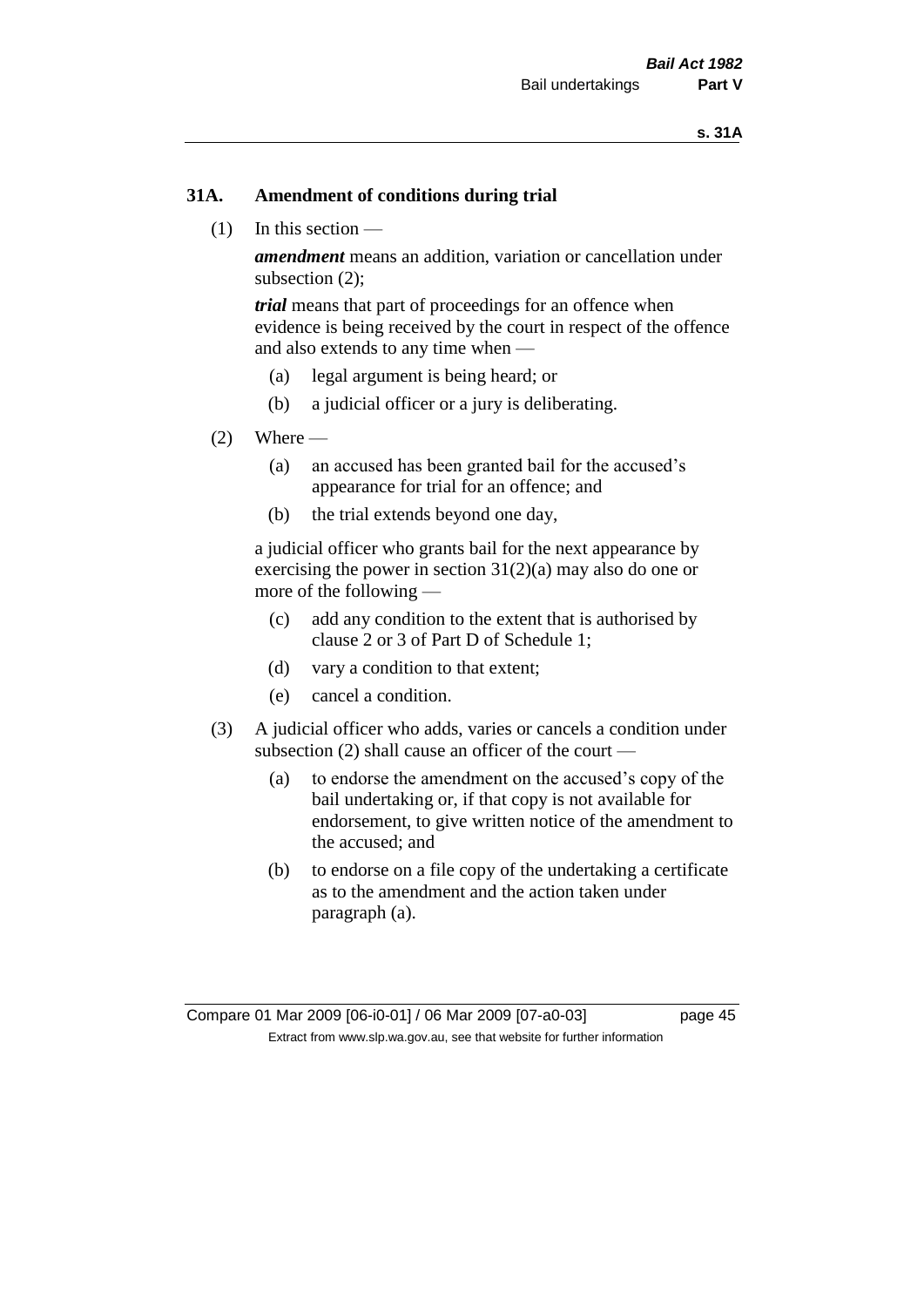(4) If the judicial officer considers that the amendment is of a minor nature, the judicial officer may, for the purposes of section 44(4), cause the officer of the court to include a statement to that effect in the endorsement or notice under subsection (3)(a) and the certificate under subsection (3)(b).

- (5) When action is taken under subsection  $(3)(a)$ 
	- (a) the bail undertaking is to be regarded as having been amended as provided in the endorsement or notice, as the case requires; and
	- (b) the terms and conditions of the bail undertaking continue to apply as so amended as if the accused had entered into the bail undertaking in that form.
- (6) In any proceedings an endorsement on a copy of a bail undertaking referred to in subsection (3)(b) purporting to be a certificate referred to in that paragraph is evidence of the matters appearing in it without proof of the signature of the person who made the endorsement.

*[Section 31A inserted by No. 6 of 2008 s. 22(1).]*

## **32. Giving and proof of notices under sections. 31**

- (1) A written notice to an accused under section  $31(2)$ 
	- (a) shall be given to the accused personally; or
	- (b) shall be sent to the accused by post to the accused's address appearing in the records of the court; or
	- (c) in urgent cases or with the accused's consent, shall be sent to the accused by electronic communication.
- (2) A person who gives or sends a notice in accordance with subsection (1) shall endorse on a file copy of the notice a certificate showing —
	- (a) that the person has done so; and
	- (b) the time of doing so.

page 46 Compare 01 Mar 2009 [06-i0-01] / 06 Mar 2009 [07-a0-03] Extract from www.slp.wa.gov.au, see that website for further information

#### **s. 32**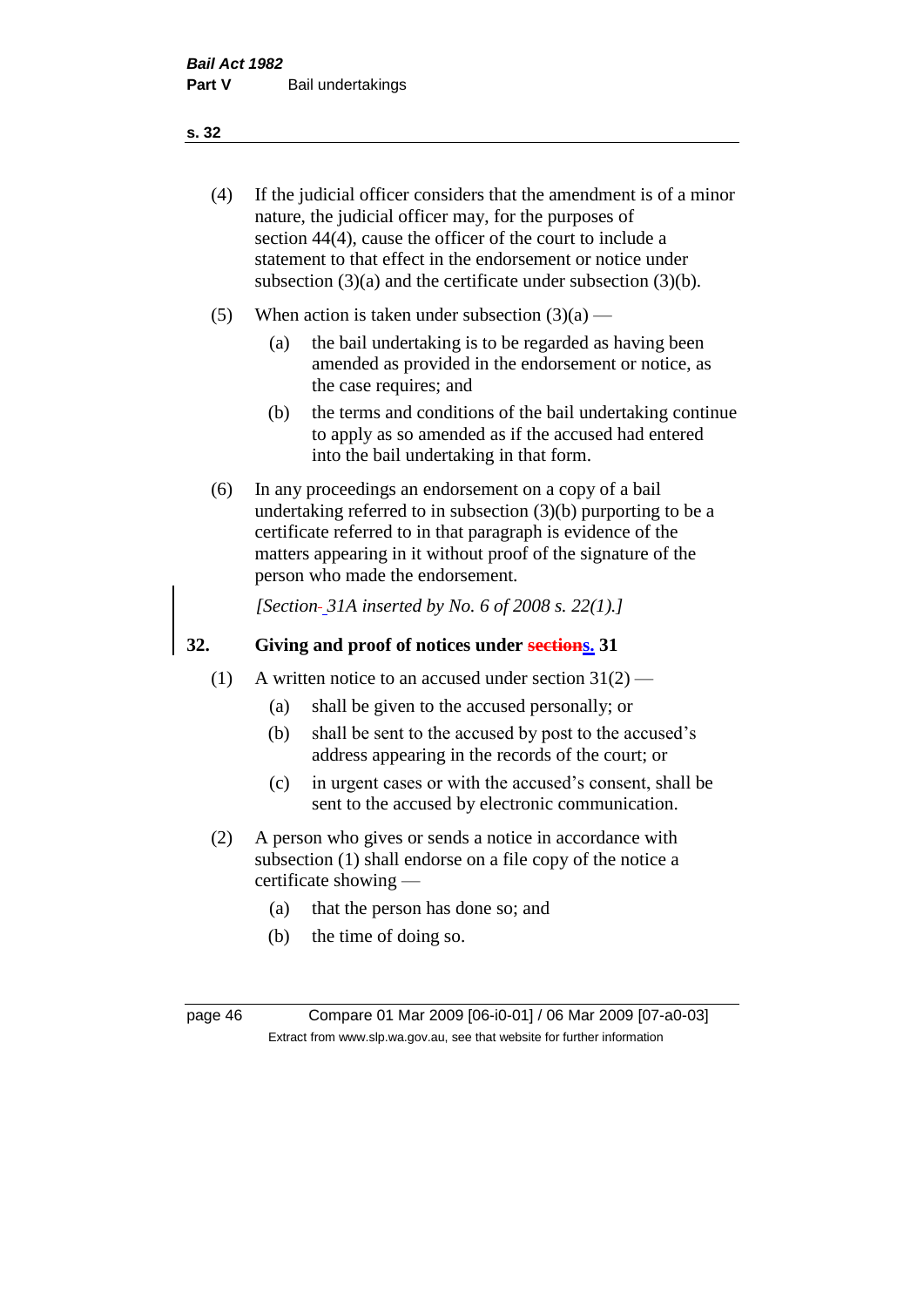- (3) If a notice is sent by post under subsection  $(1)(b)$ , the notice is to be presumed, unless the contrary is shown, to have been received at the time when, in the ordinary course of events, it would have been delivered.
- (4) The judicial officer who under section  $31(2)(a)$  notifies an accused of the time and place for resumed proceedings shall cause to be endorsed on the accused's bail undertaking a certificate showing details of such time and place and that the accused has been notified of them.
- (5) In any proceedings
	- (a) a document purporting to be a copy of a notice referred to in subsection (1) shall be evidence of the terms of the notice; and
	- (b) an endorsement
		- (i) on a copy of a notice referred to in subsection (2); or
		- (ii) on a bail undertaking,

purporting to be a certificate referred to in subsection (2) or (4) is evidence of the matters appearing in it without proof of the signature of the person who made the endorsement.

*[Section 32 amended by No. 74 of 1984 s. 12; No. 84 of 2004 s. 82; No. 6 of 2008 s. 23(1)-()-(3).]* 

## **33. Judicial officer may order accused to enter into bail undertaking**

(1) Where bail is granted to an accused by a judicial officer, whether with or without any condition being attached thereto, and the accused fails or refuses to enter into a bail undertaking in terms of the grant, the judicial officer who granted bail may, subject to subsection (3), order that the accused enter into the bail undertaking within such time as he may specify.

Compare 01 Mar 2009 [06-i0-01] / 06 Mar 2009 [07-a0-03] page 47 Extract from www.slp.wa.gov.au, see that website for further information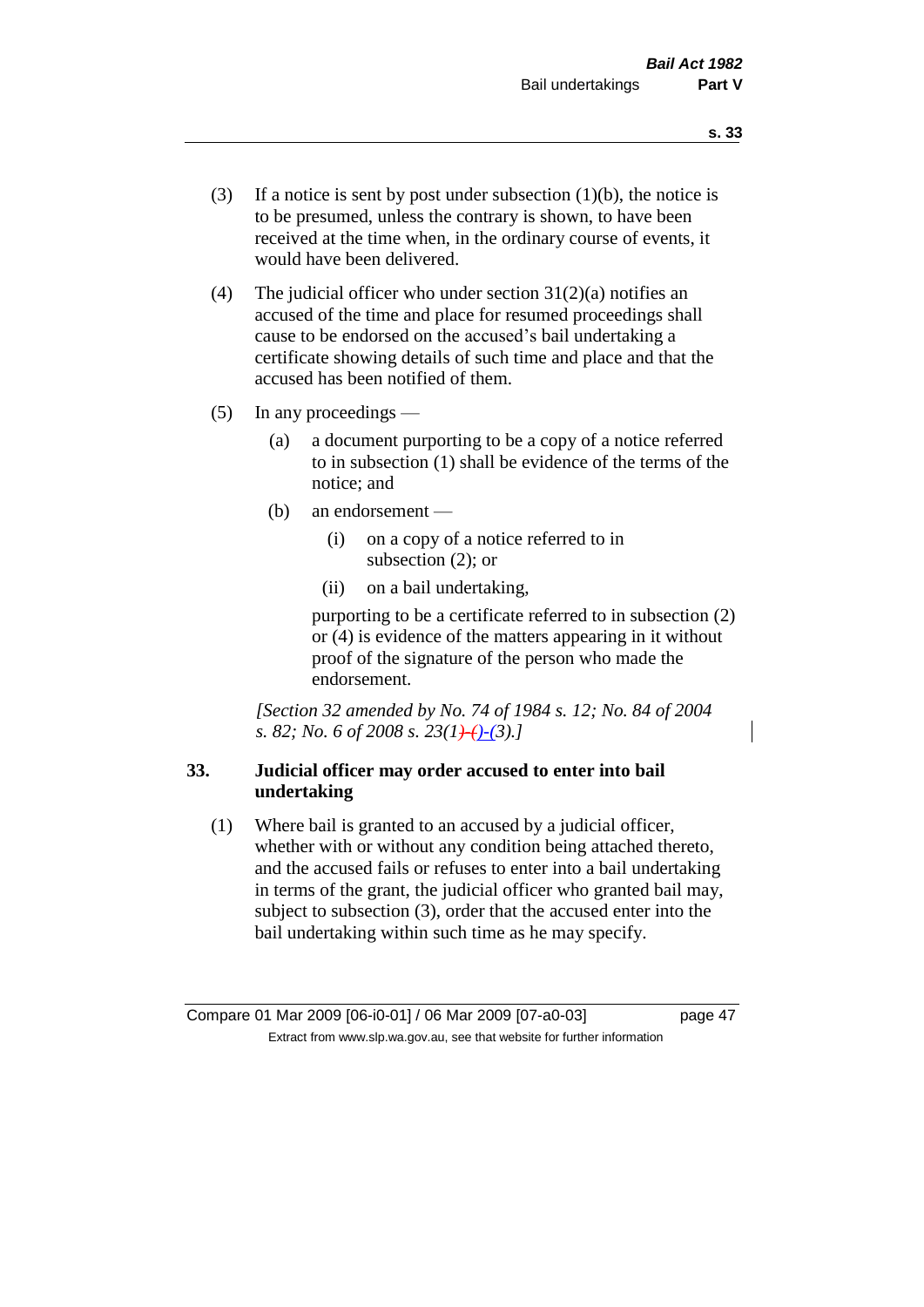- (2) If an accused does not comply with an order under subsection (1), the judicial officer may, subject to subsection (3), further order that a bail undertaking, in such form as the judicial officer may approve, shall be deemed to have been entered into by the accused on the date of such further order, and thereupon that undertaking shall be treated as if it had been duly entered into by the accused for the purposes of this Act.
- (3) A judicial officer shall not
	- (a) make an order under subsection (2) unless he has personally informed the accused of the terms and effect of the order made under subsection (1);
	- (b) exercise any of the powers conferred on him by this section unless he is satisfied that the accused has the capacity to enter into and comply with the undertaking.

*[Section 33 amended by No. 84 of 2004 s. 82.]* 

### **34. Cessation and suspension of bail undertaking**

A bail undertaking ceases to have effect —

- (a) upon the revocation of bail under section 55;
- (b) upon the death of the accused, but only if no order has been made under section 57;
- (c) subject to section 31, upon the appearance in court by the accused as required by his bail undertaking;
- (d) upon the discharge of the accused according to law from any further proceedings for the offence, or all of the offences, to which the bail undertaking relates;
- (e) during any period before the time at which the accused is required to appear in court when he is in custody for any other offence or reason.

*[Section 34 amended by No. 84 of 2004 s. 82.]* 

page 48 Compare 01 Mar 2009 [06-i0-01] / 06 Mar 2009 [07-a0-03] Extract from www.slp.wa.gov.au, see that website for further information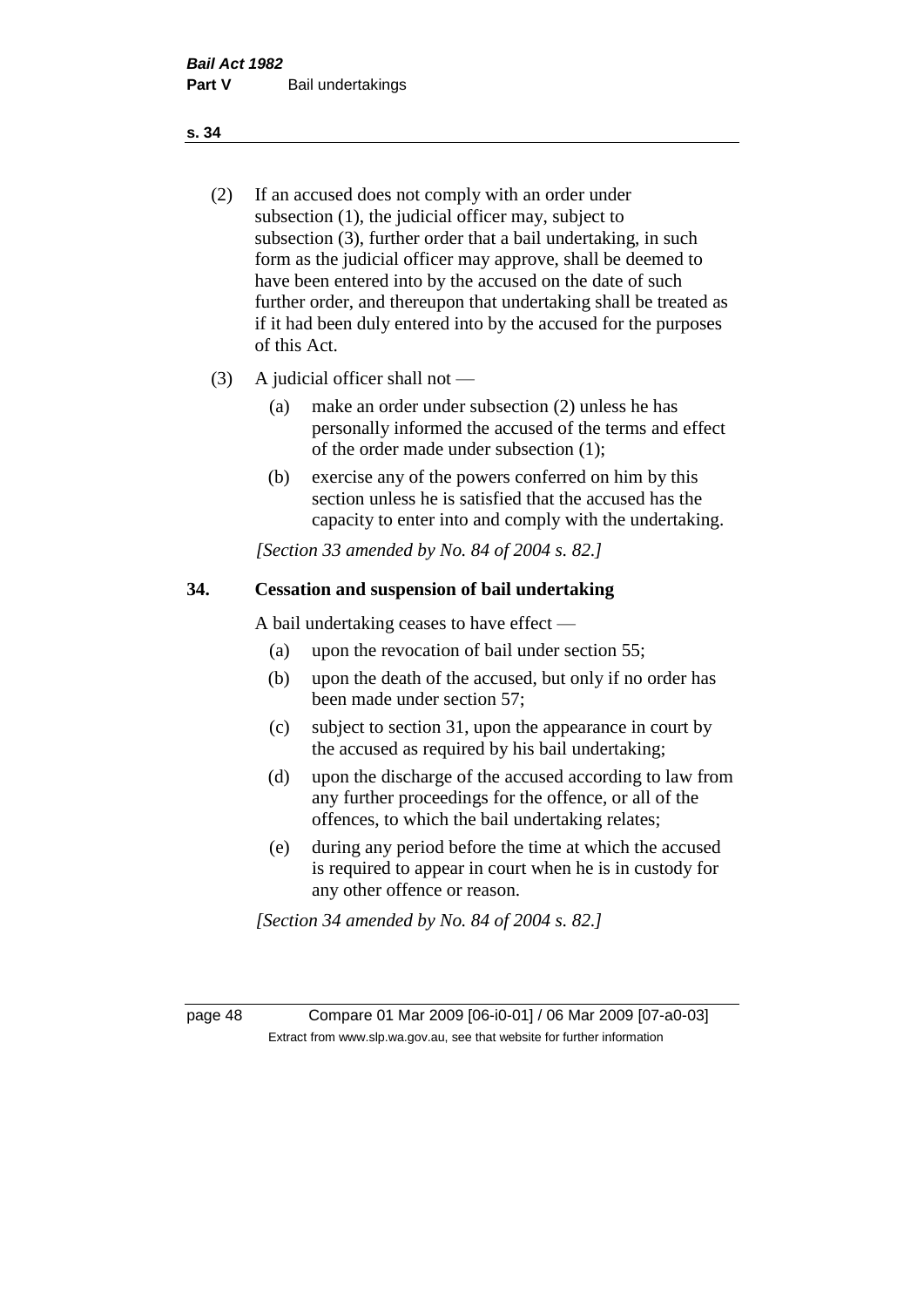# **Part VI — Sureties and surety undertakings**

## **35. Meaning of suretySurety and surety undertaking**

- (1) A surety is a person who, as a condition of the grant of bail to an accused, enters into a surety undertaking, that is to say, undertakes in writing that he will, subject to this Act, forfeit a specified amount of money if the accused fails to comply with any requirement of his bail undertaking mentioned in section  $28(2)(a)$  and (b).
- (2) A surety is required to be approved under section 40.
- (3) A forfeiture of money by a surety as mentioned in subsection (1) is enforceable as provided in section 49 but not otherwise.

*[Section 35 amended by No. 84 of 2004 s. 82; No. 6 of 2008 s. 18(3).]* 

## **36. Authority to approve sureties**

- (1) The decision whether an applicant should be approved as a surety in any case is to be made —
	- (a) by a person referred to in section 29(a) to (d); or
	- (b) where the accused to whom bail has been granted is in prison, by a person for the time being in charge of the prison; or
	- (c) where the accused to whom bail has been granted is a child, by an authorised community services officer.
- (2) A judicial officer when granting bail to an accused subject to a requirement for a surety or sureties may make an order as to —
	- (a) the giving of notice to the prosecutor of an application for approval of any surety; or
	- (b) the person or persons who are to, or may, approve any surety,

and subsection (1) has effect subject to any such order.

Compare 01 Mar 2009 [06-i0-01] / 06 Mar 2009 [07-a0-03] page 49 Extract from www.slp.wa.gov.au, see that website for further information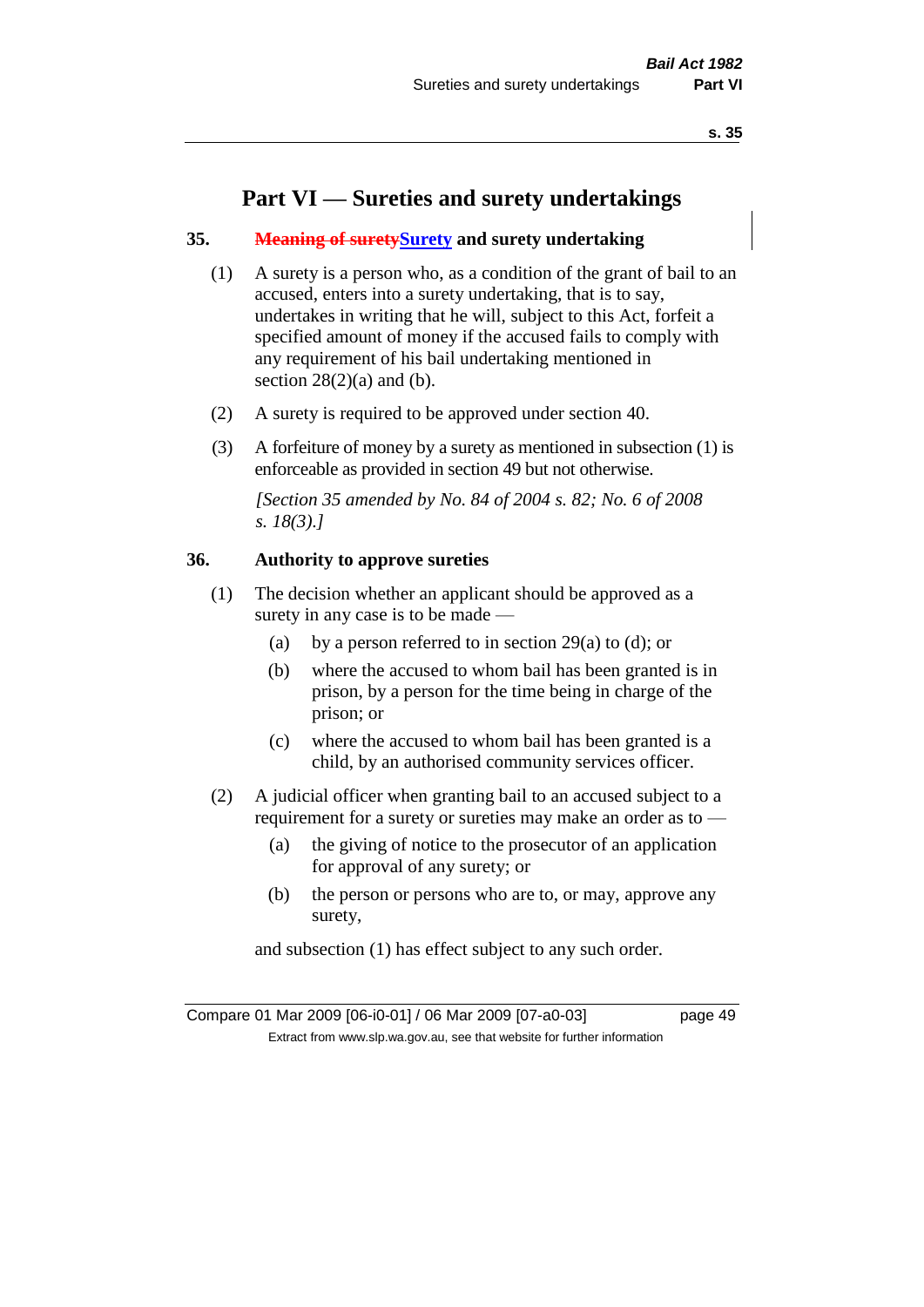*[Section 36 inserted by No. 6 of 2008 s. 24(1).]*

## **37. Proposed surety to receive certain information and prescribed form for completion**

- (1) Whenever a surety approval officer is called upon to decide whether an applicant should be approved as a surety, he shall ensure that the applicant is, or has been, given —
	- (a) a duly completed notice in the prescribed form showing details of the terms and conditions on which bail has been granted to the accused in whose case the surety is required;
	- (b) such information in writing as to the effect of this Act in relation to the rights, obligations and liabilities of sureties as is prescribed for the purposes of this paragraph; and
	- (c) a prescribed form of declaration for completion designed to disclose to the surety approval officer all information relevant to the decision.
- (2) Before he makes his decision, the surety approval officer shall ensure that the applicant furnishes to him the declaration referred to in subsection (1)(c) duly completed.
- (3) For the purposes of this section it is sufficient if  $-$ 
	- (a) the notice, information and declaration referred to in subsection (1) are sent by electronic communication to an electronic address provided by the applicant; and
	- (b) the declaration referred to in subsection  $(1)(c)$  duly completed is sent by electronic communication to an electronic address provided by the surety approval officer.

*[Section 37 amended by No. 84 of 2004 s. 82; No. 6 of 2008 s. 24(4), (5) and 25.]* 

page 50 Compare 01 Mar 2009 [06-i0-01] / 06 Mar 2009 [07-a0-03] Extract from www.slp.wa.gov.au, see that website for further information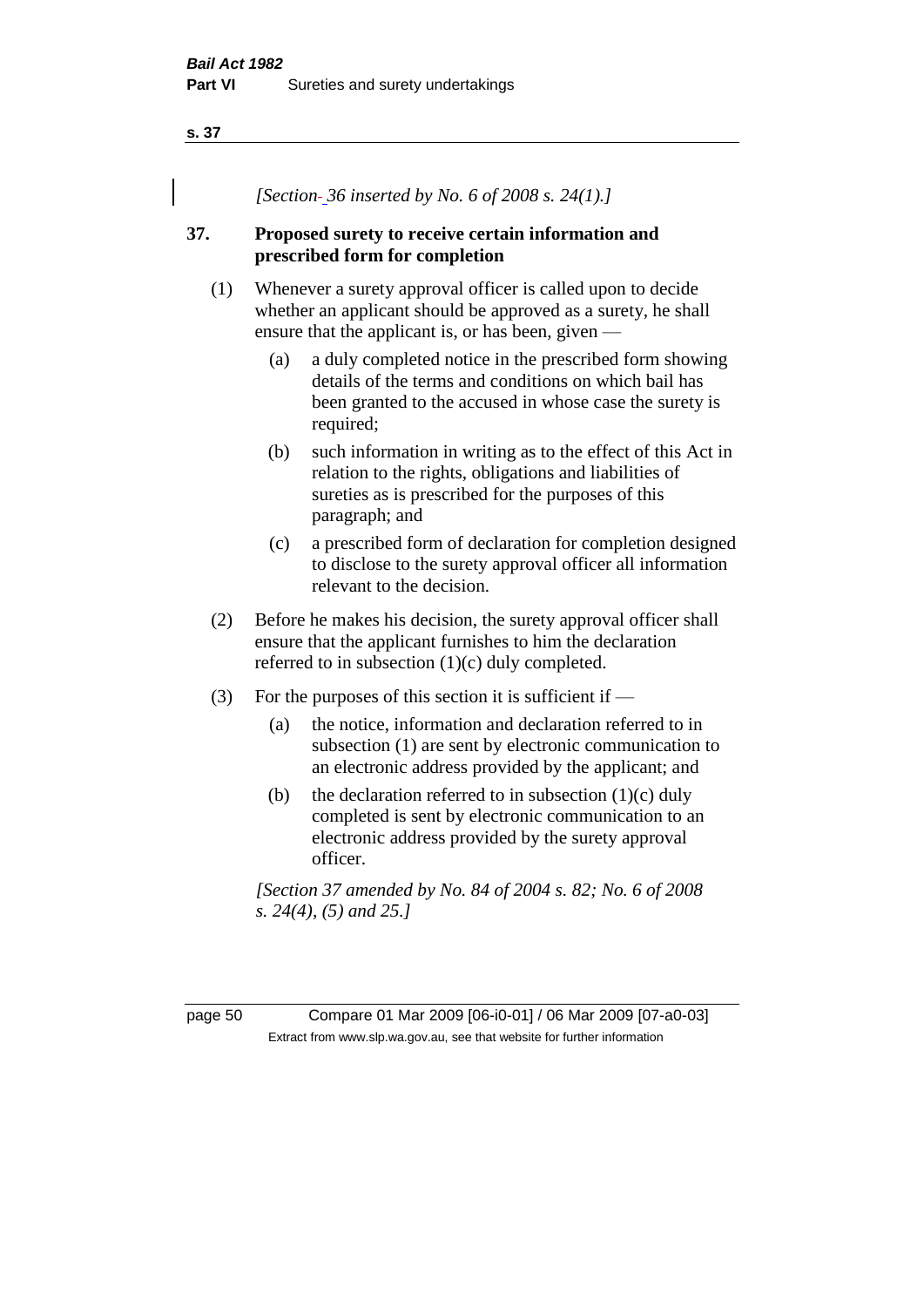## **38. Persons disqualified from being sureties**

- (1) A person is not qualified to be approved as a surety if  $-$ 
	- (a) he is under 18 years of age; or
	- (b) subject to subsection (2), the value of his assets, after provision is made for his debts and liabilities, is less than the amount which he might become liable to forfeit under his proposed surety undertaking; or
	- (c) there are reasonable grounds for believing that he has been, or will be, indemnified by any person against any forfeiture referred to in paragraph (b).
- (2) Subsection (1)(b) does not apply where the applicant for approval is required to give security sufficient to cover the amount which he might become liable to forfeit.

#### **39. Matters relevant to approval of sureties**

In determining whether an applicant is suitable to be a surety a surety approval officer shall have regard to all matters which appear to him to be relevant including, as well as any others, the following —

- (a) the character and antecedents of the applicant;
- (b) his proximity to or connection with the accused, whether by kinship, place of residence or otherwise; and
- (c) his ability to pay, or give security for, the amount which he might become liable to forfeit under his proposed surety undertaking, without excessive hardship to himself or his dependants.

*[Section 39 amended by No. 84 of 2004 s. 82; No. 6 of 2008 s. 24(4).]* 

#### **40. Decision on application by proposed surety**

(1) Upon receipt of the duly completed declaration referred to in section  $37(1)(c)$ , the surety approval officer shall, after making any enquiries which he thinks desirable, make a decision, as

Compare 01 Mar 2009 [06-i0-01] / 06 Mar 2009 [07-a0-03] page 51 Extract from www.slp.wa.gov.au, see that website for further information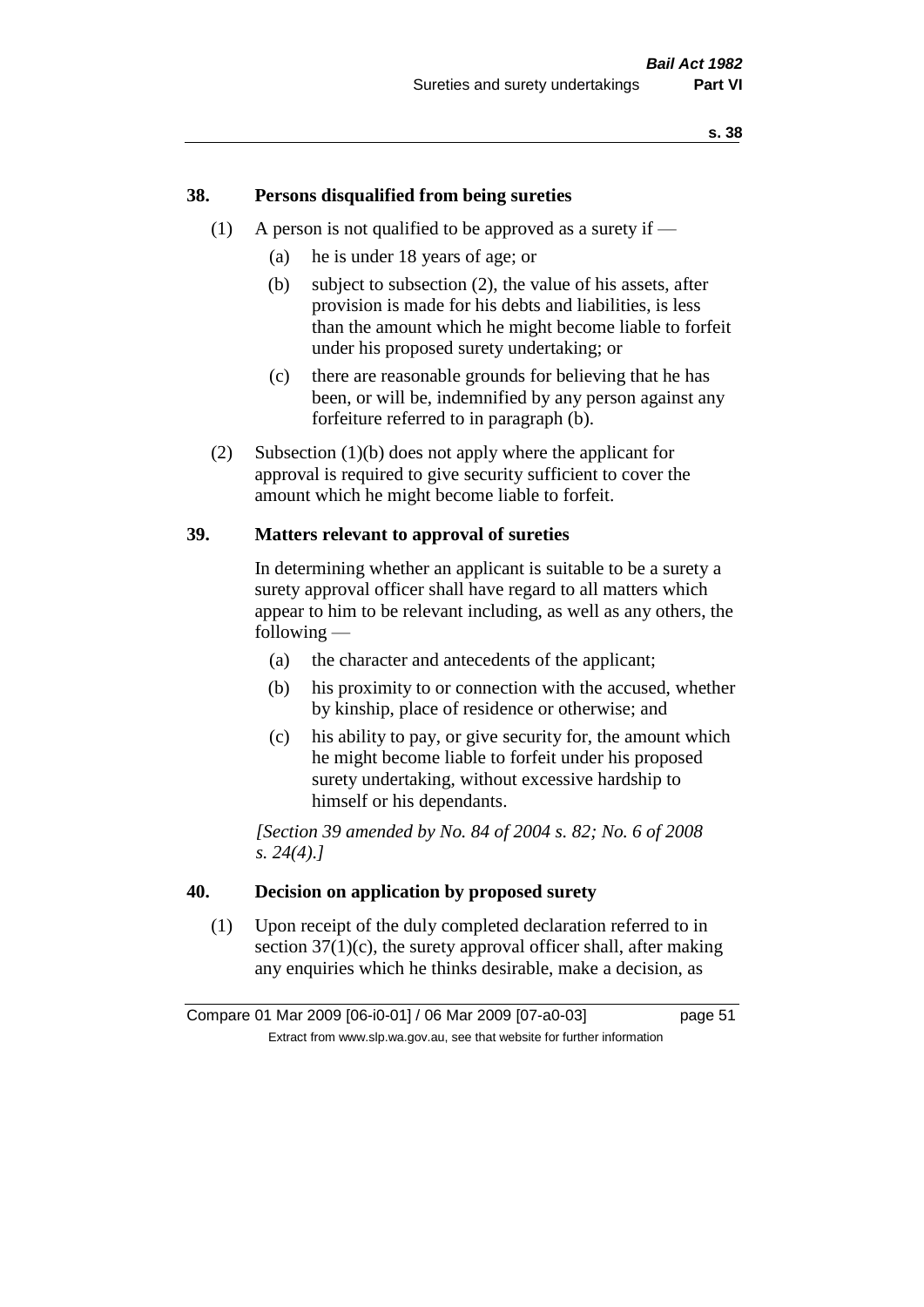soon as is practicable, either to approve or not to approve of the applicant as a surety in that case.

(2) If the surety approval officer does not approve of the applicant as a surety he shall record the reasons for his doing so and inform the applicant and the accused thereof, or cause them to be so informed.

*[Section 40 amended by No. 15 of 1988 s. 15; No. 84 of 2004 s. 82; No. 6 of 2008 s. 24(5).]* 

## **41. Finality of decision to refuse approval**

- (1) A decision by a surety approval officer not to approve of the applicant as a surety is final unless the applicant becomes entitled to re-apply under subsection (2).
- (2) An applicant who is refused approval as a surety may re-apply for approval to the surety approval officer who made that decision, or if that officer is absent or unavailable to another surety approval officer, on the ground that —
	- (a) new facts have been discovered, new circumstances have arisen or the circumstances have changed since he was refused approval; or
	- (b) he failed to adequately present his case for approval on his previous application,

and the provisions of this Act, except section 37, shall, with necessary modifications, apply to any such further application and the decision thereon.

*[Section 41 amended by No. 6 of 2008 s. 24(3) and (4).]*

## **42. Before whom surety undertaking may be entered into**

A surety undertaking need not be entered into before the surety approval officer who approved the surety but may be entered into before any person before whom the accused for whose appearance the surety is approved might enter into his bail undertaking under section 29.

page 52 Compare 01 Mar 2009 [06-i0-01] / 06 Mar 2009 [07-a0-03] Extract from www.slp.wa.gov.au, see that website for further information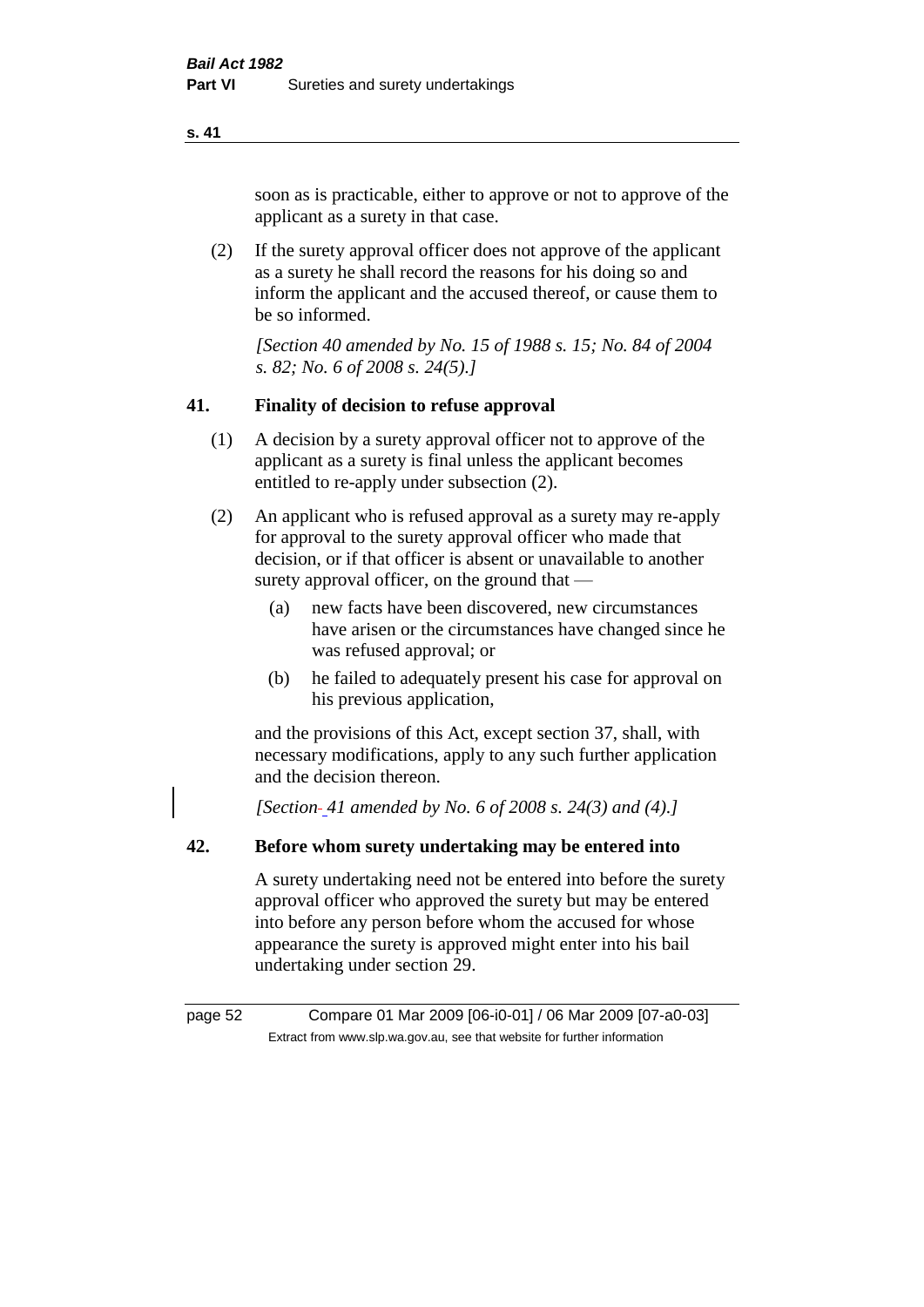*[Section 42 amended by No. 84 of 2004 s. 82; No. 6 of 2008 s. 24(5).]* 

## **43. Duties of persons before whom surety undertaking is entered into**

A person before whom a surety undertaking is to be entered into —

- $(a)$  shall
	- (i) read to the surety;
	- (ii) be informed by the surety that he has read; or
	- (iii) if necessary, have translated to the surety,

the documents described in section  $37(1)(a)$  and (b), and the surety undertaking, before the surety enters into the undertaking;

- (b) shall ensure that all conditions which are to be complied with by the surety have been complied with before the surety enters into his undertaking; and
- (c) shall give to the surety a copy of his surety undertaking as duly completed.

*[Section 43 amended by No. 74 of 1984 s. 13.]* 

## **43A. Use of video link and electronic communication where proposed surety is interstate**

(1) In this section —

*proposed surety* means a person who is to enter into a surety undertaking;

*relevant official* means the person before whom the surety undertaking is to be entered into or was entered into, as the case requires;

*video link* means facilities (including closed circuit television) that enable, at the same time —

(a) the relevant official to see and hear the proposed surety; and

Compare 01 Mar 2009 [06-i0-01] / 06 Mar 2009 [07-a0-03] page 53 Extract from www.slp.wa.gov.au, see that website for further information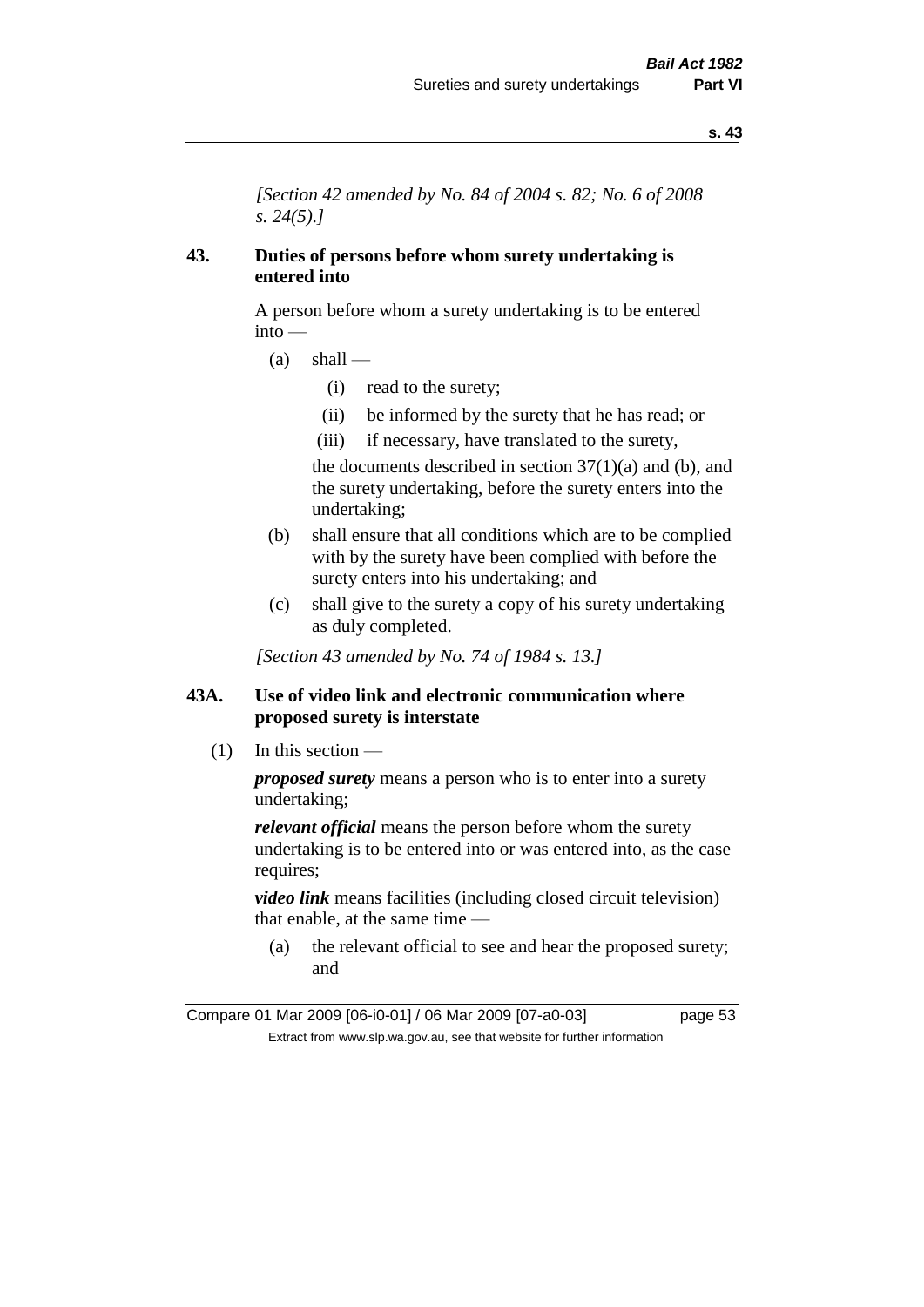**s. 43A**

- (b) the proposed surety to see and hear the relevant official.
- (2) This section applies if a proposed surety is in another State or a Territory.
- (3) The relevant official may comply with section 43(a) and (b) by means of a video link.
- (4) The relevant official may send the surety undertaking to the proposed surety by electronic communication for completion.
- (5) The proposed surety may enter into the surety undertaking by sending the completed surety undertaking to the relevant official by electronic communication.
- (6) If the surety undertaking is sent by electronic communication under subsection (4) or (5), any requirement for the proposed surety or the relevant official to sign it is to be taken to have been complied with if the full name of the proposed surety or the relevant official, as the case requires, appears in the appropriate place in the undertaking.
- (7) The relevant official may comply with section 43(c) by sending a copy of the surety undertaking as duly completed to the surety by electronic communication.
- (8) A surety undertaking that is entered into in accordance with this section is to be taken to have been entered into before the relevant official.
- (9) In any proceedings a document purporting to be a copy of a surety undertaking and purporting to be certified by the relevant official to be a copy of a surety undertaking entered into in accordance with this section is evidence of the surety undertaking without proof of the signature of the relevant official.
- (10) A reference in this section to sending a surety undertaking or copy of a surety undertaking to a person by electronic communication is a reference to sending the undertaking or

page 54 Compare 01 Mar 2009 [06-i0-01] / 06 Mar 2009 [07-a0-03] Extract from www.slp.wa.gov.au, see that website for further information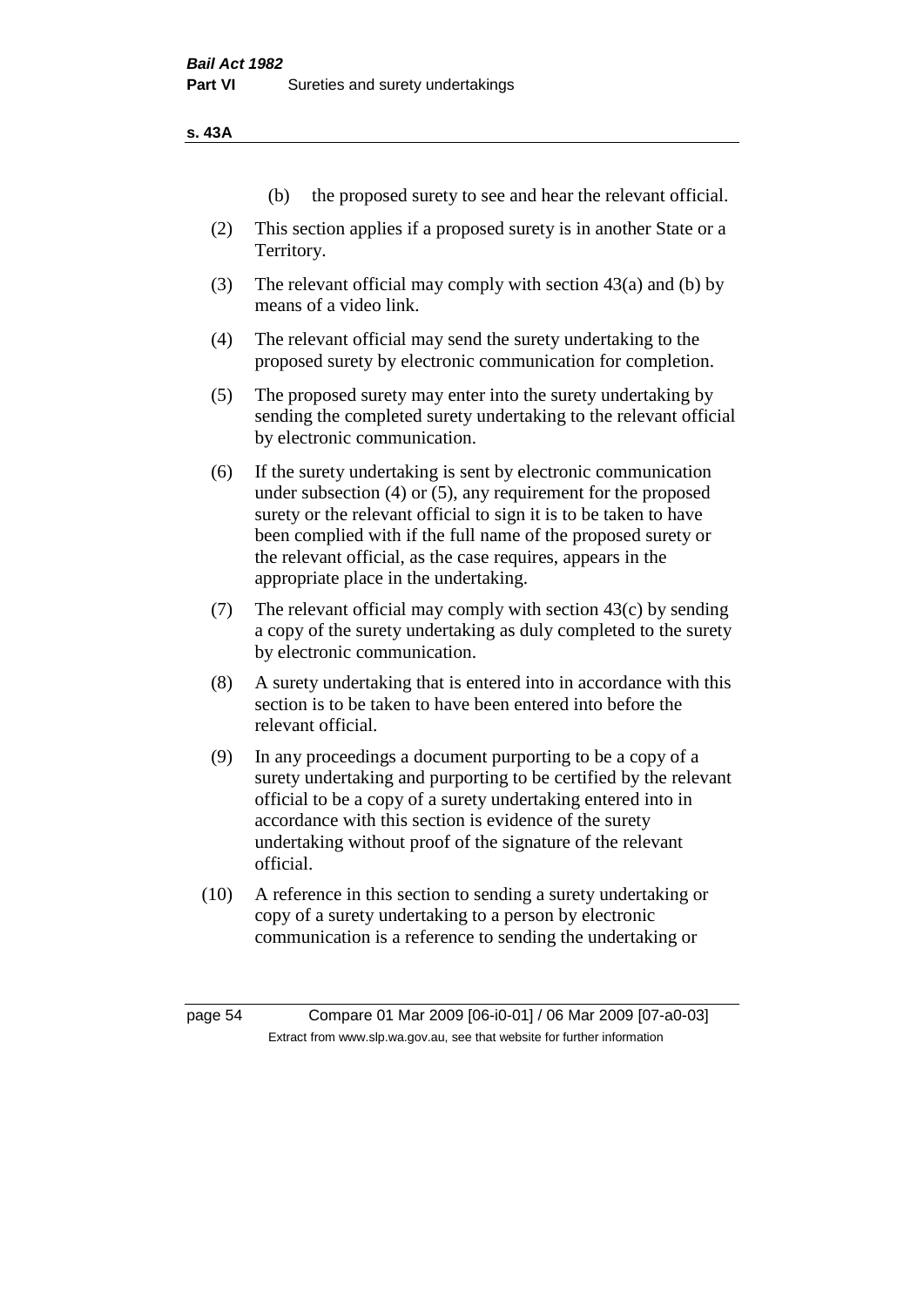copy by electronic communication to an electronic address provided by the person.

*[Section 43A inserted by No. 6 of 2008 s. 26.]*

## **44. When surety undertaking extends to different time or different time and place substituted under sections. 31**

- (1) A surety undertaking does not extend to the failure by the accused to appear at a different time or a different time and place substituted pursuant to section 31 unless —
	- (a) the surety undertaking contains a provision stating that it does so extend and, where applicable under subsection (5), the surety has received notice as mentioned in that subsection; or
	- (b) subsection (2) applies.
- (2) A surety undertaking extends to the failure by the accused to appear at a different time substituted pursuant to section 31 during a trial if, at the option of the surety, the undertaking contains a provision stating —
	- (a) that it does so extend; and
	- (b) the effect of subsection (4).
- (3) In subsection  $(2)$  —

*trial* means that part of proceedings for an offence when evidence is being received by the court in respect of the offence and also extends to any time when —

- (a) legal argument is being heard; or
- (b) a judicial officer or a jury is deliberating.
- (4) Subsection (2) applies despite any amendment as defined in section 31A(1) if the endorsement or notice under section  $31A(3)(a)$  in respect of the amendment includes a statement referred to in section 31A(4).
- (5) A surety undertaking may, at the option of the surety, also contain a provision stating that where —

Compare 01 Mar 2009 [06-i0-01] / 06 Mar 2009 [07-a0-03] page 55 Extract from www.slp.wa.gov.au, see that website for further information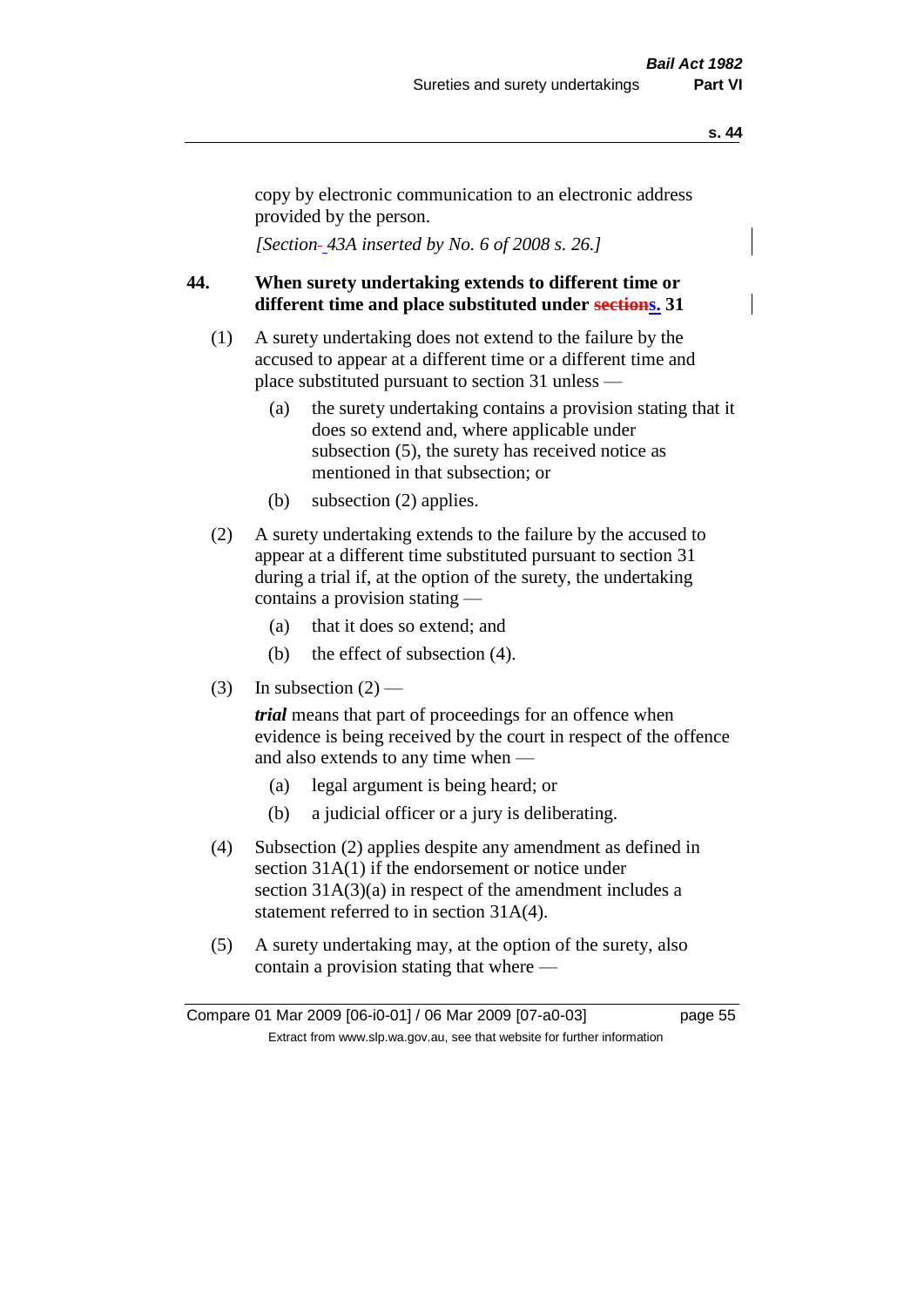- (a) a different time or a different time and place for the accused's appearance is substituted pursuant to section 31; and
- (b) subsection (2) does not apply,

the surety's liability only arises if the surety is given notice, as soon as is practicable, of the different time or the different time and place.

(6) Where, by operation of this section, a surety undertaking would extend to the failure by the accused to appear at a different time or a different time and place substituted pursuant to section 31, that extension is not affected by a reduction in the number of offences to which the accused's bail undertaking relates.

*[Section 44 inserted by No. 6 of 2008 s. 27(1).]*

## **45. Giving and proof of notices under sections. 44**

- (1) For the purposes of section 44(5) notice to a surety may be given —
	- (a) orally to the surety by the judicial officer when he fixes a time and place for the proceedings or the resumed proceedings; or
	- (b) in the approved form to the surety personally; or
	- (c) by a person authorised under subsection (5) sending or causing to be sent the approved form to the surety —
		- (i) by post to the surety's address appearing in the records of the court; or
		- (ii) in urgent cases or with the surety's consent, by electronic communication.
- (2) A person who gives a notice in accordance with subsection  $(1)(b)$  or  $(c)$  shall endorse on a file copy of the notice a certificate showing —
	- (a) that the person has done so; and
	- (b) the time of doing so.

page 56 Compare 01 Mar 2009 [06-i0-01] / 06 Mar 2009 [07-a0-03] Extract from www.slp.wa.gov.au, see that website for further information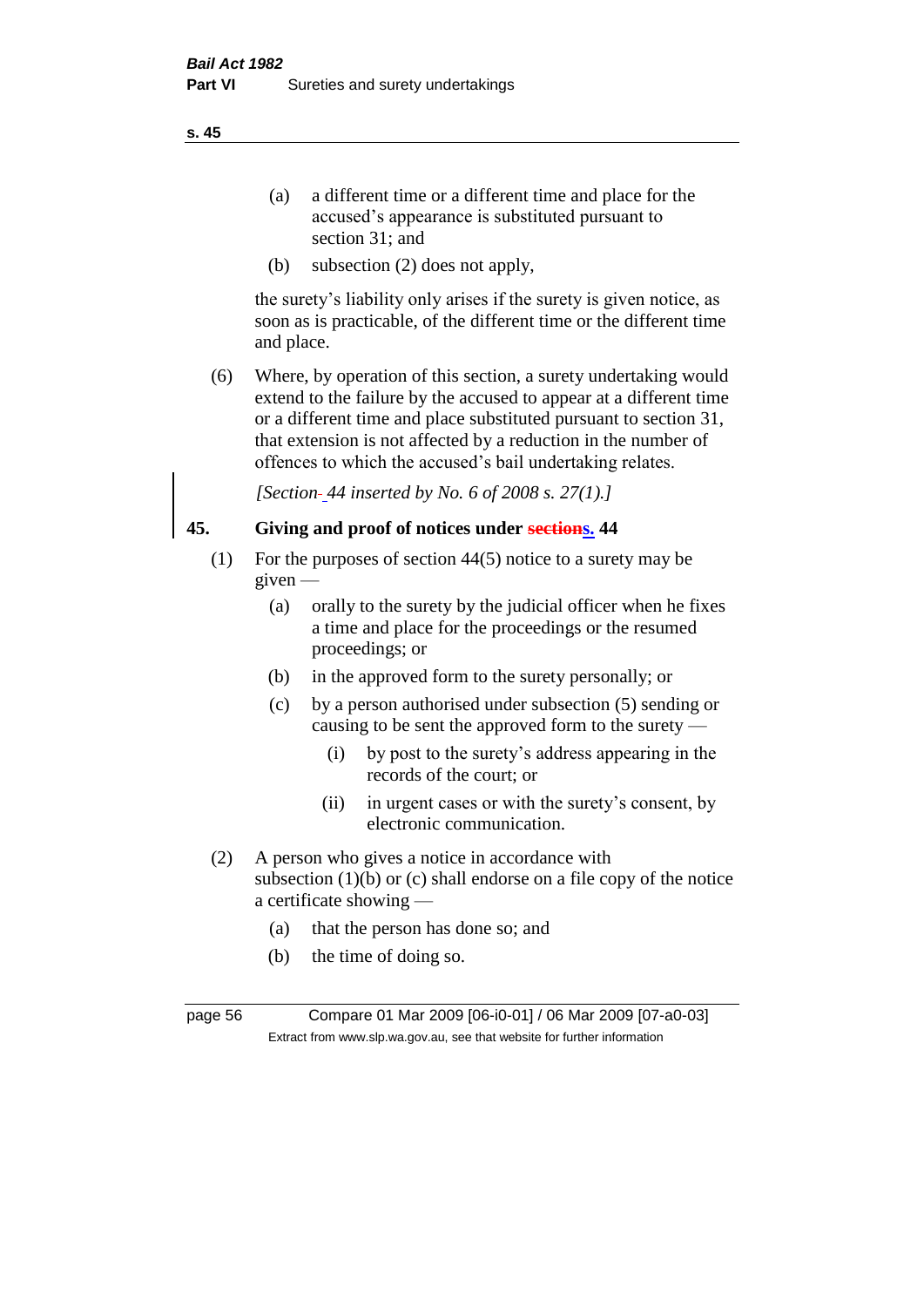- (2a) If a notice is sent by post under subsection  $(1)(c)$ , the notice is to be presumed, unless the contrary is shown, to have been received at the time when, in the ordinary course of events, it would have been delivered.
- (3) A judicial officer who, under subsection  $(1)(a)$ , notifies a surety of the time and place for the proceedings or the resumed proceedings shall cause to be endorsed on a file copy of the surety's undertaking a certificate showing details of such time and place and that the surety has been notified of them.
- (4) In any proceedings
	- (a) a document purporting to be a copy of a notice referred to in section 44(5) shall be evidence of the terms of the notice; and
	- (b) an endorsement
		- (i) on a file copy of a notice given under subsection  $(1)(b)$  or  $(c)$  purporting to be a certificate referred to in subsection (2); or
		- (ii) on a file copy of a surety undertaking purporting to be a certificate referred to in subsection (3),

is evidence of the matters appearing in the certificate without proof of the signature of the person who made the endorsement.

- (5) A registrar of the court, other than a deputy registrar of the Magistrates Court or the Children's Court, is an authorised person for the purposes of subsection  $(1)(c)$  and in addition —
	- (a) in respect of committals to the Supreme Court, the Chief Justice; and
	- (b) in respect of committals to the District Court, the Chief Judge,

may authorise a person or persons, by name or office, to perform the function referred to in subsection  $(1)(c)$ .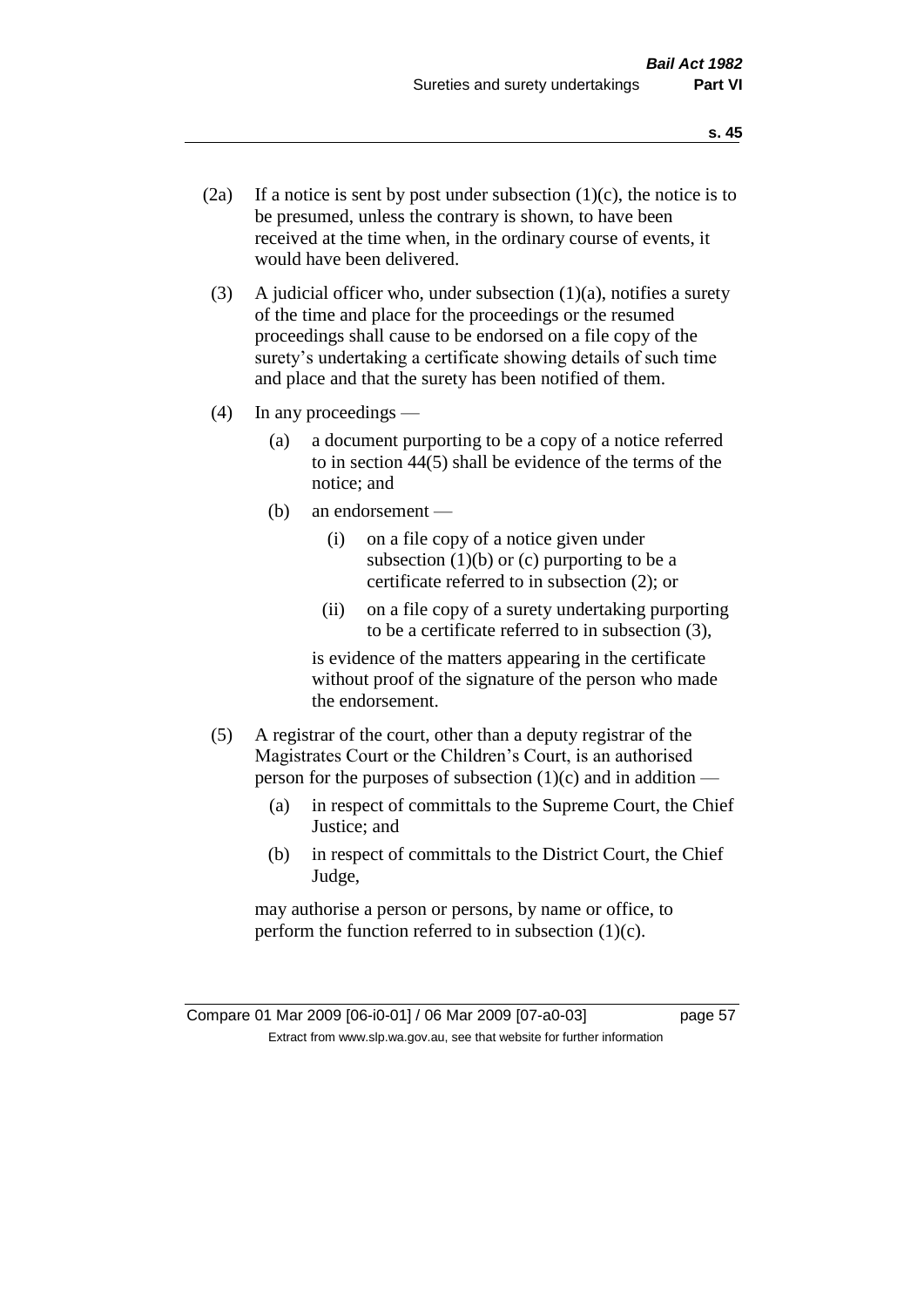*[Section 45 amended by No. 74 of 1984 s. 15; No. 59 of 2004 s. 141; No. 6 of 2008 s. 28(1)-()-(5).]* 

## **46. Power of surety to apprehend accused**

- (1) A surety may arrest an accused for whose appearance in court he has entered into a surety undertaking if the surety has reasonable grounds to believe that —
	- (a) the accused
		- (i) is not likely to comply with the requirements of his bail undertaking mentioned in section  $28(2)(a)$  or (b);
		- (ii) is, or has been, in breach of any condition of his bail undertaking mentioned in section 28(2)(c); or
		- (iii) is, or has been, in breach of a home detention condition mentioned in section 28(2)(d);
		- and
	- (b) it is not expedient to invoke the assistance of the relevant officer under section 54(1) because the delay occasioned by doing so would defeat the purpose of that section.
- (2) A surety who arrests an accused under subsection (1) shall, as soon as is practicable, deliver him into the custody of a police officer and thereafter he shall be dealt with under section 54(4) and section 55, and those provisions shall apply, as if he had been arrested by a police officer under section 54(2).

*[Section 46 amended by No. 74 of 1984 s. 16; No. 61 of 1990 s. 10; No. 84 of 2004 s. 82; No. 6 of 2008 s. 33(5).]* 

## **47. Cessation and suspension of surety undertaking**

A surety undertaking ceases to have effect —

(a) upon the revocation of bail under section  $55(1)$ ;

page 58 Compare 01 Mar 2009 [06-i0-01] / 06 Mar 2009 [07-a0-03] Extract from www.slp.wa.gov.au, see that website for further information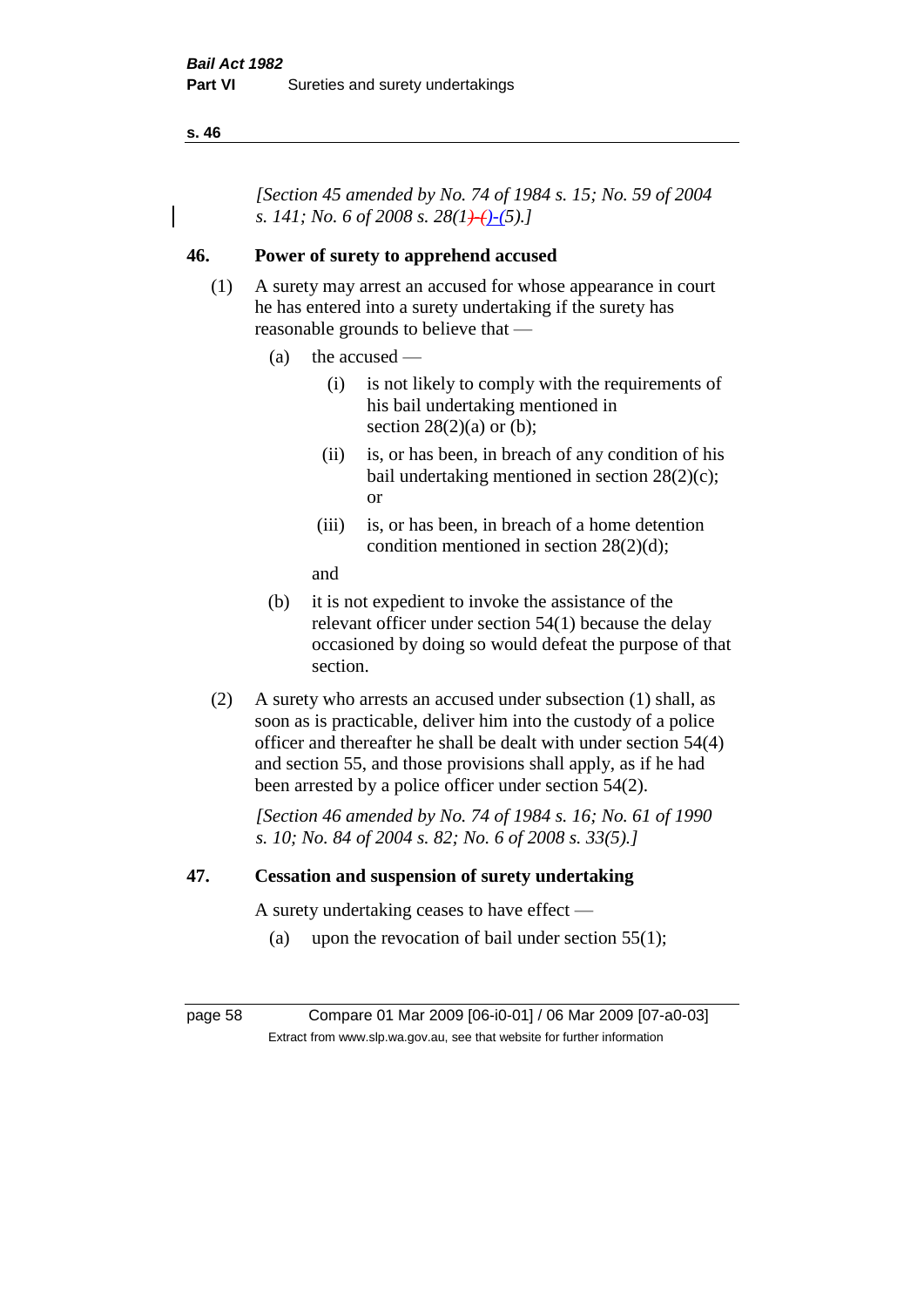- (b) upon the release of an accused under section 55(2) if the surety does not consent to the continuance in force of his surety undertaking;
- (c) upon its being cancelled under section 48(4) (and as from the time fixed therefor) by an appropriate judicial officer;
- (d) upon the death of the surety, but only if no order under section 49(1) has been made before then;
- (e) subject to sections 31 and 44, upon the appearance in court by the accused as required by his bail undertaking;
- (f) upon the discharge of the accused according to law from any further proceedings for the offence, or all of the offences, to which the surety undertaking relates; or
- (g) during any period before the time at which the accused is required to appear in court when he is in custody for any other offence or reason.

*[Section 47 amended by No. 84 of 2004 s. 82.]* 

## **48. Surety may apply for cancellation of his undertaking**

- (1) A surety may apply to an appropriate judicial officer for cancellation of his undertaking.
- (2) An application under subsection (1) may be made at any time before that specified, or deemed by section 31(3) to be specified, in the accused's bail undertaking for his appearance in court.
- (3) Upon an application being made under subsection (1) an appropriate judicial officer shall cause the accused to appear before him or another such officer and may issue a warrant or summons for that purpose.
- (4) Upon the appearance of the accused before the time mentioned in subsection (2) an appropriate judicial officer shall —
	- (a) cancel the surety undertaking; and

**s. 48**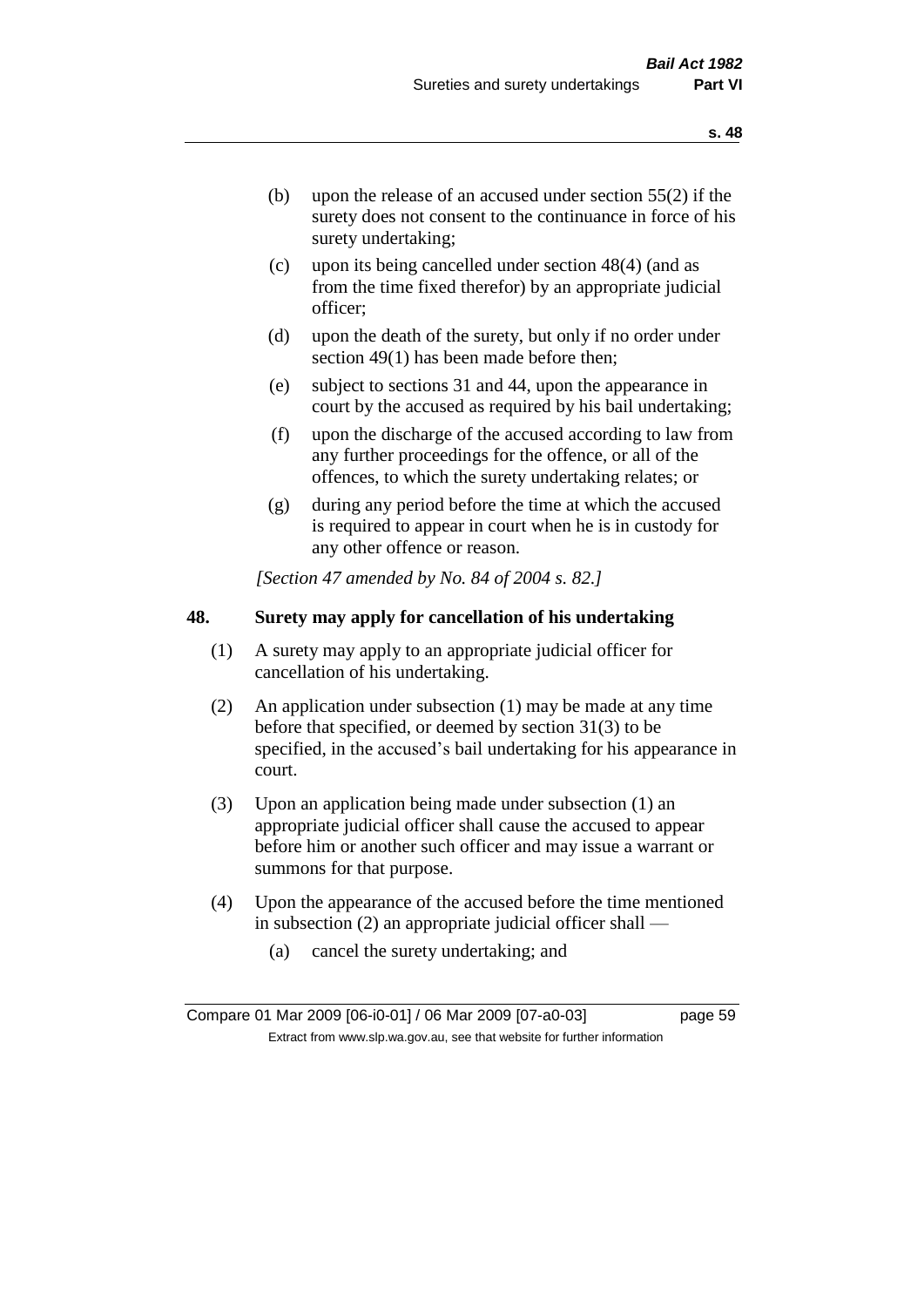- (b) exercise one of the powers set out in section  $55(1)(d)$ or (e).
- (5) An application under subsection (1) must be made, and proceedings on it are to be conducted —
	- (a) in a court of summary jurisdiction in accordance with the regulations;
	- (b) in the Supreme Court or the District Court in accordance with rules of court.

*[Section 48 amended by No. 59 of 2004 s. 141; No. 84 of 2004 s. 7 and 82; No. 6 of 2008 s. 29.]* 

## **49. Forfeiture of money under surety's undertaking**

- (1) Where an accused has failed to comply with any requirement of his bail undertaking mentioned in section 28(2)(a) or (b) the following provisions of this section apply for the purpose of enforcing payment to the State of any sum thereupon payable by a surety in terms of his surety undertaking —
	- (a) an application for an order that the sum be paid may be made to an appropriate judicial officer —
		- (i) by the Director of Public Prosecutions where the court before which the accused failed to appear was —
			- (I) the District Court, the Supreme Court or the Court of Appeal; or
			- (II) another court, if the Director of Public Prosecutions is the prosecutor in that court of the case against the accused;
			- or
		- (ii) in other cases, by the State Solicitor or the registrar of the court before which the accused failed to appear;
	- *[(b) deleted]*

page 60 Compare 01 Mar 2009 [06-i0-01] / 06 Mar 2009 [07-a0-03] Extract from www.slp.wa.gov.au, see that website for further information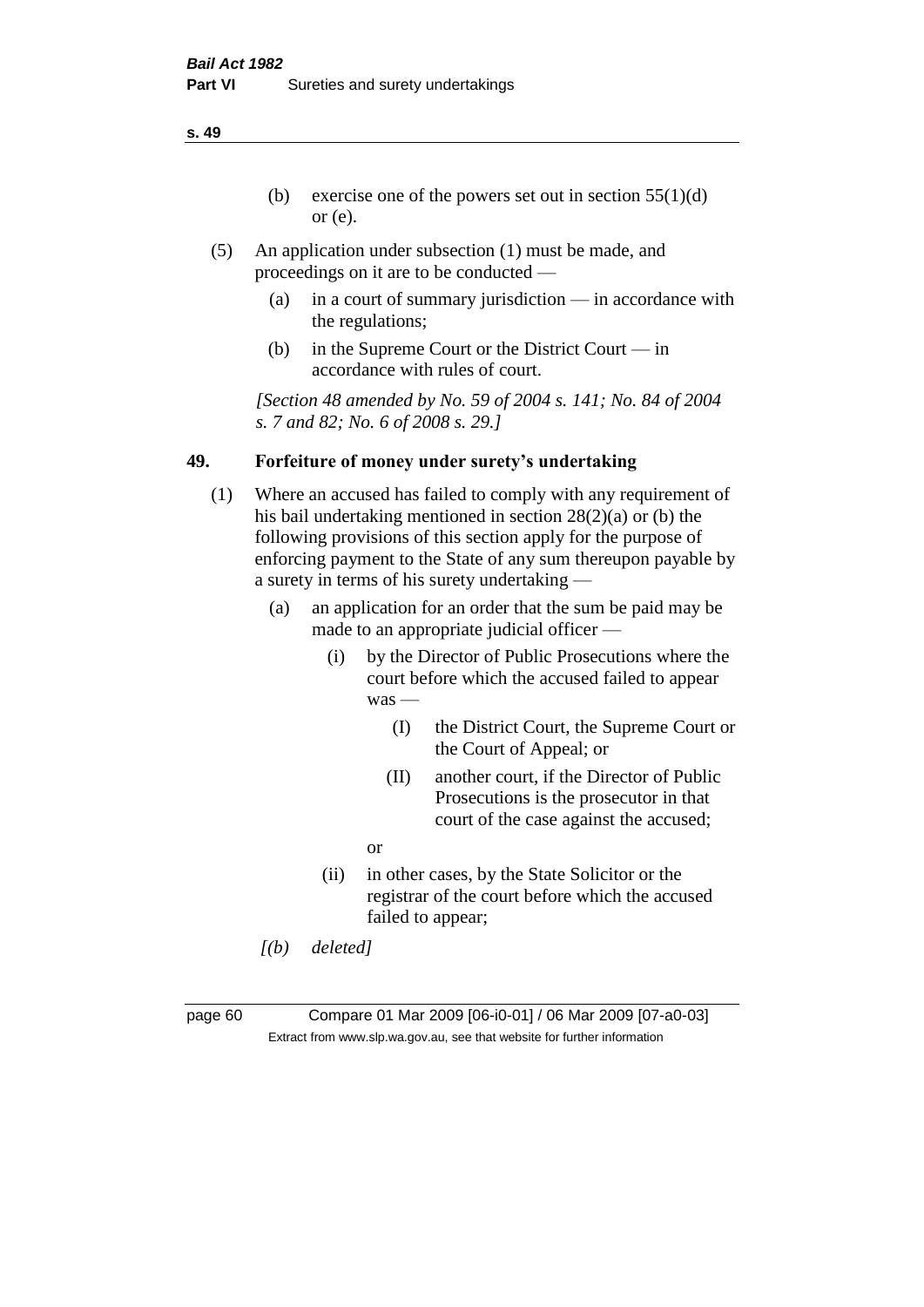- (c) on the hearing of the application and upon proof of the surety's liability in terms of his undertaking, the judicial officer shall order forfeiture of the full amount specified in the undertaking unless the surety attends at the hearing and shows to the satisfaction of the judicial officer that there was reasonable cause for the failure of the accused to comply with the requirement to which the application relates;
- (d) notwithstanding paragraph (c), the judicial officer may decline to make an order under that paragraph or may order forfeiture in part only where the surety attends and shows to the satisfaction of the judicial officer —
	- (i) that, by reason of a change of circumstances since the undertaking was entered into, an order for forfeiture, or for forfeiture in full (as the case may be), would cause excessive hardship to the surety or his dependants; and
	- (ii) that such hardship would not be relieved by the exercise of one or more of the powers conferred by section 59;
- (e) an order may be made under this section whether or not the accused has been convicted of an offence against section 51(1) or (2) but if, after an order has been made, the surety satisfies the Governor that new facts have been discovered or new circumstances have arisen which show that there was reasonable cause for the failure of the accused as mentioned in paragraph (c), the Governor may exercise the power in section 139 of the *Sentencing Act 1995* as if the forfeiture were one to which that section applied.
- (2) An application under subsection (1) must be made, and proceedings on it are to be conducted —
	- (a) in a court of summary jurisdiction in accordance with the regulations;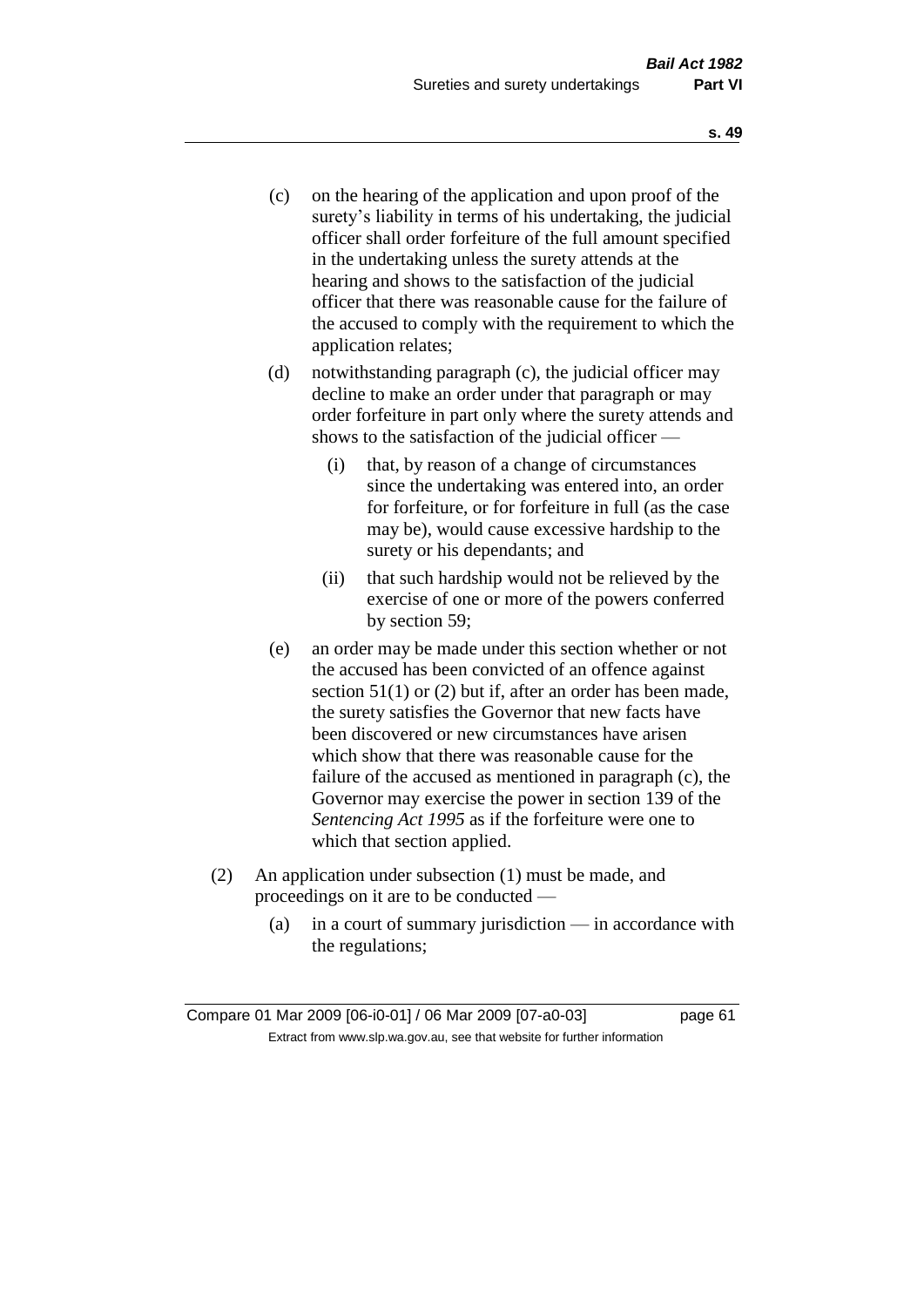- (b) in the Supreme Court or the District Court  $-\text{in}$ accordance with rules of court.
- (3) Without prejudice to the recovery of such an amount as a civil debt due to the State, any amount to be paid under an order made under this section is to be paid, and its payment may be enforced under Part 5 of the *Fines, Penalties and Infringement Notices Enforcement Act 1994*, unless an order has been made under subsection (4).
- (4) If under this section the Supreme Court or the District Court makes an order requiring the payment of money, the court may make an order under section 59 of the *Sentencing Act 1995* in respect of the amount payable and for that purpose that section, with any necessary changes, applies as if the amount were a fine imposed on the surety.

*[Section 49 amended by No. 74 of 1984 s. 17; No. 92 of 1994 s. 5; No. 78 of 1995 s. 8; No. 65 of 2003 s. 121(3); No. 74 of 2003 s. 29; No. 59 of 2004 s. 141; No. 84 of 2004 s. 8, 11 and 82; No. 6 of 2008 s. 18(2) and 30(1) and (2).]* 

## **50. Offence to indemnify surety**

(1) If a person indemnifies, or agrees to indemnify, a surety or proposed surety against any liability which the surety or proposed surety may incur under this Act (including this section) he and the surety or proposed surety and any person with whom he agrees as aforesaid each commits an offence.

Penalty: \$1 000 or imprisonment for 12 months or both.

- (2) An offence is committed under subsection  $(1)$ 
	- (a) whether the agreement is made before or after the surety undertaking is entered into and whether or not a proposed surety actually becomes a surety; and
	- (b) whether the compensation is to be in money or in money's worth.

page 62 Compare 01 Mar 2009 [06-i0-01] / 06 Mar 2009 [07-a0-03] Extract from www.slp.wa.gov.au, see that website for further information

**s. 50**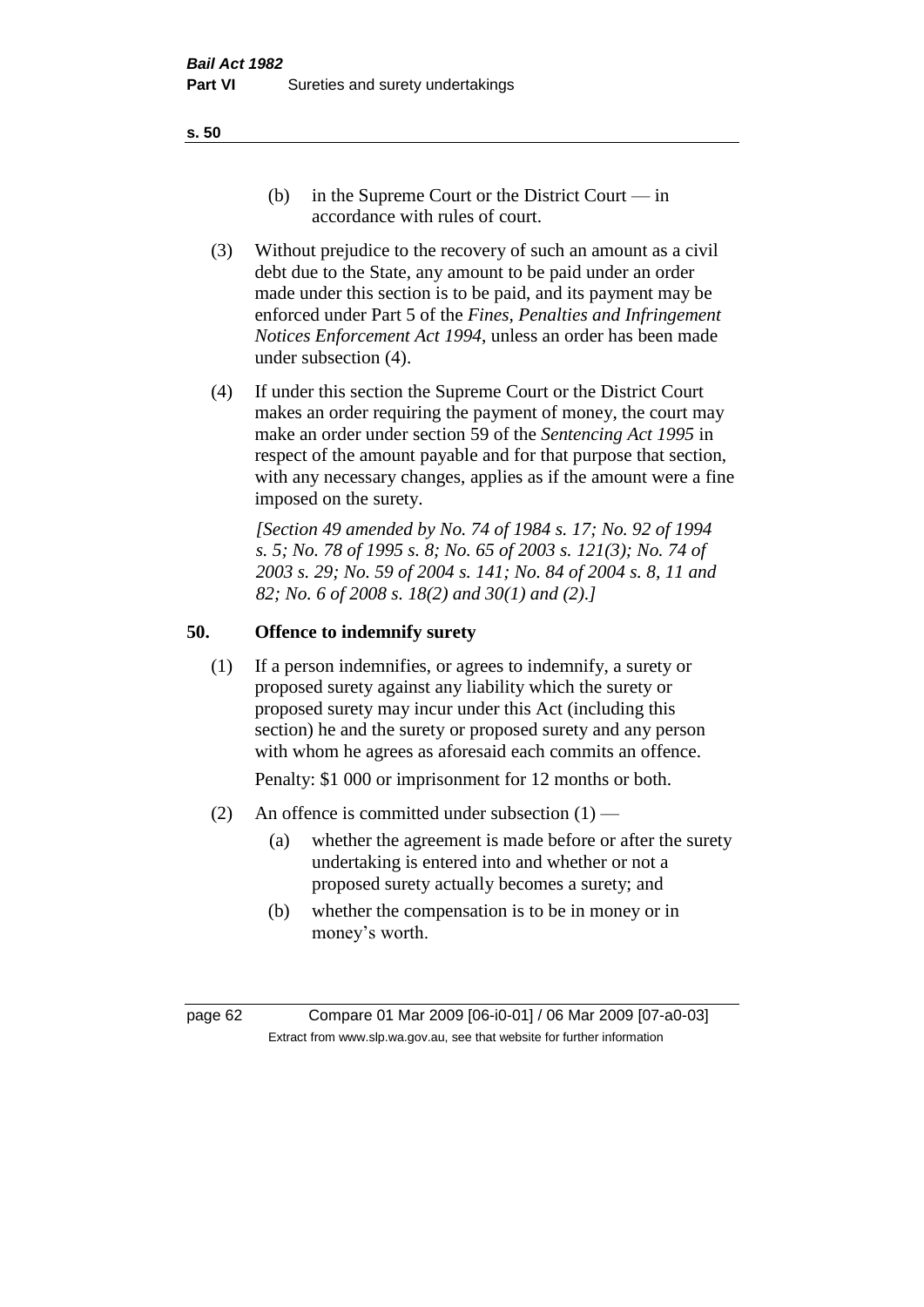- (3) An offence is not committed under subsection (1) by a surety or proposed surety if he shows —
	- (a) that he had no knowledge of an agreement within the meaning of subsection (1) proposed to be entered into between 2 other persons; or
	- (b) that having such knowledge he took all steps reasonably available to him to prevent the agreement being entered into.

*[Section 50 amended by No. 74 of 1984 s. 18.]* 

Compare 01 Mar 2009 [06-i0-01] / 06 Mar 2009 [07-a0-03] page 63 Extract from www.slp.wa.gov.au, see that website for further information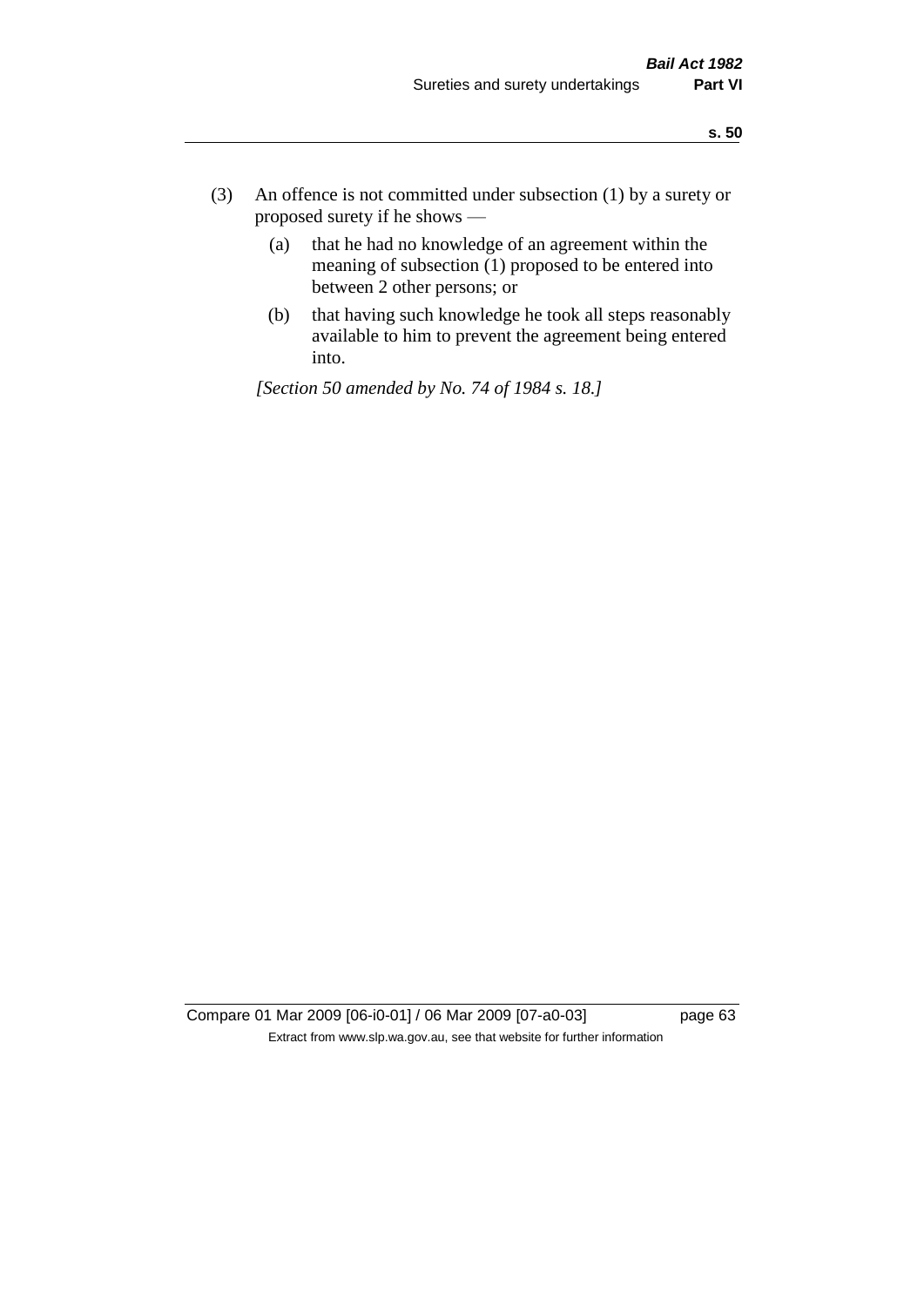**s. 50A**

# **Part VIA — Administration of home detention conditions**

*[Heading inserted by No. 61 of 1990 s. 11.]* 

## **50A. Powers of CEO (corrections)**

The CEO (corrections) has all of the powers conferred under this Act on a community corrections officer and may review, vary, or rescind a direction given by a community corrections officer.

*[Section 50A inserted by No. 61 of 1990 s. 11; amended by No. 31 of 1993 s. 9; No. 65 of 2006 s. 53.]* 

*[50B. RepealedDeleted by No. 78 of 1995 s. 8.]* 

## **50C. Powers and duties of community corrections officers**

- (1) A community corrections officer may give such reasonable directions to an accused subject to a home detention condition as are necessary for the proper administration of the condition and any other condition imposed on the grant of bail to the accused including, without limiting the generality of the foregoing, directions as to —
	- (a) when the accused may leave the place where he is required by the home detention condition to remain;
	- (b) the period of any authorised absence from the place where he is required by the home detention condition to remain;
	- (c) when the accused shall return to the place where he is required by the home detention condition to remain;
	- (d) the method of travel to be used by the accused during any absence from the place where he is required by the home detention condition to remain; and
	- (e) the manner in which the accused shall report his whereabouts.

page 64 Compare 01 Mar 2009 [06-i0-01] / 06 Mar 2009 [07-a0-03] Extract from www.slp.wa.gov.au, see that website for further information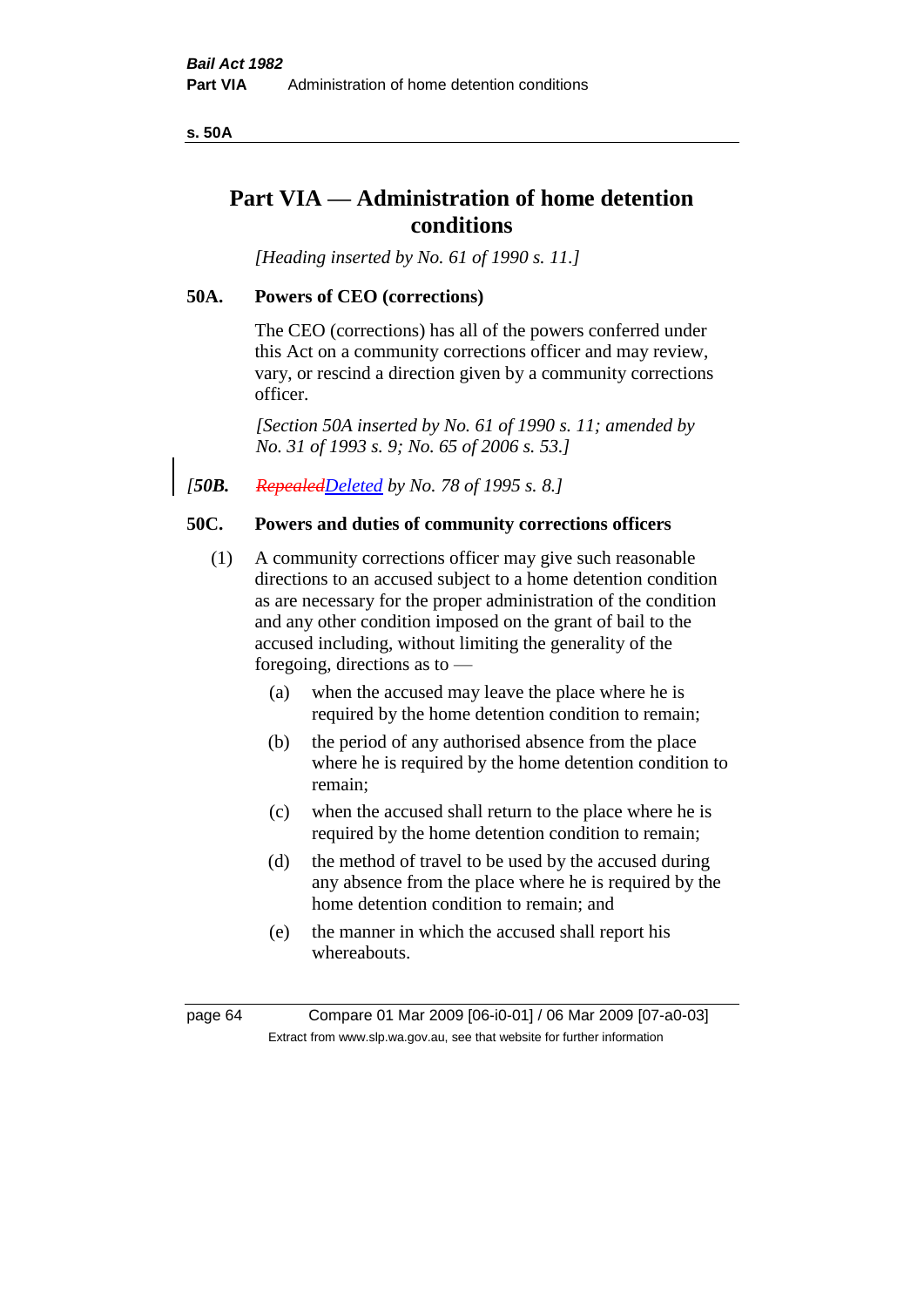- (2) For the purpose of ascertaining whether or not an accused is complying with a home detention condition or any direction given pursuant to subsection (1), a community corrections officer may, at any time —
	- (a) enter or telephone the place where the accused is required by a home detention condition to remain;
	- (b) enter or telephone the accused's place of employment or any other place where the accused is permitted or required to attend; or
	- (c) question any person at any place referred to in paragraph (a) or (b).
- $(3)$  A person who
	- (a) hinders a person exercising powers under subsection (2); or
	- (b) fails to answer a question put pursuant to subsection  $(2)(c)$  or gives an answer that the person knows is false or misleading in a material particular,

commits an offence.

Penalty: \$2 000 and imprisonment for 12 months.

- (4) A community corrections officer
	- (a) shall keep such records and make such returns and reports in relation to accused persons subject to home detention conditions as the CEO (corrections) directs; and
	- (b) shall make any records relating to an accused subject to a home detention condition available on the request of the CEO (corrections) to him.

*[Section 50C inserted by No. 61 of 1990 s. 11; amended by No. 31 of 1993 s. 9; No. 50 of 2003 s. 37(3); No. 84 of 2004 s. 82 and 83(3); No. 65 of 2006 s. 53; No. 2 of 2008 s. 56(2).]*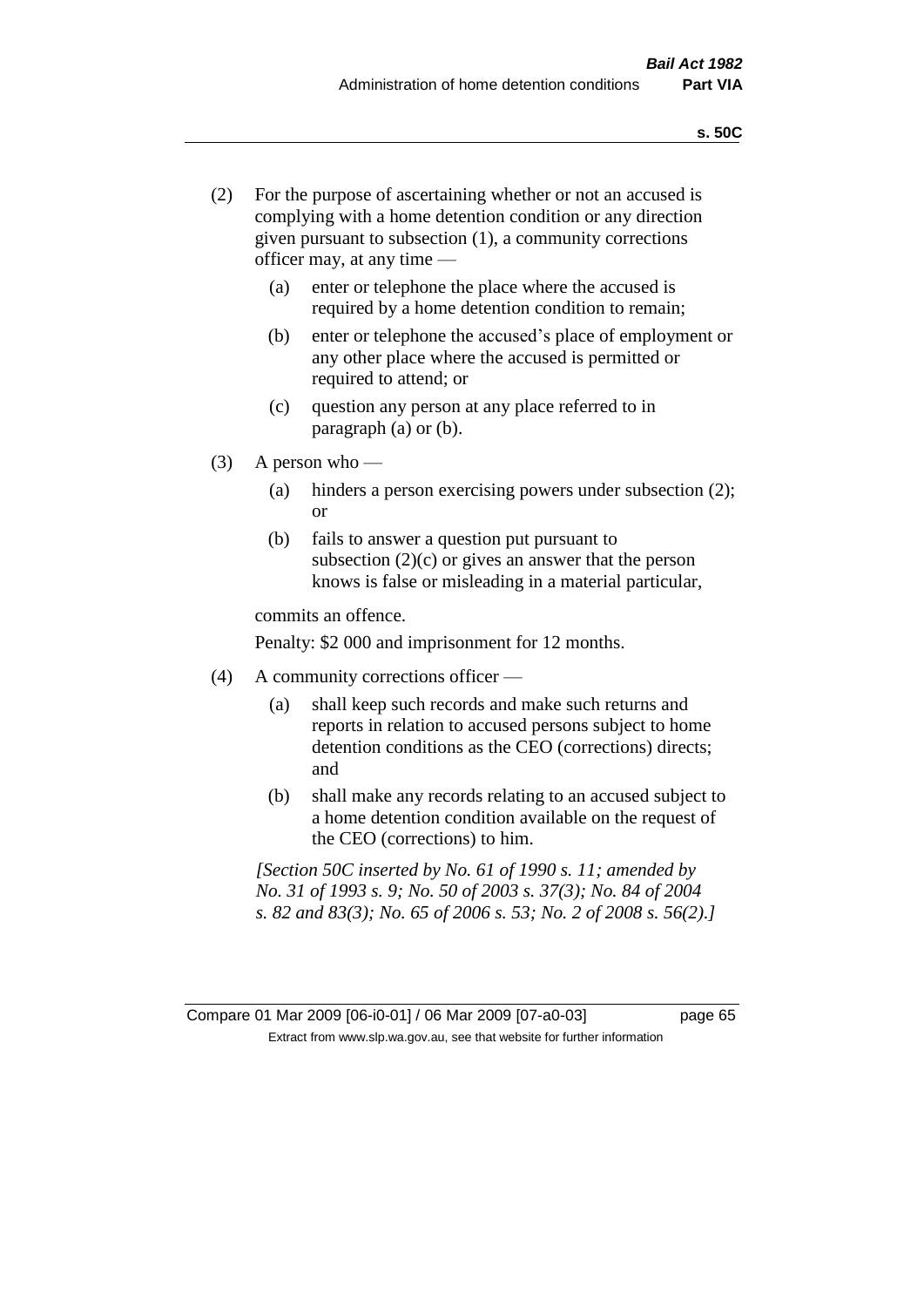| ×<br>۰.<br>۰.<br>× | ۰.<br>×<br>۰. |
|--------------------|---------------|
|--------------------|---------------|

#### **50D. Powers of members of the Police Force**

- (1) For the purpose of ascertaining whether or not an accused is complying with a home detention condition, a member of the Police Force may —
	- (a) require the accused to produce a copy of his bail undertaking and any notice by the CEO (corrections) under section 50E(a) for inspection; and
	- (b) require the accused to explain why he is absent from the place where he is required by the home detention condition to remain.
- (2) An accused who fails to comply with subsection  $(1)(a)$  or who fails to explain when required to do so under subsection (1)(b) or who gives an explanation that the accused knows is false or misleading in a material particular, commits an offence.

Penalty: \$2 000.

*[Section 50D inserted by No. 61 of 1990 s. 11; amended by No. 31 of 1993 s. 9; No. 50 of 2003 s. 37(4); No. 84 of 2004 s. 82; No. 65 of 2006 s. 53.]* 

## **50E. CEO (corrections) may substitute a different place of detention and apply conditions**

The CEO (corrections) may, at any time, by notice in writing given to an accused granted bail subject to a home detention condition —

- (a) substitute a different place for the place where an accused is required by a home detention condition to remain;
- (b) require the accused to comply with such of the conditions specified in the list provided to the accused under section 24A(4) as are specified in the notice.

*[Section 50E inserted by No. 61 of 1990 s. 11; amended by No. 31 of 1993 s. 9; No. 84 of 2004 s. 82; No. 65 of 2006 s. 53.]* 

page 66 Compare 01 Mar 2009 [06-i0-01] / 06 Mar 2009 [07-a0-03] Extract from www.slp.wa.gov.au, see that website for further information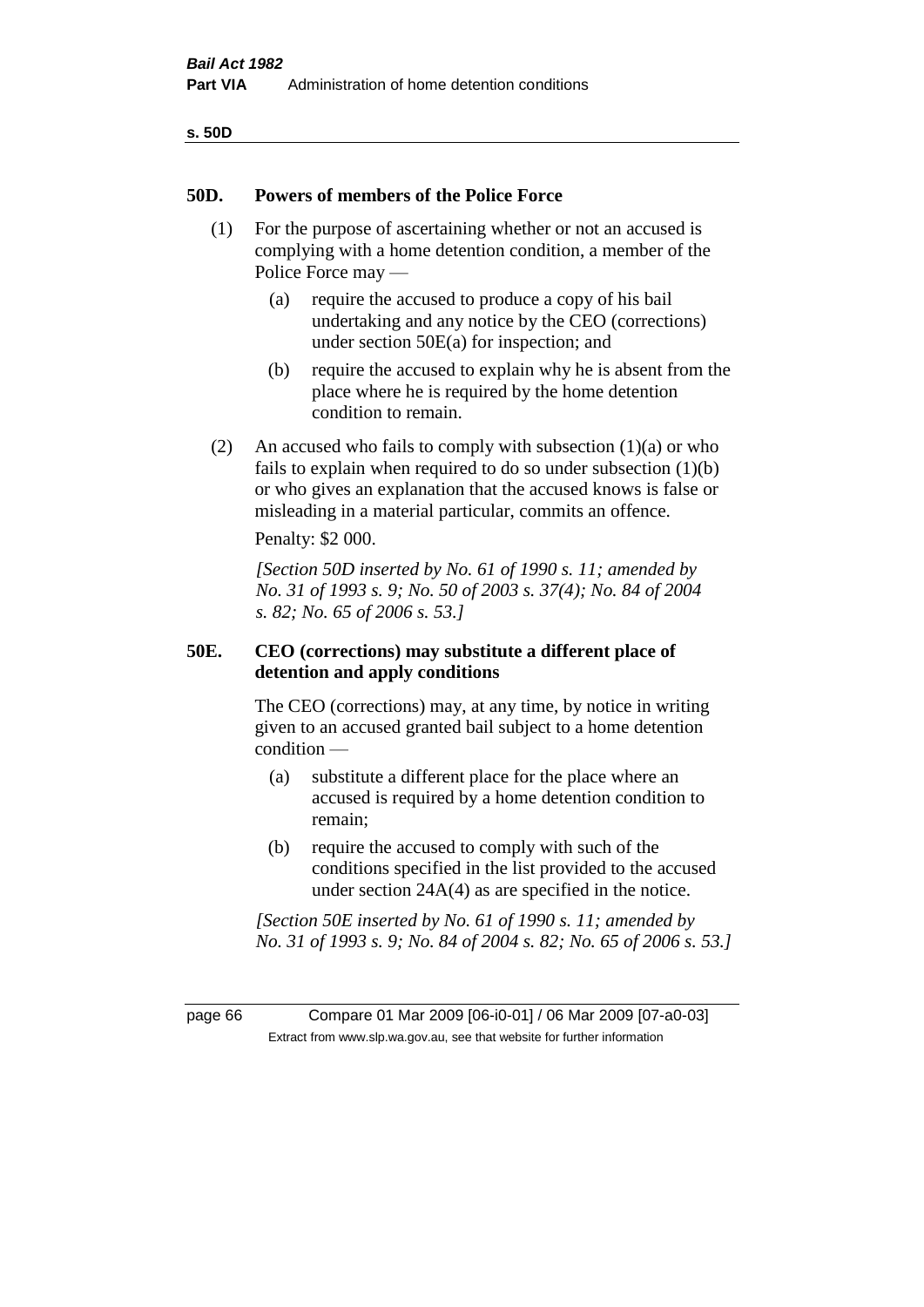#### **50F. CEO (corrections) may revoke bail**

- (1) Where a home detention condition has been imposed as a condition on a grant of bail to an accused the CEO (corrections) may, in his absolute discretion, by instrument signed by him and if practicable, given to the accused, revoke the bail.
- (2) Without limiting the generality of subsection (1), the power to revoke bail may be exercised where the accused —
	- (a) is not likely to comply with any requirement of his bail undertaking mentioned in section  $28(2)(a)$  or (b); or
	- (b) is, or has been, or is likely to be in breach of any condition of his bail undertaking mentioned in section  $28(2)(c)$ .
- (3) Subject to subsection (4), where the CEO (corrections) revokes bail he shall include a statement of his reasons for the cancellation in the instrument cancelling the bail.
- (4) Where the CEO (corrections) is of the opinion that it would be in the interest of the accused or any other person, or the public, to withhold from the accused any or all of the reasons referred to in subsection (3), the CEO (corrections) may so withhold the reason or reasons.
- (5) Where the CEO (corrections) revokes bail, he may, whenever necessary, issue a warrant directed to all members of the Police Force to have the accused arrested and brought before an appropriate judicial officer.

*[Section 50F inserted by No. 61 of 1990 s. 11; amended by No. 31 of 1993 s. 9; No. 84 of 2004 s. 82; No. 65 of 2006 s. 53.]* 

#### **50G. Procedure on arrest after revocation of bail**

(1) An accused arrested pursuant to a warrant issued under section 50F shall be taken as soon as is practicable before an appropriate judicial officer unless he is arrested less than

Compare 01 Mar 2009 [06-i0-01] / 06 Mar 2009 [07-a0-03] page 67 Extract from www.slp.wa.gov.au, see that website for further information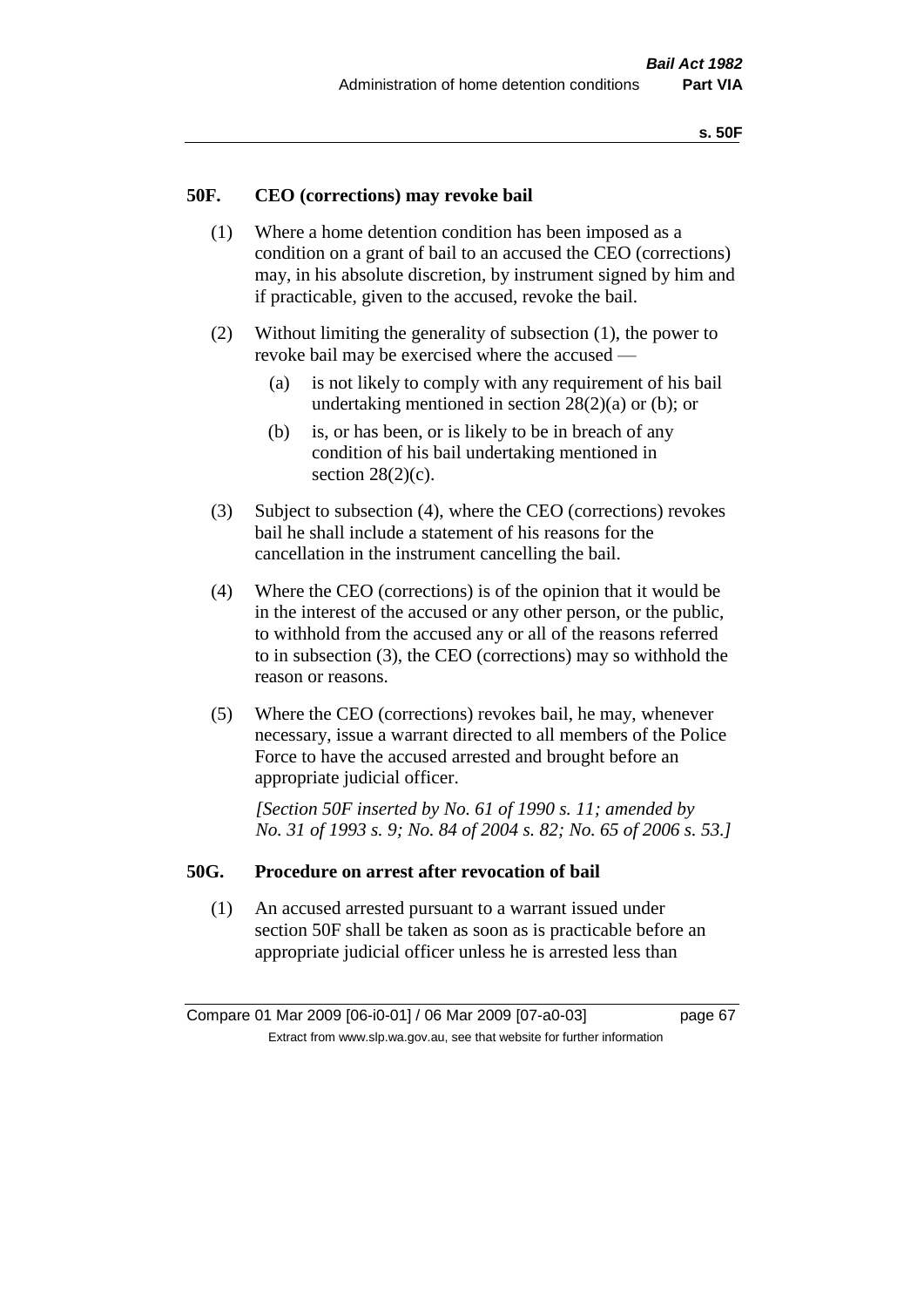**s. 50H**

24 hours before the time at which he is due to appear in accordance with his bail undertaking, in which case he shall be held in custody and brought before an appropriate judicial officer at that time.

- (2) The judicial officer before whom an accused appears under this section may —
	- (a) remand the accused in custody to appear at the time and place specified, or deemed by section 31(3) to be specified, in his bail undertaking; or
	- (b) grant fresh bail to the accused in accordance with this Act, other than clause 2 of Part B of Schedule 1.

*[Section 50G inserted by No. 61 of 1990 s. 11; amended by No. 45 of 1993 s. 12; No. 84 of 2004 s. 82.]* 

## **50H. Exclusion of the rules of natural justice**

The rules known as the rules of natural justice (including any duty of procedural fairness) do not apply to or in relation to the doing or omission of any act, matter or thing under this Part by the CEO (corrections).

*[Section 50H inserted by No. 61 of 1990 s. 11; amended by No. 31 of 1993 s. 9; No. 65 of 2006 s. 53.]* 

## **50J. Delegation by CEO (corrections)**

The CEO (corrections) may, either generally or as otherwise provided by the instrument of delegation, by writing signed by him, delegate to any person any power or duty under this Part, other than this power of delegation.

*[Section 50J inserted by No. 61 of 1990 s. 11; amended by No. 31 of 1993 s. 9; No. 65 of 2006 s. 53.]* 

## **50K. Retrieval of monitoring equipment**

If under rules made under section 50L any device or equipment has been installed at the place where an accused is required by a

page 68 Compare 01 Mar 2009 [06-i0-01] / 06 Mar 2009 [07-a0-03] Extract from www.slp.wa.gov.au, see that website for further information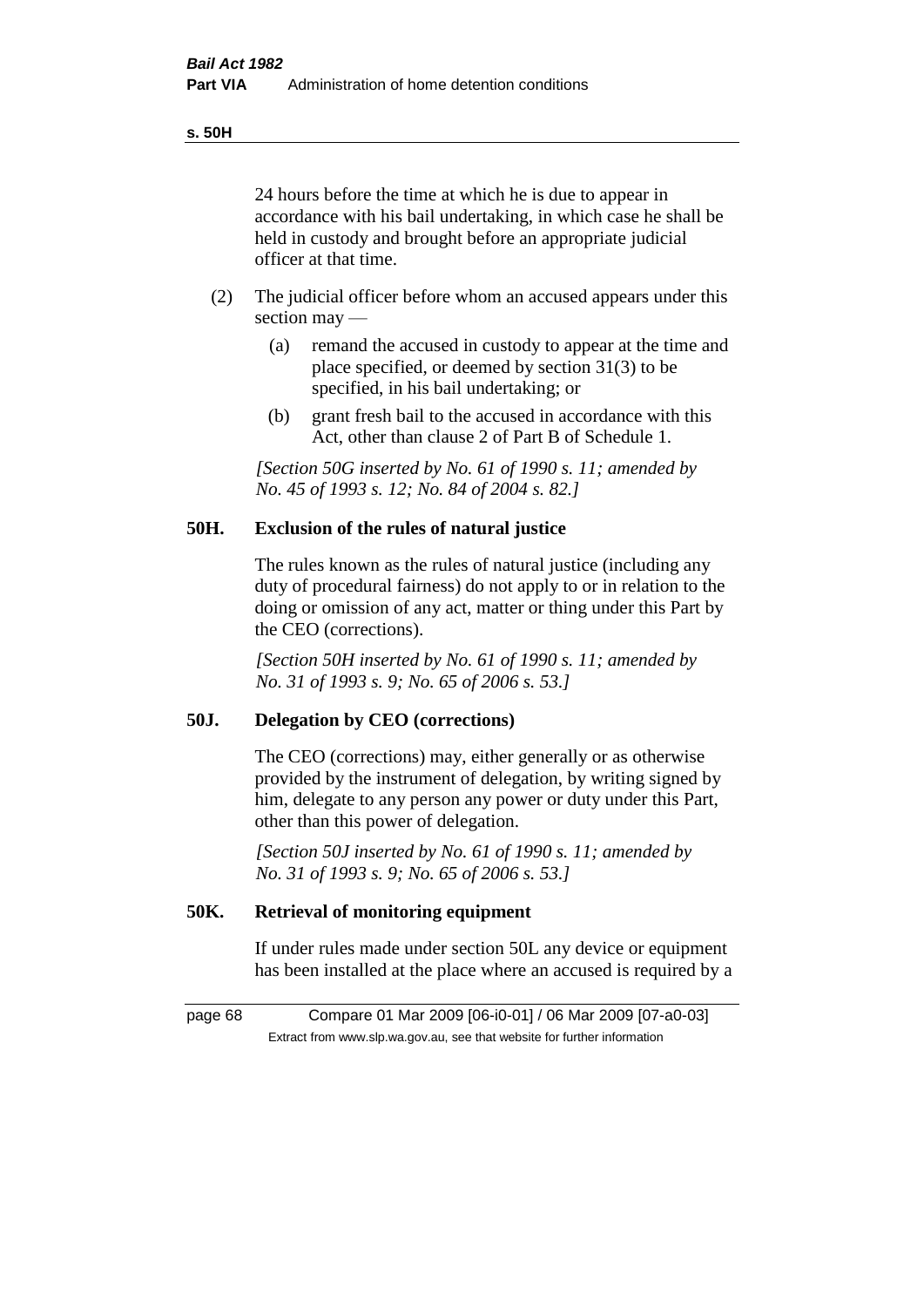#### **s. 50L**

home detention condition to remain, section 118 of the *Sentence Administration Act 2003* applies.

*[Section 50K inserted by No. 78 of 1995 s. 8; amended by No. 50 of 2003 s. 29(3); No. 84 of 2004 s. 82.]* 

## **50L. Rules**

- (1) The CEO (corrections) may, with the approval of the Minister, make rules for the purposes of this Part which may provide for the manner of ensuring that accused persons are complying with home detention conditions and for conditions to be applied to accused persons granted bail subject to home detention conditions including conditions —
	- (a) requiring an accused to wear any device;
	- (b) requiring an accused to permit the CEO (corrections) to install any device or equipment at the place where the accused is required by a home detention condition to remain.
- (2) Rules made under this section may confer a discretionary authority on any person or class of persons.
- (3) Sections 41 and 42 of the *Interpretation Act 1984* do not apply to rules made under this section.

*[Section 50L inserted by No. 61 of 1990 s. 11; amended by No. 31 of 1993 s. 9; No. 84 of 2004 s. 82 and 83(3); No. 65 of 2006 s. 53; No. 2 of 2008 s. 56(3) and (4).]*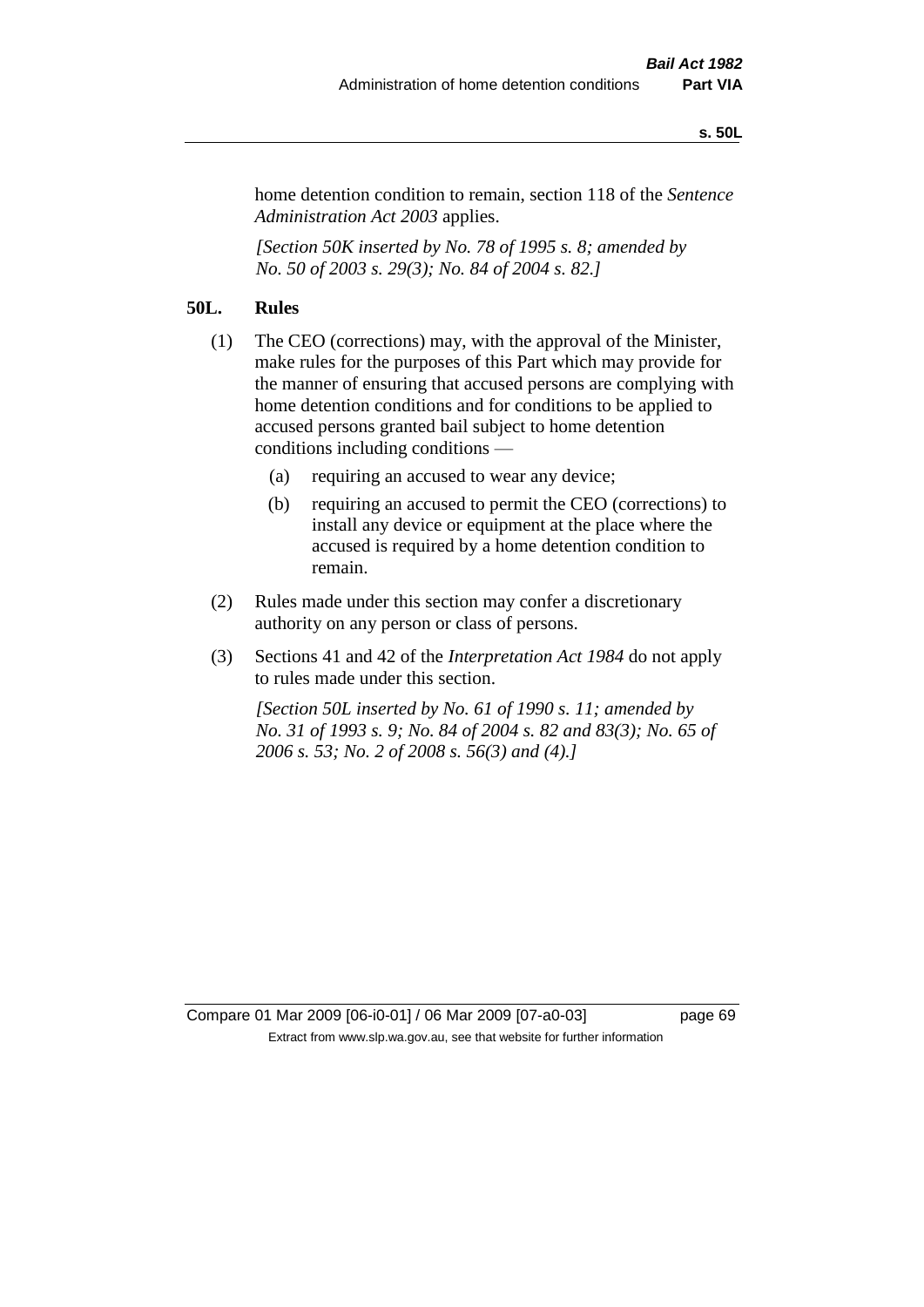# **Part VII — Enforcement of bail undertakings**

## **51. Offence to fail to comply with bail undertaking**

- (1) An accused who, without reasonable cause, fails to comply with the requirement of his bail undertaking mentioned in section 28(2)(a) commits an offence.
- (2) An accused who fails to comply with the requirement of his bail undertaking mentioned in section 28(2)(b) commits an offence.
- $(2a)$  An accused
	- (a) whose bail undertaking includes any condition imposed for a purpose mentioned in clause  $2(2)(c)$  or (d) of Part D of Schedule 1; and
	- (b) who fails to comply with the condition,

commits an offence.

- (3) An accused shall not be convicted in his absence of an offence against this section.
- (4) An accused who is charged with an offence against subsection (1) or (2) may be convicted of the other of those offences if that other offence is proved by the evidence.
- (5) A prosecution for an offence against subsection (1), (2) or (2a) may be brought at any time.
- (6) A person who is convicted of an offence against subsection (1), (2) or (2a) is liable to a fine not exceeding \$10 000 or imprisonment for a term not exceeding 3 years, or both.
- (7) A court which convicts an accused of an offence against this section may, in addition to any penalty which it may impose, order that the accused pay such sum as it may fix in or towards defraying the costs and expenses of and consequent upon his apprehension following the failure to comply with his bail undertaking for which he was convicted.

page 70 Compare 01 Mar 2009 [06-i0-01] / 06 Mar 2009 [07-a0-03] Extract from www.slp.wa.gov.au, see that website for further information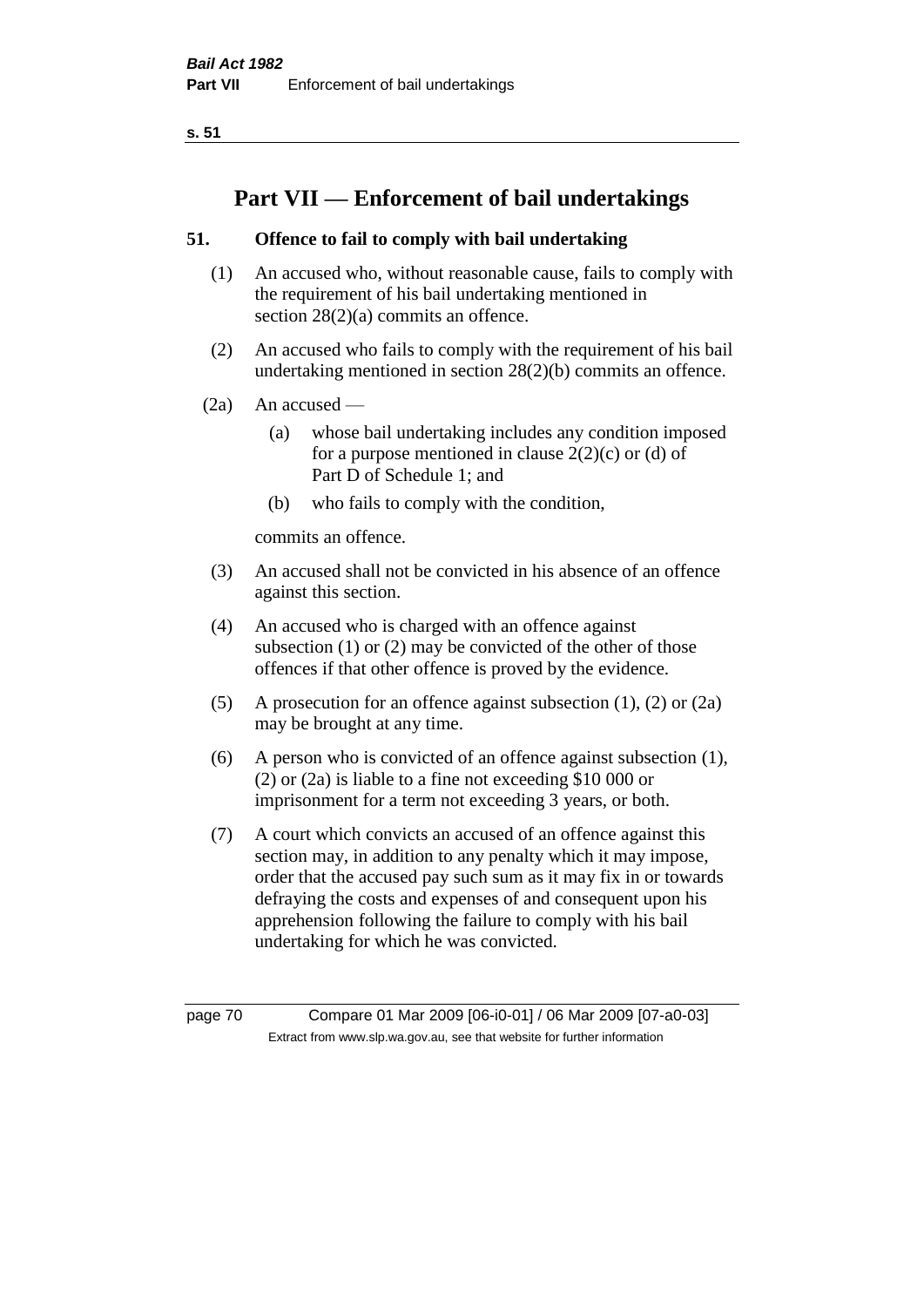- (8) An order made under subsection (7)
	- (a) shall specify to whom and in what manner the sum shall be paid; and
	- (b) may be enforced as though the sum were a penalty imposed under this section.

*[Section 51 amended by No. 54 of 1998 s. 9; No. 59 of 2004 s. 141; No. 84 of 2004 s. 11 and 82; No. 6 of 2008 s. 18(3).]*

### **51A. Proceedings before courts of summary jurisdiction for an offence under sections. 51**

- (1) This section applies for the purpose of prosecuting an offence against section  $51(1)$ ,  $(2)$  or  $(2a)$  where the court before which the accused is bound to appear at the time when the accused fails to comply with the accused's bail undertaking is a court of summary jurisdiction.
- (2) Where this section applies, the prosecution shall be commenced and conducted by the person who was conducting the proceedings in which the accused failed to comply with the accused's bail undertaking or by a police officer.
- (3) Where this section applies, the registrar of the court before which the accused was bound to appear shall cause to be issued to the Commissioner of Police a certificate under section 64 as to the accused's failure to appear.

*[Section 51A inserted by No. 6 of 2008 s. 31(1).]*

## **52. Provisions as to summary proceedings before superior courts for an offence under sections. 51**

(1) This section applies, notwithstanding any other Act, for the purpose of prosecuting an offence against section 51(1), (2) or (2a) where the court before which the accused is bound to appear at the time when he fails to comply with his bail undertaking is the Supreme Court or the District Court.

Compare 01 Mar 2009 [06-i0-01] / 06 Mar 2009 [07-a0-03] page 71 Extract from www.slp.wa.gov.au, see that website for further information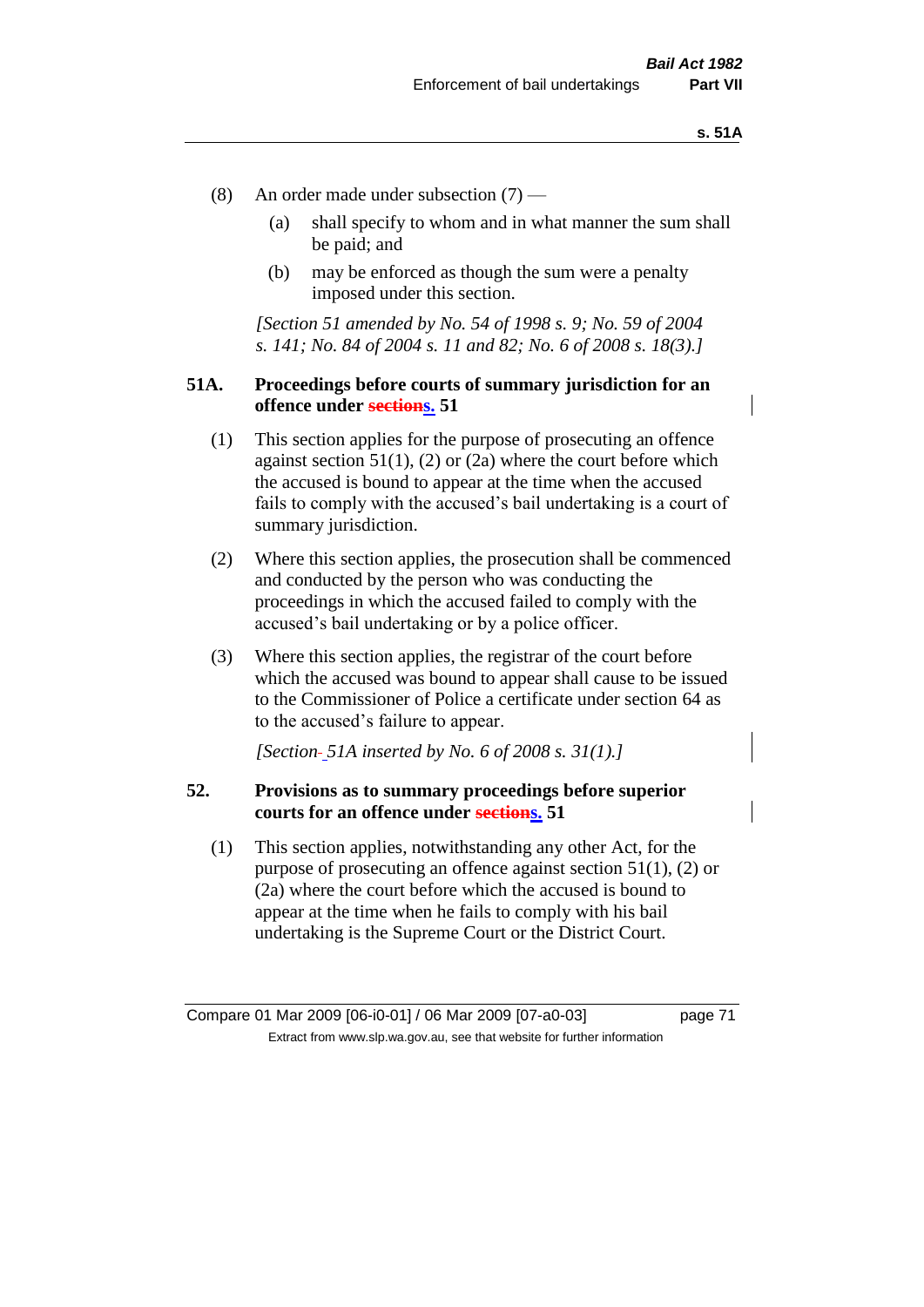- (2) Where this section applies, the accused shall be dealt with summarily for the offence and shall be so dealt with —
	- (a) by a judge of the Supreme Court in any case where the accused was bound to appear before the General Division of the Supreme Court;
	- (ab) by a judge of appeal in any case where the accused was bound to appear before the Court of Appeal;
	- (b) by a judge of the District Court in any case where the accused was bound to appear before that Court.
- (3) A prosecution for an offence which is to be dealt with under this section shall be commenced by the authorised officer (as defined in section 80 of the *Criminal Procedure Act 2004*) who was conducting the proceedings in which the accused failed to comply with his bail undertaking or by a police officer —
	- (a) where subsection  $(2)(a)$  or (ab) applies, in the Supreme Court; and
	- (b) where subsection (2)(b) applies, in the District Court.
- (3a) Where this section applies, a person authorised under subsection (3b) shall cause to be issued to the Commissioner of Police a certificate under section 64 as to the accused's failure to appear.
- (3b) The Chief Justice, in respect of cases where the court before which the accused was bound to appear is the Supreme Court, and the Chief Judge, in respect of cases where the court before which the accused was bound to appear is the District Court, may authorise a person or persons, by name or office, to perform the function referred to in subsection (3a).
- (3c) A prosecution that has been commenced under subsection (3) by a police officer shall be conducted by the Director of Public Prosecutions.
- (4) Subject to section 51(3) and (5), a prosecution for an offence which is to be dealt with under this section is to be commenced

page 72 Compare 01 Mar 2009 [06-i0-01] / 06 Mar 2009 [07-a0-03] Extract from www.slp.wa.gov.au, see that website for further information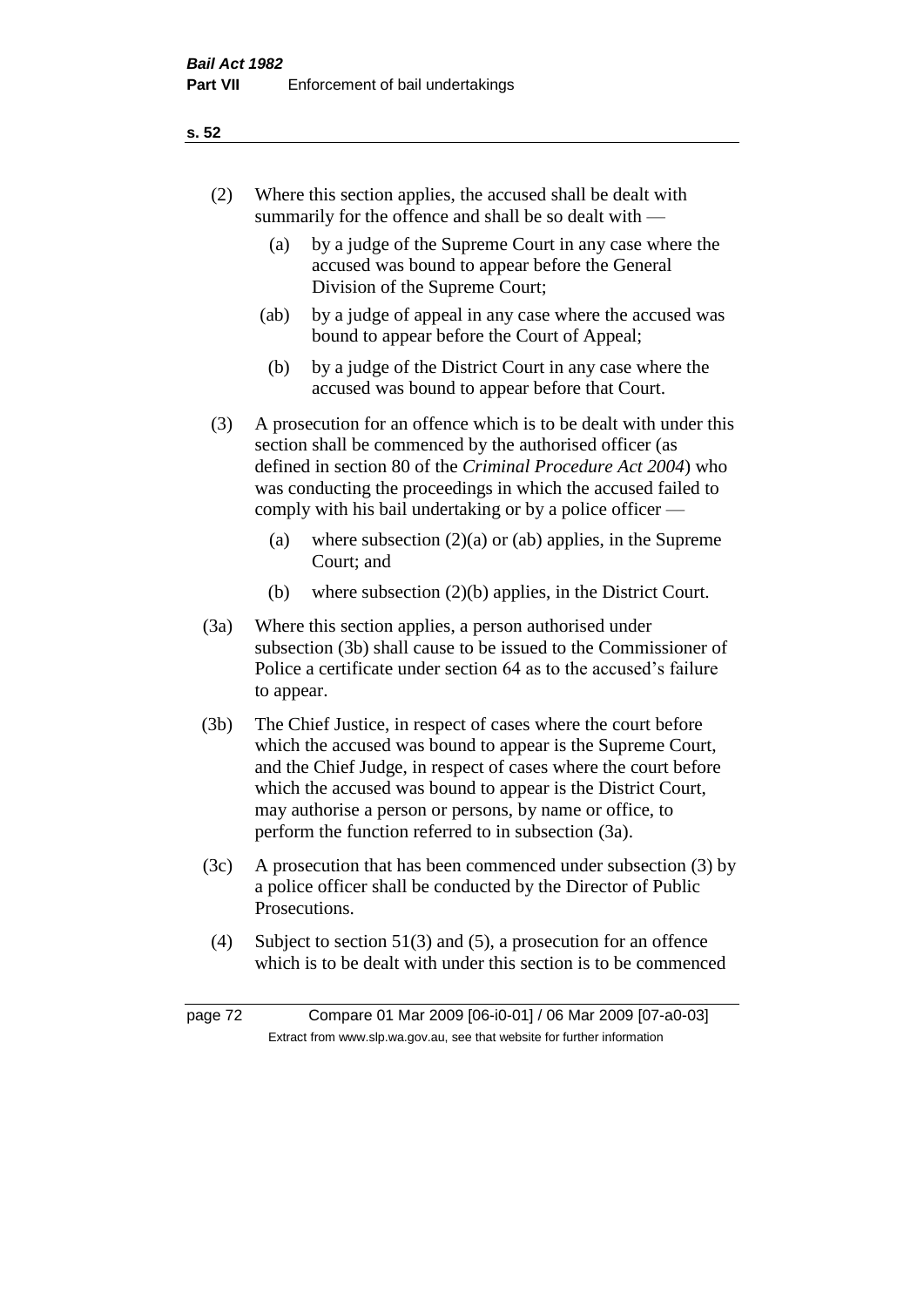and conducted under the *Criminal Procedure Act 2004* as if it were a prosecution of a simple offence in a court of summary jurisdiction, but —

- (a) no fees shall be charged by the Supreme Court or District Court for or in respect of any act or proceeding that relates to the prosecution; and
- (b) the Supreme Court or District Court cannot order a party to the prosecution to pay another party's costs of or relating to the prosecution, except under section 166(2) of the *Criminal Procedure Act 2004*.
- (5) If under section 51(6) or (7) the Supreme Court or the District Court imposes a pecuniary penalty the court may make an order under section 59 of the *Sentencing Act 1995* in respect of the amount payable.

*[Section 52 amended by No. 92 of 1994 s. 6; No. 78 of 1995 s. 8; No. 54 of 1998 s. 10; No. 45 of 2004 s. 28(2) and (4); No. 59 of 2004 s. 141; No. 84 of 2004 s. 11 and 82; No. 2 of 2008 s. 56(5); No. 6 of 2008 s. 32(1) and (2).]* 

## **53. Appeals against decisions made under s. 52**

- (1) A person who is dissatisfied with a decision (as defined in section 6 of the *Criminal Appeals Act 2004*) made under section 52 may, with the leave of the Court of Appeal, appeal against it.
- (2) For the purposes of subsection (1), Part 2 of the *Criminal Appeals Act 2004*, with any necessary changes, applies as if —
	- (a) the decision referred to in subsection (1) were a decision of a court of summary jurisdiction;
	- (b) a reference in that Part to a court of summary jurisdiction were a reference to the court that made the decision referred to in subsection (1); and
	- (c) a reference in that Part to commencing an appeal were a reference to applying for leave to appeal.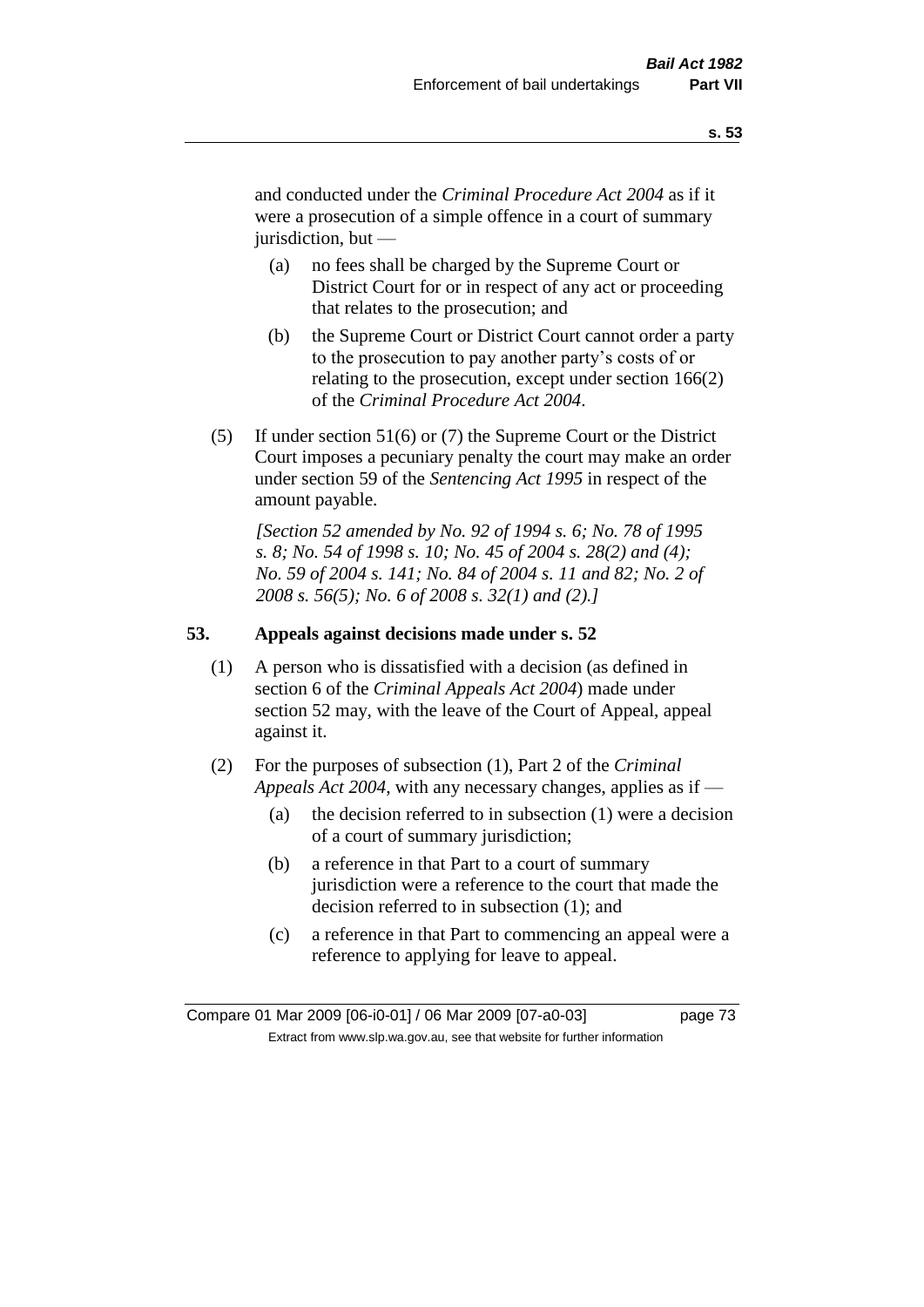#### **s. 54**

(3) Despite section 13(1) of the *Criminal Appeals Act 2004*, the appeal is to be dealt with by the Court of Appeal.

*[Section 53 inserted by No. 45 of 2004 s. 28(3); amended by No. 84 of 2004 s. 11 and 82.]*

## **54. Accused on bail may be taken before a judicial officer for variation or revocation of bail**

 $(1a)$  In this section —

*relevant officer* means —

- (a) if the court before which the accused is required to appear is the District Court, the Supreme Court or the Court of Appeal — the prosecutor; or
- (b) in any other case the prosecutor or a police officer.
- (1) Where an accused has been released on bail the relevant officer may cause the accused to appear before an appropriate judicial officer to show cause why the accused's bail should not be varied or revoked if the relevant officer —
	- (a) has reasonable grounds to believe, or is notified in writing by a surety for the accused that the surety has reasonable grounds to believe, that the accused —
		- (i) is not likely to comply with any requirement of his bail undertaking mentioned in section  $28(2)(a)$  or (b);
		- (ii) is, or has been, or is likely to be in breach of any condition of his bail undertaking mentioned in section  $28(2)(c)$ ; or
		- (iii) is, or has been, in breach of a home detention condition mentioned in section 28(2)(d);
	- (b) has reasonable grounds to believe that
		- (i) any surety for the accused's appearance is no longer suitable under section 39 to be a surety, or is dead;

page 74 Compare 01 Mar 2009 [06-i0-01] / 06 Mar 2009 [07-a0-03] Extract from www.slp.wa.gov.au, see that website for further information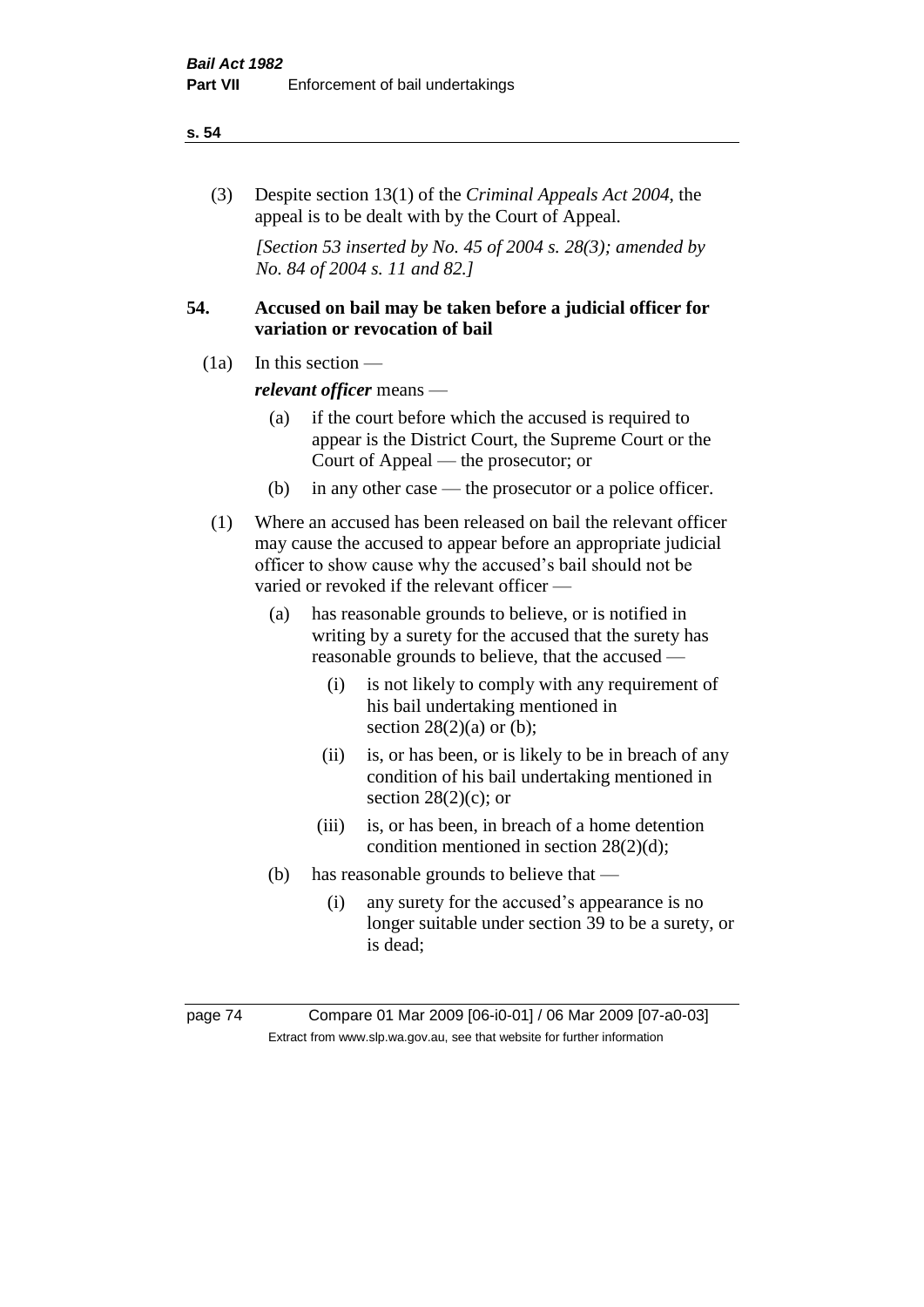- (ii) for any reason any security required under Part D of Schedule 1 is no longer sufficient; or
- (iii) in a case where the accused has been granted bail for the purposes of an appeal, the accused has discontinued the appeal or has not prosecuted it with all due diligence.
- (2) For the purposes of causing an accused to appear before an appropriate judicial officer as provided in subsection  $(1)$  -
	- (a) a police officer may arrest the accused without warrant and bring the accused before an appropriate judicial officer; or
	- (b) the relevant officer may apply to an appropriate judicial officer for a summons or warrant on any ground specified in subsection  $(1)$ .
- (2a) A police officer shall not exercise the power conferred by subsection (2)(a) unless the police officer is the relevant officer or is requested in writing to do so by the relevant officer.
- (3) An application under subsection (2)(b) must be made, and proceedings on it are to be conducted —
	- (a) in a court of summary jurisdiction in accordance with regulations made under the *Criminal Procedure Act 2004*;
	- (b) in the Supreme Court or the District Court in accordance with rules of court made under the *Criminal Procedure Act 2004*.
- (4) An accused arrested under this section shall be taken as soon as is practicable before an appropriate judicial officer unless he is arrested less than 24 hours before the time at which he is due to appear in accordance with his bail undertaking, in which case he shall be held in custody and brought before an appropriate judicial officer at that time.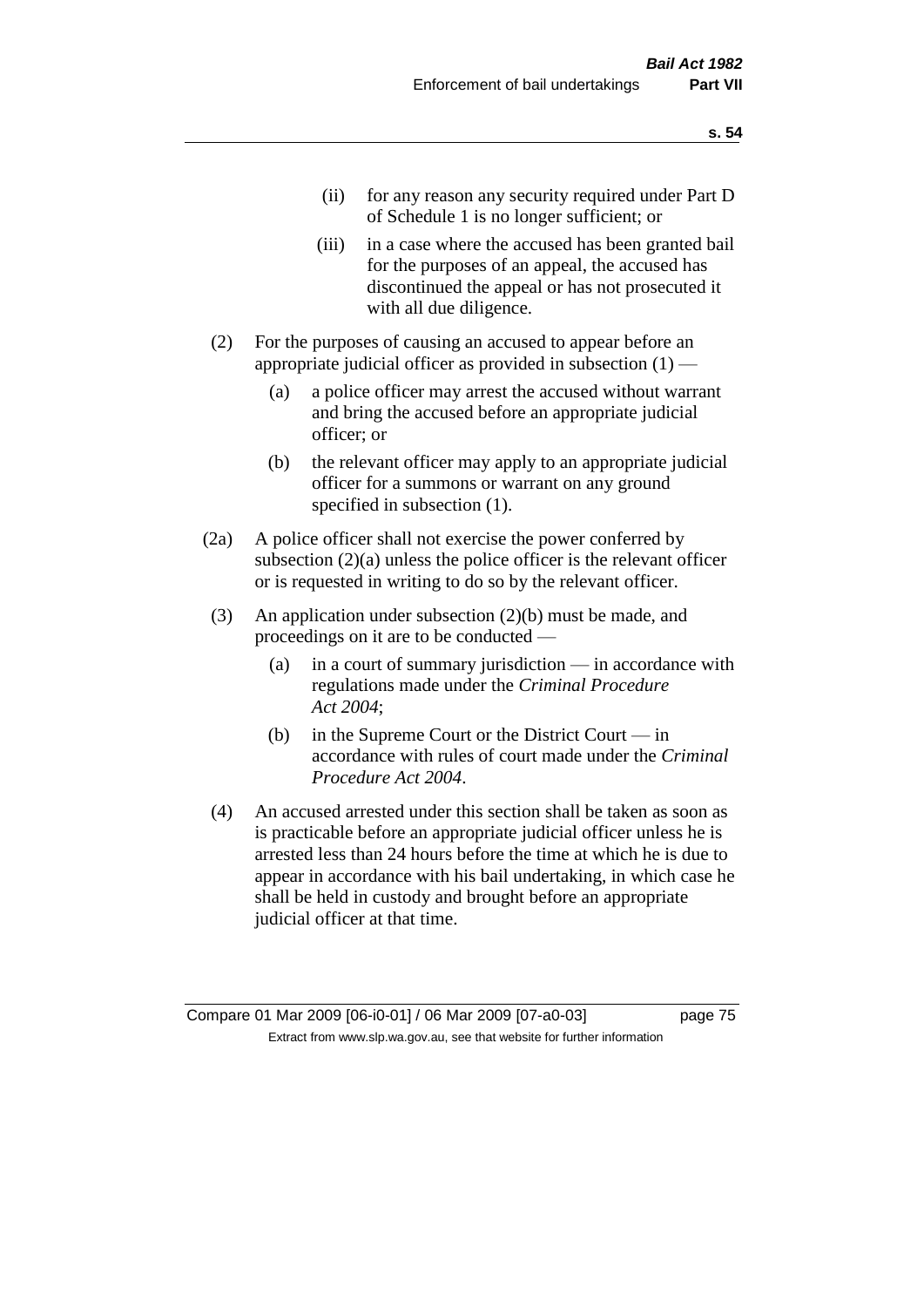- $(5)$  If
	- (a) the court before which the accused is required to appear is the District Court, the Supreme Court or the Court of Appeal; and
	- (b) a police officer is satisfied that because of the urgency of the case it is not practicable for the prosecutor to exercise the power conferred by subsection (1),

the police officer may exercise that power.

(6) If a police officer, acting under subsection (5), exercises the power conferred by subsection (1), the police officer is to be regarded as the relevant officer for the purposes of this section.

*[Section 54 amended by No. 33 of 1989 s. 18; No. 61 of 1990 s. 12; No. 45 of 1993 s. 12; No. 59 of 2004 s. 141; No. 84 of 2004 s. 9, 11 and 82; No. 6 of 2008 s. 33(1)-()-(4).]* 

## **54A. Accused on committal may be taken before court by which committed**

- (1) This section applies to an accused
	- (a) who has been released on bail following the accused's committal to the District Court or the Supreme Court to be tried (otherwise than for murder) or sentenced or otherwise dealt with; and
	- (b) who has not made an appearance in that court on the committal; and
	- (c) who, in the opinion of the relevant officer under section 54, should be made to show cause in terms of subsection (1) of that section.
- (2) The relevant officer may, under section 54, cause an accused to whom this section applies to appear before a judicial officer who is empowered to exercise jurisdiction in the court in which the committal order was made, instead of before an appropriate judicial officer.

page 76 Compare 01 Mar 2009 [06-i0-01] / 06 Mar 2009 [07-a0-03] Extract from www.slp.wa.gov.au, see that website for further information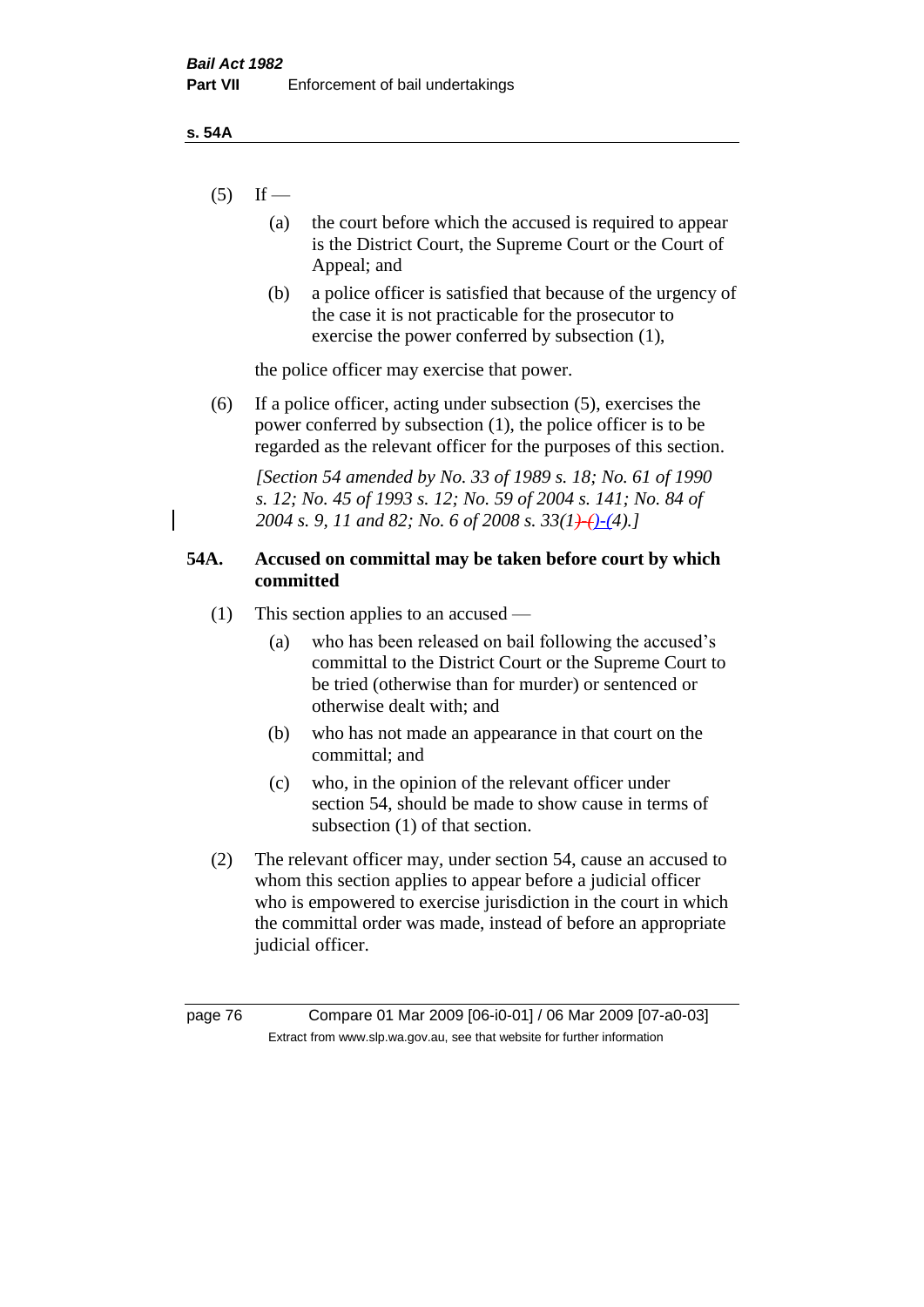- (3) A judicial officer before whom an accused so appears is to be regarded as an appropriate judicial officer for the purposes of section 54(2).
- (4) A judicial officer before whom an accused so appears is not obliged to exercise any power conferred by section 55 but may refuse to do so and direct the relevant officer to cause the accused to appear before an appropriate judicial officer.
- (5) A relevant officer shall comply with a direction given to that officer under subsection (4).

*[Section 54A inserted by No. 6 of 2008 s. 34; amended by No. 29 of 2008 s. 24(6).]*

### **55. Powers of judicial officer to revoke or vary bail**

- (1) If the judicial officer before whom an accused appears under section 54 is satisfied that —
	- (a) the accused is not likely to comply with any requirement of his bail undertaking mentioned in section 28(2)(a) or $-$  (b);
	- (b) he is, or has been, or is likely to be, in breach of any condition of his bail undertaking mentioned in section  $28(2)(c)$ ;
	- (ba) he is, or has been, in breach of a home detention condition mentioned in section 28(2)(d); or
		- (c) any of the grounds set out in section  $54(1)(b)$  has been established,

#### he may —

- (d) revoke the bail and remand the accused in custody to appear at the time and place specified, or deemed by section 31(3) to be specified, in his bail undertaking; or
- (e) revoke the bail and grant fresh bail to the accused in accordance with this Act, other than clause 2 of Part B of Schedule 1.

Compare 01 Mar 2009 [06-i0-01] / 06 Mar 2009 [07-a0-03] page 77 Extract from www.slp.wa.gov.au, see that website for further information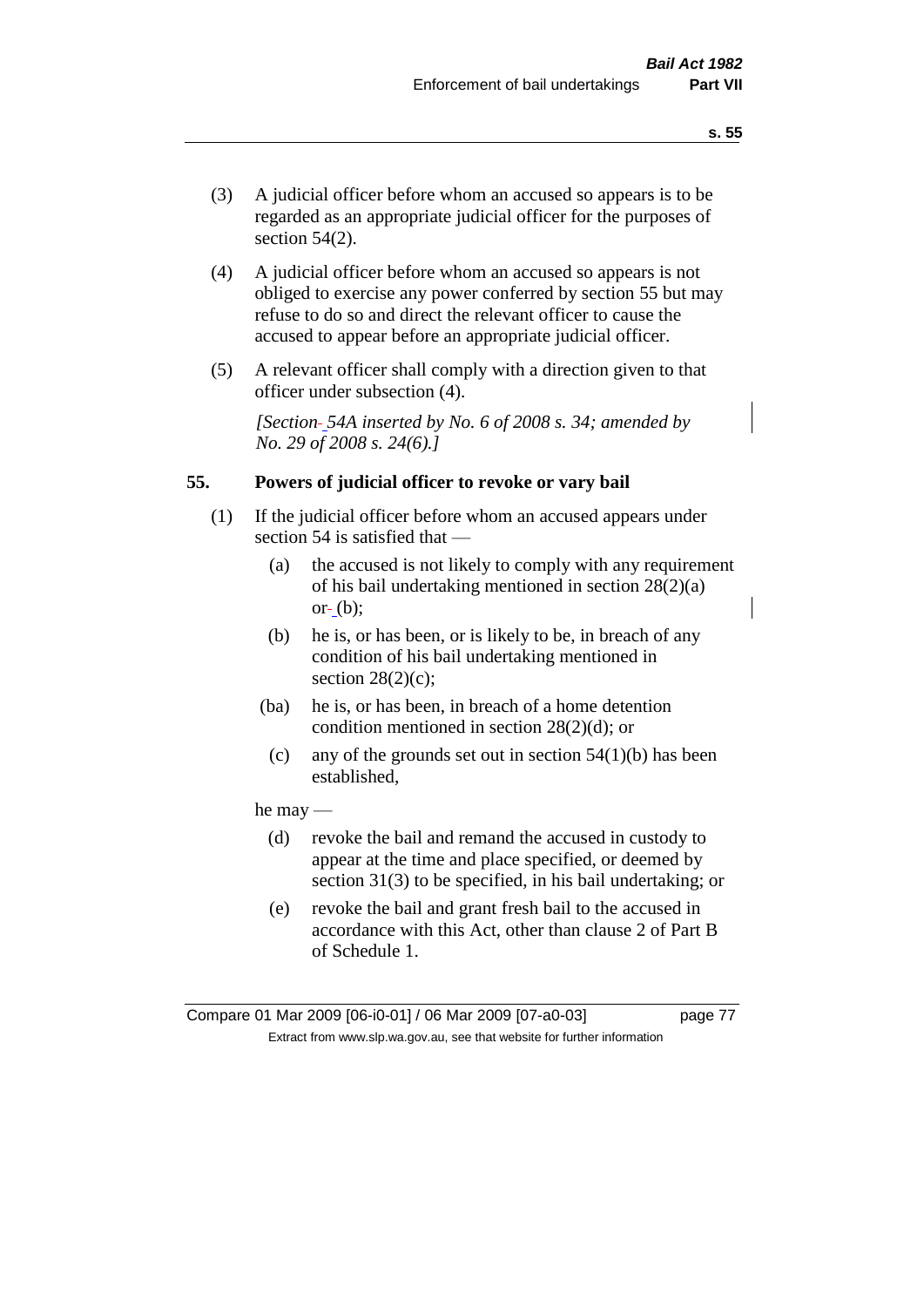**s. 57**

(2) If the judicial officer before whom the accused so appears is not satisfied as to any of the matters mentioned in subsection (1)(a), (b), or (c) he shall release the accused on his existing bail undertaking and, with the consent in writing of the surety, on any existing surety undertaking.

*[Section 55 amended by No. 61 of 1990 s. 13; No. 45 of 1993 s. 12; No. 84 of 2004 s. 82.]* 

*[56. RepealedDeleted by No. 6 of 2008 s. 35.]*

## **57. Forfeiture of money under bail undertaking**

- (1) Where an accused is convicted of an offence against section  $51(1)$ , (2) or (2a), the court by which he is convicted shall, whether or not an application is made therefor by the prosecutor, order that the full amount agreed to be forfeited, in the accused's bail undertaking, be forfeited to the State.
- (2) Notwithstanding subsection (1), the court may decline to make an order thereunder or may order forfeiture in part only where the accused shows to the satisfaction of the judicial officer —
	- (a) that, by reason of a change of circumstances since the bail undertaking was entered into, an order for forfeiture, or for forfeiture in full (as the case may be), would cause excessive hardship to the accused or his dependants; and
	- (b) that such hardship would not be relieved by the exercise of one of the powers conferred by section 59.
- (3) Without prejudice to the recovery of such an amount as a civil debt due to the State, any amount to be paid under an order made under this section is to be paid, and its payment may be enforced under Part 5 of the *Fines, Penalties and Infringement Notices Enforcement Act 1994*, unless an order has been made under subsection (4).
- (4) If under this section the Supreme Court or the District Court makes an order requiring the payment of money, the court may make an order under section 59 of the *Sentencing Act 1995* in

page 78 Compare 01 Mar 2009 [06-i0-01] / 06 Mar 2009 [07-a0-03] Extract from www.slp.wa.gov.au, see that website for further information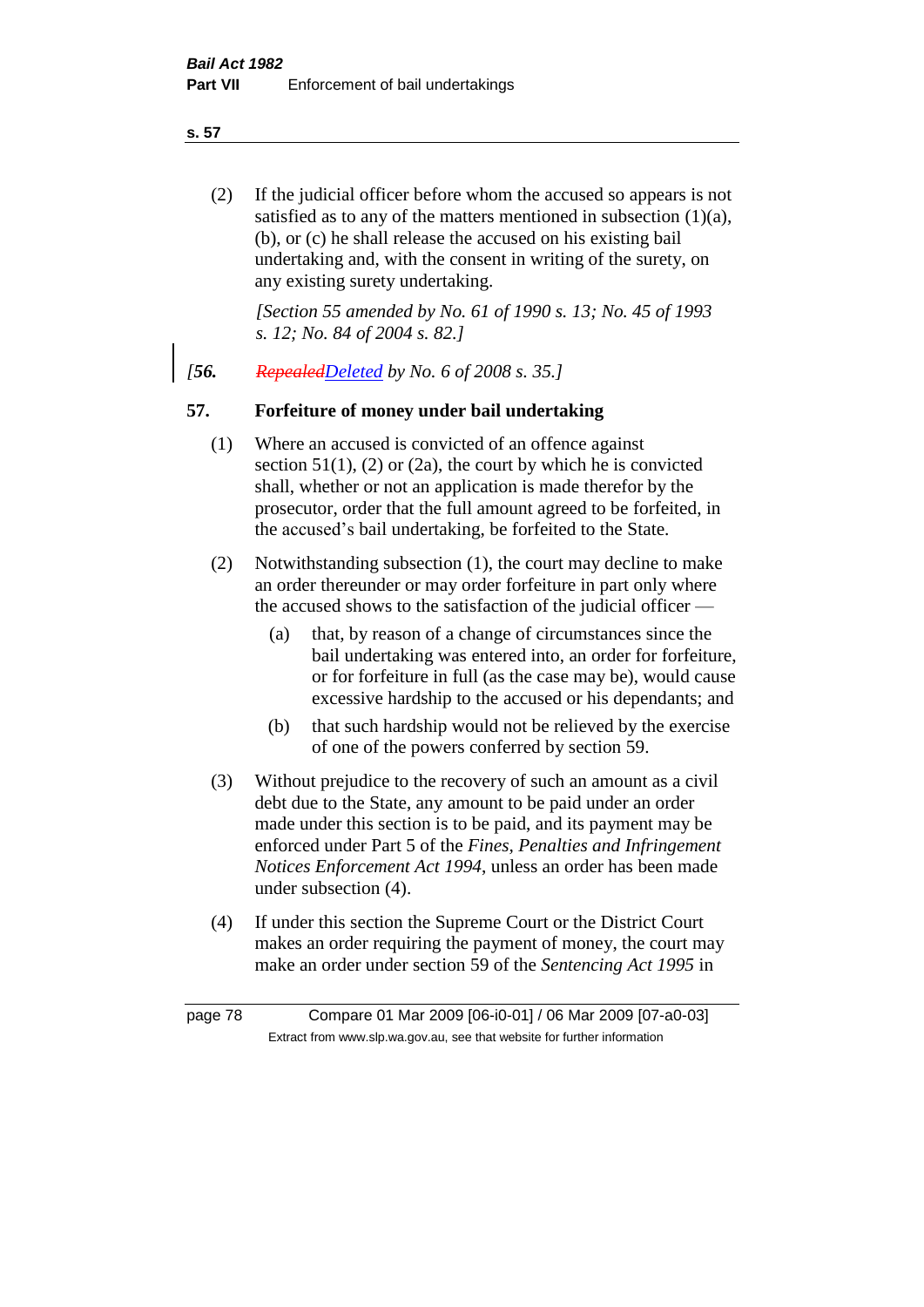respect of the amount payable and for that purpose that section, with any necessary changes, applies as if the amount were a fine imposed on the accused.

*[Section 57 amended by No. 74 of 1984 s. 19; No. 92 of 1994 s. 7; No. 78 of 1995 s. 8; No. 54 of 1998 s. 11; No. 65 of 2003 s. 121(3); No. 84 of 2004 s. 82.]* 

## **58. Automatic forfeiture on expiration of one year after absconding**

- (1) If after the expiration of one year from the day on which the accused is required to appear in court in accordance with the requirement of his bail undertaking mentioned in section  $28(2)(a)$  he has not —
	- (a) been arrested under section 59B; or
	- (b) appeared in court in accordance with the requirement of his bail undertaking mentioned in section 28(2)(b); or
	- (c) otherwise surrendered himself or been taken into custody to be dealt with on the charge or charges for which the bail undertaking was entered into,

the full amount specified in the bail undertaking shall, on the expiration of the said period, be forfeited to the State by virtue of this section without any order of the court or other formality.

(2) Upon the occurrence of a forfeiture under subsection (1) any security given by the accused may be resorted to by the State as if an order of forfeiture had been made under section 57(1).

*[Section 58 amended by No. 65 of 2003 s. 121(3); No. 84 of 2004 s. 82; No. 6 of 2008 s. 18(3) and 36(2).]*

Compare 01 Mar 2009 [06-i0-01] / 06 Mar 2009 [07-a0-03] page 79 Extract from www.slp.wa.gov.au, see that website for further information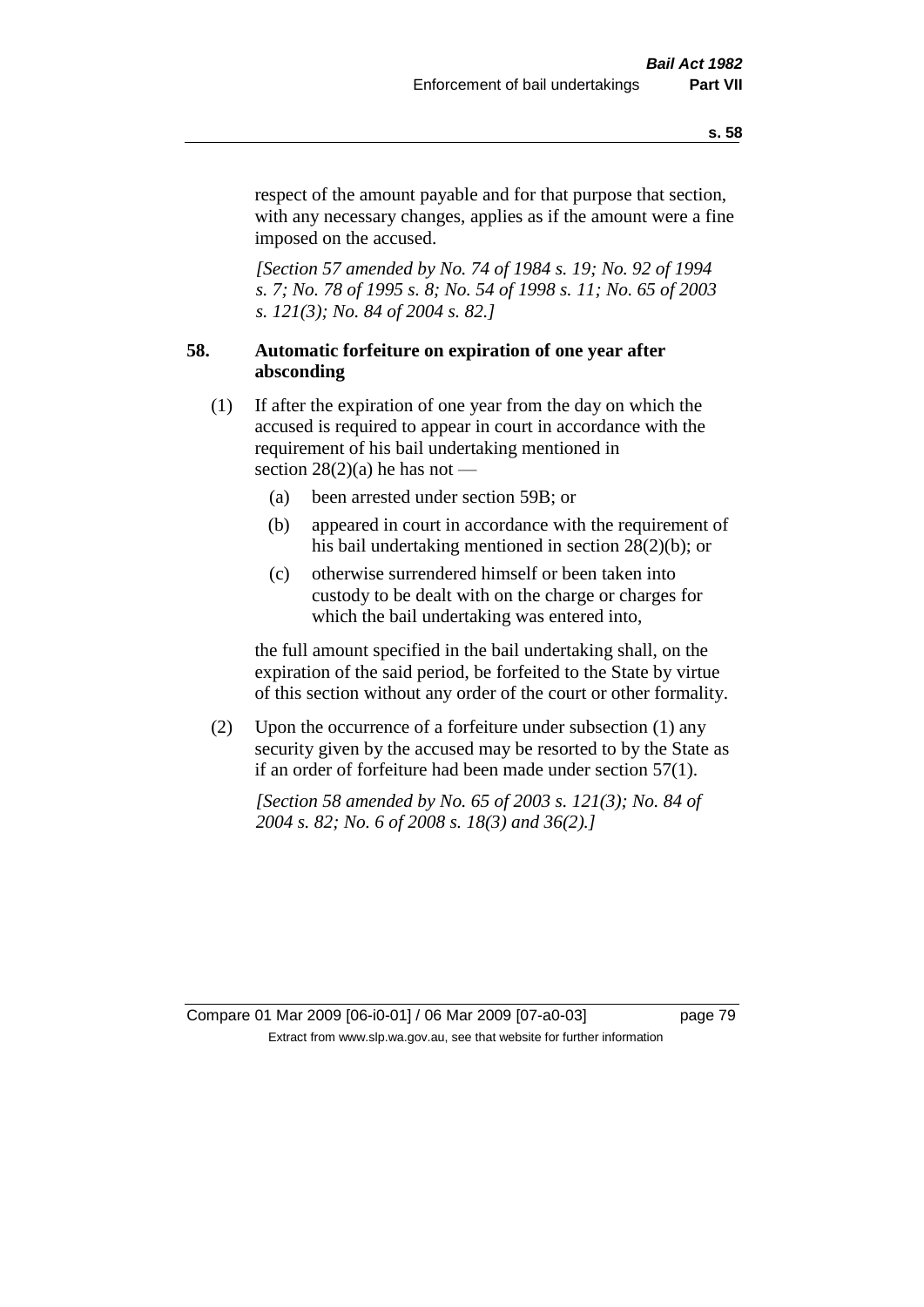**Part VIII — Miscellaneous** 

## **59. Further power of judicial officer in relation to enforcement of undertakings**

A court or an appropriate judicial officer who makes an order for forfeiture under section 49 or 57 may, when doing so, or at any time thereafter, further order —

- (a) that payment of any sum be made by specified instalments or be postponed to a specified date;
- (b) that any security given be applied in or towards payment of the sum forfeited; or
- (c) that the accused or the surety, as the case may be, do all such things and execute all such documents as may be necessary, or as may be specified in the order, for the purpose of vesting any security in the State or enabling the State to realize the same or to resort thereto to recover the sum forfeited,

and the court or an appropriate judicial officer may at any time vary or revoke an order made under paragraph (a), (b), or (c).

*[Section 59 amended by No. 65 of 2003 s. 121(3); No. 84 of 2004 s. 82.]*

## **59A. Where bail dispensed with, accused may be taken before judicial officer for reconsideration of matter**

- $(1)$  In this section *relevant officer* has the meaning given in section 54(1a).
- (2) Where the requirement for bail has been dispensed with for an accused under section 7A, the relevant officer may cause the accused to appear before an appropriate judicial officer for reconsideration of the matter, if the relevant officer has reasonable grounds to believe that the accused is not likely to appear at the time and place specified in a notice under section 13A(3).

page 80 Compare 01 Mar 2009 [06-i0-01] / 06 Mar 2009 [07-a0-03] Extract from www.slp.wa.gov.au, see that website for further information

**s. 59**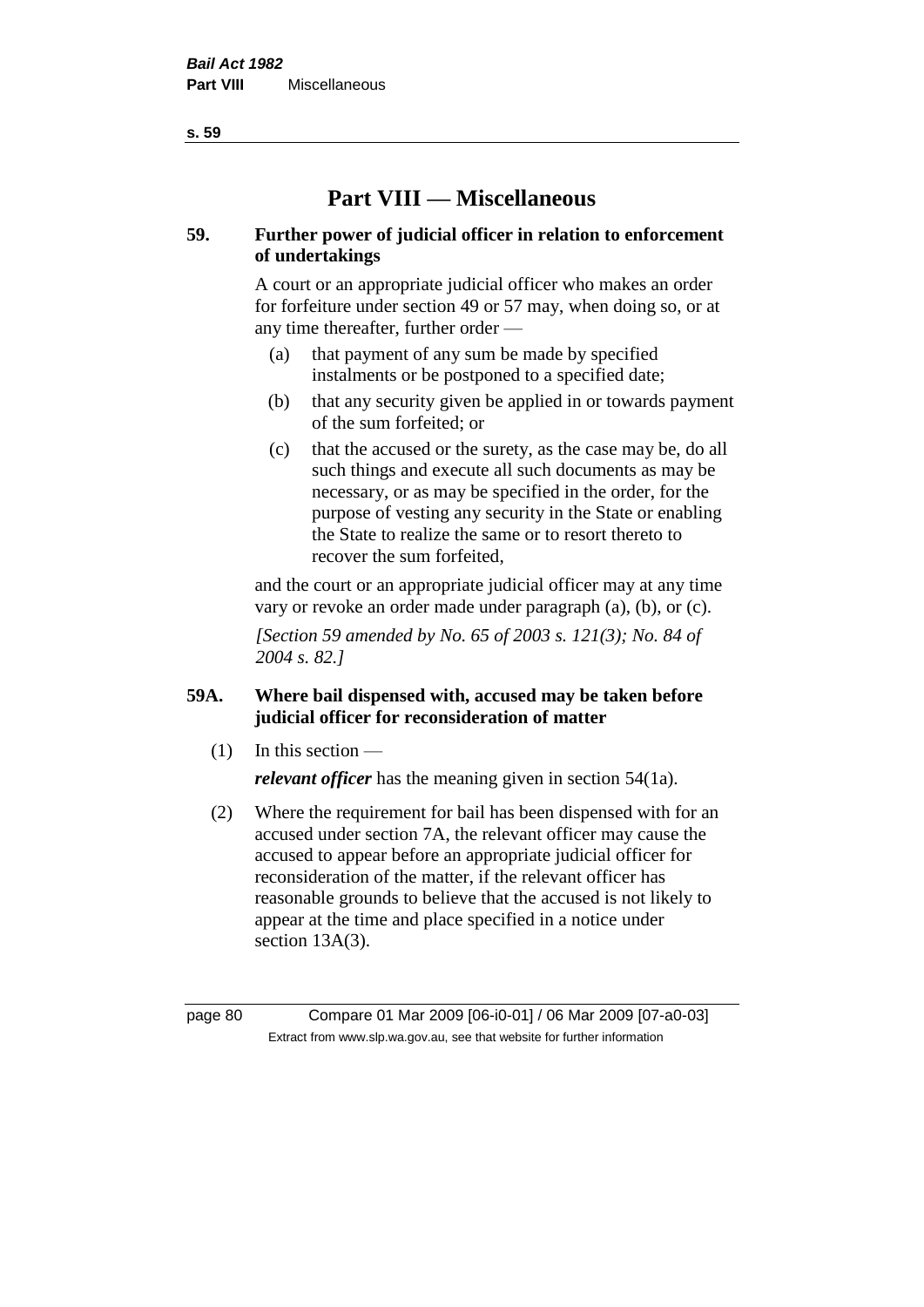- (3) Section 54(2), (2a), (3) and (4) apply, with necessary modifications, for the purposes of subsection (2).
- (4) The judicial officer before whom an accused appears under subsection (2) shall reconsider the accused's case and may, notwithstanding section 13 —
	- (a) again dispense with the requirement for bail; or
	- (b) grant bail; or
	- (c) refuse to grant bail,

in accordance with this Act, for the accused's appearance in court.

- $(5)$  If
	- (a) the court before which the accused is required to appear is the District Court, the Supreme Court or the Court of Appeal; and
	- (b) a police officer is satisfied that because of the urgency of the case it is not practicable for the prosecutor to exercise the power conferred by subsection (2),

the police officer may exercise that power.

(6) If a police officer, acting under subsection (5), exercises the power conferred by subsection (2), the police officer is to be regarded as the relevant officer for the purposes of this section.

*[Section 59A inserted by No. 6 of 2008 s. 36(1).]*

#### **59B. Warrant for arrest of absconding accused**

Where —

(a) at any time after that specified in an accused's bail undertaking for an accused's appearance the accused has failed to comply with the requirements of the accused's bail undertaking mentioned in section 28(2)(a) or (b); or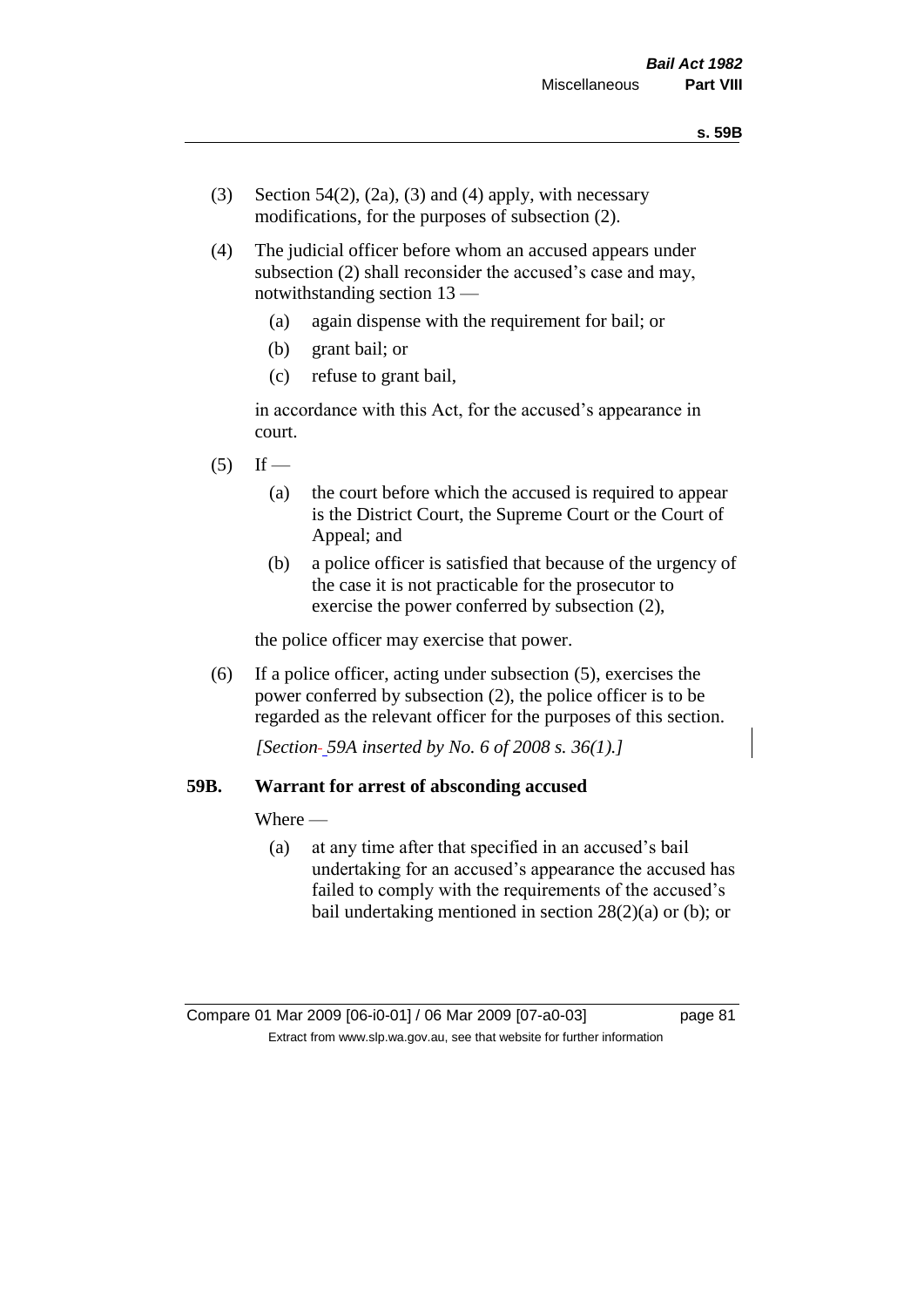(b) an accused has failed to appear at the time and place specified in a notice under section 13A(3).

the court before which the accused was required to appear may issue a warrant to arrest the accused and bring the accused before that court or a court of like jurisdiction.

*[Section 59B inserted by No. 6 of 2008 s. 36(1).]*

## **60. Accused and surety to notify any change of address**

Where the residential address of —

- (a) an accused who has been released on bail or for whom the requirement for bail has been dispensed with; or
- (b) a surety,

changes from that appearing on his bail undertaking, surety undertaking or notice under section 13A(3), as the case may be, he shall forthwith, in writing, notify details of the change to the registrar of the court before which, at the time when the change occurs, the accused is required to appear, and if without reasonable cause he fails to do so he commits an offence.

## Penalty: \$1 000.

*[Section 60 amended by No. 50 of 2003 s. 37(5); No. 59 of 2004 s. 141; No. 84 of 2004 s. 82; No. 6 of 2008 s. 37.]*

## **61. Offence of failing to bring arrested person before court or person able to grant bail**

- (1) A person to whom this section applies commits an offence if, having arrested another for an offence, he wilfully and without reasonable excuse fails to take that other person, or cause him to be taken, as soon as is practicable —
	- (a) before an authorised officer or judicial officer empowered by this Act to grant bail for that offence; or
	- (b) before a court.

Penalty: \$1 000 or imprisonment for 12 months or both.

page 82 Compare 01 Mar 2009 [06-i0-01] / 06 Mar 2009 [07-a0-03] Extract from www.slp.wa.gov.au, see that website for further information

**s. 60**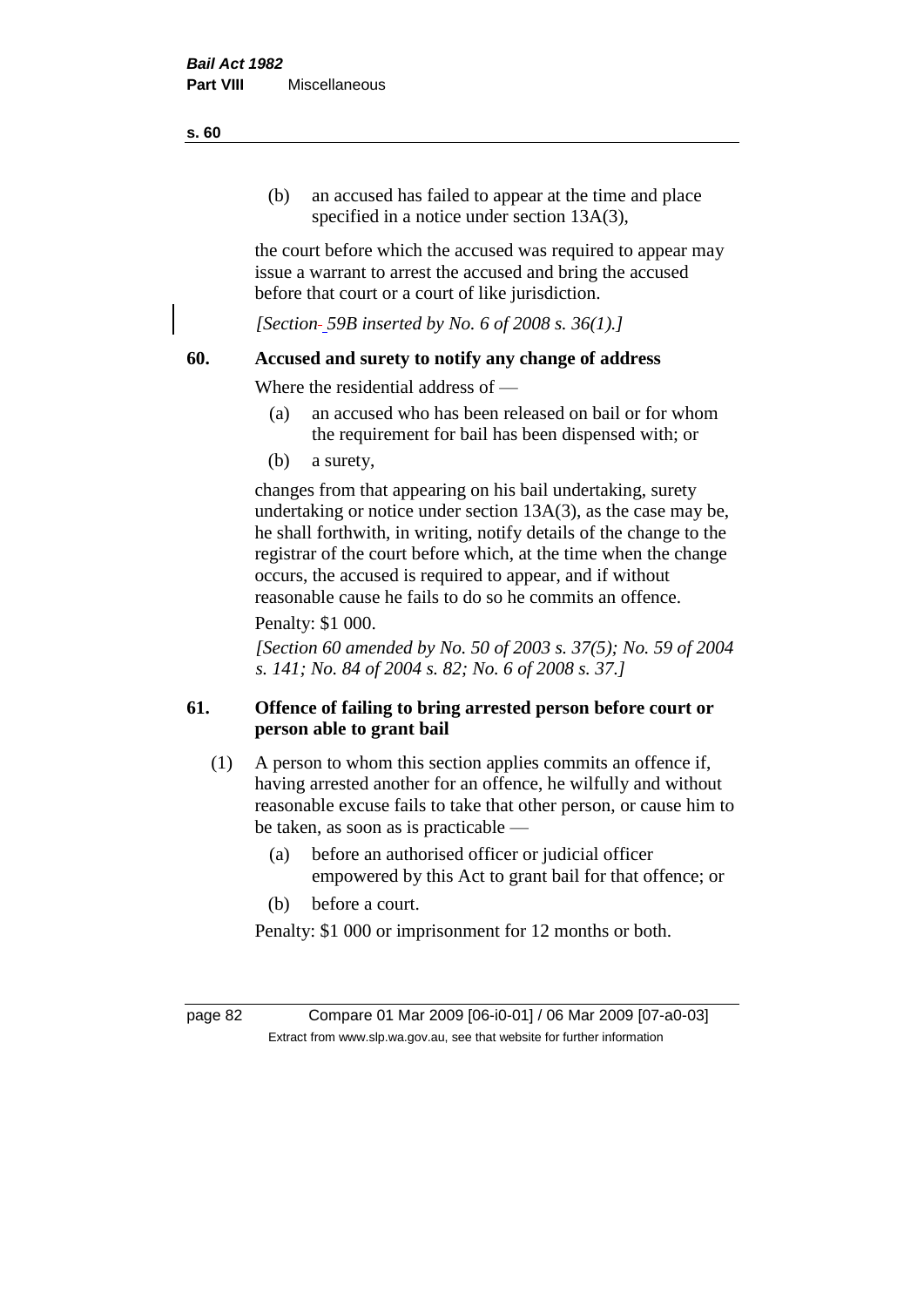- (2) This section applies to a person who
	- (a) is not empowered by this Act to grant bail for the offence; or
	- (b) being so empowered, elects to act under section 6(7).

*[Section 61 amended by No. 15 of 1988 s. 17; No. 59 of 2006 s. 4(4); No. 6 of 2008 s. 38.]* 

#### **62. Offence to give false information for bail purposes**

A person who for the purpose of obtaining —

- (a) a grant of bail for himself or a variation of the terms and conditions thereof; or
- (b) approval of himself as a surety,

makes any statement which he knows is false in a material particular, or recklessly makes any statement which is false in a material particular, commits an offence.

Penalty: \$1 000 or imprisonment for 12 months or both.

#### **63. Protection of persons carrying out this Act**

A person shall not be liable in civil proceedings on account of anything done, or omitted to be done, by him in good faith in the course of carrying out any provision of this Act, or purporting to be so done or omitted; but the liability (if any) of any other person (including the State or the Commonwealth) as his employer is not affected by this section and shall be determined as if it had not been passed.

*[Section 63 amended by No. 65 of 2003 s. 121(4).]*

### **64. Evidence of non-appearance etc. by an accused**

Where it is required for the purposes of this Act to prove —

(a) that an accused did not appear before a particular court, at a particular place, on a particular day, at a particular time or during a particular period; or

Compare 01 Mar 2009 [06-i0-01] / 06 Mar 2009 [07-a0-03] page 83 Extract from www.slp.wa.gov.au, see that website for further information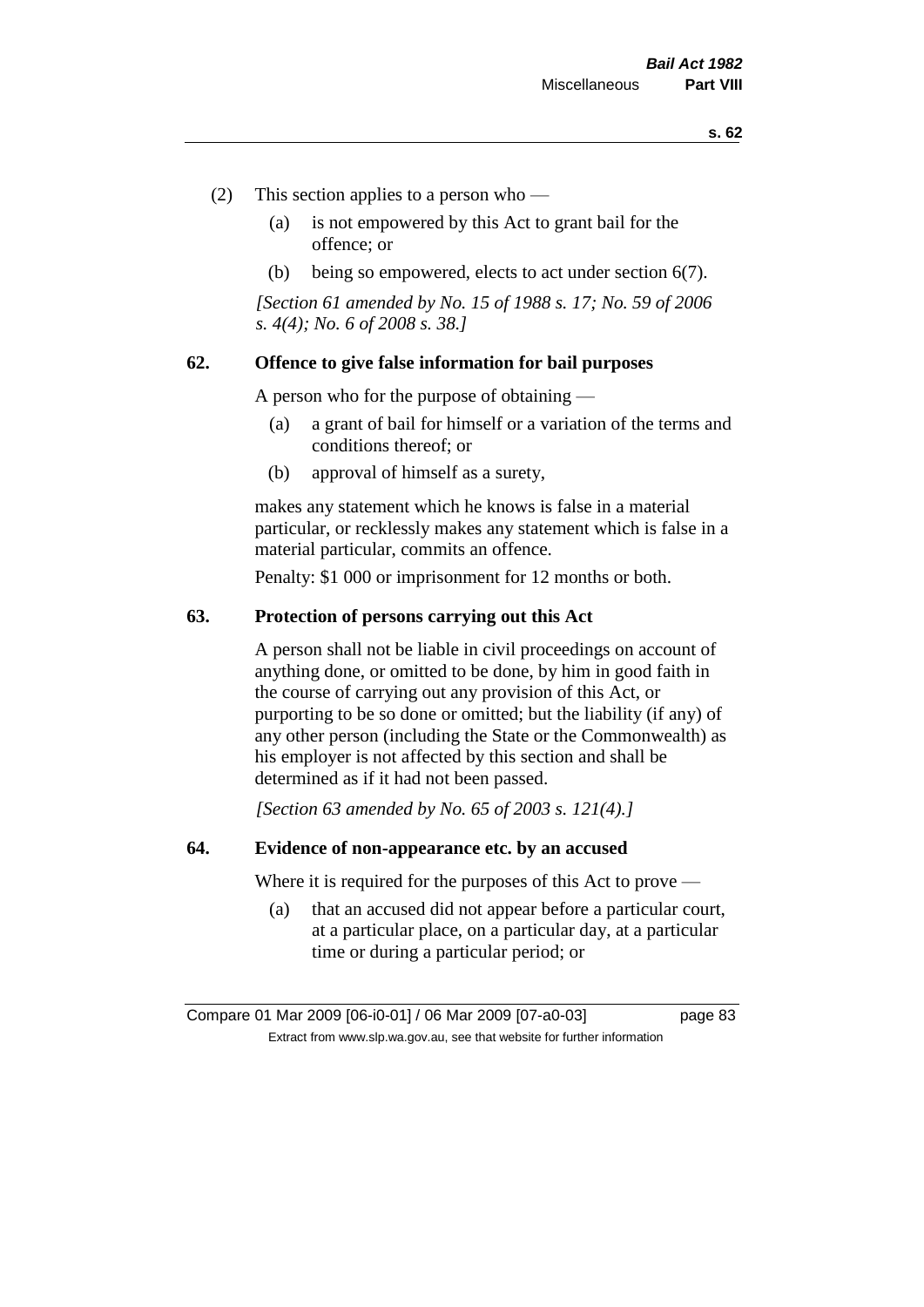(b) the day, time or period when or during which an accused did appear before a particular court at a particular place,

a certificate as to any such matter, purporting to be signed by a judicial officer or registrar of the court before which the accused was required to appear, shall be evidence of the matter so certified.

*[Section 64 amended by No. 59 of 2004 s. 141; No. 84 of 2004 s. 82.]* 

## **65. Bail undertakings by minors**

A bail undertaking entered into by a person who is under the age of 18 years shall bind him as if he were of full age.

## **66. Abolition of other powers to grant bail**

- (1) Any power or duty that, at the commencement of this Act, exists apart from statute to grant bail to an accused awaiting an appearance in court for an offence, is abolished.
- (2) Subsection (1) has effect notwithstanding anything in section 16 of the *Supreme Court Act 1935*.
- (3) In subsection (1) *statute* means an Act of the Parliament of Western Australia, other than the *Supreme Court Act 1935*.

*[Section 66 amended by No. 84 of 2004 s. 82.]*

## **66A. Delegation by registrar**

- (1) The registrar of a court may, either generally or as otherwise provided by the instrument of delegation, by instrument signed by him, delegate to an officer of that court any function conferred on him by or under this Act other than —
	- (a) this power of delegation; or
	- (aa) a function conferred by section  $11(3)$  or  $36(1)(a)$ ; or
	- (b) any function that a judicial officer has required him to perform personally.

page 84 Compare 01 Mar 2009 [06-i0-01] / 06 Mar 2009 [07-a0-03] Extract from www.slp.wa.gov.au, see that website for further information

**s. 65**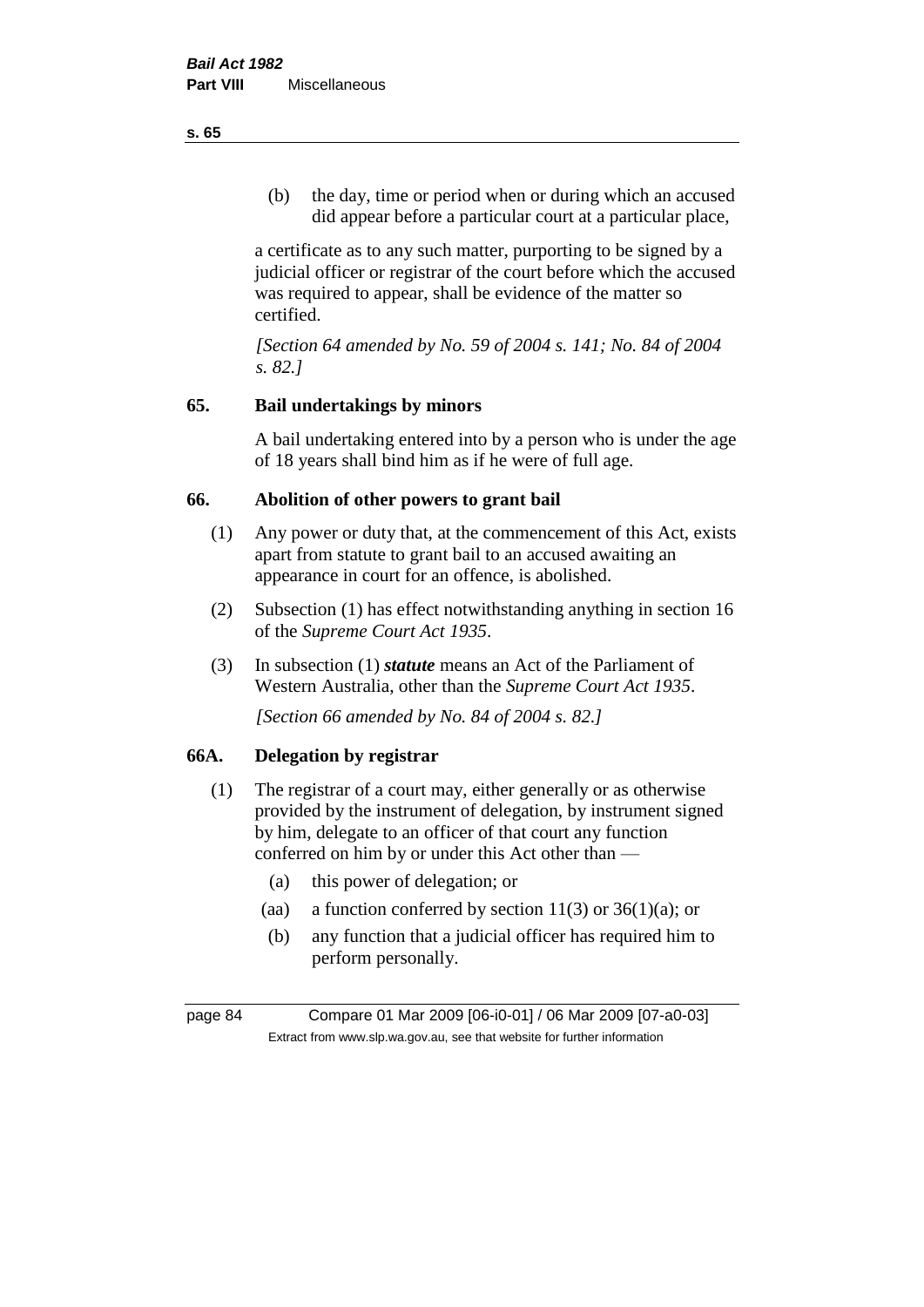(2) The superintendent of a detention centre under the *Young Offenders Act 1994* may, either generally or as otherwise provided by the instrument of delegation, by instrument signed by him, delegate to an officer of the Public Sector agency principally assisting the Minister administering that Act in its administration any function conferred on him by or under this Act, other than this power of delegation.

*[Section 66A inserted by No. 15 of 1988 s. 18; amended by No. 49 of 1988 s. 89; No. 31 of 1993 s. 8; No. 59 of 2004 s. 141; No. 65 of 2006 s. 52; No. 6 of 2008 s. 39.]* 

## **66B. Use of video link or audio link**

(1) In this section —

*audio link* means facilities (including telephone) that enable, at the same time, a judicial officer or authorised officer at one place to hear the accused at another place and vice versa;

*bail proceedings* means any proceedings under this Act including —

- (a) proceedings on a case for bail;
- (b) proceedings relating to the variation or revocation of bail;
- (c) proceedings on an application under section 48 or 49;
- (d) proceedings on an appeal under section 15A or 53;

*video link* means facilities (including closed circuit television) that enable, at the same time, a judicial officer or authorised officer at one place to see and hear the accused at another place and vice versa.

- (2) Bail proceedings may be conducted by means of a video link or an audio link.
- (3) Without limiting subsection (2), if a provision of this Act requires or authorises an accused to be brought before, or appear before, a court, judicial officer or authorised officer, the accused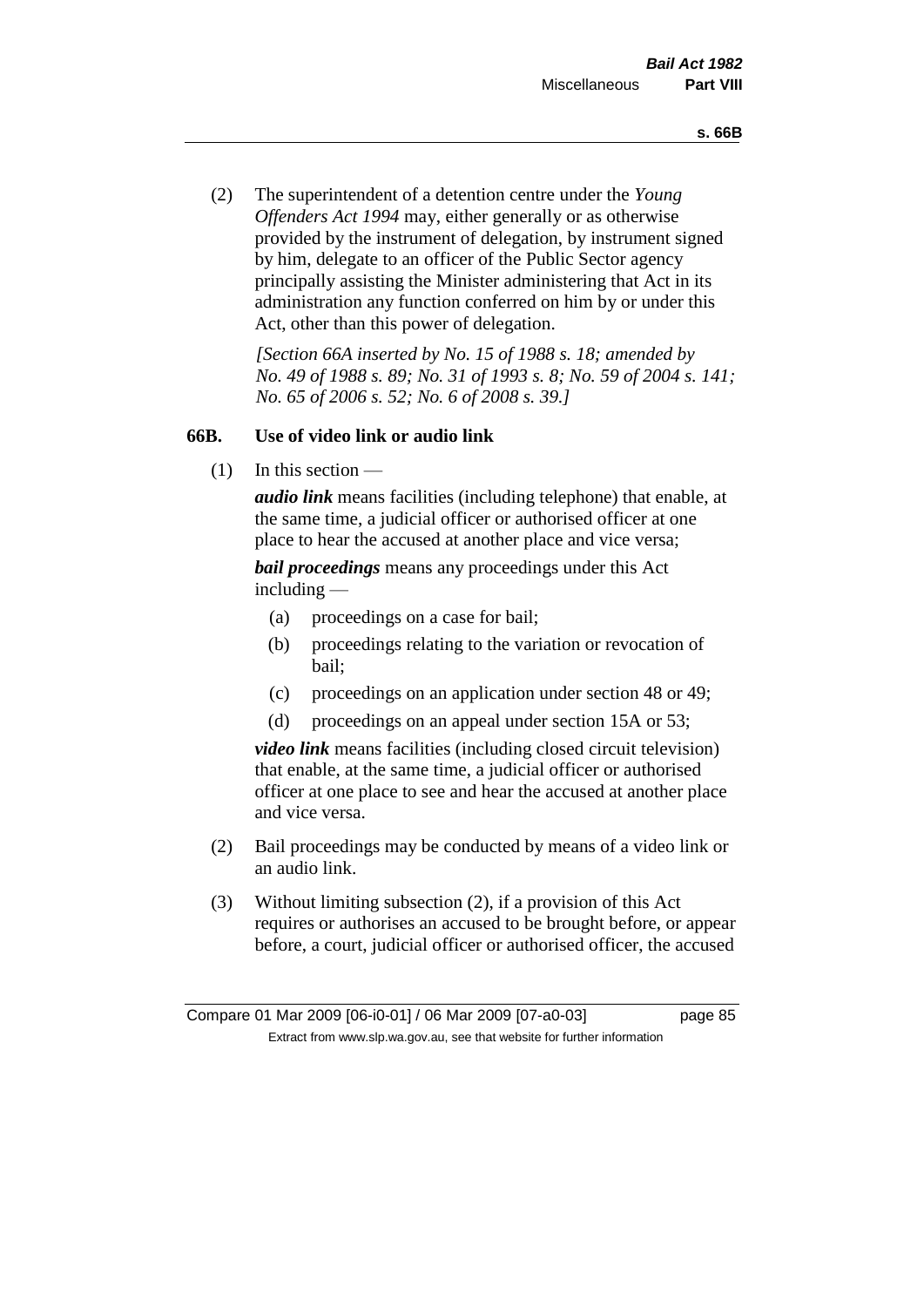may be brought before, or appear before, the court or officer by means of a video link or an audio link.

- (4) An audio link is not to be used under this section unless a video link is not available and cannot reasonably be made available.
- (5) Nothing in this section prevents a court, judicial officer or authorised officer from requiring that an accused be brought before, or appear before, the court or officer in person for the purposes of bail proceedings.

*[Section 66B inserted by No. 6 of 2008 s. 40(1).]*

## **67. Regulations**

- (1) The Governor may make regulations, not inconsistent with this Act, prescribing such things as are required or permitted by this Act to be prescribed or as it is necessary or expedient to prescribe for the purposes thereof.
- (2) Without limiting the generality of subsection (1) regulations  $may$ —
	- (a) make provision for or with respect to the making of applications —
		- (i) for or in relation to bail;
		- (ii) for the approval of sureties;
		- (iii) for the approval of security to be given by accused persons and sureties;
		- (iv) for the cancellation of a surety undertaking;
		- (v) for an order under section 49,

and for the manner in which such applications are to be made and the procedure to be followed on such applications;

(b) for the purposes of clause 5 of Part A of Schedule 1, prescribe the officer or officers who may grant bail for any prescribed appearance or class of appearance in court by an accused who is in custody;

**s. 67**

page 86 Compare 01 Mar 2009 [06-i0-01] / 06 Mar 2009 [07-a0-03] Extract from www.slp.wa.gov.au, see that website for further information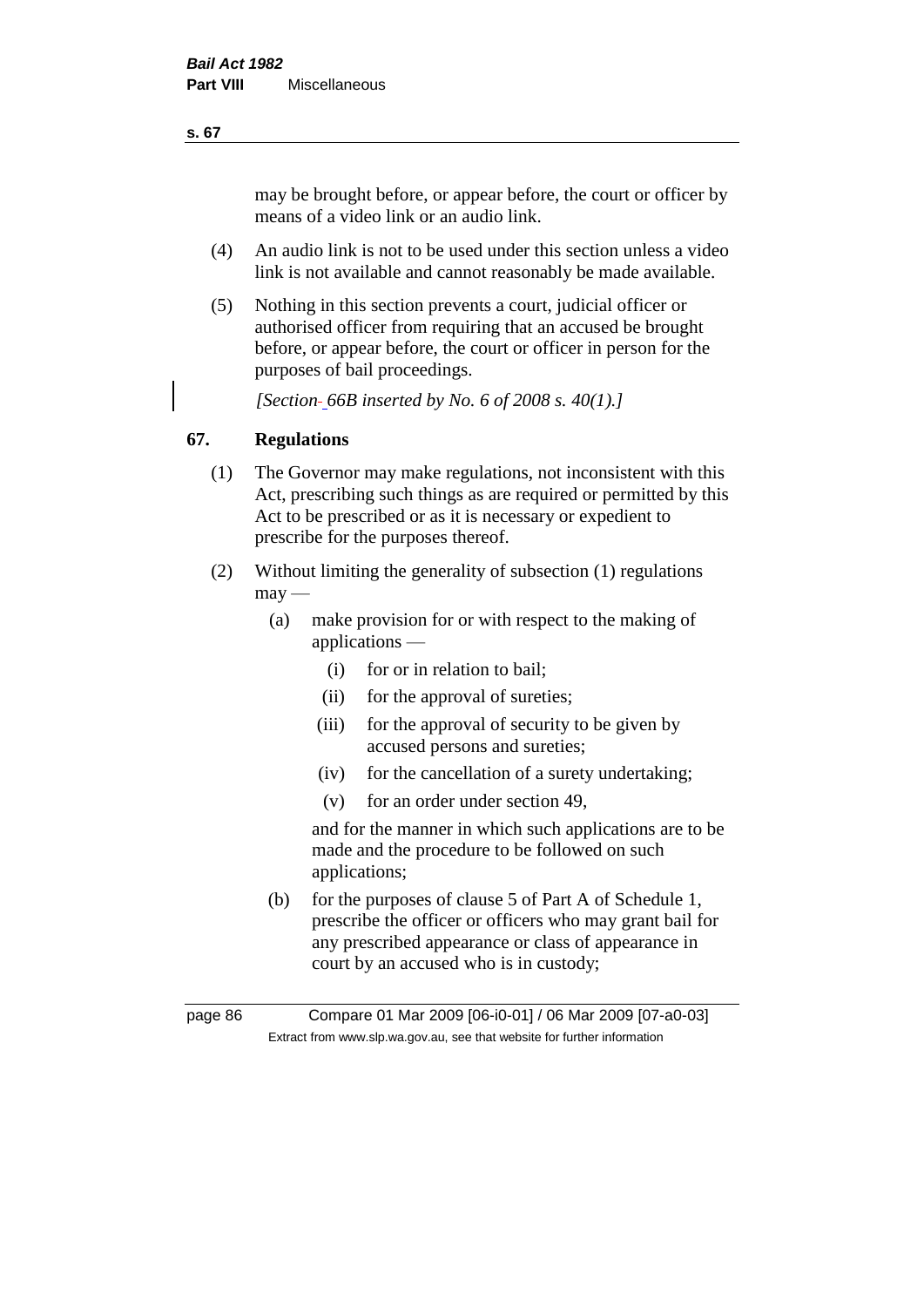- (c) make provision for, or with respect to the management, control, supervision and good order of premises established for the accommodation of persons to whom bail has been granted.
- (3) Regulations made under this section may provide that a contravention or failure to comply with a regulation constitutes an offence and may provide for penalties not exceeding a fine of \$500 for offences against the regulations.

*[Section 67 amended by No. 45 of 1993 s. 12; No. 84 of 2004 s. 83(3); No. 2 of 2008 s. 56(6); No. 6 of 2008 s. 30(3).]* 

*[68. Omitted under the Reprints Act 1984 s. 7(4)(g).]*

Compare 01 Mar 2009 [06-i0-01] / 06 Mar 2009 [07-a0-03] page 87 Extract from www.slp.wa.gov.au, see that website for further information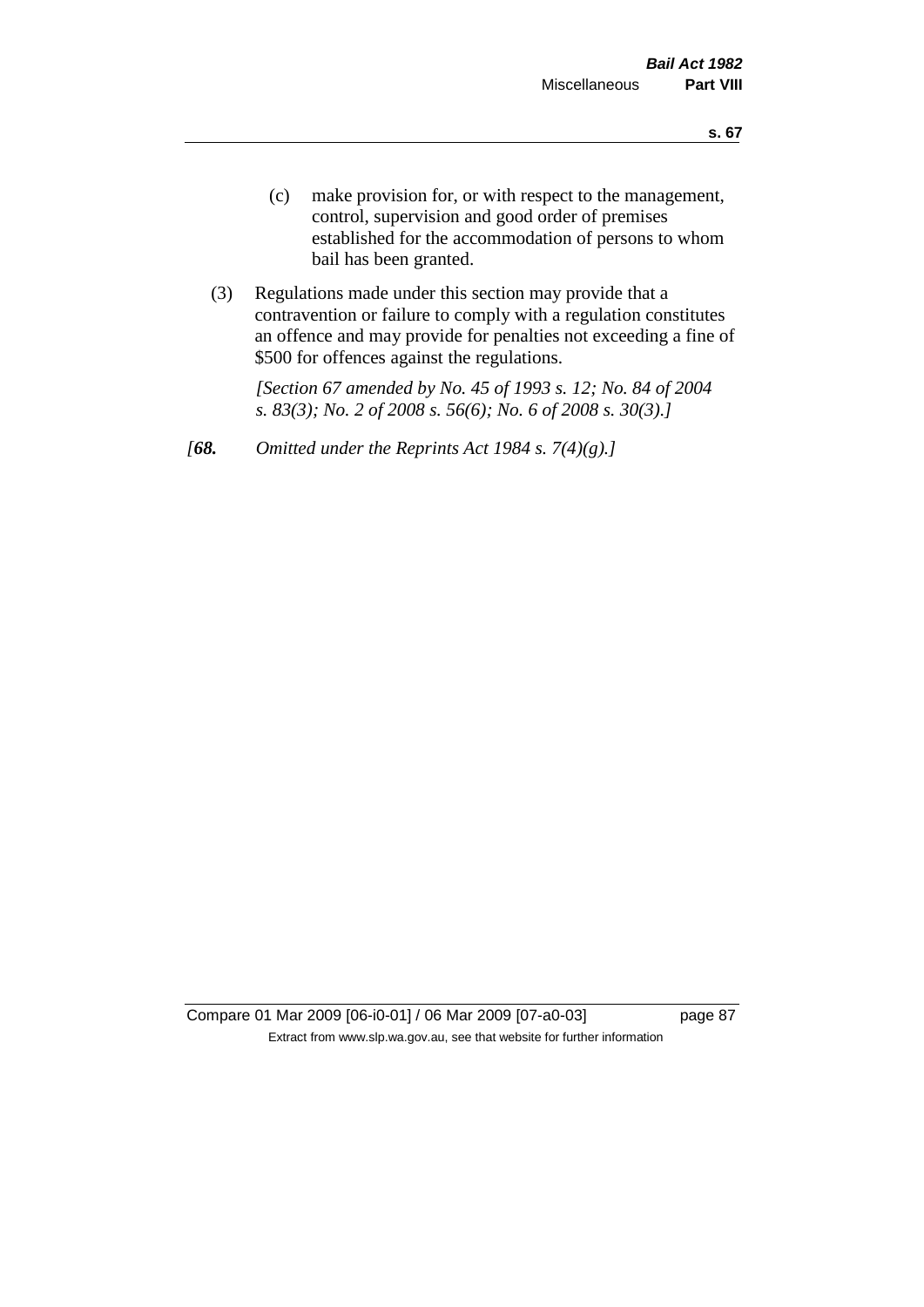## **Schedule 1 — Jurisdiction as to bail and related matters**

[s. 13, 17]

*[Heading inserted by No. 6 of 2008 s. 41(1).]*

## **Part A** — **Jurisdiction relating to bail**

*[Heading inserted by No. 6 of 2008 s. 41(2)(a).]*

# **First Column** *Appearances in court*

#### **Second Column**

*By whom bail may be granted or (where applicable) dispensed with*

*[Heading amended by No. 6 of 2008 s. 41(2)(b) and (c).]*

#### **1. Initial appearance**

|    | (1) | The initial appearance in a                                                                                                                |            | In any case $-$                                                                                                                               |
|----|-----|--------------------------------------------------------------------------------------------------------------------------------------------|------------|-----------------------------------------------------------------------------------------------------------------------------------------------|
|    |     | court of summary<br>jurisdiction or the Children's<br>Court by an accused in, or in<br>connection with,<br>proceedings for an offence.     | (a)<br>(b) | a justice; or<br>an authorised police<br>officer; and<br>in addition, in the case of a child,<br>an authorised community<br>services officer. |
|    | (2) | The initial appearance in the<br>District Court or the<br>Supreme Court, not being<br>the initial appearance to<br>which clause 3 applies. |            | A judge of the District Court or a<br>judge of the Supreme Court, as<br>the case requires.                                                    |
|    |     | [Clause 1 amended by No. 15 of 1988 s. 19; No. 49 of 1988]<br>s. $90(a)(i)$ ; No. 59 of 2004 s. 141; No. 84 of 2004 s. 10(1) and 82.]      |            |                                                                                                                                               |
| 2. |     | Appearance after adjournment<br>Appearance in any court or before                                                                          |            | The judicial officer who orders<br>the edicurry out                                                                                           |

a judicial officer by an accused after any adjournment of proceedings for an offence, not being a committal under clause 3. the adjournment. *[Clause 2 amended by No. 84 of 2004 s. 82.]*

page 88 Compare 01 Mar 2009 [06-i0-01] / 06 Mar 2009 [07-a0-03] Extract from www.slp.wa.gov.au, see that website for further information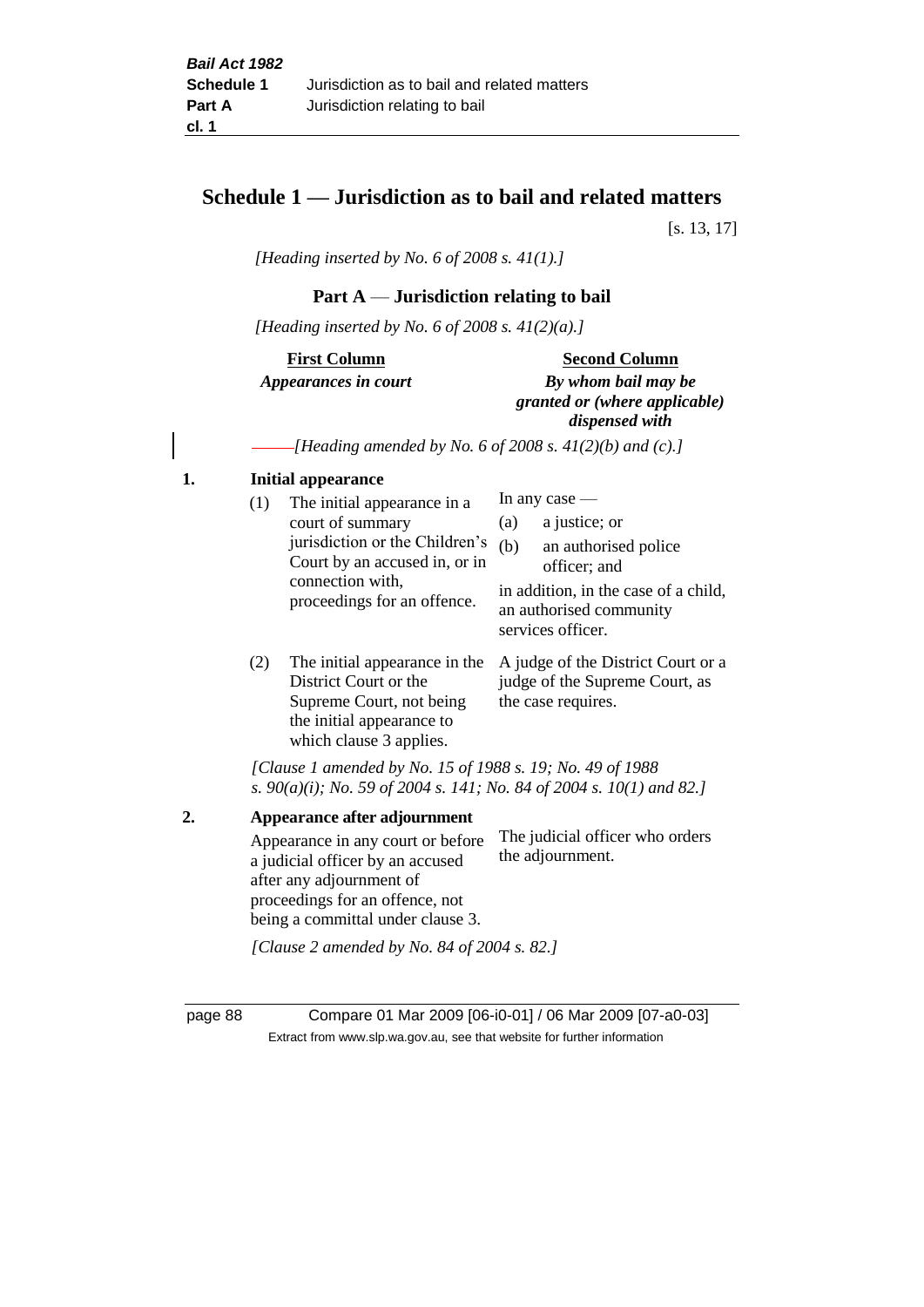the committal.

| <b>First Column</b>  |  |  |  |  |  |
|----------------------|--|--|--|--|--|
| Appearances in court |  |  |  |  |  |

**Second Column** *By whom bail may be granted or (where applicable) dispensed with*

The judicial officer who orders

## **3. Appearance on committal to Supreme Court or District Court**

The initial appearance by an accused in the Supreme Court or District Court after he has been committed thereto under any Act to be tried or sentenced or otherwise dealt with.

*[Clause 3 amended by No. 84 of 2004 s. 82.]*

## **4. Appearance in connection with appeal etc.**

| (1) | Appearance in connection<br>with an application or appeal<br>made under the Criminal<br><i>Appeals Act 2004</i> or with<br>any order made in<br>determining the application<br>or appeal. | If the appeal is being determined<br>by a single judge of the Supreme<br>Court, a single judge of the<br>Supreme Court;<br>If the appeal is being determined<br>by the Court of Appeal, the Court<br>of Appeal or a single judge of<br>appeal. |
|-----|-------------------------------------------------------------------------------------------------------------------------------------------------------------------------------------------|------------------------------------------------------------------------------------------------------------------------------------------------------------------------------------------------------------------------------------------------|
| (2) | Appearance in connection<br>with a rehearing of<br>proceedings ordered under<br>section 28 of the <i>Children's</i><br>Court of Western Australia<br>Act 1988.                            | The Children's Court.                                                                                                                                                                                                                          |
| (3) | Appearance in connection<br>with the reconsideration of<br>an order under section 40 of<br>the Children's Court of<br>Western Australia Act 1988.                                         | The Children's Court constituted<br>by the President.                                                                                                                                                                                          |

Compare 01 Mar 2009 [06-i0-01] / 06 Mar 2009 [07-a0-03] page 89 Extract from www.slp.wa.gov.au, see that website for further information

*[Clause 4 inserted by No. 84 of 2004 s. 10(2).]*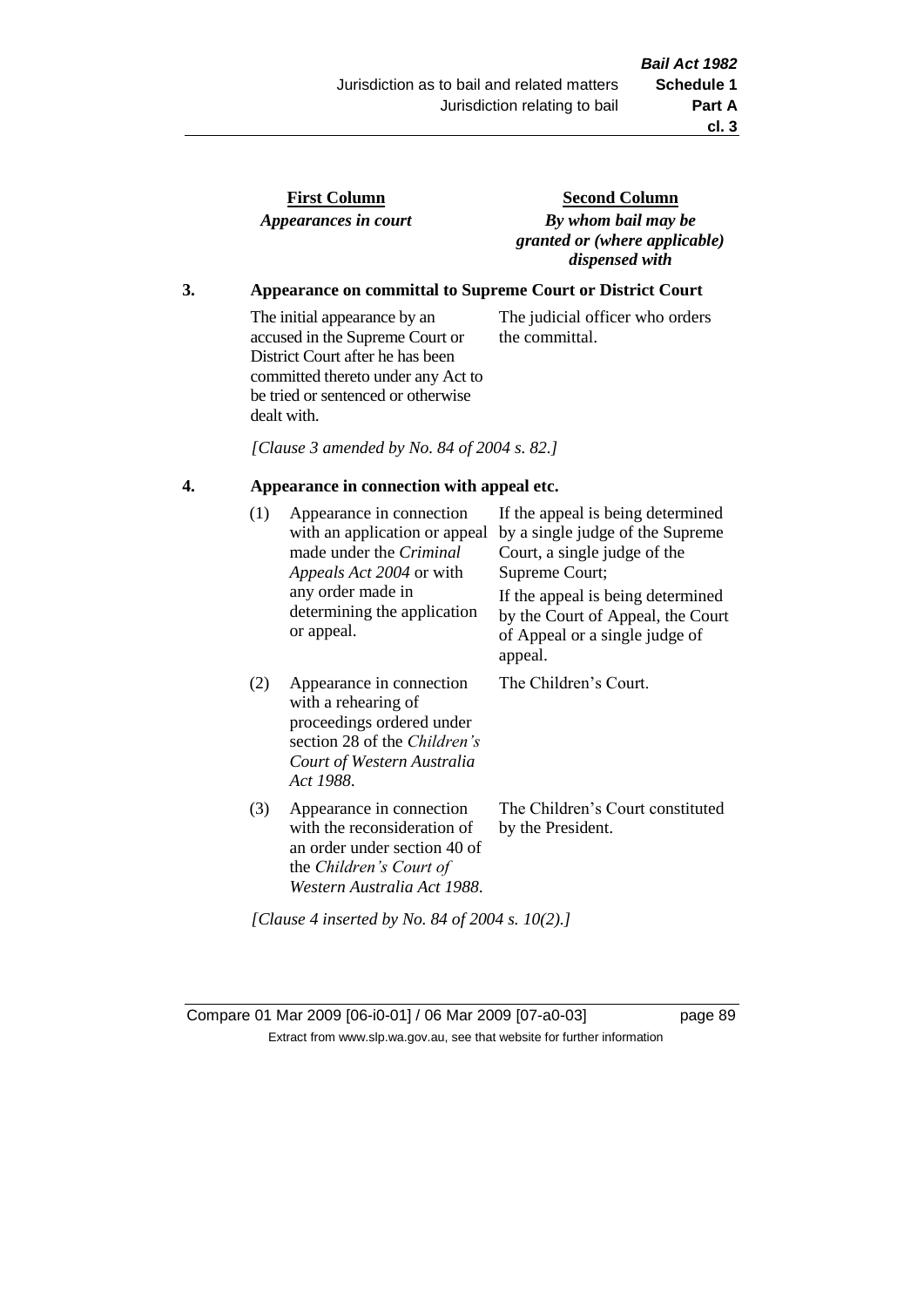| Appearances in court<br>Appearance prescribed by regulation<br>Appearance in a court for any<br>other purpose or following any<br>other occurrence prescribed by<br>regulations under this Act.<br>Appearances not otherwise provided for<br>Any appearance in a court not<br>otherwise provided for in this<br>Part or by regulations under this<br>Act. | <b>Second Column</b><br>By whom bail may be<br>granted or (where applicable)<br>dispensed with<br>The judicial or other officer<br>prescribed by such regulations.<br>The judicial officer who, or court<br>which, orders the appearance. |  |  |  |
|-----------------------------------------------------------------------------------------------------------------------------------------------------------------------------------------------------------------------------------------------------------------------------------------------------------------------------------------------------------|-------------------------------------------------------------------------------------------------------------------------------------------------------------------------------------------------------------------------------------------|--|--|--|
|                                                                                                                                                                                                                                                                                                                                                           |                                                                                                                                                                                                                                           |  |  |  |
|                                                                                                                                                                                                                                                                                                                                                           |                                                                                                                                                                                                                                           |  |  |  |
|                                                                                                                                                                                                                                                                                                                                                           |                                                                                                                                                                                                                                           |  |  |  |
|                                                                                                                                                                                                                                                                                                                                                           |                                                                                                                                                                                                                                           |  |  |  |
|                                                                                                                                                                                                                                                                                                                                                           |                                                                                                                                                                                                                                           |  |  |  |
| Term used-in this Part: proceedings for an offence                                                                                                                                                                                                                                                                                                        |                                                                                                                                                                                                                                           |  |  |  |
| In this Part, unless the contrary intention appears —                                                                                                                                                                                                                                                                                                     |                                                                                                                                                                                                                                           |  |  |  |
| <i>proceedings for an offence</i> in clause 2 (but not in clause 1) includes<br>any of the following proceedings relating to that offence —                                                                                                                                                                                                               |                                                                                                                                                                                                                                           |  |  |  |
| appeal proceedings;<br>(a)                                                                                                                                                                                                                                                                                                                                |                                                                                                                                                                                                                                           |  |  |  |
| proceedings on a writ of <i>habeas corpus</i> ; and<br>(b)                                                                                                                                                                                                                                                                                                |                                                                                                                                                                                                                                           |  |  |  |
| proceedings on the re-appearance of an offender under<br>(c)<br>section 50 of the Sentencing Act 1995.                                                                                                                                                                                                                                                    |                                                                                                                                                                                                                                           |  |  |  |
| [Clause 7 inserted by No. 84 of 2004 s. 10(3).]                                                                                                                                                                                                                                                                                                           |                                                                                                                                                                                                                                           |  |  |  |
| Part $B$ — Cessation of powers relating to bail                                                                                                                                                                                                                                                                                                           |                                                                                                                                                                                                                                           |  |  |  |
| [Heading inserted by No. 6 of 2008 s. $41(3)(a)$ .]                                                                                                                                                                                                                                                                                                       |                                                                                                                                                                                                                                           |  |  |  |
|                                                                                                                                                                                                                                                                                                                                                           | Upon decision by <b>Judge</b> judge, power of other officers ceases                                                                                                                                                                       |  |  |  |
| In this clause $-$<br>(1)                                                                                                                                                                                                                                                                                                                                 |                                                                                                                                                                                                                                           |  |  |  |
| <b><i>Judgejudge</i></b> means a Judgejudge of the Supreme Court, the Children's<br>Court or the District Court.                                                                                                                                                                                                                                          |                                                                                                                                                                                                                                           |  |  |  |
|                                                                                                                                                                                                                                                                                                                                                           |                                                                                                                                                                                                                                           |  |  |  |

page 90 Compare 01 Mar 2009 [06-i0-01] / 06 Mar 2009 [07-a0-03] Extract from www.slp.wa.gov.au, see that website for further information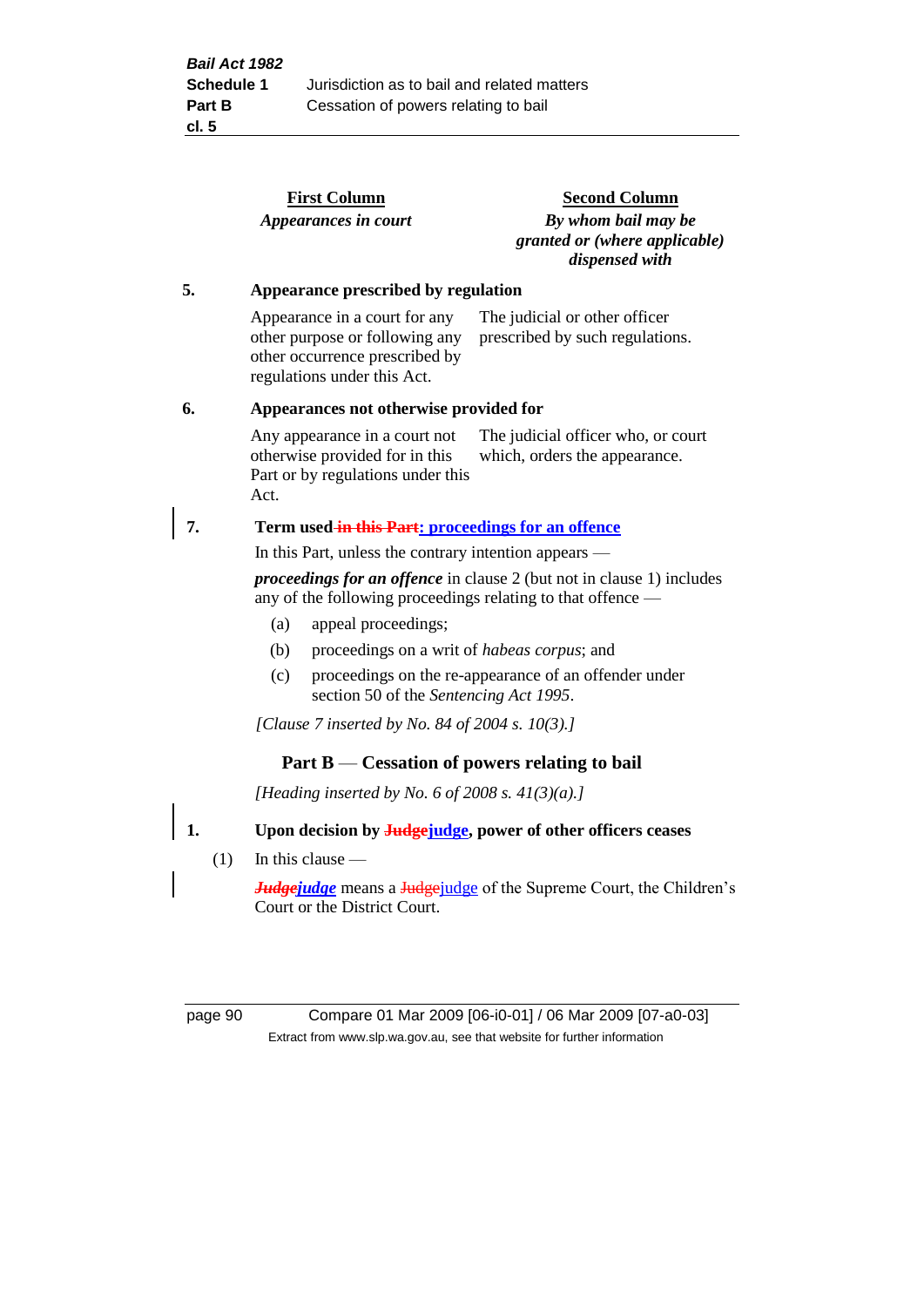- (2) After a **Judge** judge has granted or refused bail for an appearance by an accused the power to grant bail for that appearance ceases to be vested in —
	- (a) any judicial officer whose jurisdiction is inferior to that of the Judgejudge; or
	- (b) any authorised officer.
- (3) After a **Judge** judge has dispensed with the requirement for bail for an appearance by an accused the power to grant or refuse bail for that appearance ceases to be vested in any officer referred to in subclause  $(2)(a)$  or  $(b)$ .

*[Clause 1 inserted by No. 6 of 2008 s. 41(3)(b).]*

#### **1A. Upon decision by Court of Appeal, other powers cease**

After the Court of Appeal on an appeal under section 15A —

- (a) has granted or refused bail for an appearance by an accused, the power to grant or refuse bail for that appearance; or
- (b) has dispensed with the requirement for bail for an appearance by an accused, the power to grant or refuse bail for that appearance,

ceases to be vested in any judicial officer or in any authorised officer.

*[Clause 1A inserted by No. 6 of 2008 s. 41(3)(b).]*

### **2. Upon decision by judicial officer, his power and that of his peers ceases**

Except where clause 4 applies, the power to grant, refuse or dispense with bail for an appearance by an accused ceases to be vested in any judicial officer (including a judge of the Supreme Court) after he, or another judicial officer whose jurisdiction is co-extensive with his, has granted, refused or dispensed with bail for that appearance.

*[Clause 2 amended by No. 84 of 2004 s. 82; No. 6 of 2008 s. 41(3)(c) and (d).]*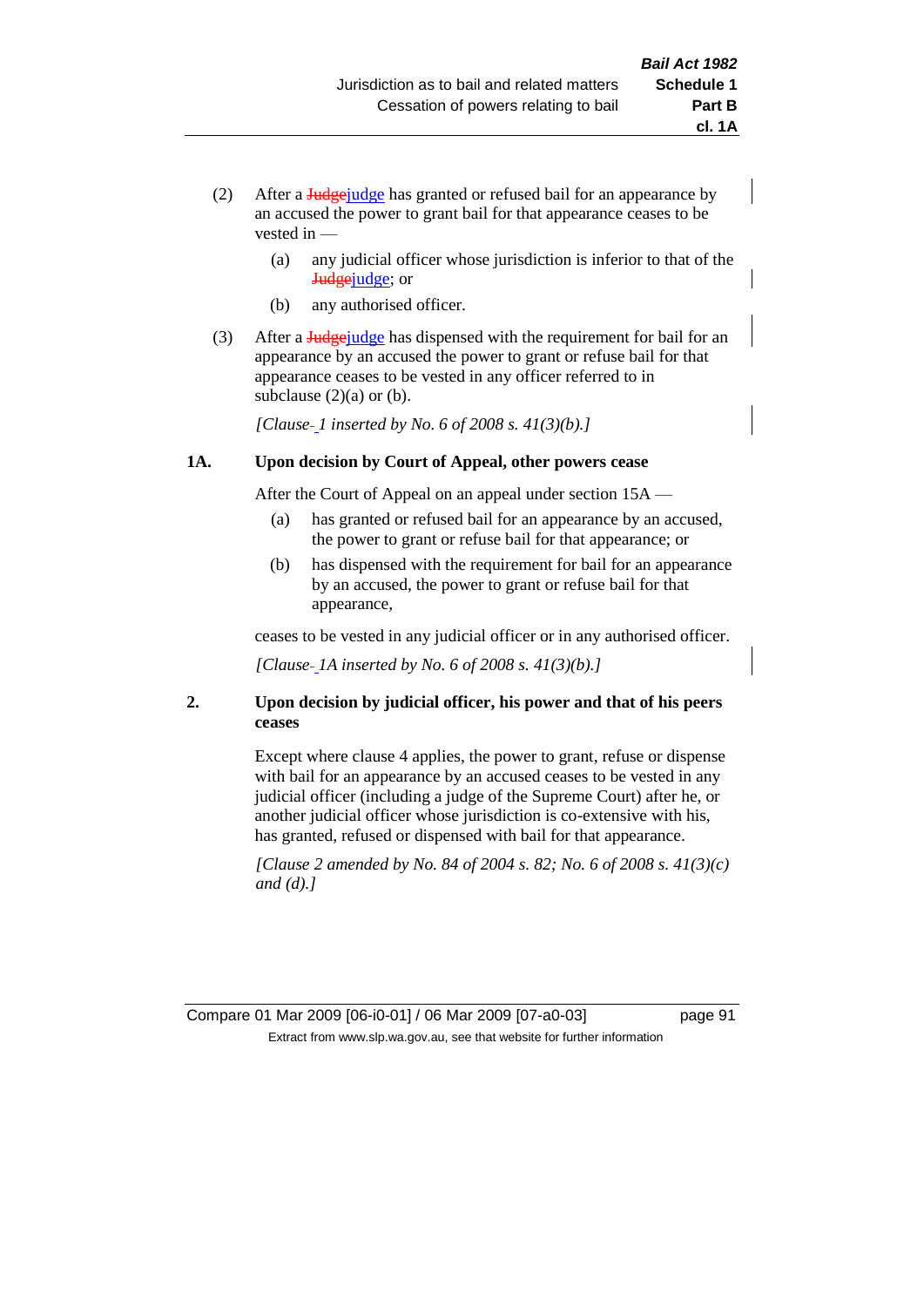#### **3. Cessation of power upon refusal of bail for initial appearance**

- (1) After an authorised officer has refused bail for an initial appearance by an accused, the power to grant bail for that appearance ceases to be vested in another authorised officer, but a justice may nevertheless grant bail for that appearance.
- (2) After a justice has refused bail for an initial appearance by an accused, the power to grant bail for that appearance ceases to be vested in an authorised officer or another justice.

*[Clause 3 inserted by No. 6 of 2008 s. 41(3)(e).]*

## **4. Judicial officer's powers where accused proves new facts or changed circumstances**

Notwithstanding clause 2, where an accused has been refused bail for an appearance or has been granted bail therefor on terms or conditions with which he is unable or unwilling to comply, the judicial officer who granted or refused bail or another judicial officer whose jurisdiction is co-extensive with his has power to grant bail for that appearance or to vary the terms or conditions of bail previously granted therefor if the accused makes application and satisfies him  $that -$ 

- (a) new facts have been discovered, new circumstances have arisen or the circumstances have changed since bail was previously granted or refused for that appearance;
- (b) he failed to adequately present his case for bail on the previous occasion when it was considered; or
- (c) where bail was granted subject to a home detention condition, he has, since the previous occasion when his case for bail was considered, complied with the home detention condition for a period of one month or more.

*[Clause 4 amended by No. 61 of 1990 s. 14; No. 84 of 2004 s. 82.]*

## **Part C — Manner in which jurisdiction to be exercised**

*[Heading deleted by No. 6 of 2008 s. 41(4)(a).]*

page 92 Compare 01 Mar 2009 [06-i0-01] / 06 Mar 2009 [07-a0-03] Extract from www.slp.wa.gov.au, see that website for further information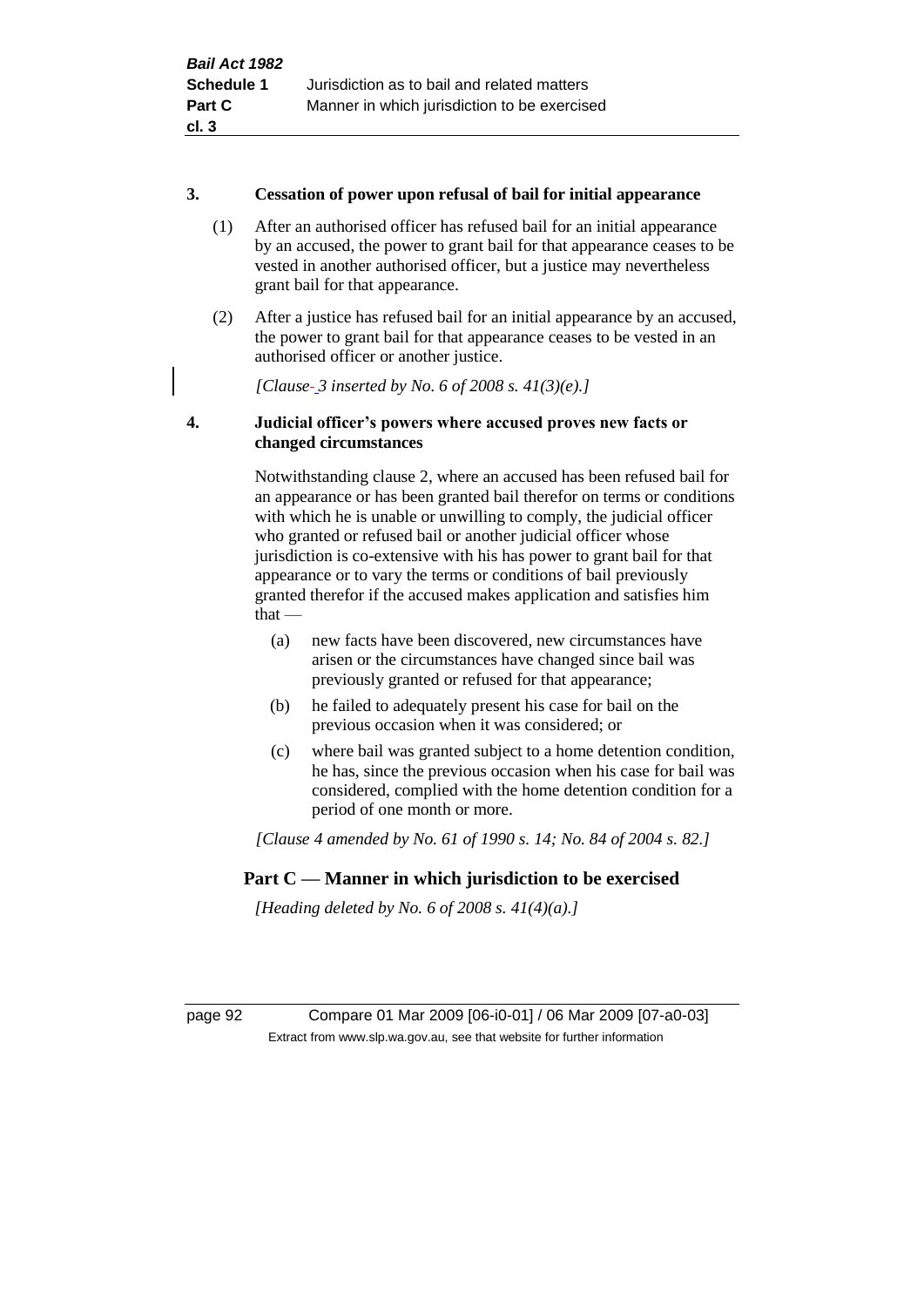### **1. Bail before conviction to be at discretion of bail authority, except for a child**

Subject to clauses 3A and 3C, the grant or refusal of bail to an accused, other than a child, who is in custody awaiting an appearance in court before conviction for an offence shall be at the discretion of the judicial officer or authorised officer in whom jurisdiction is vested, and that discretion shall be exercised having regard to the following questions as well as to any others which he considers relevant —

- (a) whether, if the accused is not kept in custody, he may
	- (i) fail to appear in court in accordance with his bail undertaking;
	- (ii) commit an offence;
	- (iii) endanger the safety, welfare, or property of any person; or
	- (iv) interfere with witnesses or otherwise obstruct the course of justice, whether in relation to himself or any other person;
- (b) whether the accused needs to be held in custody for his own protection;
- (c) whether the prosecutor has put forward grounds for opposing the grant of bail;
- (d) whether, as regards the period when the accused is on trial, there are grounds for believing that, if he is not kept in custody, the proper conduct of the trial may be prejudiced;
- (e) whether there is any condition which could reasonably be imposed under Part D which would —
	- (i) sufficiently remove the possibility referred to in paragraphs (a) and (d);
	- (ii) obviate the need referred to in paragraph (b); or
	- (iii) remove the grounds for opposition referred to in paragraph (c);
- (f) where the accused is charged with an offence that is alleged to have been committed in respect of a child, whether a condition should be imposed under Part D requiring the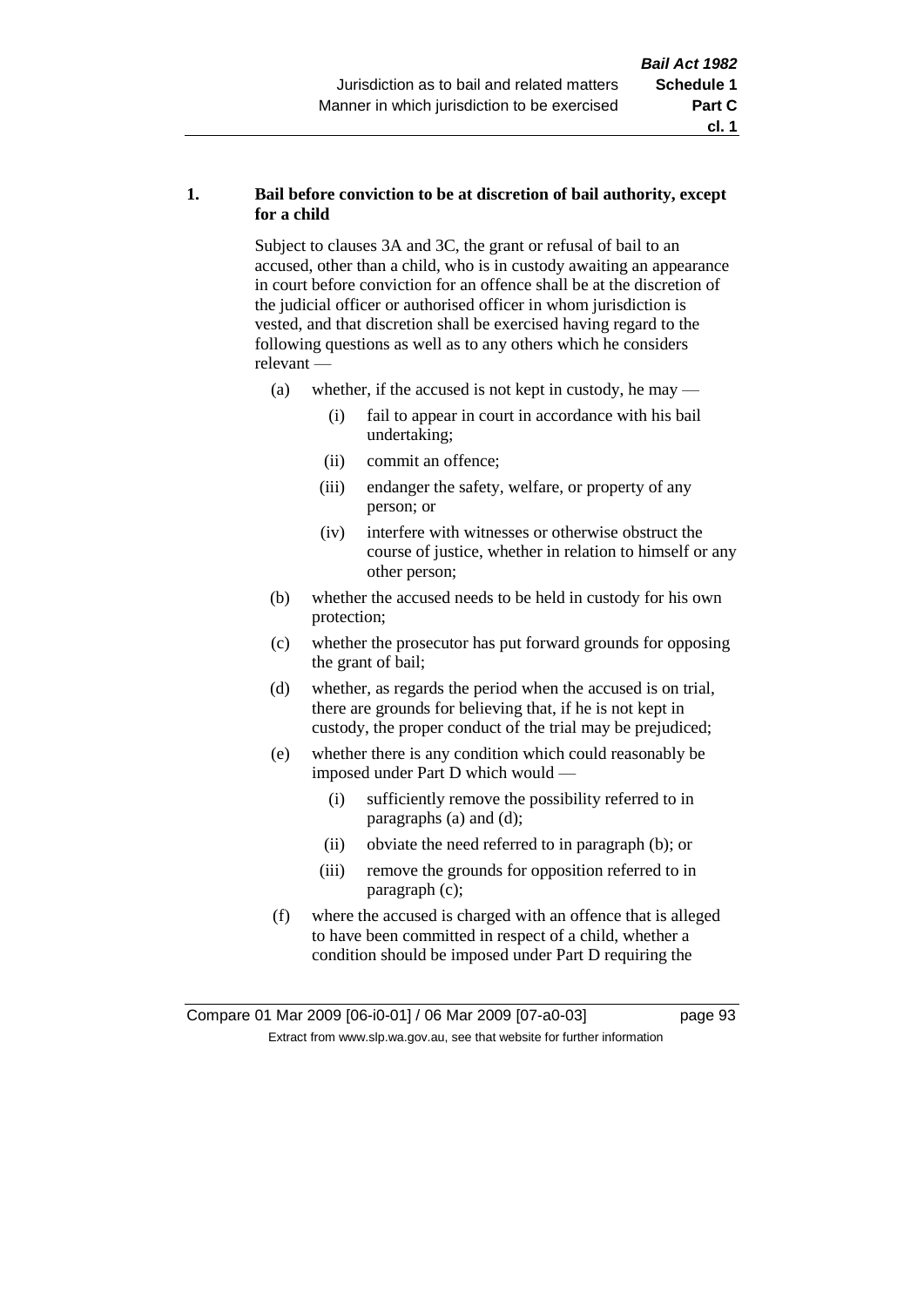accused to reside at a place other than the place where the child resides;

(g) whether the alleged circumstances of the offence or offences amount to wrongdoing of such a serious nature as to make a grant of bail inappropriate.

*[Clause 1 amended by No. 14 of 1992 s. 11; No. 45 of 1993 s. 10(2)(a); No. 54 of 1998 s. 8(a) and (b); No. 84 of 2004 s. 82; No. 6 of 2008 s. 41(4)(b).]*

#### **2. Child to have qualified right to bail**

 $(1)$  In this clause —

*responsible person* means a parent, relative, employer or other person who, in the opinion of the judicial officer or authorised officer, is in a position to both influence the conduct of the child and provide the child with support and direction.

- (2) Subject to subclause (3), a child accused who is in custody awaiting an appearance in court before conviction for an offence has a right to be granted bail unless —
	- (a) in the opinion of the judicial officer or authorised officer in whom jurisdiction is vested —
		- (i) one or more of the questions set out in clause  $1(a)$ , (b), (d) and (g) must be answered in the affirmative; and
		- (ii) there is no condition which he could reasonably impose under Part D which would satisfy the relevant provision of clause 1(e);
		- or
	- (b) there is no responsible person willing to enter into an undertaking of the kind described in subclause (3)(c),

and if the child is refused bail he shall be dealt with in accordance with section 19(2) of the *Young Offenders Act 1994*.

- (3) The right of a child accused under subclause (2) is subject to
	- (a) clauses 3A and 3C; and
	- *[(b) deleted]*

page 94 Compare 01 Mar 2009 [06-i0-01] / 06 Mar 2009 [07-a0-03] Extract from www.slp.wa.gov.au, see that website for further information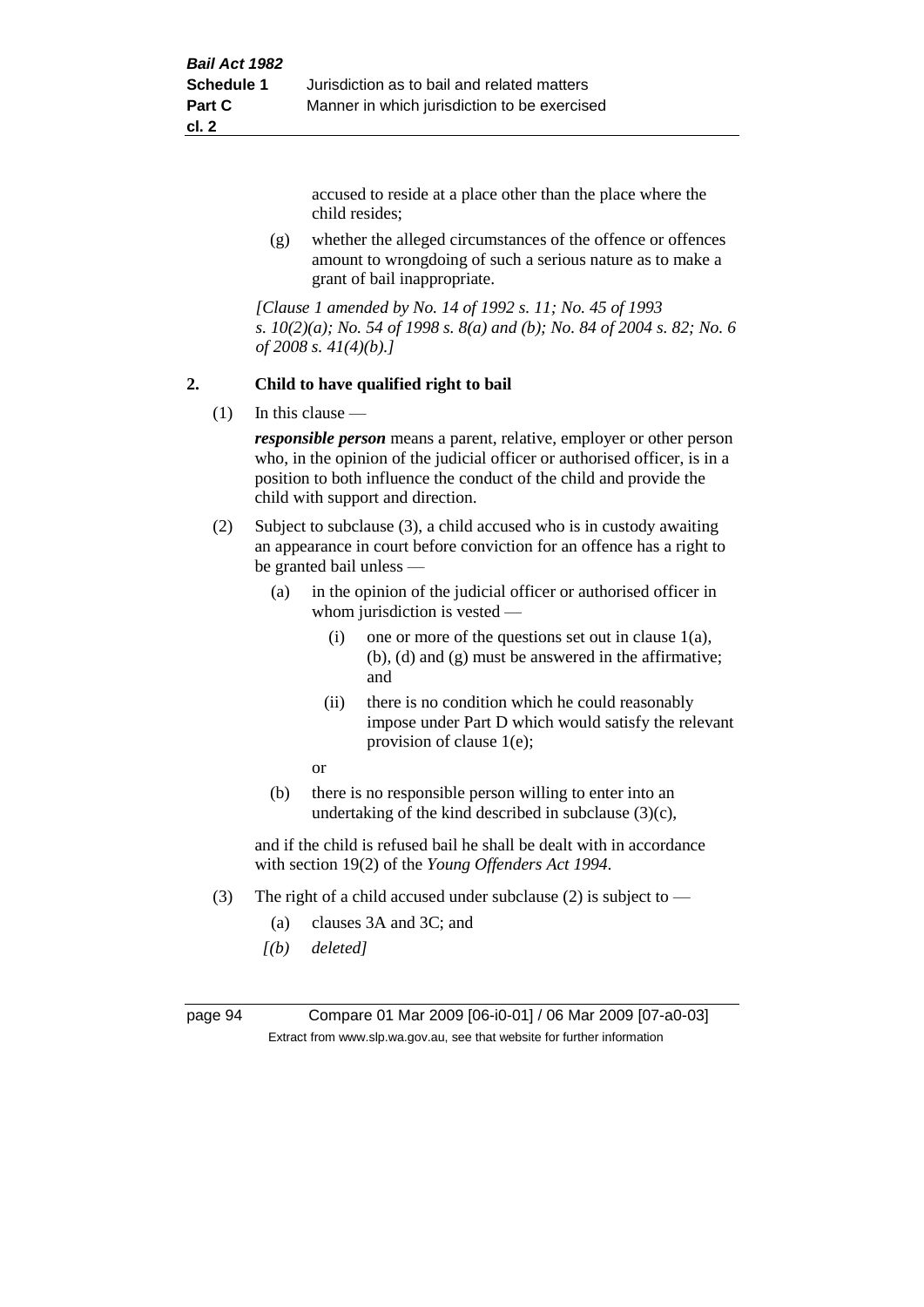- (c) there being imposed as a condition on the grant of bail a requirement that before the release of the child on bail a responsible person undertakes in writing in the approved form to ensure that the child complies with any requirement of his bail undertaking mentioned in section  $28(2)(a)$ , (b), (c) and (d).
- (4) Subclauses (2)(b) and (3)(c) do not apply to a child accused if it appears to the judicial officer or authorised officer that the accused —
	- (a) is over the age of 17 years; and
	- (b) has sufficient maturity to live independently without the guidance or control of a parent or guardian.
- (5) For the purposes of this clause, the provisions of sections 46, 47, 48, 54, 55(2), 60 and  $67(2)(a)(iv)$  apply with all necessary changes as  $if -$ 
	- (a) references in those provisions to a surety and a surety undertaking were references to a responsible person and to an undertaking referred to in subclause (3)(c) respectively; and
	- (b) section  $54(1)(b)(i)$  read as follows
		- .<br>.<br>.
- (i) a person who has entered into an undertaking referred to in clause 2(3)(c) of Part C of Schedule 1 should no longer be regarded as a responsible person for the purposes of that clause, or is dead;
- ".
- (6) Where a child accused is released on bail his right to be at liberty is subject to the exercise of the powers in section 17A.

*[Clause 2 inserted by No. 45 of 1993 s. 10(2)(b); amended by No. 57 of 1997 s. 21(3)(a); No. 54 of 1998 s. 8(c); No. 34 of 2004 s. 251; No. 84 of 2004 s. 82; No. 6 of 2008 s. 41(4)(c) and 43(4).]*

#### **3. Matters relevant to consideration of clause 1(a)**

In considering whether an accused may do any of the things mentioned in clause 1(a), the judicial officer or authorised officer

Compare 01 Mar 2009 [06-i0-01] / 06 Mar 2009 [07-a0-03] page 95 Extract from www.slp.wa.gov.au, see that website for further information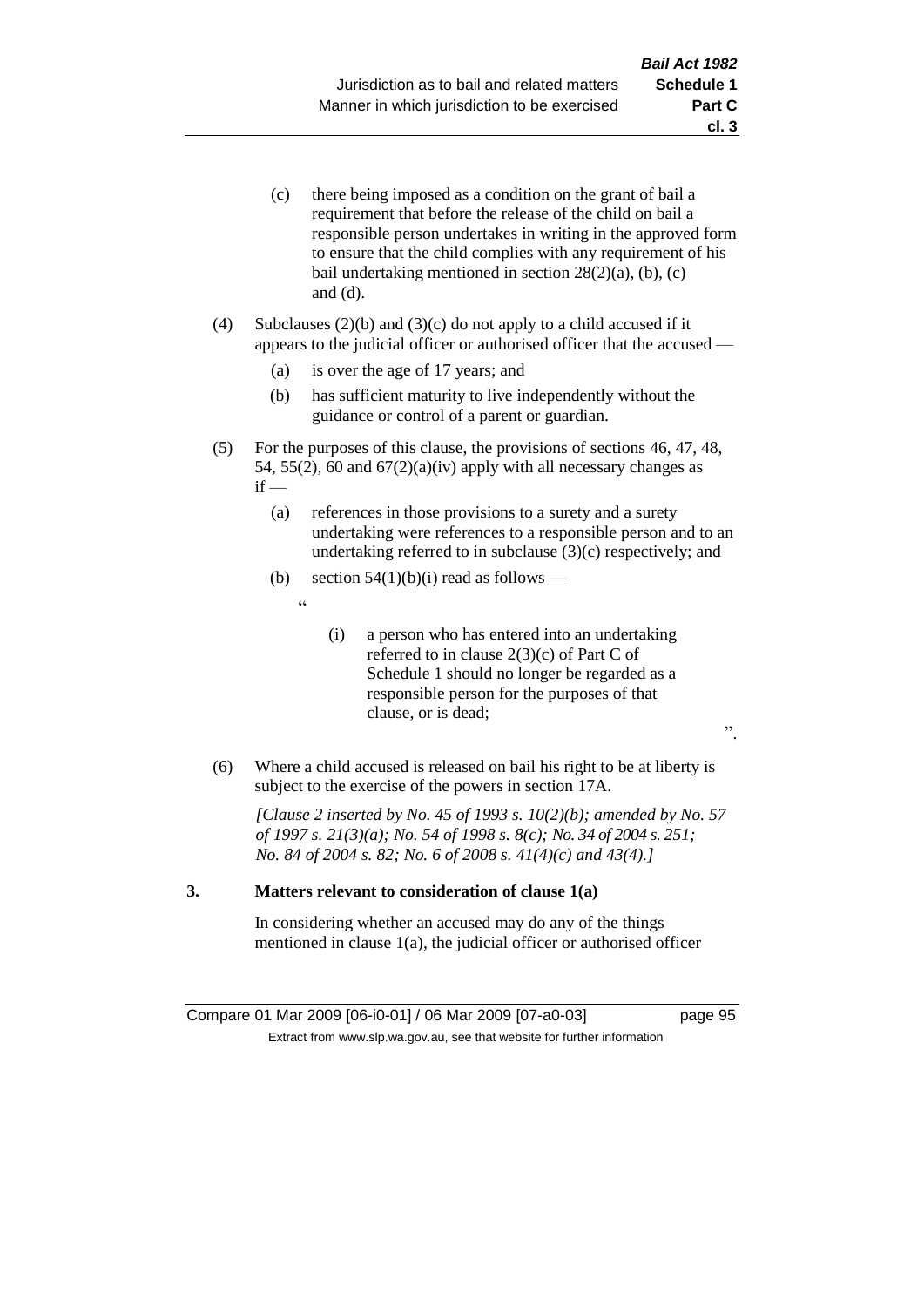shall have regard to the following matters, as well as to any others which he considers relevant —

- (a) the nature and seriousness of the offence or offences (including any other offence or offences for which he is awaiting trial) and the probable method of dealing with the accused for it or them, if he is convicted;
- (b) the character, previous convictions, antecedents, associations, home environment, background, place of residence, and financial position of the accused;
- (c) the history of any previous grants of bail to him; and
- (d) the strength of the evidence against him.

*[Clause 3 amended by No. 84 of 2004 s. 82.]*

#### **3A. Bail where serious offence committed while accused on bail for another serious offence**

- (1) Notwithstanding clause 1, 2 or 4 or any other provision of this Act, where —
	- (a) an accused is in custody
		- (i) awaiting an appearance in court before conviction for a serious offence; or
		- (ii) waiting to be sentenced or otherwise dealt with for a serious offence of which the accused has been convicted;
		- and
	- (b) the serious offence is alleged to have been committed while the accused was —
		- (i) on bail for; or
		- (ii) at liberty under an early release order made in respect of,

another serious offence,

the judicial officer or (if section 16A does not apply) the authorised officer in whom jurisdiction is vested shall refuse to grant bail for the serious offence referred to in paragraph (a) unless the judicial officer or authorised officer —

page 96 Compare 01 Mar 2009 [06-i0-01] / 06 Mar 2009 [07-a0-03] Extract from www.slp.wa.gov.au, see that website for further information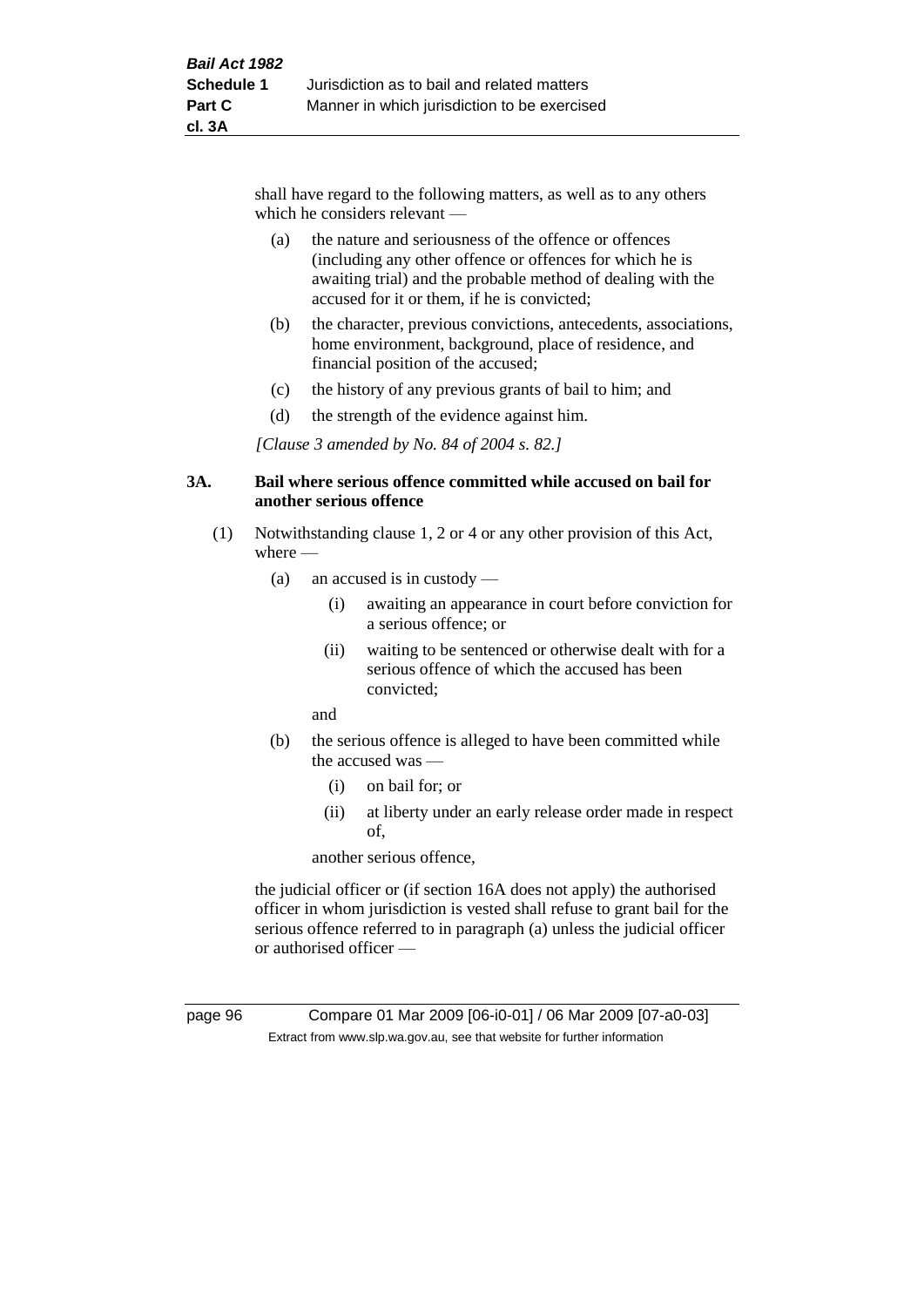- (c) is satisfied that there are exceptional reasons why the accused should not be kept in custody and, if clause 3B applies, is so satisfied only after complying with that clause; and
- (d) is also satisfied that bail may properly be granted having regard to the provisions of clauses 1 and 3 or, in the case of a child accused, clauses 2 and 3.
- (2) Notwithstanding section 7(1), where an accused is refused bail under subclause (1) for an appearance for a serious offence his case for bail need not be considered again under that subsection for an appearance for that offence unless he satisfies the judicial officer who may order his detention that —
	- (a) new facts have been discovered, new circumstances have arisen or the circumstances have changed since bail was refused; or
	- (b) he failed to adequately present his case for bail on the occasion of that refusal.
- (3) Where a child accused is refused bail under subclause (1) he shall be dealt with in accordance with section 19(2) of the *Young Offenders Act 1994*.

*[Clause 3A inserted by No. 45 of 1993 s. 10(2)(c); amended by No. 57 of 1997 s. 21(3)(b); No. 54 of 1998 s. 7 and 13(1); No. 84 of 2004 s. 82; No. 6 of 2008 s. 41(4)(d).]*

#### **3B. Determination of exceptional reasons under clause 3A(1)**

- (1) This clause applies where it appears to the judicial officer or (if section 16A does not apply) the authorised officer that all or any of the acts alleged to constitute a serious offence referred to in clause 3A(1)(b) would, if proved in the appropriate proceedings, amount to a breach by the accused of a protective condition or order.
- (2) The judicial officer or authorised officer shall, before making a decision that there are exceptional reasons for the purposes of clause  $3A(1)(c)$ , make enquiry, or cause enquiry to be made, whether there has already been —
	- (a) any breach by the accused of the protective condition or order that has been proved in proceedings;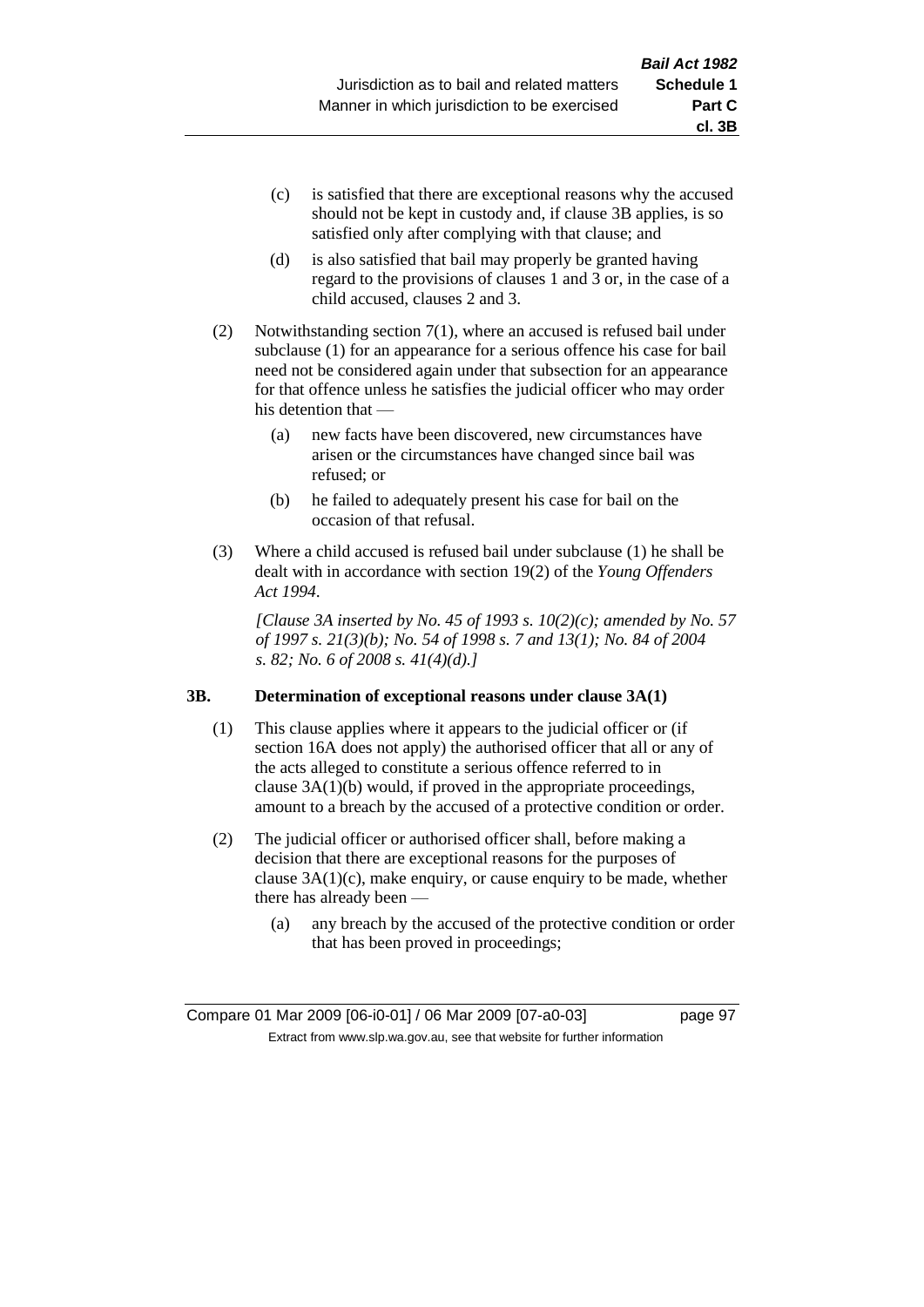- (b) any alleged breach by the accused of the protective condition or order that has not been so proved, including an allegation that has not been the subject of a prosecution or any other communication to any relevant official; or
- (c) any alleged breach by the accused of any other protective condition or order that has been the subject of a prosecution.
- (3) On becoming aware of any such alleged breach, the judicial officer or authorised officer shall give each person for whose protection a protective condition or order referred to in subclause (2) was imposed or made (a **"***relevant person***"**)) a reasonable opportunity to give evidence by affidavit on matters relating to that protective condition or order.
- (4) The judicial officer or authorised officer shall in making any decision for the purposes of clause  $3A(1)(c)$  —
	- (a) give due weight to  $-$ 
		- (i) any evidence given under subclause (3);
		- (ii) any adverse effect that a grant of bail to the accused would have on a relevant person; and
		- (iii) any difficulty that a relevant person might have in proving any future breach of a protective condition or order;
	- (b) consider whether it would be appropriate to refuse bail and make a hospital order under section 5 of the *Criminal Law (Mentally Impaired Accused) Act 1996*;
	- (c) in the case of a condition imposed for a purpose mentioned in clause 2(2)(c) or (d) of Part D, treat any alleged breach of the condition as a serious matter even if the conduct alleged to amount to the breach in itself appears to be trivial; and
	- (d) consider whether any alleged breach of a protective condition or order that has occurred shows that the purpose of the condition or order has not been achieved and that the accused should be kept in custody.
- (5) The provisions of this clause do not limit the matters that the judicial officer or authorised officer may take into account for the purposes of clause  $3A(1)(c)$ .

page 98 Compare 01 Mar 2009 [06-i0-01] / 06 Mar 2009 [07-a0-03] Extract from www.slp.wa.gov.au, see that website for further information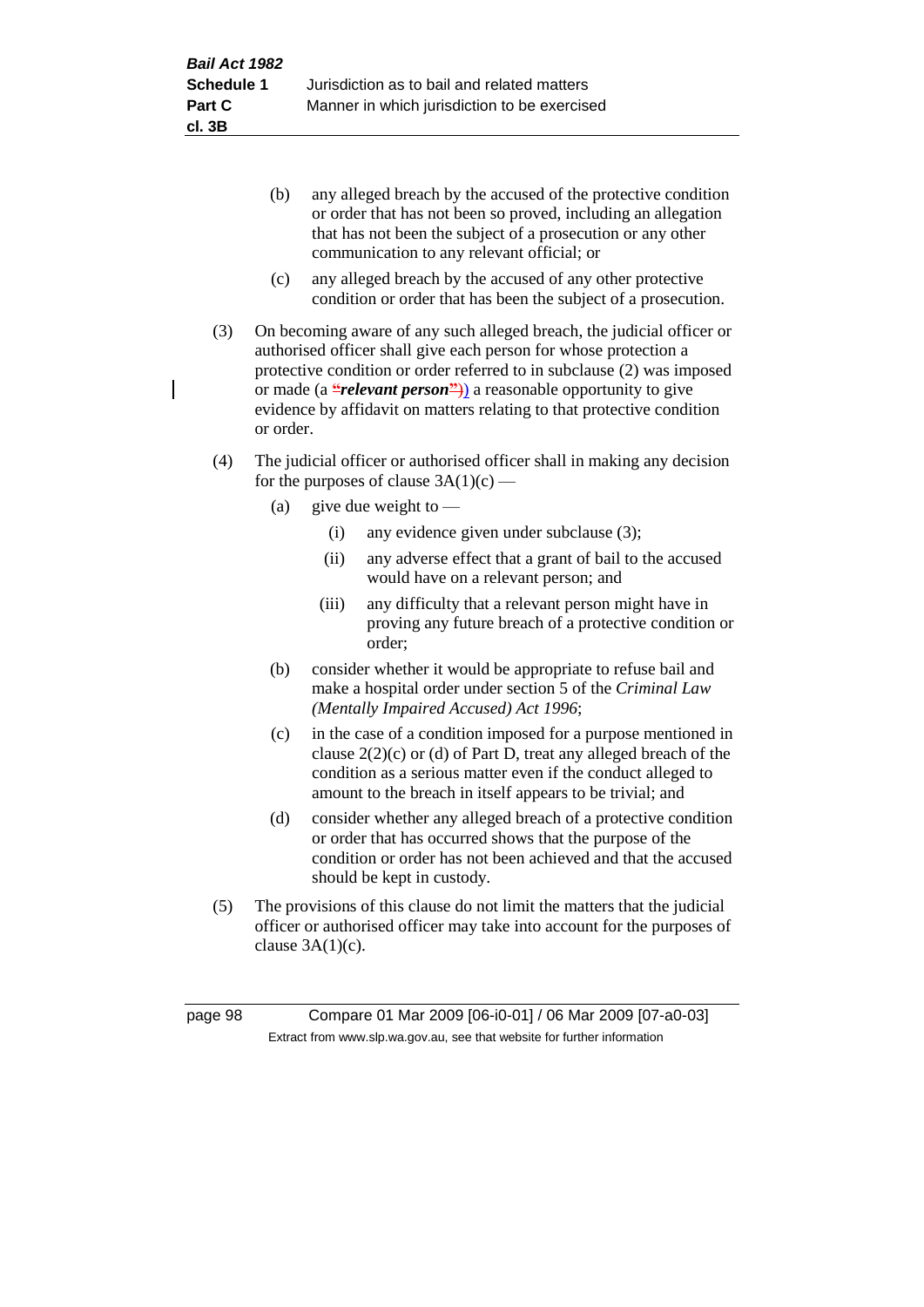$(6)$  In this clause —

#### *protective condition or order* means —

- (a) a condition imposed for a purpose mentioned in clause  $2(2)(c)$  or (d) of Part D;
- (b) a violence restraining order or a police order under the *Restraining Orders Act 1997*; or
- (c) a Part VII order under the *Justices Act*  $1902 \frac{23}{2}$ 
	- (i) that under section 86 of the *Restraining Orders Act 1997* is taken to be a misconduct restraining order under that Act; and
	- (ii) that shows on the face of the order that the causing or threatening of personal injury by the accused was a ground for the making of the order.

*[Clause 3B inserted by No. 54 of 1998 s. 13(2); amended by No. 38 of 2004 s. 60; No. 59 of 2004 s. 141; No. 84 of 2004 s. 11 and 82.]*

#### **3C. Bail in murder cases**

Notwithstanding clause 1, 2 or 4 or any other provision of this Act, where an accused is in custody —

- (a) awaiting an appearance in court before conviction for an offence of murder; or
- (b) waiting to be sentenced or otherwise dealt with for an offence of murder of which the accused has been convicted,

the judicial officer in whom jurisdiction is vested shall refuse to grant bail for the offence unless the judicial officer is satisfied that -

- (c) there are exceptional reasons why the accused should not be kept in custody; and
- (d) bail may properly be granted having regard to the provisions of clauses 1 and 3 or, in the case of a child, clauses 2 and 3.

*[Clause 3C inserted by No. 6 of 2008 s. 41(4)(e); amended by No. 29 of 2008 s. 24(7).]*

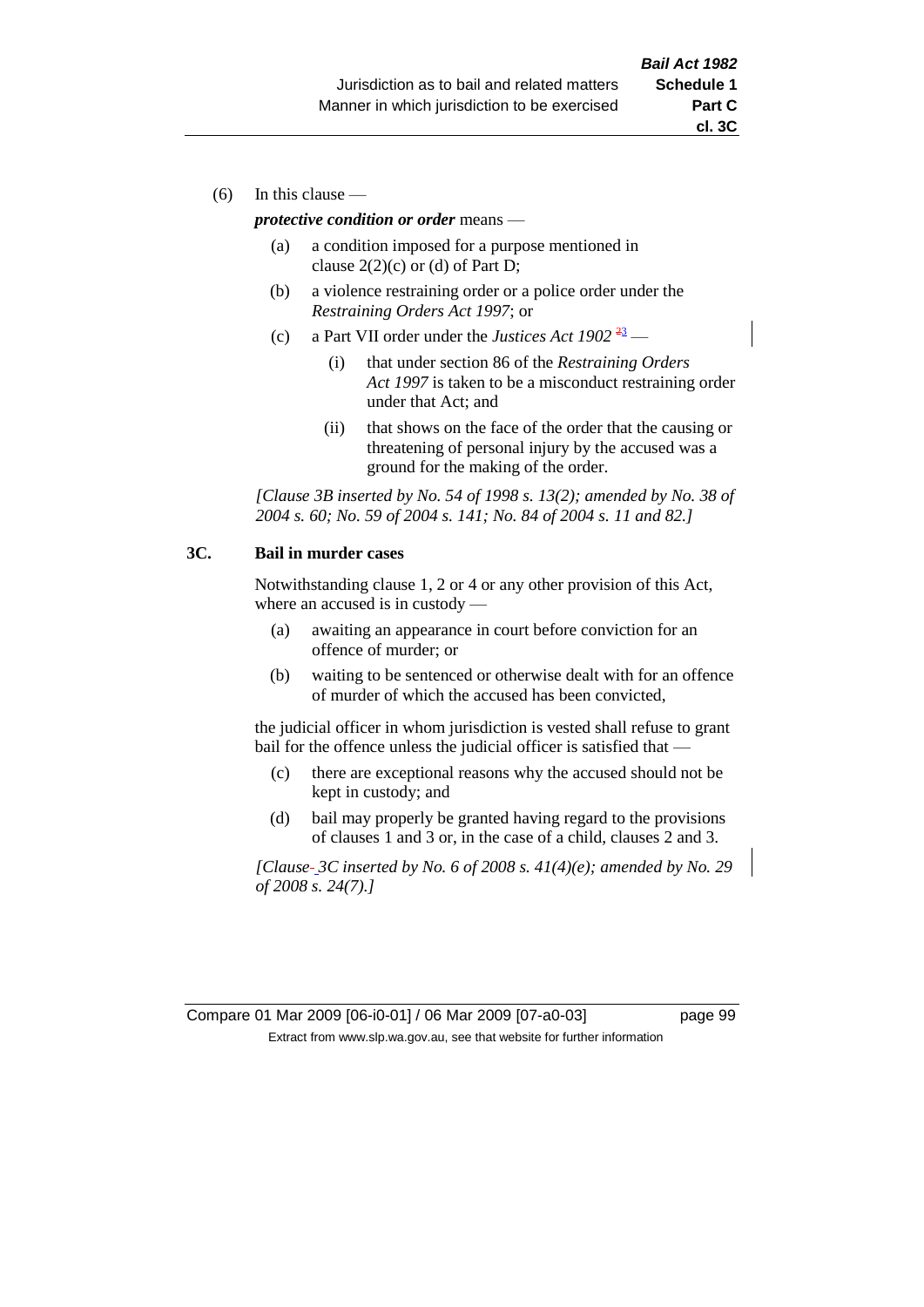#### **4. Bail after conviction: accused awaiting sentence**

- (1) Subject to clauses 3A and 3C, the grant or refusal of bail to an accused, other than a child, who is in custody waiting to be sentenced or otherwise dealt with for an offence of which the accused has been convicted shall be at the discretion of the judicial officer in whom jurisdiction is vested, and that discretion shall be exercised having regard to the questions set out in clause 1 as well as to any others which the judicial officer considers relevant.
- (2) A child accused who is in custody waiting to be sentenced or otherwise dealt with for an offence of which the child accused has been convicted has the same right to be granted bail as a child accused referred to in clause 2(2), and the provisions of clause 2 apply accordingly.

*[Clause 4 inserted by No. 6 of 2008 s. 41(4)(f).]*

### **4A. Bail after conviction: accused awaiting disposal of appeal**

In deciding whether or not to grant bail to an accused who is in custody waiting for the disposal of appeal proceedings, the judicial officer shall consider whether there are exceptional reasons why the accused should not be kept in custody, and shall only grant bail to the accused if satisfied that —

- (a) exceptional reasons exist; and
- (b) it is proper to do so having regard to the provisions of clauses 1 and 3 or, in the case of a child, clauses 2 and 3.

*[Clause 4A inserted by No. 6 of 2008 s. 41(4)(f).]*

### **5. Exception for bail for an appeal under the** *Criminal Appeals Act 2004* **Part 2**

Clause 4A does not apply to the bail of a person who is awaiting the disposal of appeal proceedings under Part 2 of the *Criminal Appeals Act 2004*; such a person shall be deemed for the purposes of this Part to be awaiting an appearance in court before conviction for an offence.

*[Clause 5 inserted by No. 33 of 1989 s. 18; amended by No. 59 of 2004 s. 141; No. 84 of 2004 s. 11; No. 6 of 2008 s. 41(4)(g).]*

page 100 Compare 01 Mar 2009 [06-i0-01] / 06 Mar 2009 [07-a0-03] Extract from www.slp.wa.gov.au, see that website for further information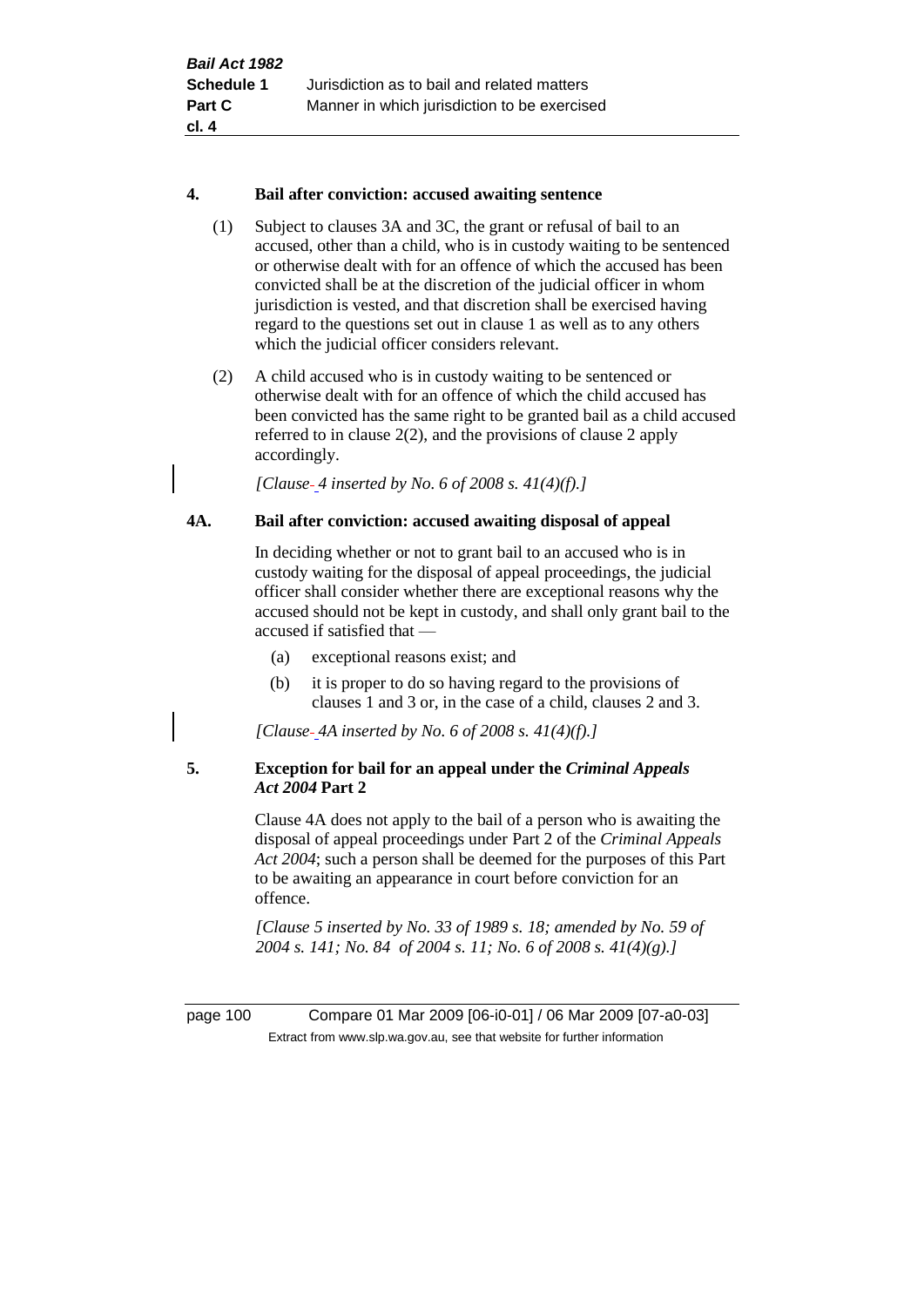#### **6. Bail of people on community orders etc.**

For the purpose of determining whether clause 4 applies, a person in custody —

- (a) under section 50, 79, 84E, 128, 129 or 132 of the *Sentencing Act 1995* in connection with a possible breach of a conditional release order, a sentence of suspended imprisonment or conditional suspended imprisonment or a community order imposed under that Act; or
- (b) under section 43 of the *Young Offenders Act 1994* in respect of an alleged breach of a youth community based order, an intensive youth supervision order or a conditional release order made under that Act,

is to be taken as not having been convicted of the offence for which the sentence was imposed.

*[Clause 6 inserted by No. 78 of 1995 s. 8; amended by No. 27 of 2004 s. 13(3).]*

*[Heading deleted by No. 6 of 2008 s. 41(4)(h).]*

#### **7. Bail for initial appearance to be for not more than 30 days**

In fixing the terms of bail of an accused for his initial appearance in court for an offence, a justice or an authorised officer shall require him to make the appearance within the period of 30 days commencing on and including the day on which the accused was arrested for the offence.

*[Clause 7 amended by No. 84 of 2004 s. 82; No. 6 of 2008 s. 41(4)(i).]*

#### **8. Bail on adjournment in court of summary jurisdiction to be for not more than 30 days except by consent**

In fixing the terms of bail of an accused for an appearance in court after an adjournment of proceedings for an offence, a judicial officer sitting as a court of summary jurisdiction shall require him to make the appearance within the period of 30 days commencing on and including the day on which the proceedings are adjourned, unless the accused consents to appear on a later day.

Compare 01 Mar 2009 [06-i0-01] / 06 Mar 2009 [07-a0-03] page 101 Extract from www.slp.wa.gov.au, see that website for further information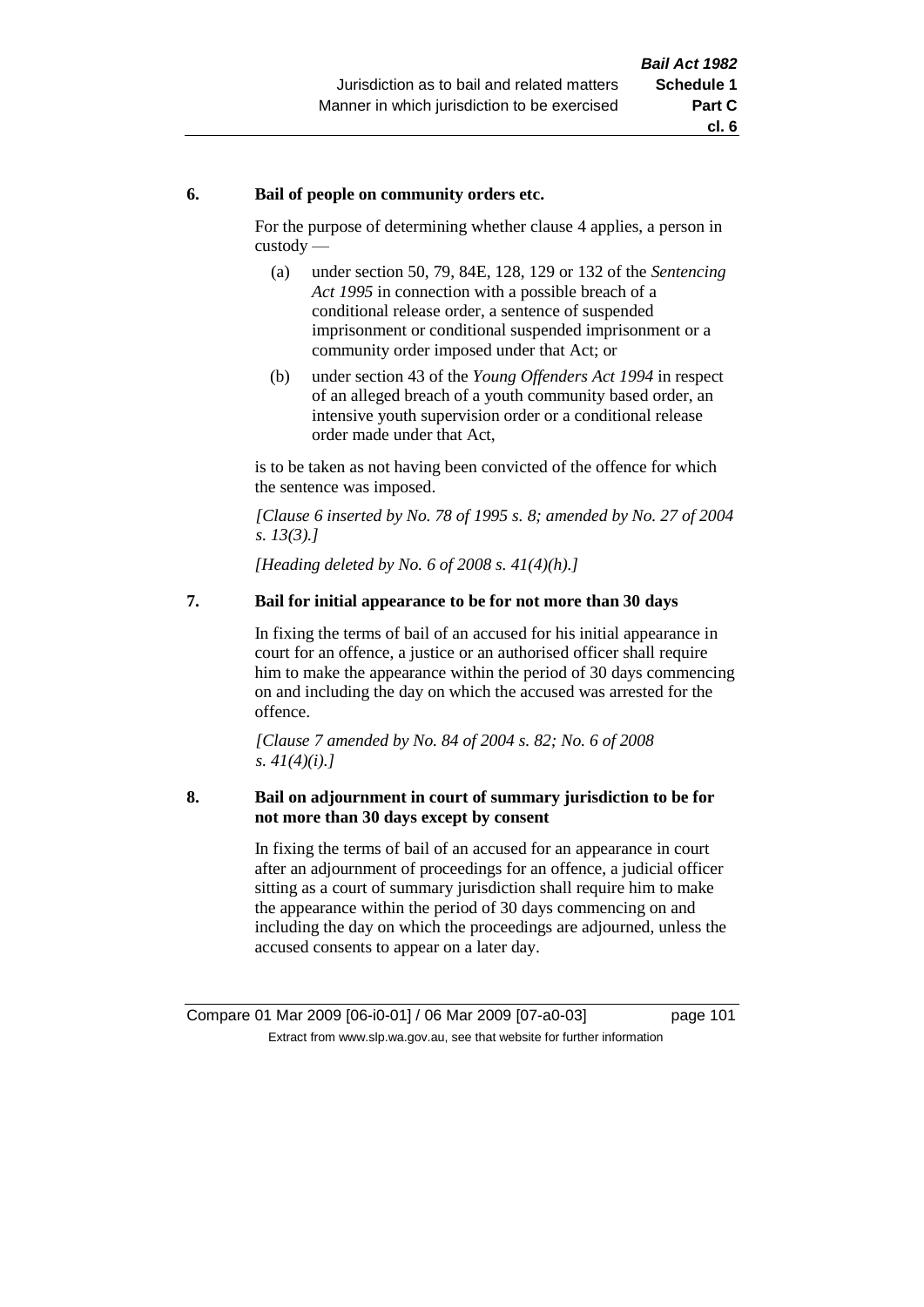*[Clause 8 amended by No. 49 of 1988 s. 90(c); No. 59 of 2004 s. 141; No. 84 of 2004 s. 82.]*

### **9. Provision as to calculation of time**

The periods specified in clauses 7 and 8 shall be calculated to include any Sunday or public holiday.

### **Part D — Conditions which may be imposed on a grant of bail**

#### **1. Conditions as to forfeiture and giving security may be imposed on the accused and sureties**

- (1) A judicial officer or authorised officer, on a grant of bail, may impose conditions under this clause if he considers that it is desirable to do so to ensure the performance of the accused's bail undertaking.
- (2) If a judicial officer or authorised officer considers that it is desirable as mentioned in subclause (1), he may in addition to releasing the accused on his bail undertaking impose any one or more of the following conditions —
	- (a) that the accused in his bail undertaking agree to forfeit a specified amount of money if he fails to comply with any requirement of his bail undertaking mentioned in section  $28(2)(a)$  or (b);
	- (b) that a surety or a specified number of sureties enter into a surety undertaking or surety undertakings whereby he or they agree to forfeit a specified amount or specified amounts of money if the accused fails to comply with any requirement of his bail undertaking mentioned in section 28(2)(a) or (b);
	- (c) that any of them the accused and the surety or sureties give security of a specified value, including the deposit of a specified amount of cash, for the performance of their respective obligations;
	- (d) that any of them the accused and the surety or sureties deposit with a specified officer any specified passbook or document relating to the title to, or ownership of, any account or other asset offered as security for the performance of their respective obligations; or

page 102 Compare 01 Mar 2009 [06-i0-01] / 06 Mar 2009 [07-a0-03] Extract from www.slp.wa.gov.au, see that website for further information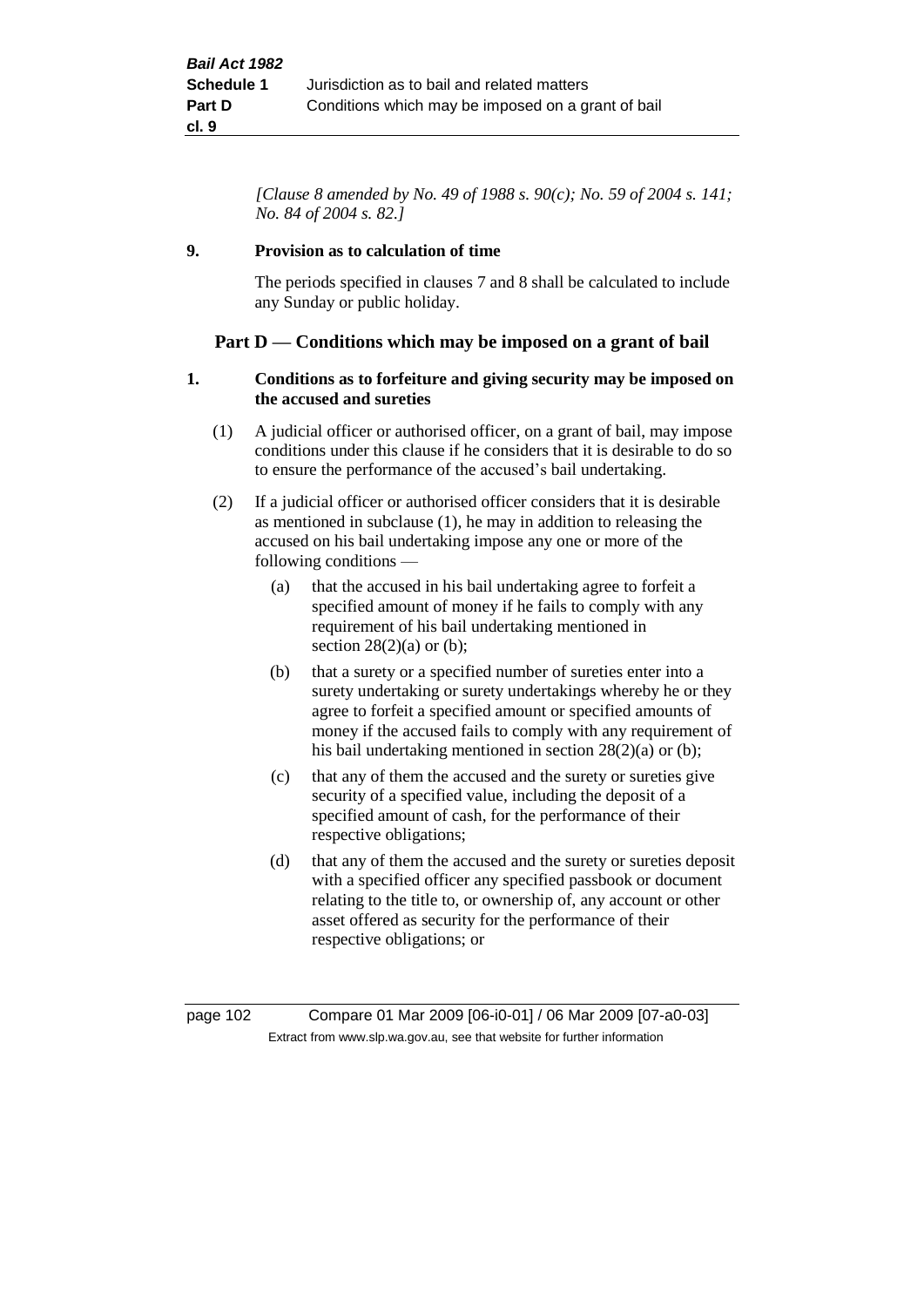- (e) that any of them the accused and the surety or sureties, at his or their own expense or otherwise, enter into such mortgage, charge, assignment or other transaction, or take such other step, as may be required, including completion of the necessary documents, to render any security effective and enforceable by the State.
- (3) The nature and sufficiency of any security, and the documentation therefor, required under subclause (2) shall be determined by the judicial officer or authorised officer who imposed the condition or, if no determination is so made —
	- (a) by the person before whom the bail undertaking is entered into, where the security is to be given by the accused; and
	- (b) where the security is to be given by a surety, by any person authorised under section 36 to approve the surety or before whom the surety undertaking is entered into.
- (4) When a bail undertaking ceases to have effect as provided in section 34(a) to (d), or upon an accused being acquitted of a charge under section  $51(1)$  or (2) or discharged from further proceedings therefor, each of them the accused, or where section 34(b) applies his personal representative, and any surety is entitled to have returned to him any security given under subclause (2).
- (5) When a surety undertaking ceases to have effect as provided in section  $47(a)$  to (f), a surety is entitled to have returned to him any security given under subclause (2).

*[Clause 1 amended by No. 65 of 2003 s. 121(3); No. 84 of 2004 s. 82; No. 6 of 2008 s. 18(3).]*

## **2. Other conditions which may be imposed**

- (1) A judicial officer or authorised officer, on a grant of bail, may impose conditions —
	- (a) to be complied with before the accused is released on bail or while the accused is on bail;
	- (b) as to the accused's conduct while on bail; or
	- (c) as to where the accused shall reside while on bail,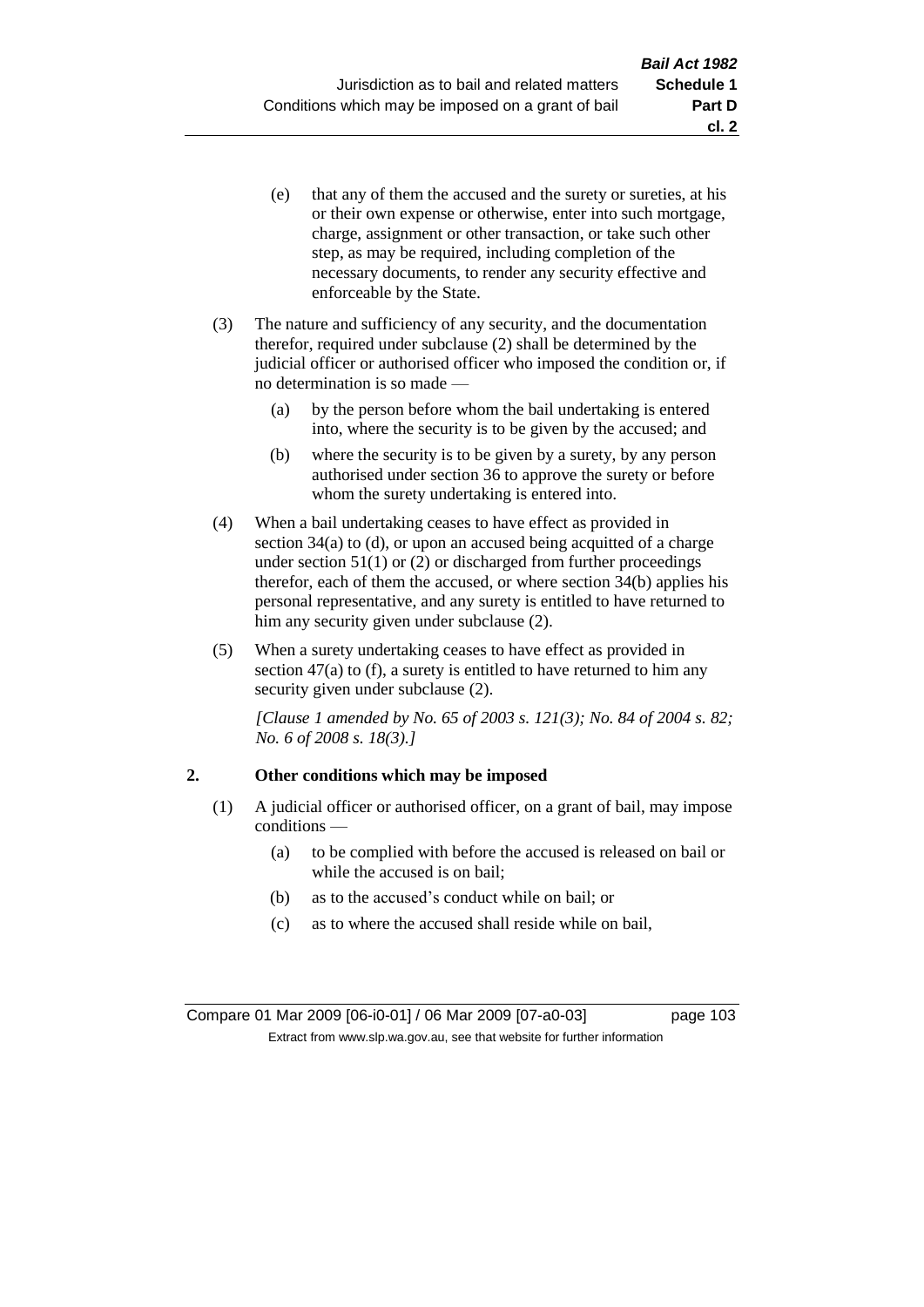if he considers that it is desirable for any purpose mentioned in subclause (2), (2b), (3) or (4).

- (1a) Without limiting subclause (1), a judicial officer or authorised officer shall, on a grant of bail to a child accused, consider whether it is desirable for any purpose mentioned in subclause (2) to impose a condition as to —
	- (a) any period in each day during which the child is to remain at a particular place;
	- (b) any person with whom the child is not to associate or communicate;
	- (c) any place that the child is not to frequent;
	- (d) the attendance by the child at a school or other educational institution; or
	- (e) any other matter,

and the judicial officer or authorised officer may impose any such condition.

- (2) Any condition may be imposed under subclause (1) or (1a) to ensure that an accused —
	- (a) appears in court in accordance with his bail undertaking;
	- (b) does not while on bail commit an offence;
	- (c) does not endanger the safety, welfare or property of any person;
	- (d) does not interfere with witnesses or otherwise obstruct the course of justice, whether in relation to himself or any other person; or
	- (e) as regards the period when the accused is on trial, does not prejudice the proper conduct of the trial.
- (2a) Before imposing a condition on a grant of bail for a purpose mentioned in subclause  $(2)(c)$  or  $(d)$  a judicial officer or authorised officer is to consider whether that purpose would be better served, or could be better assisted, by a restraining order made under the *Restraining Orders Act 1997* and whether, in the case of a judicial officer, to exercise the power in section 63 of that Act or, in the case of an authorised officer, to make a telephone application under that-Act.

page 104 Compare 01 Mar 2009 [06-i0-01] / 06 Mar 2009 [07-a0-03] Extract from www.slp.wa.gov.au, see that website for further information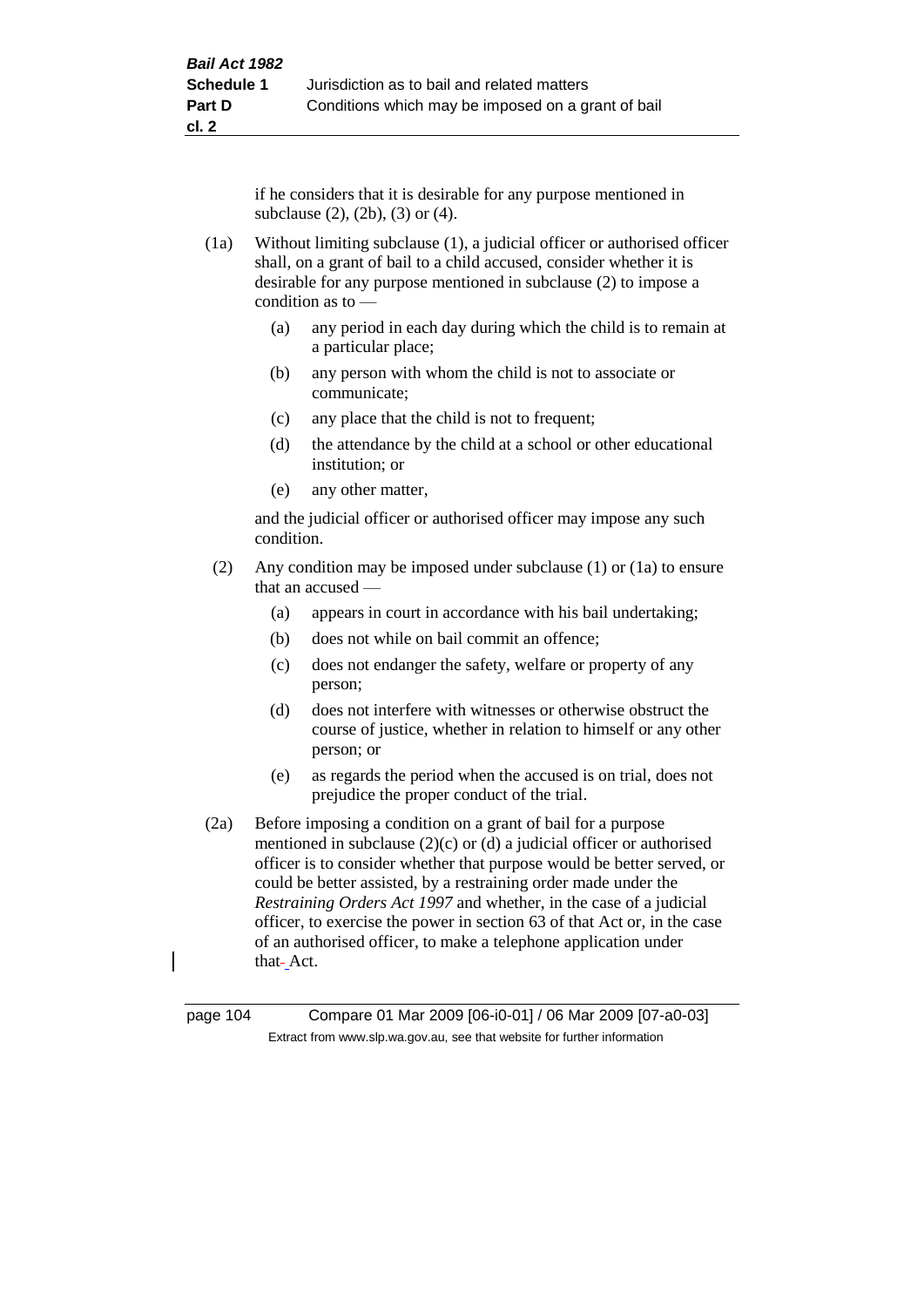- (2b) Where a judicial officer is of the opinion that the accused should while on bail —
	- (a) be counselled for a behavioural problem; or
	- (b) attend a course or programme that may assist with such a problem,

the judicial officer may under subclause (1) impose a condition for that purpose that requires the accused to —

- (c) attend a prescribed person to be counselled; or
- (d) attend a prescribed course or programme,

that is specified by the judicial officer in the condition.

- (3) Where a judicial officer who grants bail to an accused is of the opinion that the accused's physical condition ought to be examined the officer may, under subclause (1), impose any condition which the officer considers desirable for the purpose of ensuring that the accused is examined by a medical practitioner.
- (3a) Where a judicial officer who grants bail to an accused is of the opinion that the accused's mental condition ought to be examined the officer may, under subclause (1), impose any condition which the officer considers desirable for the purpose of ensuring that the accused's mental condition is examined including a condition —
	- (a) that the accused be examined by a medical practitioner or an authorised mental health practitioner (as defined in the *Mental Health Act 1996*) for the purpose of deciding whether to make a referral under section 29 of that Act;
	- (b) that the accused be admitted to an authorised hospital (as defined in the *Mental Health Act 1996*);
	- (c) that the accused be examined by a psychiatrist.
- (4) Where a judicial officer is of the opinion that an accused is suffering from alcohol or drug abuse and is in need of care or treatment either on that account, or to enable him to be prepared for his trial, the judicial officer may, under subclause (1), impose any condition which he considers desirable for the purpose of ensuring that the accused receives such care or treatment, including that he lives in, or from time to time attends at, a specified institution or place in order to receive such care or treatment.

Compare 01 Mar 2009 [06-i0-01] / 06 Mar 2009 [07-a0-03] page 105 Extract from www.slp.wa.gov.au, see that website for further information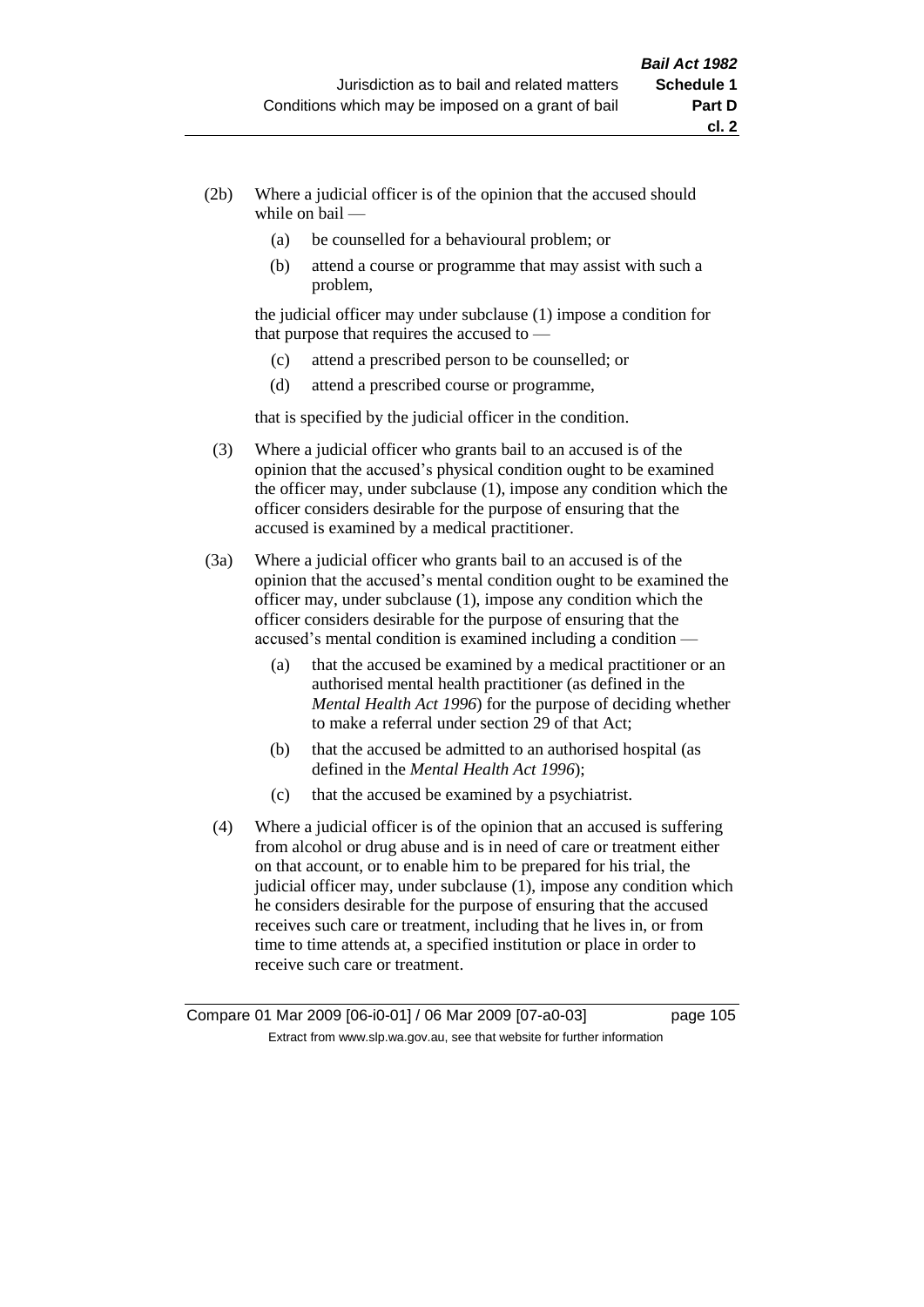(5) Where a judicial officer imposes a condition for a purpose mentioned in subclause (2b), (3), (3a) or (4), the judicial officer shall cause to be sent to the person who is to counsel or examine the accused, or the place at which the accused is to attend, a statement of the reasons for imposing the condition.

(6) Where a condition is imposed under this clause that an accused shall reside in premises established for the accommodation of persons to whom bail has been granted, that condition shall be deemed to include a further condition that the accused shall comply with such rules as are for the time being laid down for the maintenance of the good order of those premises, whether such rules are made under section 67 or by the authority responsible for the good order of the premises.

(7) In this clause —

*medical practitioner* has the meaning given to that term in the *Medical Practitioners Act-2008 section-4; and* 

*psychiatrist* has the same meaning as it has in the *Mental Health Act 1996*.

*[Clause 2 amended by No. 45 of 1993 s. 10(3); No. 69 of 1996 s. 3; No. 54 of 1998 s. 12; No. 84 of 2004 s. 82; No. 22 of 2008 s. 162Sch. 3 cl. 4.]*

### **3. Home detention condition may be imposed**

- (1) A judicial officer may, subject to this clause, impose a home detention condition as a condition on a grant of bail.
- (2) A home detention condition shall not be imposed unless the accused is over the age of 17 years and the judicial officer is satisfied —
	- (a) after considering a report from a community corrections officer about the accused and his circumstances, that the accused is suitable to be subject to a home detention condition;
	- (b) that the place where it is proposed the accused will remain while subject to the home detention condition is a suitable place; and
	- (c) that unless a home detention condition is imposed, the accused will not be released on bail.

page 106 Compare 01 Mar 2009 [06-i0-01] / 06 Mar 2009 [07-a0-03] Extract from www.slp.wa.gov.au, see that website for further information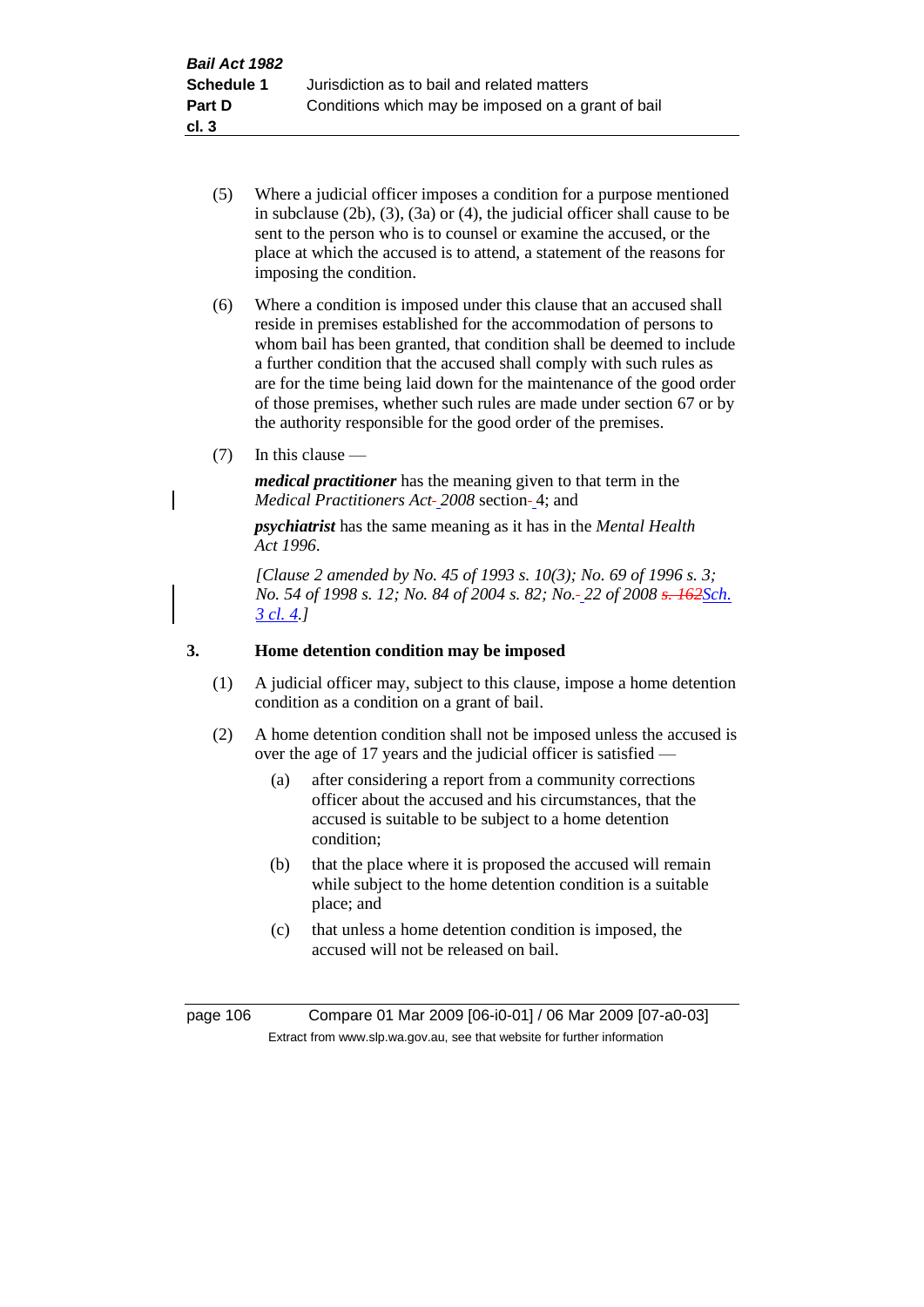- (3) A home detention condition is a condition that while the accused is on bail the accused shall —
	- (a) remain at and not leave the place specified in the bail record form and in the bail undertaking (or in a notice under section 50E) until the time specified, or deemed by section  $31(3)$  to be specified, in the bail undertaking except —
		- (i) to work in gainful employment approved by a community corrections officer;
		- (ii) with the approval of a community corrections officer, to seek gainful employment;
		- (iii) to obtain urgent medical or dental treatment for the accused;
		- (iv) for the purpose of averting or minimizing a serious risk of death or injury to the accused or to another person;
		- (v) to obey an order issued under a written law (such as a summons) requiring the accused's presence elsewhere;
		- (vi) for a purpose approved of by a community corrections officer; or
		- (vii) on the direction of a community corrections officer;
	- (b) not leave the State;
	- (c) comply with every reasonable direction of a community corrections officer;
	- (d) comply with such of the conditions specified in the list provided under section 24A(4) as may be specified in a notice given under section 50E(b); and
	- (e) when requested to do so, produce a copy of his bail undertaking and any notice by the CEO (corrections) under section 50E for inspection by a community corrections officer or a member of the Police Force.

*[Clause 3 inserted by No. 61 of 1990 s. 15; amended by No. 31 of 1993 s. 9; No. 84 of 2004 s. 82; No. 65 of 2006 s. 53.]*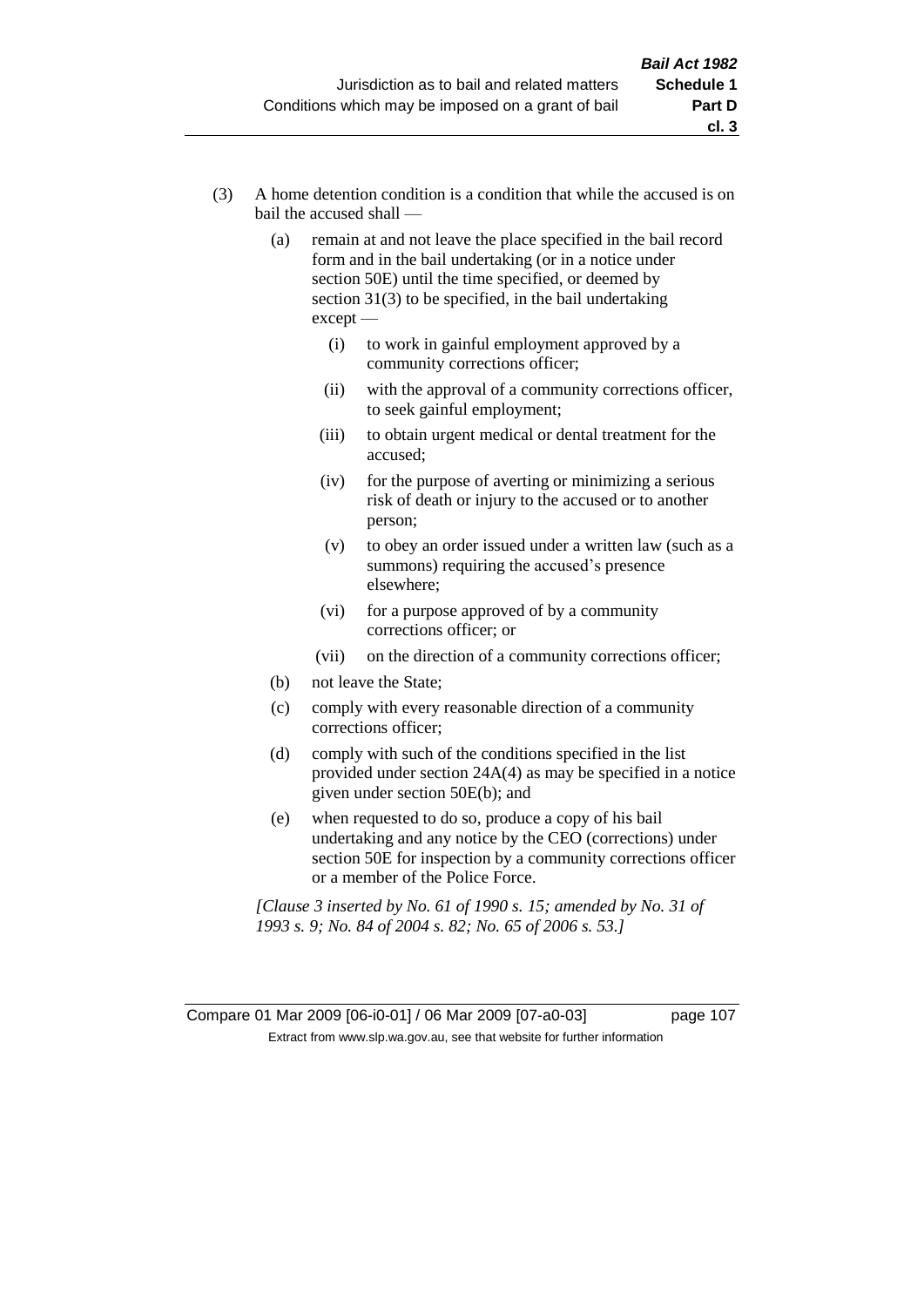**cl. 1**

# **Schedule 2 — Serious offences**

 $[s. 3(1)]$ 

*[Heading inserted by No. 6 of 2008 s. 42(1).]*

|    | <b>Enactment</b>         | <b>Description of offence</b>                                                    |
|----|--------------------------|----------------------------------------------------------------------------------|
| 1. | <b>The Criminal Code</b> |                                                                                  |
|    | $s - 279$                | Murder                                                                           |
|    | s. 280                   | Manslaughter                                                                     |
|    | $s - 283$                | Attempt to murder                                                                |
|    | s. 281                   | Unlawful assault causing death                                                   |
|    | s. 292                   | Disabling in order to commit<br>indictable offence                               |
|    | s. 294                   | Acts intended to cause grievous<br>bodily harm or to resist or prevent<br>arrest |
|    | s. 297                   | Grievous bodily harm                                                             |
|    | s. 301                   | Wounding and similar acts                                                        |
|    | s. $304(2)$              | Acts or omissions, with intent to<br>harm, causing bodily harm or<br>danger      |
|    | s. 317                   | Assault occasioning bodily harm                                                  |
|    | s. $317A(a)$             | Assault with intent to commit or<br>facilitate a crime                           |
|    | s. $317A(b)$             | Assault with intent to do grievous<br>bodily harm                                |
|    | s. 318                   | Serious assaults                                                                 |
|    | s. 323                   | Indecent assault                                                                 |
|    | s. 324                   | Aggravated indecent assault                                                      |
|    | s. 325                   | Sexual penetration without consent                                               |
|    |                          |                                                                                  |

page 108 Compare 01 Mar 2009 [06-i0-01] / 06 Mar 2009 [07-a0-03] Extract from www.slp.wa.gov.au, see that website for further information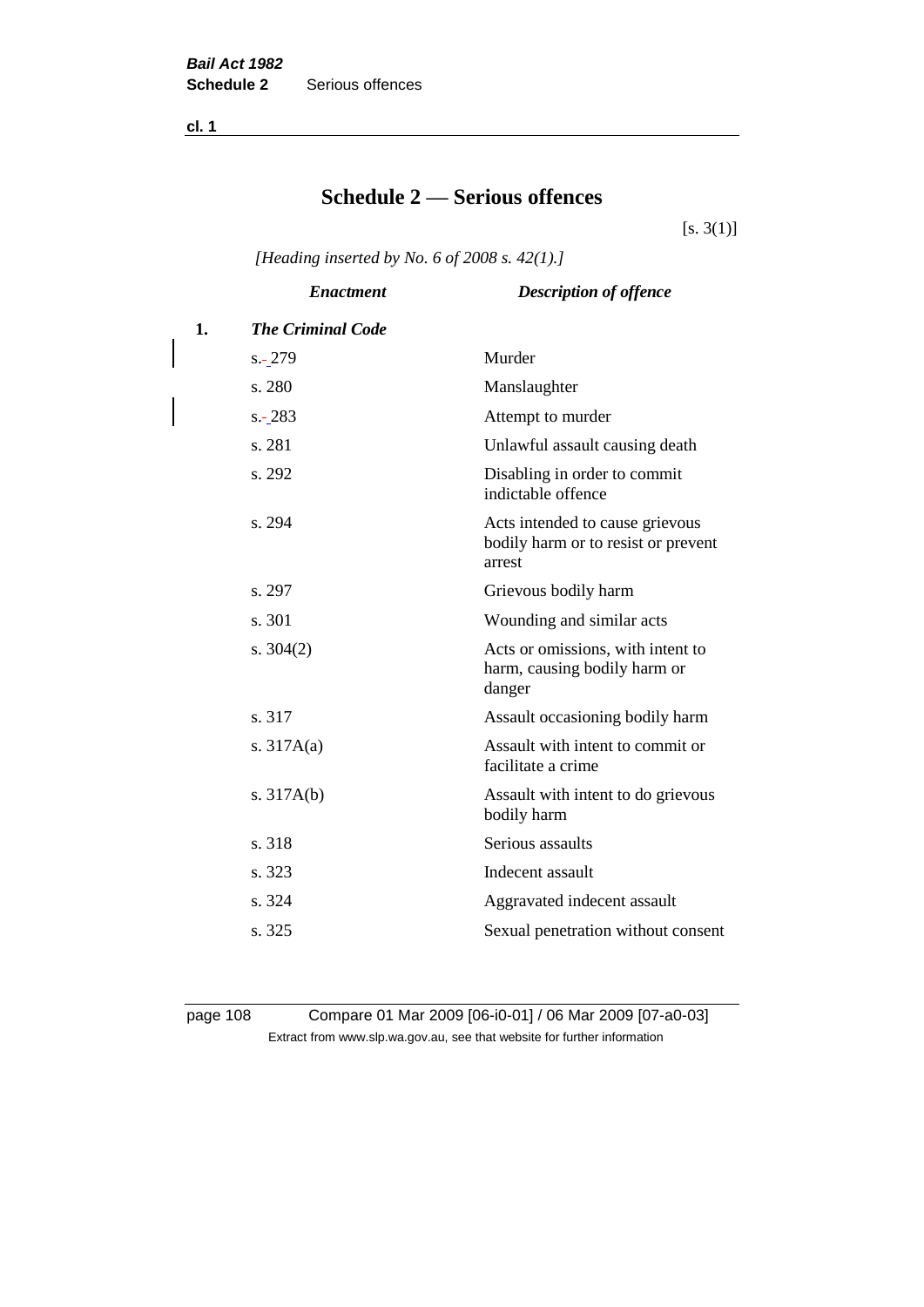|     | <b>Enactment</b>                | <b>Description of offence</b>                                                                                                                      |
|-----|---------------------------------|----------------------------------------------------------------------------------------------------------------------------------------------------|
|     | s. 326                          | Aggravated sexual penetration<br>without consent                                                                                                   |
|     | s. 331B                         | Sexual servitude                                                                                                                                   |
|     | s. 331C                         | Conducting business involving<br>sexual servitude                                                                                                  |
|     | s. 331D                         | Deceptive recruiting for<br>commercial sexual services                                                                                             |
|     | s. 332                          | Kidnapping                                                                                                                                         |
|     | s. 333                          | Deprivation of liberty                                                                                                                             |
|     | s. 338E                         | Stalking                                                                                                                                           |
|     | s. 378                          | Stealing a motor vehicle                                                                                                                           |
|     | s. 392                          | Robbery                                                                                                                                            |
|     | s. 393                          | Assault with intent to rob                                                                                                                         |
|     | s.401                           | <b>Burglary</b>                                                                                                                                    |
|     | s.444                           | Criminal damage, if the property is<br>destroyed or damaged by fire                                                                                |
| 2.  | <b>Bush Fires Act 1954</b>      |                                                                                                                                                    |
|     | s. 32                           | Wilfully lighting a fire or causing a<br>fire to be lit under such<br>circumstances as to be likely to<br>injure or damage a person or<br>property |
| 2a. | <b>Misuse of Drugs Act 1981</b> |                                                                                                                                                    |
|     | s. $6(1)$                       | Offences concerned with<br>prohibited drugs generally                                                                                              |
|     | s. $7(1)$                       | Offences concerned with<br>prohibited plants generally                                                                                             |
|     | s. $33(1)(a)$                   | Attempting to commit an offence<br>under section $6(1)$ or $7(1)$                                                                                  |

Compare 01 Mar 2009 [06-i0-01] / 06 Mar 2009 [07-a0-03] page 109 Extract from www.slp.wa.gov.au, see that website for further information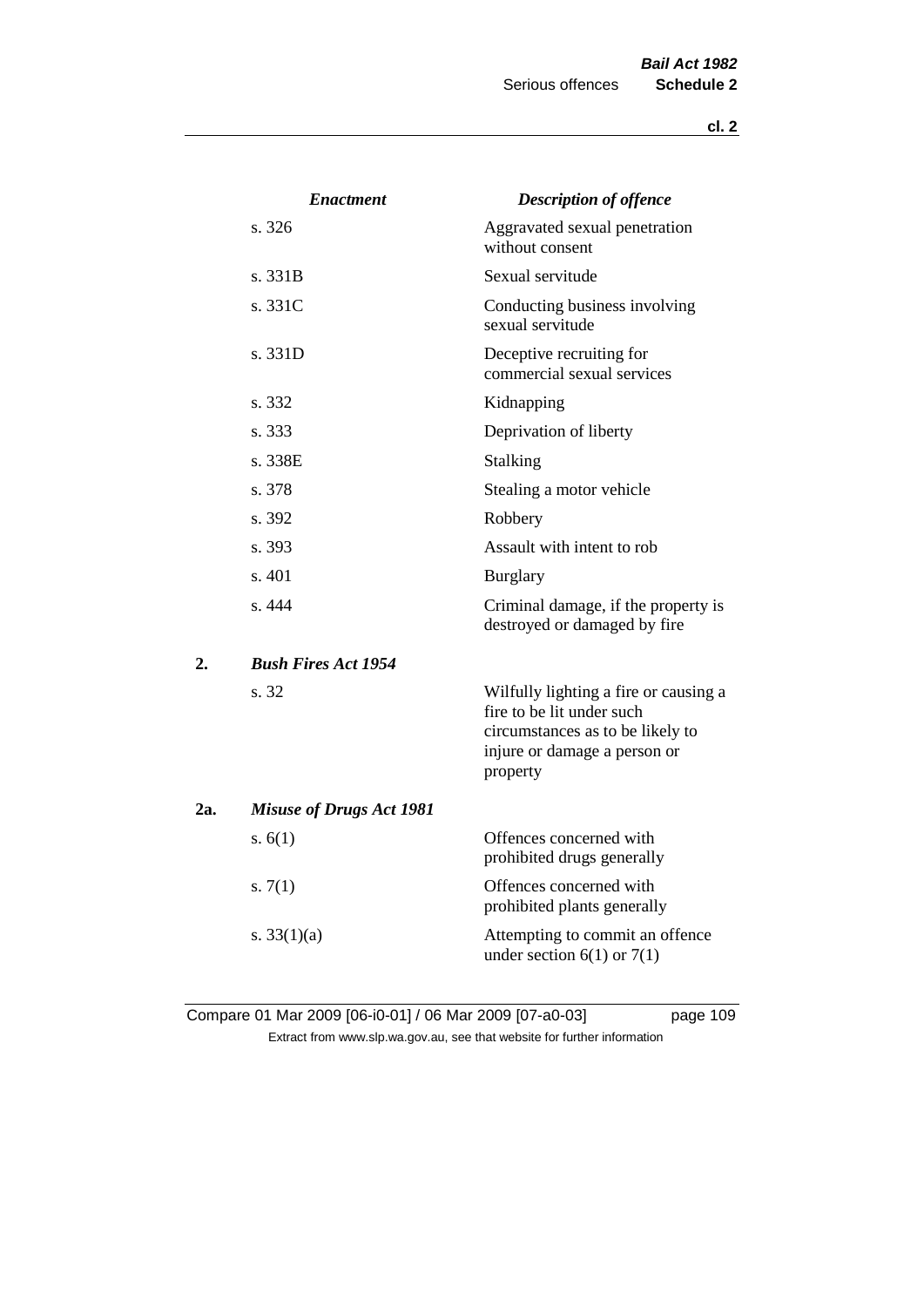**cl. 2b**

|     | <b>Enactment</b>                                                                                                                                                                                                                                                                                                    |                                                  | <b>Description of offence</b>                                                                                                                                  |
|-----|---------------------------------------------------------------------------------------------------------------------------------------------------------------------------------------------------------------------------------------------------------------------------------------------------------------------|--------------------------------------------------|----------------------------------------------------------------------------------------------------------------------------------------------------------------|
|     | s. $33(2)(a)$                                                                                                                                                                                                                                                                                                       |                                                  | Conspiracy to commit an offence<br>under s. $6(1)$ or $7(1)$                                                                                                   |
| 2b. | <b>Restraining Orders Act 1997</b>                                                                                                                                                                                                                                                                                  |                                                  |                                                                                                                                                                |
|     | s. $61(1)$                                                                                                                                                                                                                                                                                                          | order                                            | Breach of a violence restraining                                                                                                                               |
|     | s. $61(2a)$                                                                                                                                                                                                                                                                                                         |                                                  | Breach of a police order                                                                                                                                       |
|     | s. $86(2)$                                                                                                                                                                                                                                                                                                          |                                                  | Breach of a Part VII order under<br>the Justices Act 1902 $\frac{23}{2}$                                                                                       |
|     |                                                                                                                                                                                                                                                                                                                     | (a)                                              | that under section 86 of the<br><b>Restraining Orders Act 1997</b><br>is taken to be a misconduct<br>restraining order under that<br>Act; and                  |
|     |                                                                                                                                                                                                                                                                                                                     | (b)                                              | that shows on the face of the<br>order that the causing or<br>threatening of personal<br>injury by the accused was a<br>ground for the making of the<br>order. |
| 3.  | <b>Road Traffic Act 1974</b>                                                                                                                                                                                                                                                                                        |                                                  |                                                                                                                                                                |
|     | s. 59                                                                                                                                                                                                                                                                                                               | Dangerous driving causing death,<br>injury, etc. |                                                                                                                                                                |
|     | s. 59A                                                                                                                                                                                                                                                                                                              | Dangerous driving causing bodily<br>harm         |                                                                                                                                                                |
|     | [Schedule 2 inserted by No. 45 of 1993 s. 11; amended by No. 82 of<br>1994 s. 13; No. 38 of 1998 s. 4(2); No. 54 of 1998 s. 15; No. 23 of<br>2001 s. 10(1); No. 4 of 2004 s. 24 and 26; No. 38 of 2004 s. 61;<br>No. 62 of 2004 s. 9(1); No. 84 of 2004 s. 82; No. 6 of 2008 s. 42(2);<br>No. 29 of 2008 s. 24(8).] |                                                  |                                                                                                                                                                |

page 110 Compare 01 Mar 2009 [06-i0-01] / 06 Mar 2009 [07-a0-03] Extract from www.slp.wa.gov.au, see that website for further information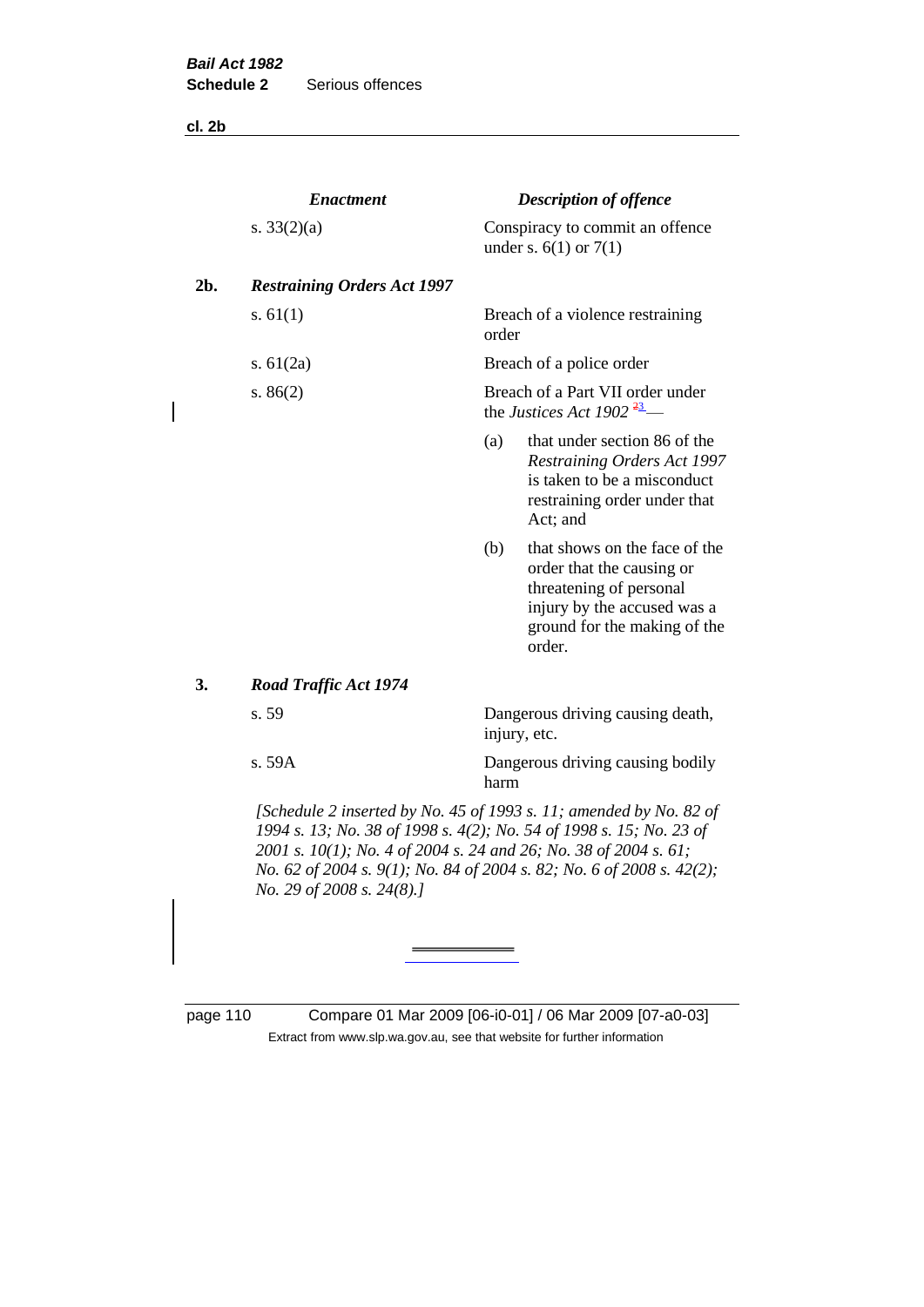# **Notes**

<sup>1</sup> This reprint is a compilation as at 6 March 2009 of the *Bail Act 1982* and includes the amendments made by the other written laws referred to in the following table  $1a, 34$ . The table also contains information about any reprint.

# **Compilation table**

| <b>Short title</b>                                                                                                                                    | <b>Number</b><br>and year | <b>Assent</b> | Commencement                                                        |
|-------------------------------------------------------------------------------------------------------------------------------------------------------|---------------------------|---------------|---------------------------------------------------------------------|
| Bail Act 1982                                                                                                                                         | 86 of 1982                | 18 Nov 1982   | 6 Feb 1989 (see s. 2 and<br>Gazette 27 Jan 1989 p. 263)             |
| <b>Acts Amendment</b><br>(Abolition of Capital<br>Punishment) Act 1984<br>Pt. III                                                                     | 52 of 1984                | 5 Sep 1984    | 3 Oct 1984                                                          |
| <b>Bail Amendment</b><br>Act 1984 $45$                                                                                                                | 74 of 1984                |               | 29 Nov 1984 6 Feb 1989 (see s. 2 and<br>Gazette 27 Jan 1989 p. 263) |
| <b>Bail Amendment</b><br>Act 1988                                                                                                                     | 15 of 1988                | 6 Sep 1988    | 6 Feb 1989 (see s. 2 and<br>Gazette 27 Jan 1989 p. 263)             |
| Reprint of the Bail Act 1982 under the Reprints Act 1984 and s. 21 of the Bail<br>Amendment Act 1988 <sup>56</sup> (includes amendments listed above) |                           |               |                                                                     |
| Criminal Law<br>Amendment Act 1988<br>Pt.4                                                                                                            | 70 of 1988                | 15 Dec 1988   | 6 Feb 1989 (see s. 2(2)(b) and<br>Gazette 27 Jan 1989 p. 263)       |
| <b>Acts Amendment</b><br>(Children's Court)<br>Act 1988 Pt. 13                                                                                        | 49 of 1988                | 22 Dec 1988   | 1 Dec 1989 (see s. 2 and<br><i>Gazette</i> 24 Nov 1989 p. 4327)     |
| <b>Justices Amendment</b><br>Act 1989 s. 18                                                                                                           | 33 of 1989                | 22 Dec 1989   | 1 Jun 1991 (see s. 2 and<br>Gazette 17 May 1991 p. 2455)            |
| <b>Community Corrections</b><br><b>Legislation Amendment</b><br>Act 1990 Pt. 2                                                                        | 61 of 1990                | 17 Dec 1990   | 3 Apr 1991 (see s. 2 and<br>Gazette 22 Mar 1991 p. 1209)            |
| Child Welfare<br>Amendment Act<br>$(No. 2)$ 1990 s. 15                                                                                                | 83 of 1990                | 22 Dec 1990   | 1 Aug 1991 (see s. 2 and<br>Gazette 1 Aug 1991 p. 3983)             |
| Children's Court of<br>Western Australia<br>Amendment Act<br>$(No. 2)$ 1991 s. 21                                                                     | 15 of 1991                | 21 Jun 1991   | 9 Aug 1991 (see s. 2(2) and<br>Gazette 9 Aug 1991 p. 4101)          |

**Reprint of the** *Bail Act 1982* **as at 17 Oct 1991** (includes amendments listed above)

Compare 01 Mar 2009 [06-i0-01] / 06 Mar 2009 [07-a0-03] page 111 Extract from www.slp.wa.gov.au, see that website for further information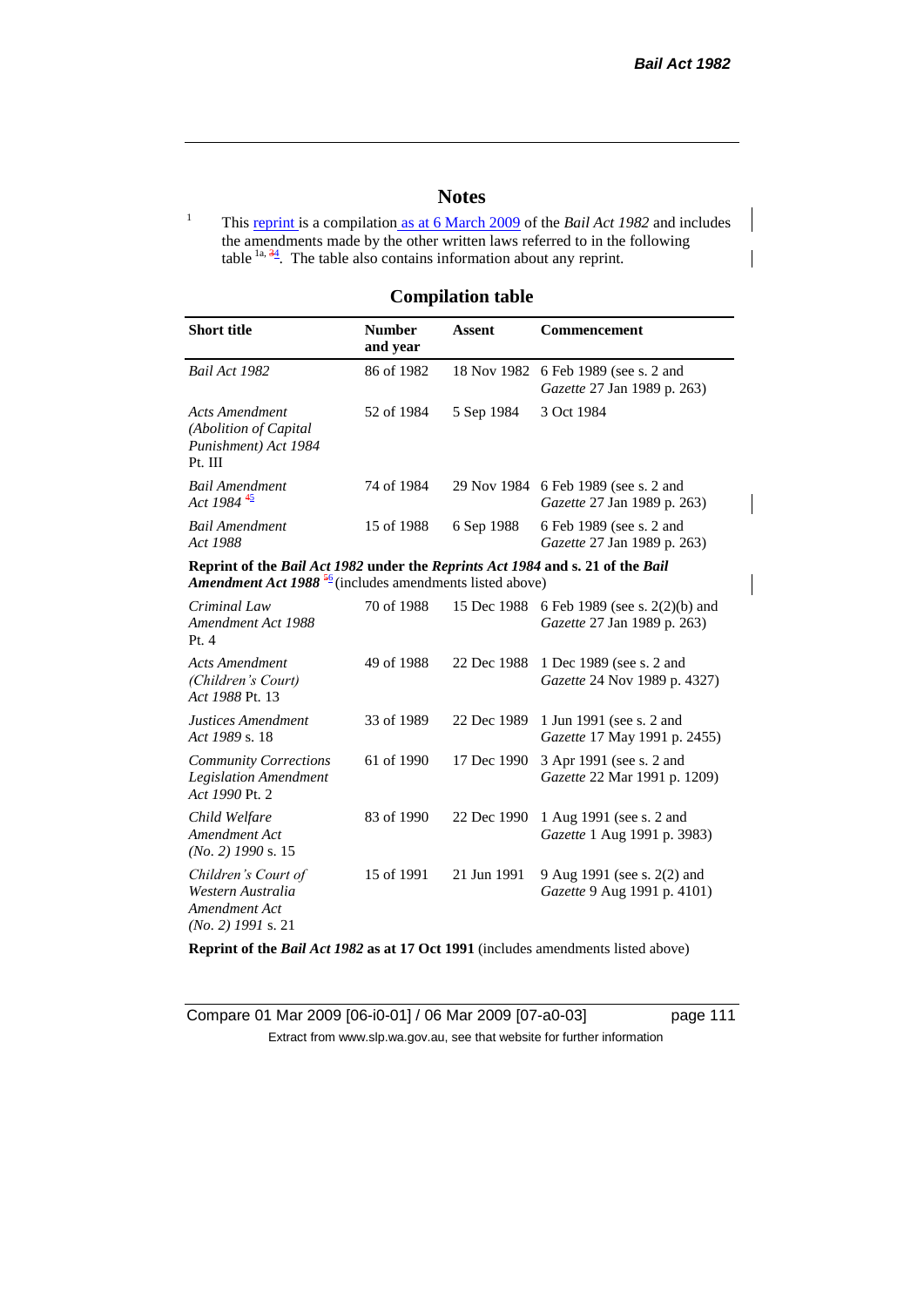| <b>Short title</b>                                                                         | <b>Number</b><br>and year | <b>Assent</b> | Commencement                                                                                                                                                               |
|--------------------------------------------------------------------------------------------|---------------------------|---------------|----------------------------------------------------------------------------------------------------------------------------------------------------------------------------|
| <b>Acts Amendment (Sexual</b><br>Offences) Act 1992 Pt. 3                                  | 14 of 1992                | 17 Jun 1992   | 1 Aug 1992 (see s. 2 and<br>Gazette 28 Jul 1992 p. 3671)                                                                                                                   |
| <b>Acts Amendment</b><br>(Ministry of Justice)<br>Act 1993 Pt. 3 $\frac{67}{2}$            | 31 of 1993                | 15 Dec 1993   | 1 Jul 1993 (see s. 2)                                                                                                                                                      |
| Criminal Procedure<br>Amendment Act 1993<br>Pt. $2^{\frac{78}{}}$                          | 45 of 1993                | 20 Dec 1993   | Act other than s. 7-9 and<br>$10(2)(b)$ : 17 Jan 1994 (see<br>s. $2(1)$ ;<br>s. 7-9 and $10(2)(b)$ : 4 Mar 1994<br>(see s. $2(2)$ and <i>Gazette</i><br>4 Mar 1994 p. 915) |
| Criminal Law<br>Amendment Act 1994<br>s. $13(1)$ and $(2)$                                 | 82 of 1994                | 23 Dec 1994   | 20 Jan 1995 (see s. 2(2))                                                                                                                                                  |
| Acts Amendment (Fines,<br>Penalties and<br><b>Infringement Notices</b> )<br>Act 1994 Pt. 3 | 92 of 1994                | 23 Dec 1994   | 1 Jan 1995 (see s. 2(1) and<br>Gazette 30 Dec 1994 p. 7211)                                                                                                                |
| Sentencing<br>(Consequential<br>Provisions) Act 1995 Pt. 5                                 | 78 of 1995                | 16 Jan 1996   | 4 Nov 1996 (see s. 2 and<br>Gazette 25 Oct 1996 p. 5632)                                                                                                                   |
| Coroners Act 1996 s. 61                                                                    | 2 of 1996                 |               | 24 May 1996 7 Apr 1997 (see s. 2 and<br>Gazette 18 Mar 1997 p. 1529)                                                                                                       |
| <b>Mental Health</b><br>(Consequential<br>Provisions) Act 1996 Pt. 2                       | 69 of 1996                |               | 13 Nov 1996 13 Nov 1997 (see s. 2)                                                                                                                                         |

**Reprint of the** *Bail Act 1982* **as at 13 Mar 1997** (includes amendments listed above except those in the *Coroners Act 1996* and the *Mental Health (Consequential Provisions) Act 1996*) (corrections in *Gazette* 25 Jul 1997 p. 3909 and 14 Nov 1997 p. 6426)

| Statutes (Repeals and<br>Minor Amendments)<br>Act 1997 s. 21 |            |                         | 57 of 1997 15 Dec 1997 15 Dec 1997 (see s. 2(1)) |
|--------------------------------------------------------------|------------|-------------------------|--------------------------------------------------|
| Criminal Law<br>Amendment Act<br>$(No. 1)$ 1998 s. 4(2)      | 38 of 1998 | 25 Sep 1998 23 Oct 1998 |                                                  |

page 112 Compare 01 Mar 2009 [06-i0-01] / 06 Mar 2009 [07-a0-03] Extract from www.slp.wa.gov.au, see that website for further information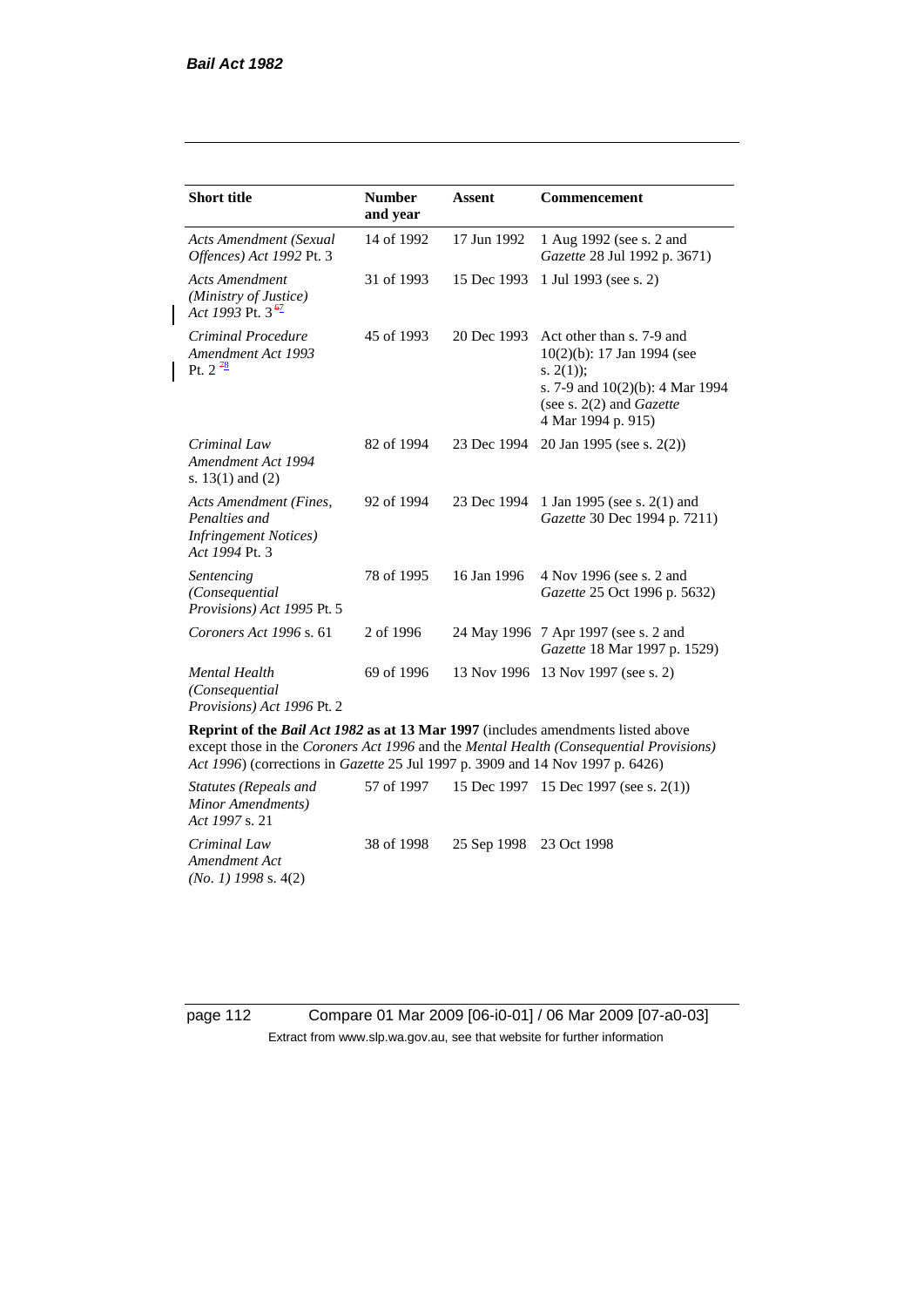$\begin{array}{c} \rule{0pt}{2ex} \rule{0pt}{2ex} \rule{0pt}{2ex} \rule{0pt}{2ex} \rule{0pt}{2ex} \rule{0pt}{2ex} \rule{0pt}{2ex} \rule{0pt}{2ex} \rule{0pt}{2ex} \rule{0pt}{2ex} \rule{0pt}{2ex} \rule{0pt}{2ex} \rule{0pt}{2ex} \rule{0pt}{2ex} \rule{0pt}{2ex} \rule{0pt}{2ex} \rule{0pt}{2ex} \rule{0pt}{2ex} \rule{0pt}{2ex} \rule{0pt}{2ex} \rule{0pt}{2ex} \rule{0pt}{2ex} \rule{0pt}{2ex} \rule{0pt}{$ 

| <b>Short title</b>                                                                                                                                 | <b>Number</b> | Assent      | Commencement                                                                                                                                                                                                                                                                                                                                            |
|----------------------------------------------------------------------------------------------------------------------------------------------------|---------------|-------------|---------------------------------------------------------------------------------------------------------------------------------------------------------------------------------------------------------------------------------------------------------------------------------------------------------------------------------------------------------|
|                                                                                                                                                    | and year      |             |                                                                                                                                                                                                                                                                                                                                                         |
| <b>Bail Amendment</b><br>Act 1998 <sup>89</sup>                                                                                                    | 54 of 1998    | 11 Jan 1999 | s. 1 and 2: 11 Jan 1999;<br>Pt. 4 and 7: 15 May 1999<br>(see s. 2 and <i>Gazette</i> )<br>11 May 1999 p. 1905);<br>Pt. 2, 3 and 5 (other than s. 12):<br>8 Mar 2000 (see s. 2 and<br>Gazette 7 Mar 2000 p. 1039);<br>s. 12: 1 Sep 2000 (see s. 2 and<br>Gazette 29 Aug 2000 p. 4985);<br>Pt. 6: 4 Dec 2000 (see s. 2 and<br>Gazette 4 Dec 2000 p. 6799) |
| Reprint of the Bail Act 1982 as at 27 Aug 1999 (includes amendments listed above<br>except those in the Bail Amendment Act 1998 Pt. 2, 3, 5 and 6) |               |             |                                                                                                                                                                                                                                                                                                                                                         |
| Court Security and<br><b>Custodial Services</b><br>(Consequential<br><i>Provisions</i> ) Act 1999 Pt. 3                                            | 47 of 1999    | 8 Dec 1999  | 18 Dec 1999 (see s. 2 and<br>Gazette 17 Dec 1999 p. 6175-6)                                                                                                                                                                                                                                                                                             |
| Criminal Law Amendment<br>Act 2001 s. $10(1)$                                                                                                      | 23 of 2001    | 26 Nov 2001 | 24 Dec 2001                                                                                                                                                                                                                                                                                                                                             |
| Criminal Investigation<br>(Identifying People)<br>Act 2002 s. 96                                                                                   | 6 of 2002     | 4 Jun 2002  | 20 Nov 2002 (see s. 2 and<br>Gazette 19 Nov 2002 p. 5505)                                                                                                                                                                                                                                                                                               |
| Criminal Law (Procedure)<br>Amendment Act 2002 Pt. 4<br>Div. 1                                                                                     | 27 of 2002    | 25 Sep 2002 | 27 Sep 2002 (see s. 2 and<br>Gazette 27 Sep 2002 p. 4875)                                                                                                                                                                                                                                                                                               |
| Sentencing Legislation<br>Amendment and Repeal<br>Act 2003 s. 29(3) and 37                                                                         | 50 of 2003    | 9 Jul 2003  | s. 29(3): 31 Aug 2003 (see s. 2)<br>and Gazette 29 Aug 2003<br>p. 3833);<br>s. 37: 15 May 2004 (see s. 2 and<br>Gazette 14 May 2004 p. 1445)                                                                                                                                                                                                            |
| Acts Amendment and<br>Repeal (Courts and Legal<br>Practice) Act 2003 s. 88<br>and $121 \frac{910}{910}$                                            | 65 of 2003    | 4 Dec 2003  | 1 Jan 2004 (see s. 2 and <i>Gazette</i><br>30 Dec 2003 p. 5722)                                                                                                                                                                                                                                                                                         |
| Statutes (Repeals and<br>Minor Amendments)<br>Act 2003 s. 29                                                                                       | 74 of 2003    | 15 Dec 2003 | 15 Dec 2003 (see s. 2)                                                                                                                                                                                                                                                                                                                                  |
| Criminal Code Amendment<br>Act 2004 s. 24, 26 and 58                                                                                               | 4 of 2004     | 23 Apr 2004 | 21 May 2004 (see s. 2)                                                                                                                                                                                                                                                                                                                                  |

Compare 01 Mar 2009 [06-i0-01] / 06 Mar 2009 [07-a0-03] page 113 Extract from www.slp.wa.gov.au, see that website for further information

 $\overline{\phantom{a}}$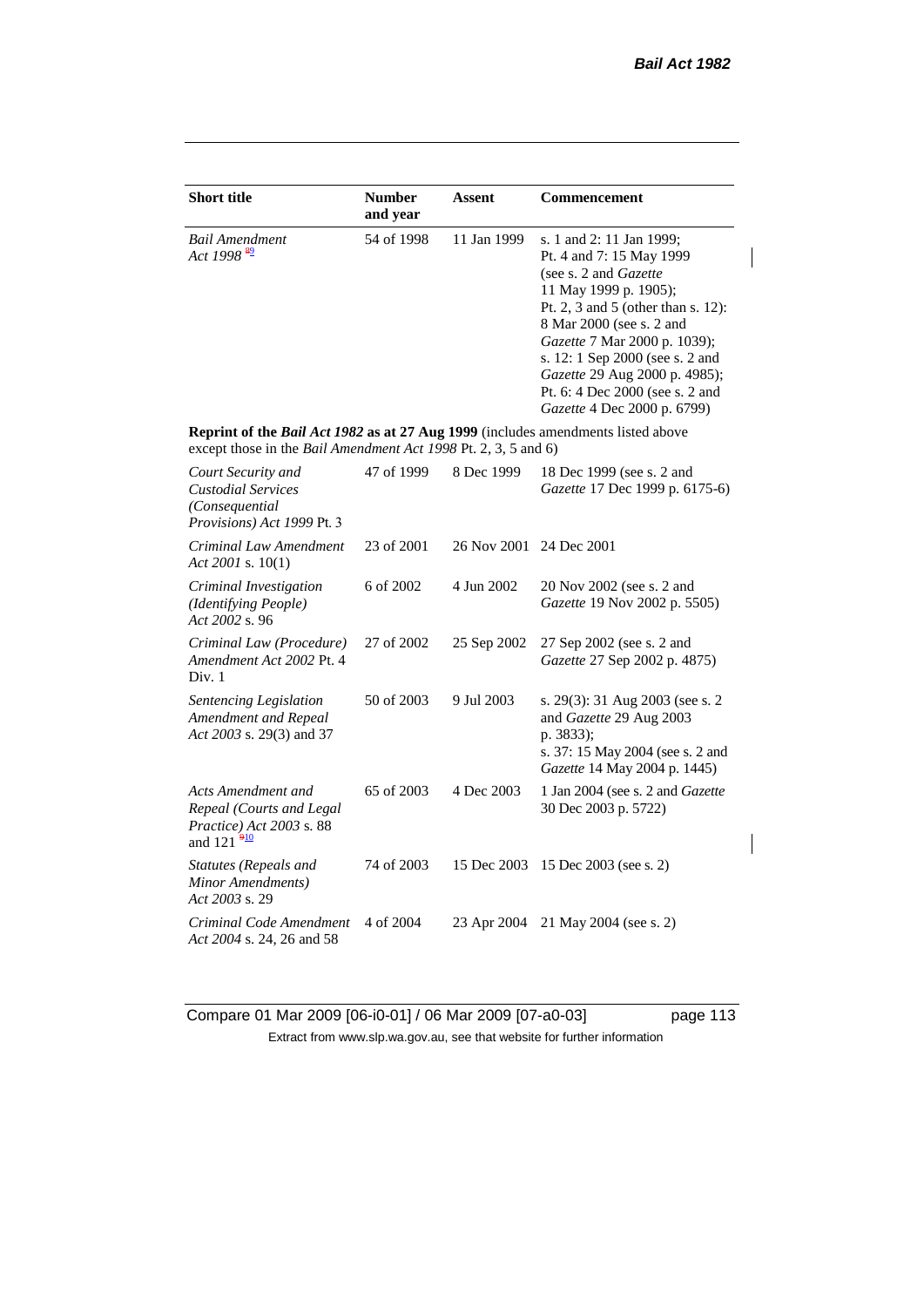*Prisons and Sentencing Legislation Amendment* 

| <b>Short title</b>                                                                                           | <b>Number</b><br>and year | <b>Assent</b> | Commencement                                                                                                                                                                                                                                                                                                                                                 |
|--------------------------------------------------------------------------------------------------------------|---------------------------|---------------|--------------------------------------------------------------------------------------------------------------------------------------------------------------------------------------------------------------------------------------------------------------------------------------------------------------------------------------------------------------|
| Sentencing Legislation<br>Amendment Act 2004 s. 13                                                           | 27 of 2004                | 14 Oct 2004   | 31 May 2006 (see s. 2 and<br>Gazette 30 May 2006 p. 1965)                                                                                                                                                                                                                                                                                                    |
| Children and Community<br>Services Act 2004 s. 251                                                           | 34 of 2004                | 20 Oct 2004   | 1 Mar 2006 (see s. 2 and<br>Gazette 14 Feb 2006 p. 695)                                                                                                                                                                                                                                                                                                      |
| Acts Amendment (Family<br>and Domestic Violence)<br>Act 2004 Pt. 3                                           | 38 of 2004                | 9 Nov 2004    | 1 Dec 2004 (see s. 2 and<br>Gazette 26 Nov 2004 p. 5309)                                                                                                                                                                                                                                                                                                     |
| Acts Amendment (Court of<br>Appeal) Act 2004 s. 28                                                           | 45 of 2004                | 9 Nov 2004    | s. $28(1)$ , (2) and (4) (other than<br>the amendment to s. $7A(1)$ :<br>1 Feb 2005 (see. s. 2 and<br>Gazette 14 Jan 2005 p. 163);<br>s. $28(3)$ and $(4)$ (the<br>amendment to s. $7A(1)$ :<br>2 May 2005 (see. s. 2 and<br>Gazette 14 Jan 2005 p. 163)                                                                                                     |
| <b>Courts Legislation</b><br>Amendment and Repeal<br>Act 2004 s. 141 $\frac{4011}{100}$                      | 59 of 2004                | 23 Nov 2004   | 1 May 2005 (see s. 2 and<br>Gazette 31 Dec 2004 p. 7128)                                                                                                                                                                                                                                                                                                     |
| Misuse of Drugs<br>Amendment Act 2004 s. 9(1)                                                                | 62 of 2004                | 24 Nov 2004   | 1 Jan 2005 (see s. 2 and <i>Gazette</i><br>10 Dec 2004 p. 5965)                                                                                                                                                                                                                                                                                              |
| Criminal Procedure and<br>Appeals (Consequential and<br>Other Provisions) Act 2004<br>Pt. 3 and s. 82 and 83 | 84 of 2004                | 16 Dec 2004   | 2 May 2005 (see s. 2 and<br>Gazette 31 Dec 2004 p. 7129<br>(correction in Gazette<br>7 Jan 2005 p. 53))                                                                                                                                                                                                                                                      |
| Appeal) Act 2004 s. 28(3) and (4) (the amendment to s. 7A(1)), the Children and                              |                           |               | Reprint 5: The Bail Act 1982 as at 1 Apr 2005 (includes amendments listed above except<br>those in the Sentencing Legislation Amendment Act 2004, the Acts Amendment (Court of<br>Community Services Act 2004, the Courts Legislation Amendment and Repeal Act 2004<br>and the Criminal Procedure and Appeals (Consequential and Other Provisions) Act 2004) |
| Planning and Development<br>(Consequential and<br><b>Transitional Provisions</b> )<br>Act 2005 s. 15         | 38 of 2005                | 12 Dec 2005   | 9 Apr 2006 (see s. 2 and<br>Gazette 21 Mar 2006 p. 1078)                                                                                                                                                                                                                                                                                                     |
| Criminal Investigation<br>(Consequential Provisions)<br>Act 2006 Pt. 2                                       | 59 of 2006                | 16 Nov 2006   | 1 Jul 2007 (see s. 2 and Gazette<br>22 Jun 2007 p. 2838)                                                                                                                                                                                                                                                                                                     |

*Act 2006* Pt. 5 **Reprint 6: The** *Bail Act 1982* **as at 14 Sep 2007** (includes amendments listed above)

65 of 2006 8 Dec 2006 4 Apr 2007 (see s. 2 and *Gazette*

3 Apr 2007 p. 1491)

page 114 Compare 01 Mar 2009 [06-i0-01] / 06 Mar 2009 [07-a0-03] Extract from www.slp.wa.gov.au, see that website for further information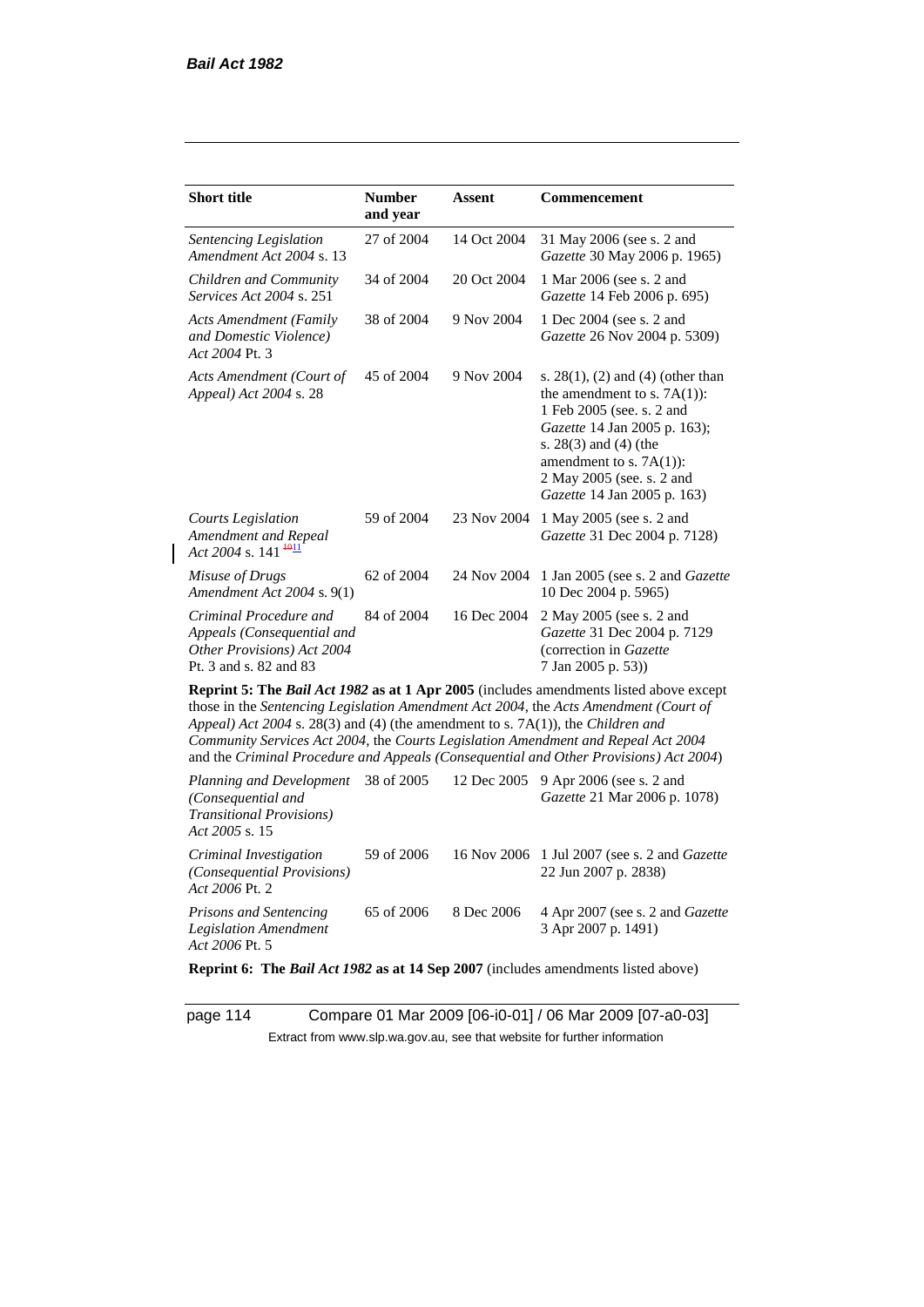| <b>Short title</b>                                                                             | <b>Number</b><br>and year | Assent          | <b>Commencement</b>                                                           |  |
|------------------------------------------------------------------------------------------------|---------------------------|-----------------|-------------------------------------------------------------------------------|--|
| Criminal Law and Evidence 2 of 2008<br><i>Amendment Act-2008 s.-56</i>                         |                           |                 | 12 Mar 2008 27 Apr 2008 (see s.- 2 and<br><i>Gazette</i> 24 Apr 2008 p. 1559) |  |
| Bail Amendment Act 2008<br>$P_1$ 2 $\frac{1412}{2}$                                            | 6 of 2008                 | 31 Mar 2008     | 1- Mar- $2009$ (see s.- $2(b)$ ) and<br>Gazette 27- Feb- 2009 p. - 511)       |  |
| <i>Medical Practitioners</i><br>Act 2008 <del>s. 162</del> Sch. 3 cl. 4                        | 22 of 2008                | 27 May-200<br>8 | 1- Dec- $2008$ (see s.- $2$ and<br>Gazette 25- Nov-2008 p.-4989)              |  |
| Criminal Law Amendment<br><i>(Homicide)</i> Act 2008 s. 24                                     | 29 of 2008                | 27- Jun 2008    | 1- Aug $2008$ (see s. $2(d)$ and<br>Gazette 22 Jul 2008 p. 3353)              |  |
| <b>Reprint 7:</b> The <i>Bail Act 1982</i> as at 6 Mar 2009 (includes amendments listed above) |                           |                 |                                                                               |  |

<sup>1a</sup> On the date as at which this **compilation example the value of the conduct** provisions referred to in the following table had not come into operation and were therefore not included in this compilation.compiling the reprint. For the text of the provisions see the endnotes referred to in the table.

| Provisions that have not come into operation |  |
|----------------------------------------------|--|
|----------------------------------------------|--|

|                | <b>Short title</b>                                                                                                      | <b>Number</b><br>and year | Assent      | Commencement                                                                                                                                                                 |
|----------------|-------------------------------------------------------------------------------------------------------------------------|---------------------------|-------------|------------------------------------------------------------------------------------------------------------------------------------------------------------------------------|
|                | <b>Machinery of Government</b><br>(Miscellaneous<br>Amendments) Act 2006<br>Pt. 3 Div. $1^{\frac{113}{2}}$              | 28 of 2006                | 26 Jun 2006 | To be proclaimed (see s. 2)                                                                                                                                                  |
| 22             |                                                                                                                         |                           |             | Repealed by the Sentencing Legislation Amendment and Repeal Act 2003.                                                                                                        |
| $\overline{3}$ | s. 25. The Act was then repealed by the Criminal Procedure and Appeal<br>(Consequential and Other Provisions) Act-2004. |                           |             | The short title of the Justices Act-1902 was changed to the Criminal Procedure<br>(Summary) Act-1902 by the Courts Legislation Amendment and Repeal Act 2004                 |
| $\frac{34}{5}$ | Legislation Amendment and Repeal Act 2003 s. 31.                                                                        |                           |             | The amendment in the Sentencing Legislation Amendment and Repeal Act 1999<br>s. 26 had not come into operation when it was repealed by the Sentencing                        |
| 45             | Act 1988 s. 20.                                                                                                         |                           |             | The Bail Amendment Act 1984 s. 10 and 11 were repealed by the Bail Amendment                                                                                                 |
| $\frac{56}{5}$ |                                                                                                                         |                           |             | The <i>Bail Act 1982</i> was not in operation at the time when the reprint was compiled,<br>but the reprinting was authorised by s. 21 of the Bail Amendment Act 1988 s. 21. |
| 67             | provision that is of no further effect.                                                                                 |                           |             | The Acts Amendment (Ministry of Justice) Act 1993 Pt. 19 is a transitional                                                                                                   |

Compare 01 Mar 2009 [06-i0-01] / 06 Mar 2009 [07-a0-03] page 115 Extract from www.slp.wa.gov.au, see that website for further information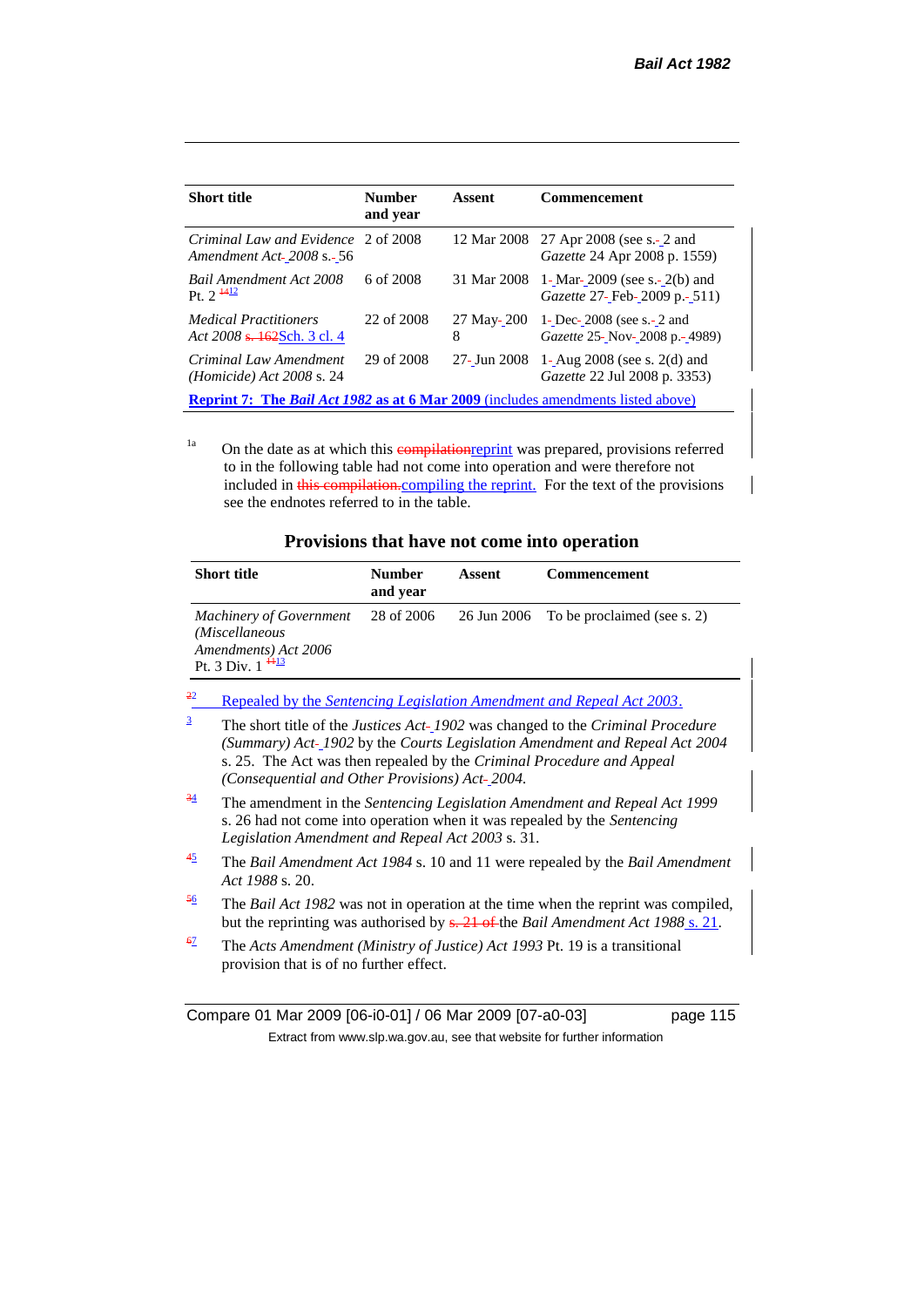

Extract from www.slp.wa.gov.au, see that website for further information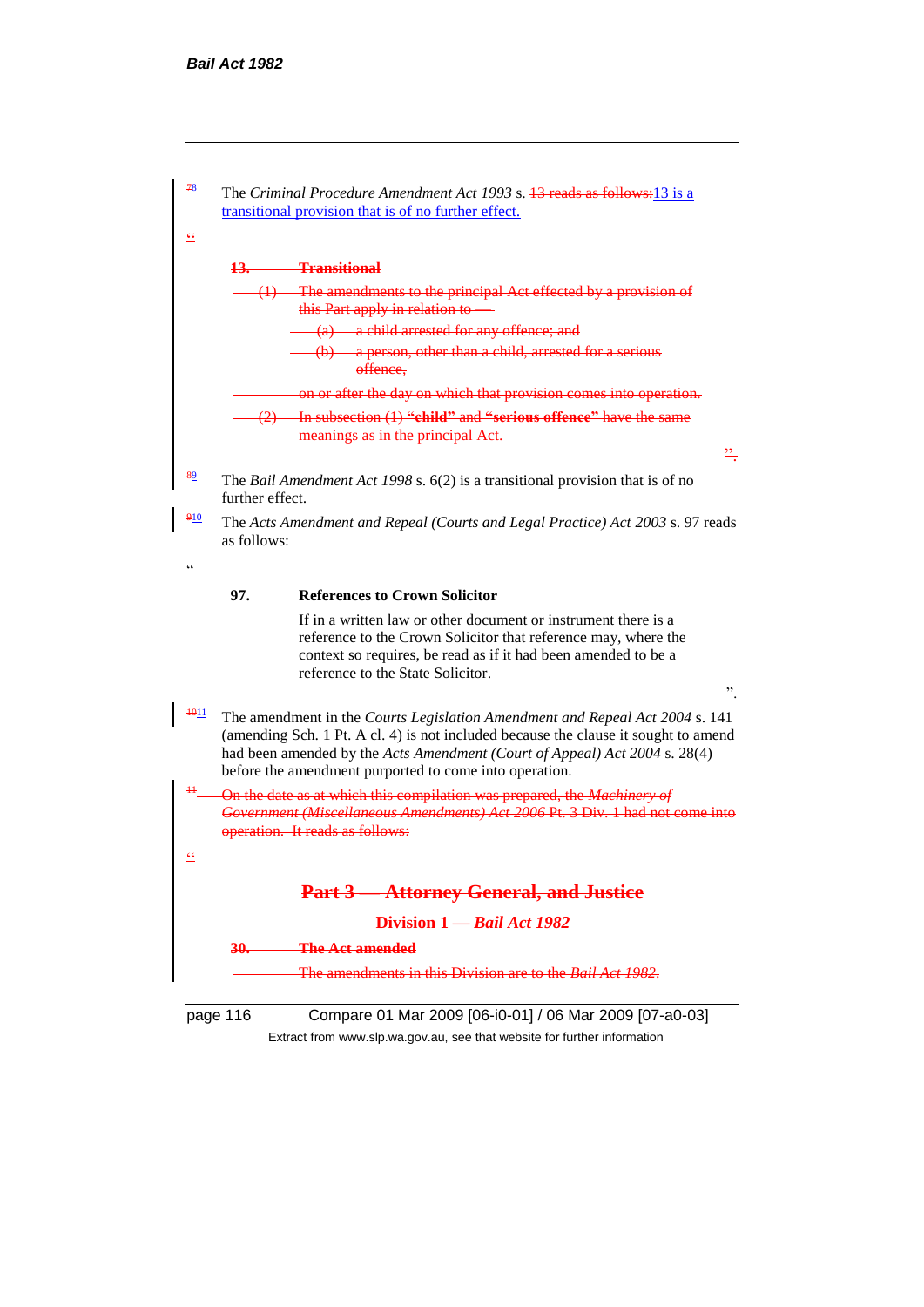

Compare 01 Mar 2009 [06-i0-01] / 06 Mar 2009 [07-a0-03] page 117 Extract from www.slp.wa.gov.au, see that website for further information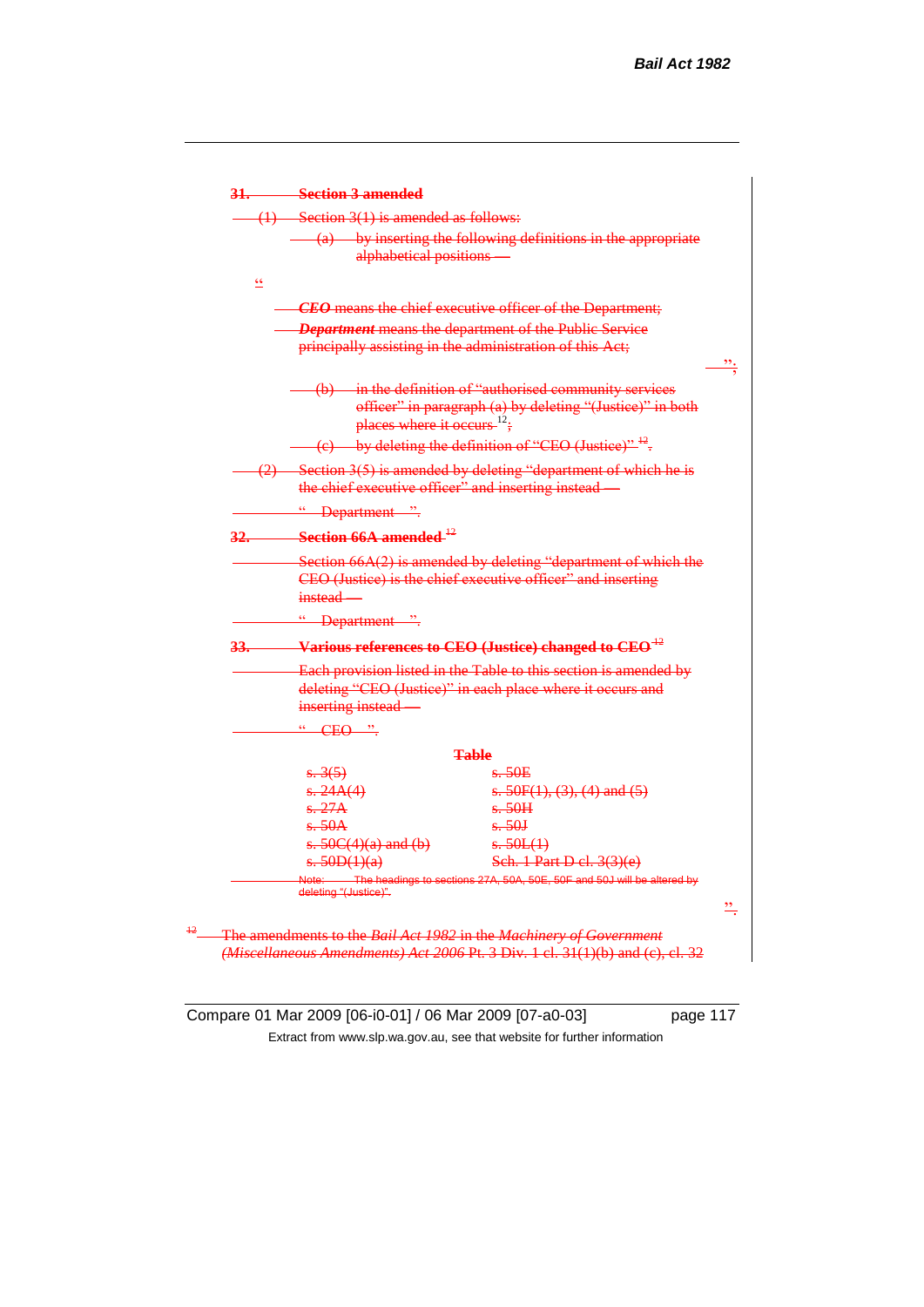and 33 would conflict with amendments by the *Prisons and Sentencing Legislation Amendment Act 2006* Pt. 5.

botnote no longer applicable.

<sup>14</sup> The *Bail Amendment Act* 2008 s. 6(2), 9(4)-(11), 10(2), 11(3), 15(5)-(1), 10(2),  $16(2)$ ,  $18(4)$  (-(5),  $21(3)$ ,  $22(2)$ ,  $23(4)$ ,  $24(6)$  (-(7),  $27(2)$  (-(3),  $28(6)$ ,  $30(4)$  $\left(-\frac{(-5)}{31(2)} - \frac{(-3)}{32(3)} - \frac{(-4)}{33(6)}, -40(2), -41(5) - (-9), -42(3)\right)$  and 44 read as follows:

.,

#### **6. Section 4A inserted and transitional provision**

(2) The *Bail Act 1982* section 4A as inserted by subsection (1) applies to appearances in court referred to in subsection (1)(a) of that section that occur after the commencement of this section.

### **9. Section 7A replaced by sections 7A to 7F, related amendments to sections 8 and 21 and transitional provisions**

- (4) The *Bail Act 1982* section 7A as inserted by subsection (1) applies in relation to appearances in court coming within the *Bail Act 1982* section 7(1) that occur after the commencement of this section.
- (5) The *Bail Act 1982* section 7B(3) as inserted by subsection (1) applies so as to enable an accused who is detained in custody after the commencement of this section to make an application allowed for by that subsection.
- (6) The *Bail Act 1982* section 7B(4) as inserted by subsection (1) applies in relation to appearances in court coming within that subsection that occur after the commencement of this section.
- (7) The *Bail Act 1982* section 7B(5) as inserted by subsection (1) applies in relation to an accused who is in custody on the commencement of this section as if the reference in section 7B(5)(a) to an application under subsection (3) included a reference to an application under the *Bail Act 1982* as in force immediately before the commencement of this section.
- (8) The *Bail Act 1982* section 7C(2) as inserted by subsection (1) applies in relation to appearances in court coming within that subsection that occur after the commencement of this section.
- (9) The *Bail Act 1982* section 7D as inserted by subsection (1) applies to any subsequent consideration of bail referred to in section 7D(1) that occurs after the commencement of this section.

page 118 Compare 01 Mar 2009 [06-i0-01] / 06 Mar 2009 [07-a0-03] Extract from www.slp.wa.gov.au, see that website for further information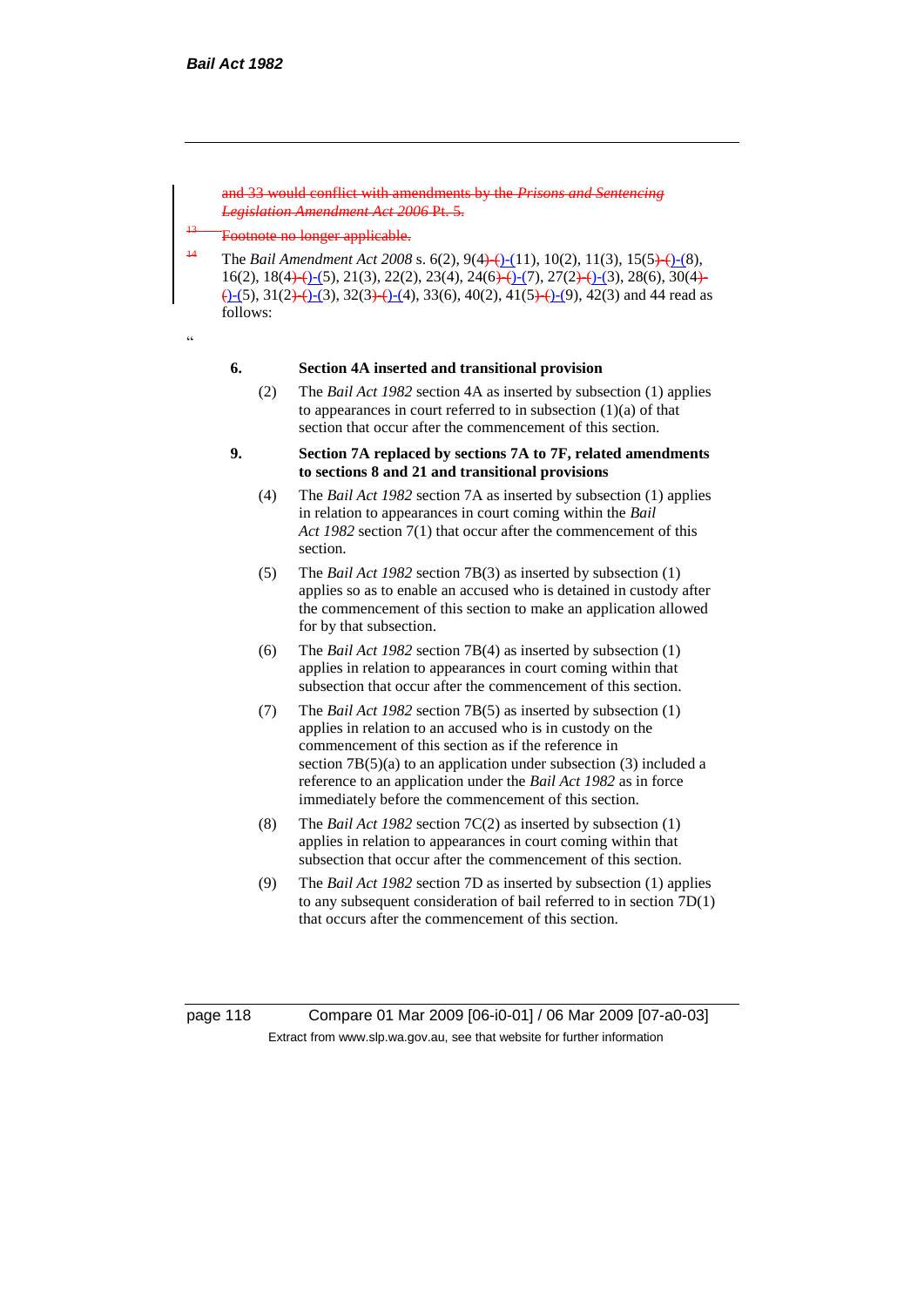- (10) The *Bail Act 1982* section 7E as inserted by subsection (1) applies to any trial as defined in section 7E(2), or part of a trial, that takes place after the commencement of this section.
- (11) The *Bail Act 1982* section 7F(2) as inserted by subsection (1) applies in relation to a pending application for bail under the *Bail Act 1982* section 7A(1), as in force immediately before the commencement of this section, as if it were an application for bail under the *Bail Act 1982* section 7F(1) as inserted by subsection (1).

#### **10. Section 9 amended and transitional provision**

(2) The *Bail Act 1982* section 9(1)(b) as amended by subsection (1) applies to any consideration of a case for bail that occurs after the commencement of this section.

#### **11. Section 11 amended and transitional provision**

(3) A certificate under the *Bail Act 1982* section 11(2) as in force immediately before the commencement of this section that has not been fully acted upon is to be treated after that commencement as a certificate under the *Bail Act 1982* section 11(3) as inserted by subsection (2).

# **15. Section 14 amended and transitional provisions**

- (5) The *Bail Act 1982* section 14(4)(a)(i) as inserted by subsection (4) applies in respect of a child charged with an offence on or after the commencement.
- (6) The *Bail Act 1982* section 14(4)(a)(ii) as inserted by subsection (4) applies in respect of an accused committed to the District Court on or after the commencement for trial or sentence.
- (7) The *Bail Act 1982* section 14(4)(b) as inserted by subsection (4) applies in respect of any power referred to in the *Bail Act 1982* section 14(1) that is exercised, or could be exercised, on or after the commencement by any other judicial officer as defined in that paragraph.
- (8) In subsections (5), (6) and (7) *commencement* means the commencement of subsection (4).

# **16. Sections 15A and 15B inserted and transitional provision**

(2) The *Bail Act 1982* sections 15A and 15B as inserted by subsection (1) apply to a bail decision, as defined in section 15A(1), made after the commencement of this section by a judge referred to in section 15A(2).

Compare 01 Mar 2009 [06-i0-01] / 06 Mar 2009 [07-a0-03] page 119 Extract from www.slp.wa.gov.au, see that website for further information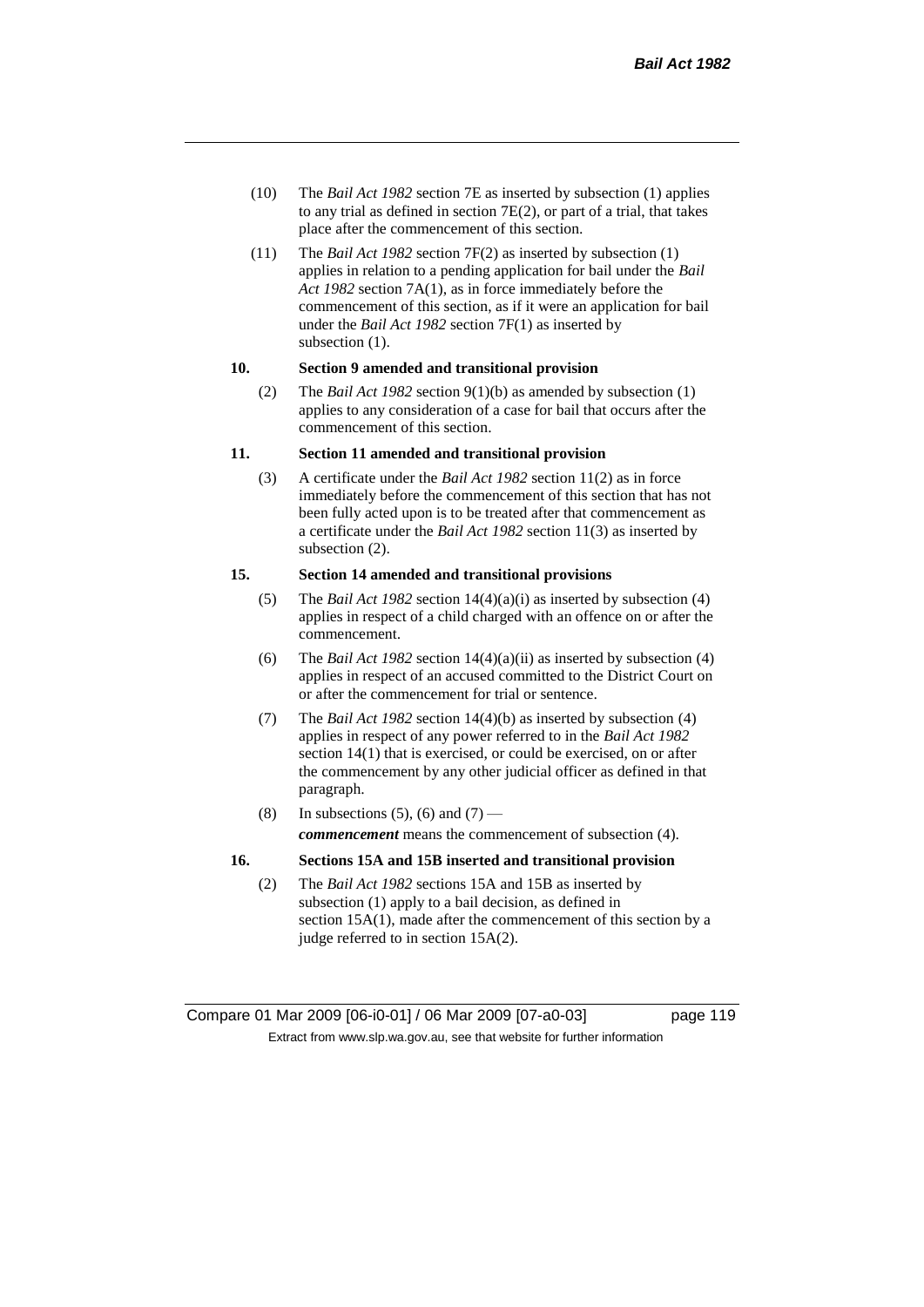#### **18. Section 28 amended, related amendments to sections 35, 49, 51 and 58 and Schedule 1 and transitional provisions**

- (4) A bail undertaking that has effect under the *Bail Act 1982* immediately before the commencement of this section continues to have effect, on and after that commencement, as if it were a bail undertaking described in the *Bail Act 1982* section 28(2) as amended by subsection (1).
- (5) A surety undertaking that has effect under the *Bail Act 1982* immediately before the commencement of this section continues to have effect, on and after that commencement, as if it were a surety undertaking within the meaning of the *Bail Act 1982* section 35(1) as amended by subsection (3).

# **21. Section 31 amended and transitional provision**

(3) The *Bail Act 1982* section 31 as amended by this section applies in relation to any adjournment or committal to which it refers that occurs after the commencement of this section.

#### **22. Section 31A inserted and transitional provision**

(2) The *Bail Act 1982* section 31A as inserted by subsection (1) applies to any trial as defined in section  $31A(1)$ , or part of a trial, that takes place after the commencement of this section.

# **23. Section 32 amended and transitional provision**

(4) The *Bail Act 1982* section 32 as amended by this section applies in relation to oral notifications given, and written notices given or sent, after the commencement of this section.

#### **24. Section 36 replaced, related amendments to sections 3, 37, 39, 40, 41 and 42 and transitional provisions**

- (6) The *Bail Act 1982* section 36(1) as inserted by subsection (1) applies to any decision as to whether a person should be approved as a surety that has to be made after the commencement of this section.
- (7) The *Bail Act 1982* section 36(2) as inserted by subsection (1) applies to any grant of bail that occurs after the commencement of this section.

# **27. Section 44 replaced and transitional provisions**

- (2) The *Bail Act 1982* section 44 as inserted by subsection (1) applies to a surety undertaking whether entered into before or after the commencement of this section.
- (3) For the purposes of subsection (2), if a surety undertaking entered into before the commencement of this section contains a provision

page 120 Compare 01 Mar 2009 [06-i0-01] / 06 Mar 2009 [07-a0-03] Extract from www.slp.wa.gov.au, see that website for further information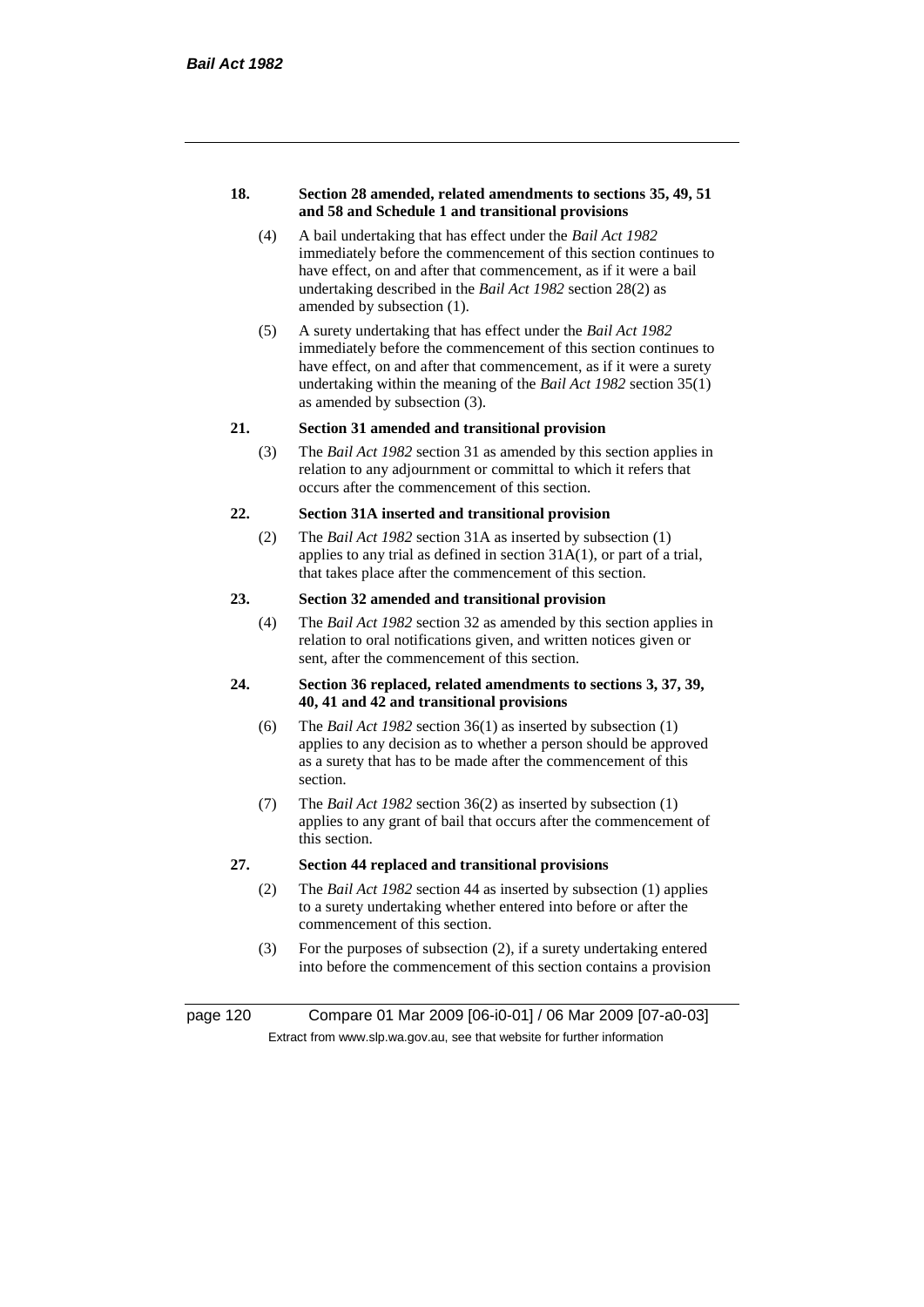of the kind referred to in the *Bail Act 1982* section 44(2) as in force before that commencement, the provision is to be taken to be a provision of the kind referred to in the *Bail Act 1982*  section 44(5) as inserted by subsection (1).

#### **28. Section 45 amended and transitional provision**

(6) The *Bail Act 1982* section 45 as amended by subsection (1) applies to notices given for the purposes of the *Bail Act 1982* section 44(5) after the commencement of this section.

### **30. Section 49 amended, related amendment to section 67 and transitional provisions**

- (4) Subject to subsection (5), the *Bail Act 1982* section 49 as amended by this section applies in relation to a failure by an accused to comply with any requirement of the accused's bail undertaking irrespective of when the failure occurred.
- (5) Any proceedings under the *Bail Act 1982* section 49 in progress immediately before the commencement of this section may be continued after that commencement as if this section had not come into operation.

#### **31. Section 51A inserted and transitional provisions**

- (2) Subject to subsection (3), the *Bail Act 1982* section 51A as inserted by this section applies for the purpose of prosecuting an offence described in subsection (1) of that section irrespective of when the offence occurred.
- (3) Any prosecution for an offence referred to in subsection (2) in progress immediately before the commencement of this section may be continued after that commencement as if this section had not come into operation.

# **32. Section 52 amended and transitional provisions**

- (3) Subject to subsection (4), the *Bail Act 1982* section 52 as amended by this section applies for the purpose of prosecuting an offence described in subsection (1) of that section irrespective of when the offence occurred.
- (4) Any prosecution for an offence referred to in subsection (3) in progress immediately before the commencement of this section may be continued after that commencement as if this section had not come into operation.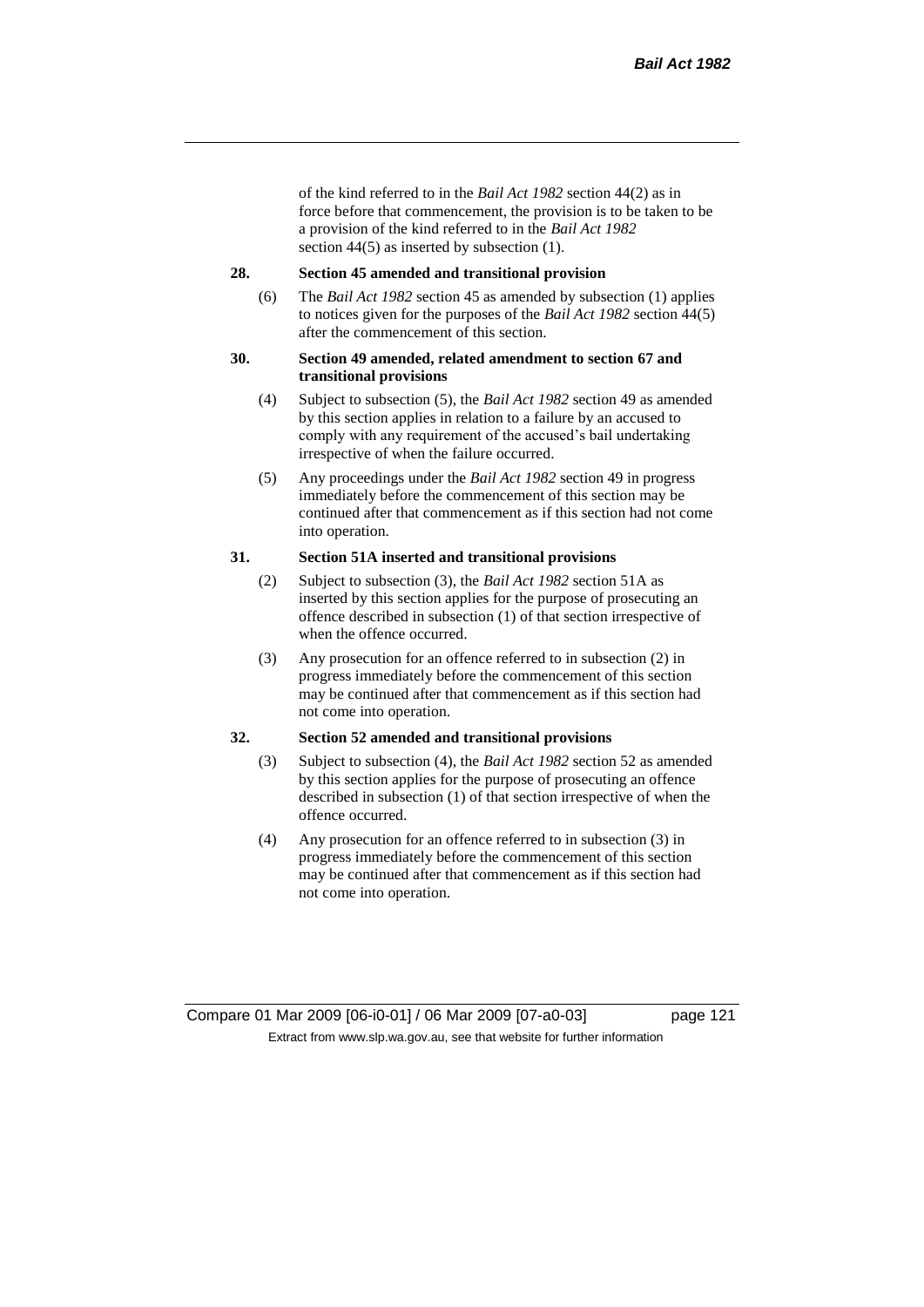#### **33. Section 54 amended, related amendment to section 46 and transitional provision**

- (6) Despite the amendments made by subsections (1) to (4), the *Bail Act 1982* section 54 as in force immediately before the commencement of this section continues to apply in relation to —
	- (a) an accused arrested under subsection  $(2)(a)$  of that section; and
	- (b) an application made under subsection (2)(b) of that section,

before that commencement.

# **40. Section 66B inserted and transitional provision**

(2) The *Bail Act 1982* section 66B as inserted by subsection (1) applies in relation to any bail proceedings, as defined in section 66B, conducted after the commencement of this section irrespective of when those proceedings were initiated.

#### **41. Schedule 1 amended and transitional provisions**

- (5) The *Bail Act 1982* Schedule 1 Part B clause 1A as inserted by subsection  $(3)(b)$  applies in respect of —
	- (a) a grant or refusal of bail; or
	- (b) a dispensation from the requirement for bail,

coming within that clause that occurs after the commencement of subsection (3)(b).

- (6) The *Bail Act 1982* Schedule 1 Part B clause 3 as inserted by subsection (3)(e) applies in relation to a refusal of bail for an initial appearance that occurs after the commencement of subsection (3)(e).
- (7) The *Bail Act 1982* Schedule 1 Part C clause 3C as inserted by subsection (4)(e) applies to any consideration of a case for bail that occurs after the commencement of subsection (4)(e).
- (8) The *Bail Act 1982* Schedule 1 Part C clauses 4 and 4A as inserted by subsection (4)(f) apply to any consideration of a case for bail that occurs after the commencement of subsection (4)(f).
- (9) The *Bail Act 1982* Schedule 1 Part C clause 7 as amended by subsection (4)(i) applies to any grant of bail that occurs after the commencement of subsection (4)(i).

# **42. Schedule 2 amended and transitional provision**

- (3) A reference in
	- (a) the *Bail Act 1982* section 16A; or

page 122 Compare 01 Mar 2009 [06-i0-01] / 06 Mar 2009 [07-a0-03] Extract from www.slp.wa.gov.au, see that website for further information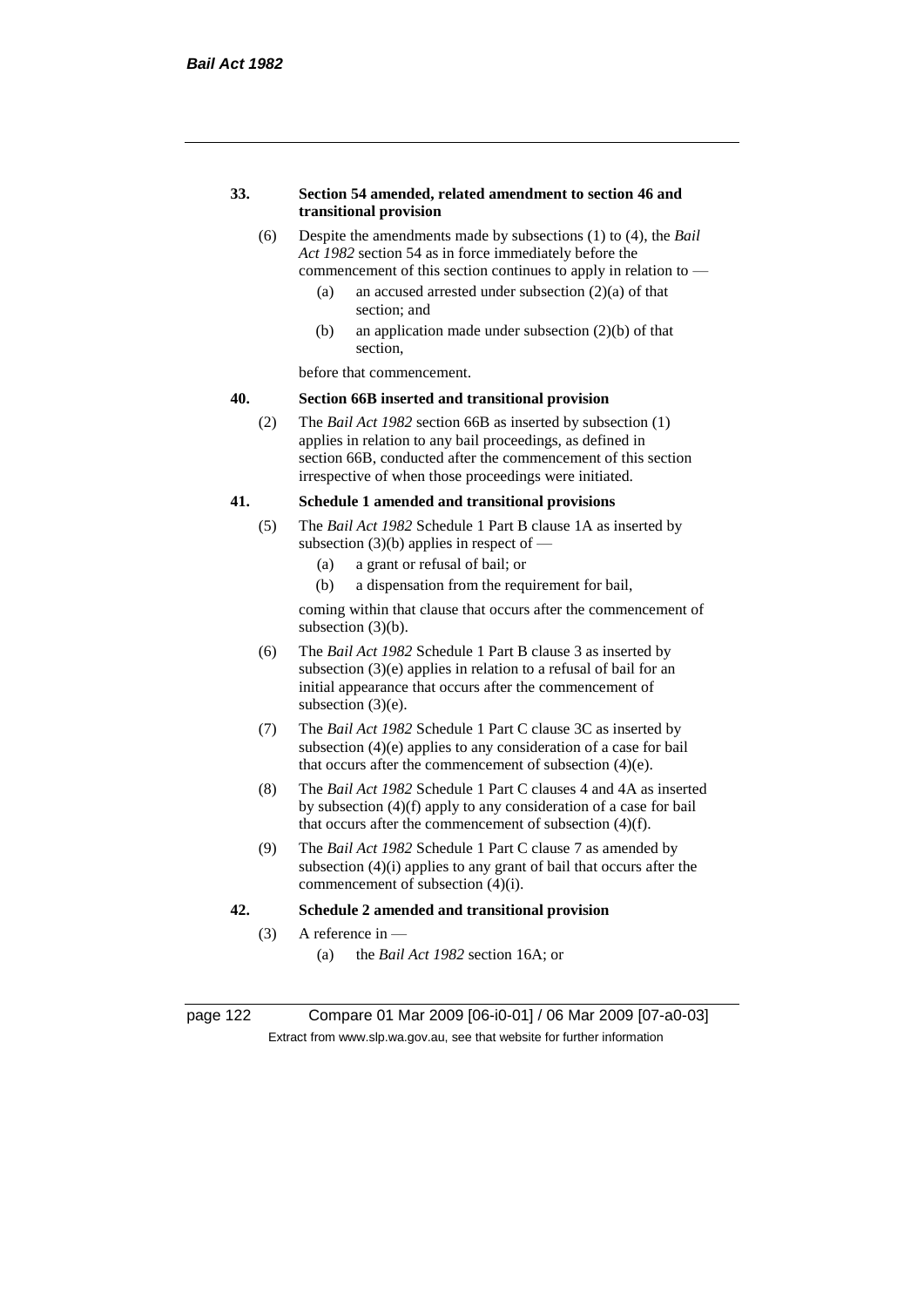(b) the *Bail Act 1982* Schedule 1 Part C clause 3A or 3B,

to a serious offence includes a reference to an offence against *The Criminal Code* section 283 committed, or alleged to have been committed, before the commencement of this section.

# **44. Transitional regulations**

- (1) If this Part does not provide sufficiently for a matter or issue of a transitional nature that arises as a result of the amendments made to the *Bail Act 1982* by this Part, the Governor may make regulations (the *transitional regulations*) prescribing all matters that are required, necessary or convenient to be prescribed for providing for the matter or issue.
- (2) The transitional regulations may provide that specified provisions of the *Bail Act 1982* or this Part —
	- (a) do not apply; or
	- (b) apply with specified modifications,

to or in relation to any matter.

- (3) If the transitional regulations provide that a specified state of affairs is to be taken to have existed, or not to have existed, on and from a day that is earlier than the day on which the transitional regulations are published in the *Gazette* but not earlier than the commencement of this section, the transitional regulations have effect according to their terms.
- (4) In subsections (2) and (3) *specified* means specified or described in the transitional regulations.
- (5) If the transitional regulations contain a provision referred to in subsection (3), the provision does not operate so as  $-$ 
	- (a) to affect in a manner prejudicial to any person (other than the State or an authority of the State), the rights of that person existing before the day of publication of those regulations; or
	- (b) to impose liabilities on any person (other than the State or an authority of the State) in respect of anything done or omitted to be done before the day of publication of those regulations.

Compare 01 Mar 2009 [06-i0-01] / 06 Mar 2009 [07-a0-03] page 123 Extract from www.slp.wa.gov.au, see that website for further information

".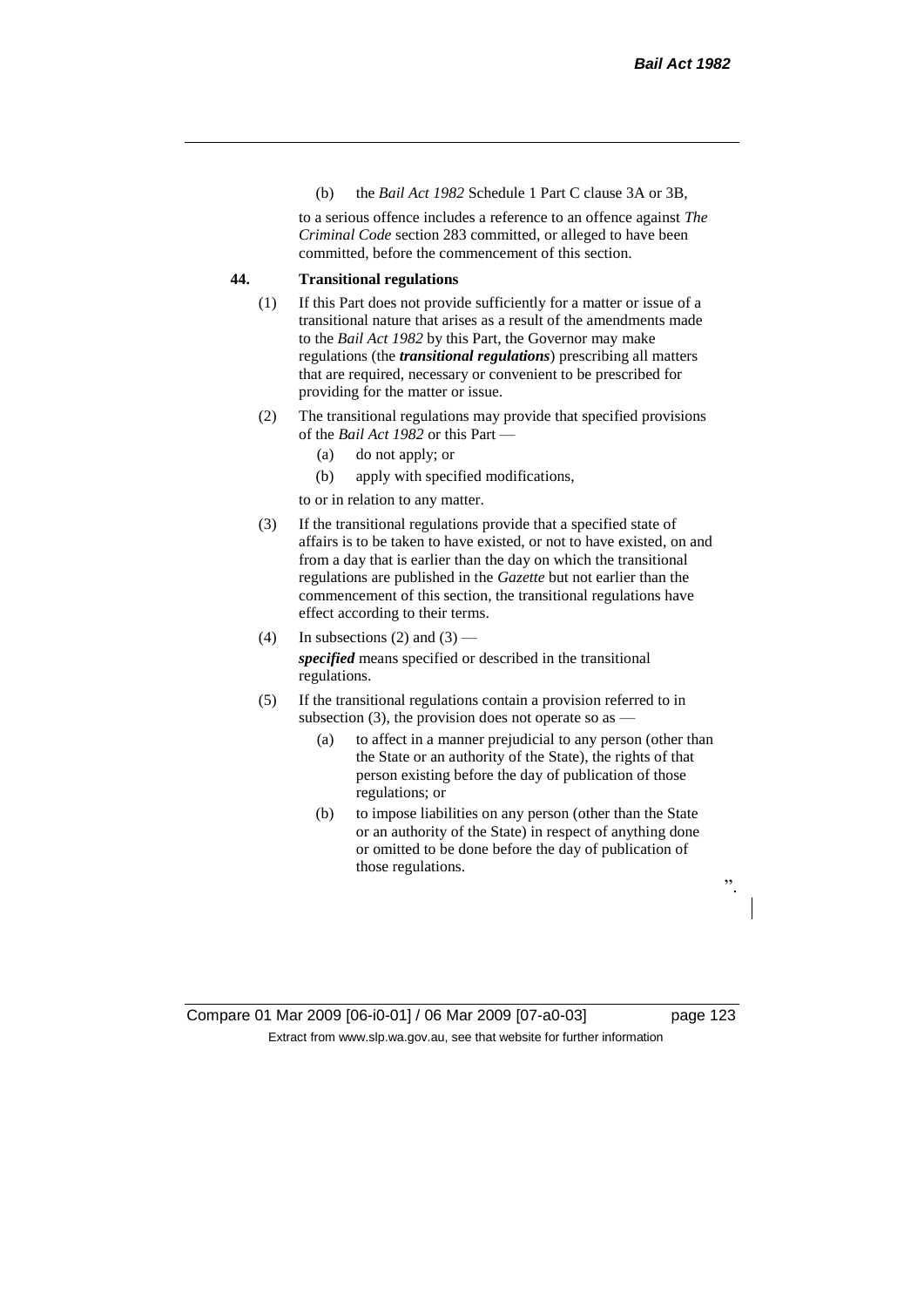

page 124 Compare 01 Mar 2009 [06-i0-01] / 06 Mar 2009 [07-a0-03] Extract from www.slp.wa.gov.au, see that website for further information